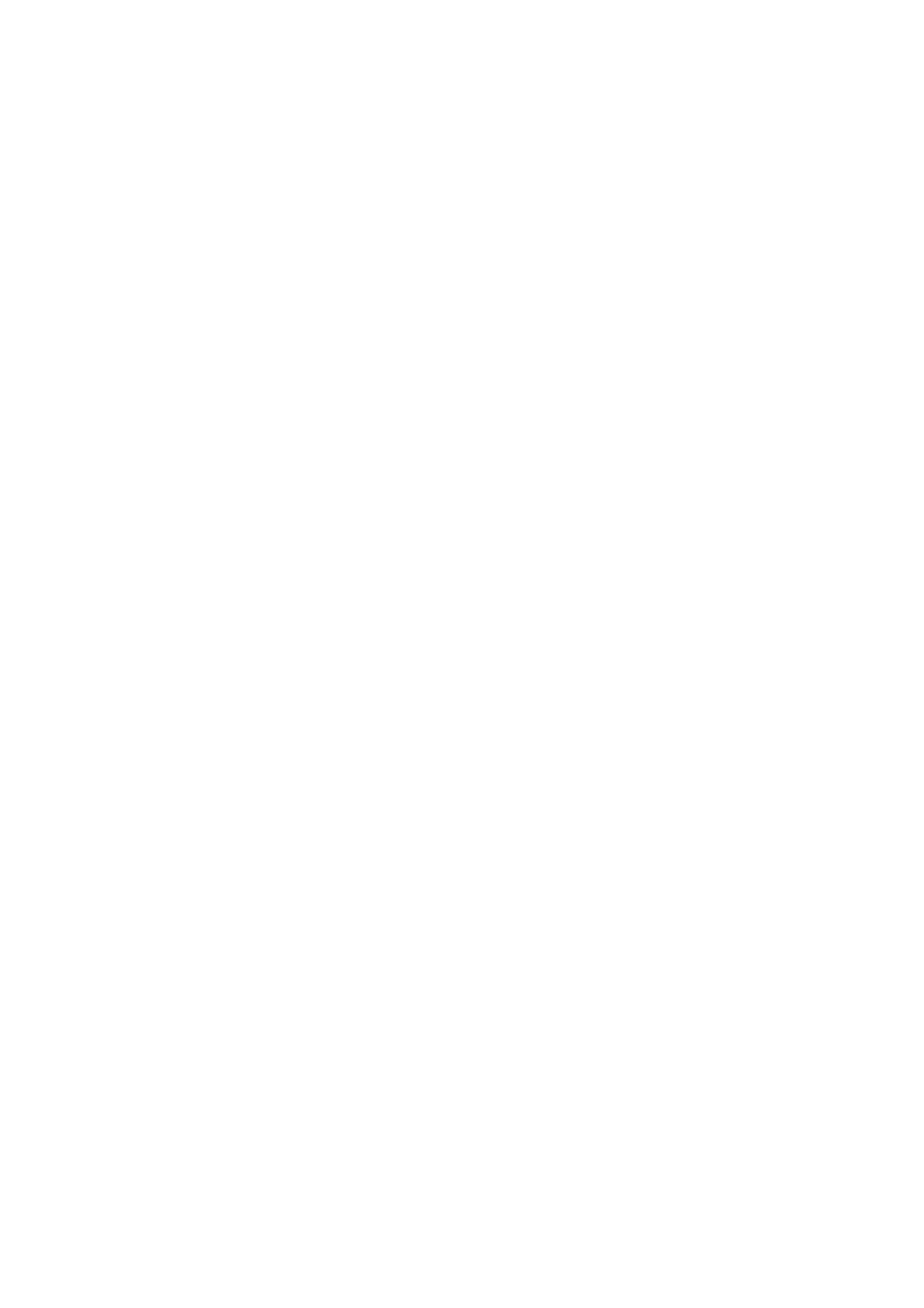## TABLE OF CONTENTS

|                                                                                                                       | I. Preface                                                                                                                                                                                                                                                   | 3  |
|-----------------------------------------------------------------------------------------------------------------------|--------------------------------------------------------------------------------------------------------------------------------------------------------------------------------------------------------------------------------------------------------------|----|
|                                                                                                                       | II. Synthesis report                                                                                                                                                                                                                                         | 6  |
|                                                                                                                       | III. The Brussels call for action                                                                                                                                                                                                                            | 21 |
|                                                                                                                       | <b>Opening Session</b>                                                                                                                                                                                                                                       | 25 |
| $1_{-}$                                                                                                               | Welcome Address<br>Karin Maes en Benoît Van Keirsbilck, Flemish and<br>French Speeking NGO-Coalitions                                                                                                                                                        | 26 |
| 2.                                                                                                                    | Welcome Address<br>Loreta Trakinskiene, Save the Children Lithuania                                                                                                                                                                                          | 30 |
| 3.                                                                                                                    | Welcome Address<br>Bert Anciaux, Flemish Minister for Culture,<br>Youth, Brussels and coordinating Minister for Children's Rights                                                                                                                            | 33 |
| Session 1: The U.N.-Committee on the Rights of the Child<br>and its interest for NGO-Coalitions for children's rights |                                                                                                                                                                                                                                                              |    |
| 1.                                                                                                                    | The UN Committee on the Rights of the Child and its Interest for<br>NGO Coalitions for Children's Rights-NGO Reporting Process<br>Laura Theytaz-Bergman, NGO Group for the CRC                                                                               | 38 |
| 2.                                                                                                                    | The UN-Committee on the Rights of the Child and its Interest for<br>NGO-coalitions for Children's Rights - An Introductory Statement<br>at the Fourth Regional Meeting of NGO-Coalitons in Europe<br>Lothar Krappmann, Committee for the Rights of the Child | 41 |
| Session 2: Children as partners in<br>the CRC monitoring and advocacy process                                         |                                                                                                                                                                                                                                                              | 49 |
| 1.                                                                                                                    | How can we Involve Children in the Reporting Process<br>to the Committee on the Rights of the Child?<br>Charlotte Van den Abeele, UNICEF Belgium                                                                                                             | 50 |
| 2.                                                                                                                    | Belgian participation project: "What do you think?"<br>Charlotte Van den Abeele en Maud Dominicy,<br>UNICEF Belgium - What do you think?                                                                                                                     | 60 |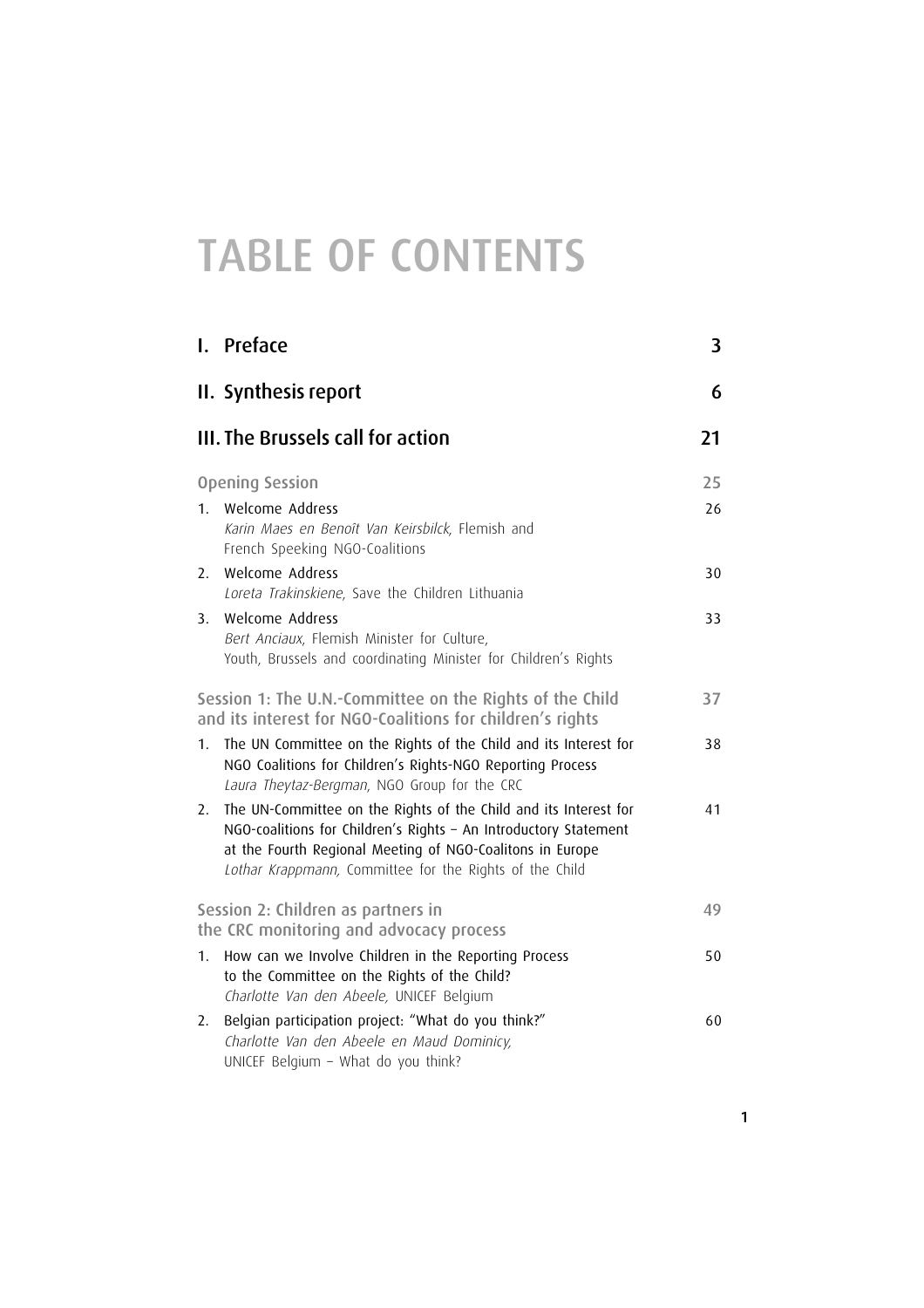| Session 3: Balancing between action and study                                                                                                                                                 | 65  |
|-----------------------------------------------------------------------------------------------------------------------------------------------------------------------------------------------|-----|
| Balancing between action and study<br>Denise Allen, NGO Group for the CRC                                                                                                                     | 66  |
| Session 4: Role of the European Union<br>in Promoting Children's Rights                                                                                                                       | 77  |
| An Overall EU Children's Policy<br>1.<br>Mieke Schuurman, EURONET                                                                                                                             | 78  |
| Children's Rights in the Constitutional Treaty<br>2.<br>Diana Sutton, Save the Children Europe                                                                                                | 84  |
| Annex: Analysis of the treaty establishing a constitution for Europe:<br>The impact on Children, EURONET (The European Children's Network).                                                   | 89  |
| Session 5: A World Fit For Children: developing<br>and monitoring National Plans of Action for Children                                                                                       | 129 |
| A World Fit for Children: developing and Monitoring<br>National Plans of Action for Children<br>Lesley Miller, UNICEF, Regional Office for Europe                                             | 130 |
| Session 6: The relationship between NGOs and the government:<br>balancing between cooperation and independence                                                                                | 137 |
| Promoting Children's Rights: NGO Authority,<br>1.<br>Legitimacy and Accountability - Time for some Self-reflection?<br>Niels Hjortdal, Danish Children's Rights Coalition                     | 138 |
| The relationship between NGOs and the government:<br>2.<br>balancing between cooperation and independence.<br>Eddy Boutmans, former Belgian secretary<br>of State for development cooperation | 142 |
| CRIN's support for national NGO coalitions                                                                                                                                                    | 147 |
| CRIN's support for national NGO coalitions<br>Tom Hewitt, CRIN                                                                                                                                | 148 |
| <b>IV. Annexes</b>                                                                                                                                                                            | 151 |
| Annex 1: Call for Action from Vilnius, Lithuania                                                                                                                                              | 152 |
| Annex 2: Program                                                                                                                                                                              | 155 |
| Annex 3: List of participants<br>Annex 4: List of contributors                                                                                                                                | 159 |
|                                                                                                                                                                                               | 169 |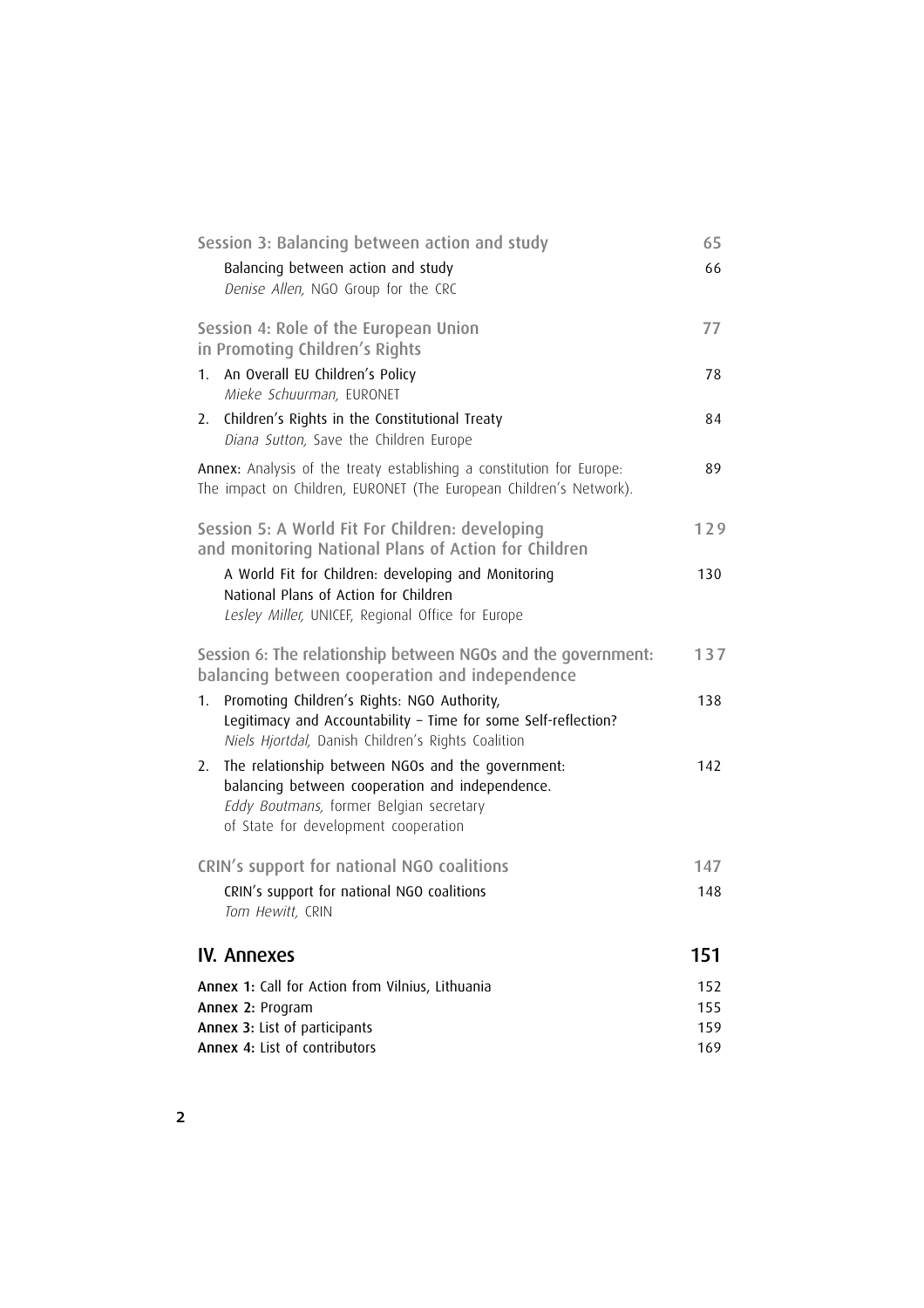## **PREFACE**

Since the Convention on the Rights of the Child (CRC) came into force in 1989 and subsequently ratified by all UN member States of the European Region, there has been a growing movement among NGOs and civil society organisations in support of the Convention's implementation.

Many have formed networks, particularly in response to the opportunity provided by article 45 (a) in the Convention, which invites input from experts. Over the years there has been a steady growth in the children's rights coalitions across the region. Currently, there are some 30 NGO-coalitions within the European Region.

#### History

Started in 1998 the European children's rights coalitions gather on a regular base. The first meeting took place in Berlin (Germany) and attracted NGO and child rights coalitions from 21 European countries. The principal aims were threefold: (1) to enable national coalitions to share experiences and information; (2) to promote thereby more successful approaches to the implementation of the Convention, both on the national and European levels; (3) to work out a strategy for better future cooperation between national coalitions across Europe.

A second regional meeting was held in Stockholm (Sweden) in May 1999 and served as a follow up to the plans and interest created at the first meeting in 1998. NGO coalitions and individual NGOs from 20 countries in Europe participated, including EU countries and countries from Central and Eastern Europe.

The conference also addressed special themes relating to macro-economics and the rights of the child, democracy and the rights of the child and how best to promote the aim of ending all corporal punishment of children in Europe through legal reform and education.

The third regional meeting of European NGO and child rights coalitions took place in Vilnius (Lithuania) in October 2002. Participants from 15 countries in Europe met with the aim to explore how national NGO networks can work more effectively and efficiently, building on the work undertaken in the two previous meetings.

The meeting provided an opportunity to share NGO experiences across Europe and strengthen capacity and practice in promoting the rights of the child. At the end of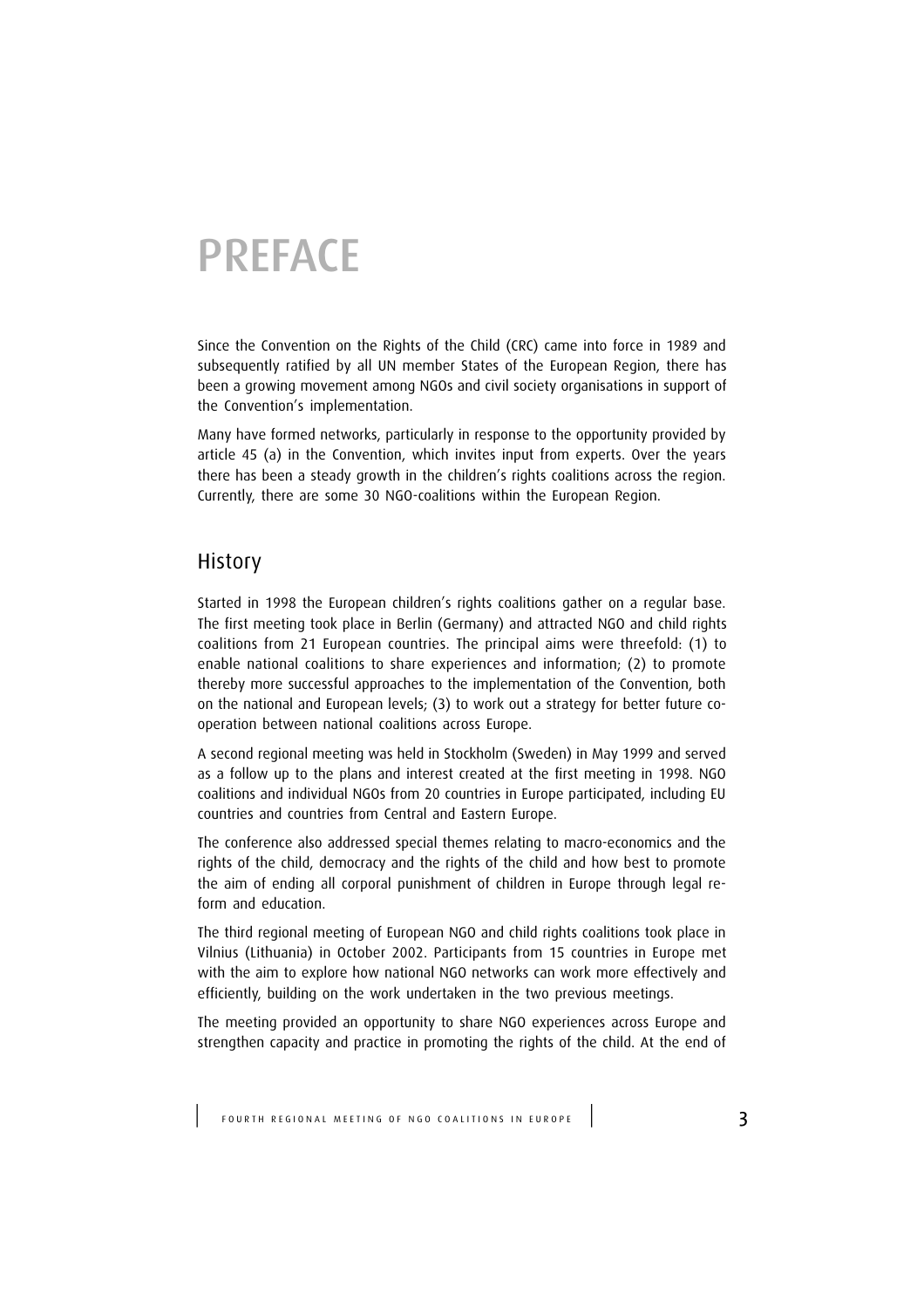the meeting, the "Vilnius Call for Action" was adopted, a declaration on how national NGO-coalitions can work more effectively in realising children's rights.

As from the first of May 2004, the European Union welcomed 10 new member states. The Belgian Children's Rights Coalitions, that is the Flemish "Kinderrechtencoalitie Vlaanderen" and the French-speaking "Coordination des ONG pour les droits de l'enfant" (CODE), proposed to organise the Fourth Regional Meeting in Brussels, the heart of Europe. The meeting was a unique opportunity to meet Child Rights Coalitions and NGOs from the new countries and to promote and to support the implementation of children's rights throughout Europe.

## Methodology

The work of the Belgian Coalitions in organizing the meeting was supported and supervised by a Steering Committee consisting of:

- u Denise Allen, NGO-group for the Convention on the Rights of the Child;
- u Simone Ek, Save the Children Sweden;
- u Claudia Kittel, National Coalition for the implementation of the UN-Convention on the Rights of the Child in Germany;
- Gerison Landsdown, consultant;
- u Lesley Miller, UNICEF Regional Office for Europe;
- u Mieke Schuurman, Euronet (the European Children's Network);
- u Loreta Trakinskiene, Save the Children Lithuania.

The objective of this Committee is to support the work of the host country and to make links with the previous European meetings of Coalitions for Children's Rights.

The Steering Committee agreed to consider the following themes during the 2 days and a half Meeting at 8, 9 and 10 March 2005:

- u Session 1: The U.N.-Committee on the Rights of the child and its interest for NGO-Coalitions for Children's Rights
- u Session 2: Children as partners in the CRC monitoring and advocacy process
- u Session 3: Balancing between action and study
- u Session 4: Role of the European Union in promoting Children's Rights
- u Session 5: A World Fit For children: developing and monitoring National plans of action for Children
- u Session 6: The relationship between NGOs and the Government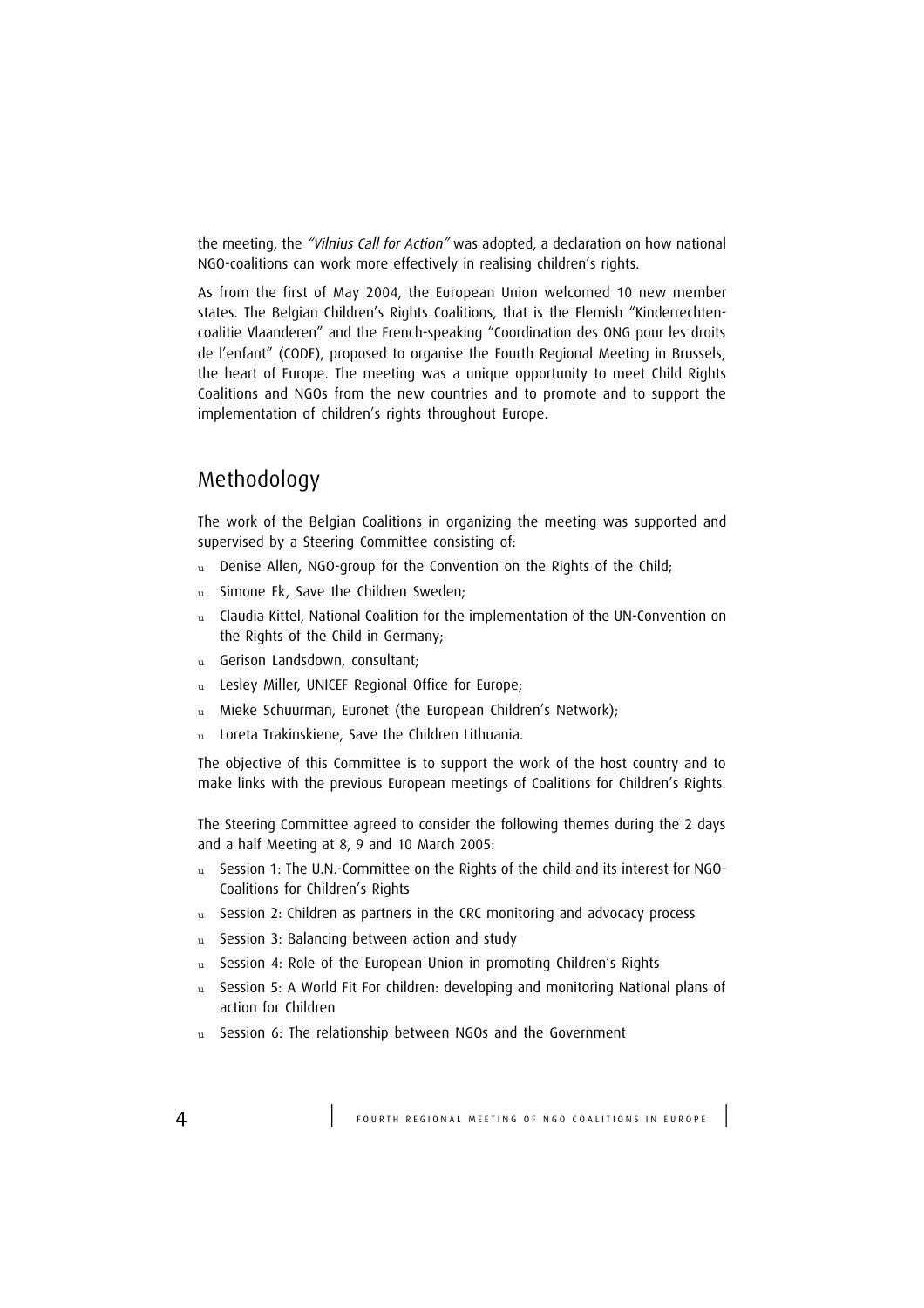To stimulate the debate, some background documents about all the sessions were given previously to the participants, notably some questionnaires concerning "Children as partners in the CRC monitoring and advocacy process", "A World Fit For Children: developing and monitoring National plans of action for Children" and "The relationship between NGOs and the Government".

No less than 90 participants from 24 different European countries took part in the Fourth Regional Meeting of NGO Coalitions on children's rights. The sessions were followed by plenary discussions (session 1, session 3, session 4, session 6) or by working groups (session 2, session 5). It allowed very interesting exchanges between the participants.

Throughout the plenary and working group sessions, national coalitions were able to provide examples of their own good practices and outline problems or obstacles they face in their countries. In addition, room was provided for displaying documents (brochures, literature, posters, etc).

Networking, co-operation, lobbying and advocacy activities at European level were discussed, with input from experts or representatives from the UN Committee on the Rights of the Child and from various organisations (NGO Group, Euronet, CRIN,…).

Between sessions time was created to meet each other and to share information in an informal manner. During the third day, a project of 'Brussels call for action' was presented and discussed by the participants. After the meeting, this discussion continued via mail and resulted in the document 'The Brussels call for action' which you can find on pages 21-23.

### Structure of the report

The proceedings of the Fourth Regional Meeting of NGO Coalitions in Europe gives an overview of the papers presented during the forum. To give the reader a summary of the two and a half day meeting, the presented papers are preceded by a synthesis report.

Our gratitude goes out to all those people who have contributed to realize this report.

We wish you a good reading of this report which is intended to both document the rich discussions that took place and to facilitate a wider dissemination of the approaches by national coalitions in advancing the implementation of the Convention.

Veerle De Roover Jef Geboers Didier Reynaert Frédérique Van Houcke

FOURTH REGIONAL MEETING OF NGO COALITIONS IN EUROPE | 5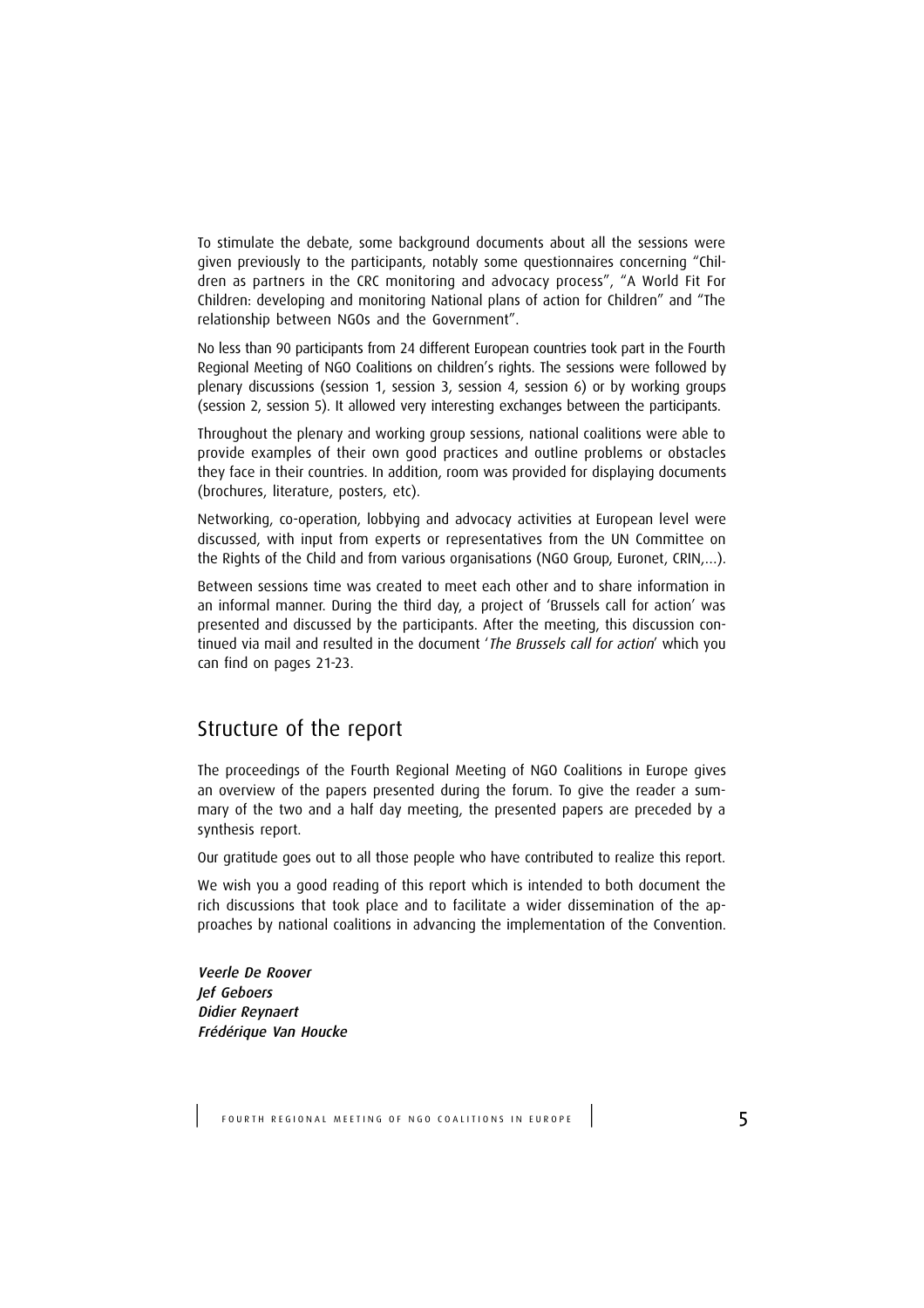## SYNTHESIS REPORT

## 1 Opening Session

The Conference started on Tuesday 8 March 2005 in the Marquis Building of the Flemish community with a number of welcome speeches.

The first speakers were the Presidents of the Flemish and the French-speaking Belgian children's rights coalitions.

Karin Maes, chairperson of the Flemish NGO-coalitions, began with a welcome and a thank you to all participants and to the Steering Committee. Benoît Van Keirsbilck, chairperson of the French-speaking NGO-coalition presented the program of the three days meeting.

In her speech, Loreta Trakinskiene, member of Save the Children Lithuania and organiser of the previous child rights meeting in 2002 in Vilnius, emphasised the fact that thanks to the meeting in Vilnius, the child rights organisations in her country receive much more attention from the local authorities.

Afterwards Guy Redig, filling in for the Flemish minister of youth Bert Anciaux who was excused, commented the Flemish children's rights policy and particularly the Flemish Action Plan on the rights of the child.

Lothar Krappmann, member of the U.N.-Committee on the Rights of the Child, introduced the first session, focussing on the role of the Committee vis-à-vis NGO Coalitions on Children's Rights.

## 2 The UN Committee on the Rights of the Child and its interest for NGO Coalitions for children's rights

The UN Committee on the Rights of the Child was created in the light of the adoption of the Convention on the Rights of the Child. On 20 November 1989 the governments, represented at the General Assembly, agreed unanimously to adopt the Convention into international law. The CRC entered into force in September 1990.

Under article 44 of the Convention, State Parties accept the duty to submit regular reports to the Committee every five years on the steps they have taken to put the Convention into effect and on progress in the enjoyment of children's rights in their territories. The Committee holds three sessions a year, each of four weeks duration.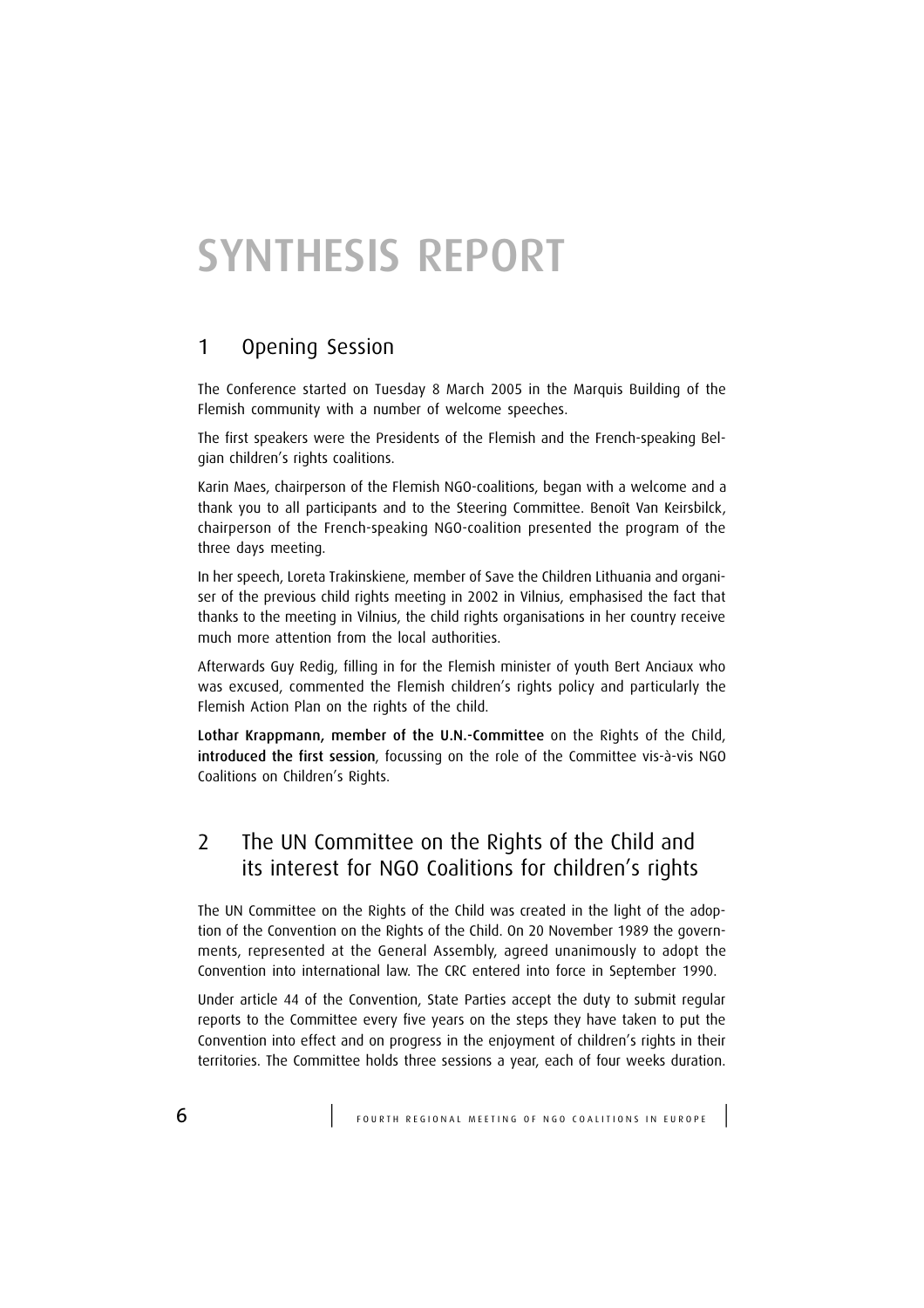Besides the monitoring process the Committee has to report to the General Secretary of the UN to draw the attention to problems of special relevance, it may request further information from State parties (not only in reaction to an incomplete report, but also for active inquiries), it organises a Day of General Discussion, and it produces General Comments.

#### 2.1 New challenges for the UN Committee

The Committee is on the way to start a new phase in its work. Because of the increased number of State Parties reports and additional materials, the General Assembly of the United Nations in December 2004 formally permitted the Committee to reorganize its monitoring work in the form of a two-chamber system. From 2006 on, the Committee will consider the reports in two parallel chambers of 9 members each. This two-chamber system will enable the Committee to deal with about 50 reports per year. Up till now the Committee was in a position to deal with about 27 per year. From now on the Committee will dare again to press State Parties to send delayed reports. Another new measure that was taken by the Committee for a limited period of time to reduce the workload is that State Parties can combine their third and fourth report and deliver this at a date close to the originally planned submission of their fourth report. The two-chamber system and the combination of two reports should reduce the backlog within two or three years.

The work of the UN Committee on the Rights of the Child will also benefit by the increased number of its members. Since 2003 eighteen experts from Africa, North and Latin America, Asia, and Europe cooperate in the Committee. It is expected that the enlarged personal capacity will be used to more specifically address problems concerning different world regions.

Although the members of the Committee are nominated and elected by the governments that have ratified the Convention, they do act in a personal capacity. They do not represent their countries governments or any other organization to which they might belong. However, every member of the Committee uses his/her regional knowledge and affiliation to networks in order to promote the implementation of the Convention in this region. The Committee members of some regions have established an informal working group for cooperation on these issues. Also the European members have considered to jointly strengthening relationships to European structures and organizations.

The work of the Committee mainly relies on submitted reports and written information of all kind on the situation of children. A lot of national coalitions would like to see the members of the Committee visit their countries so they can check the provided information with their own eyes. At this moment however it is simply impossible for the members to visit all the countries. And because the Committee wants to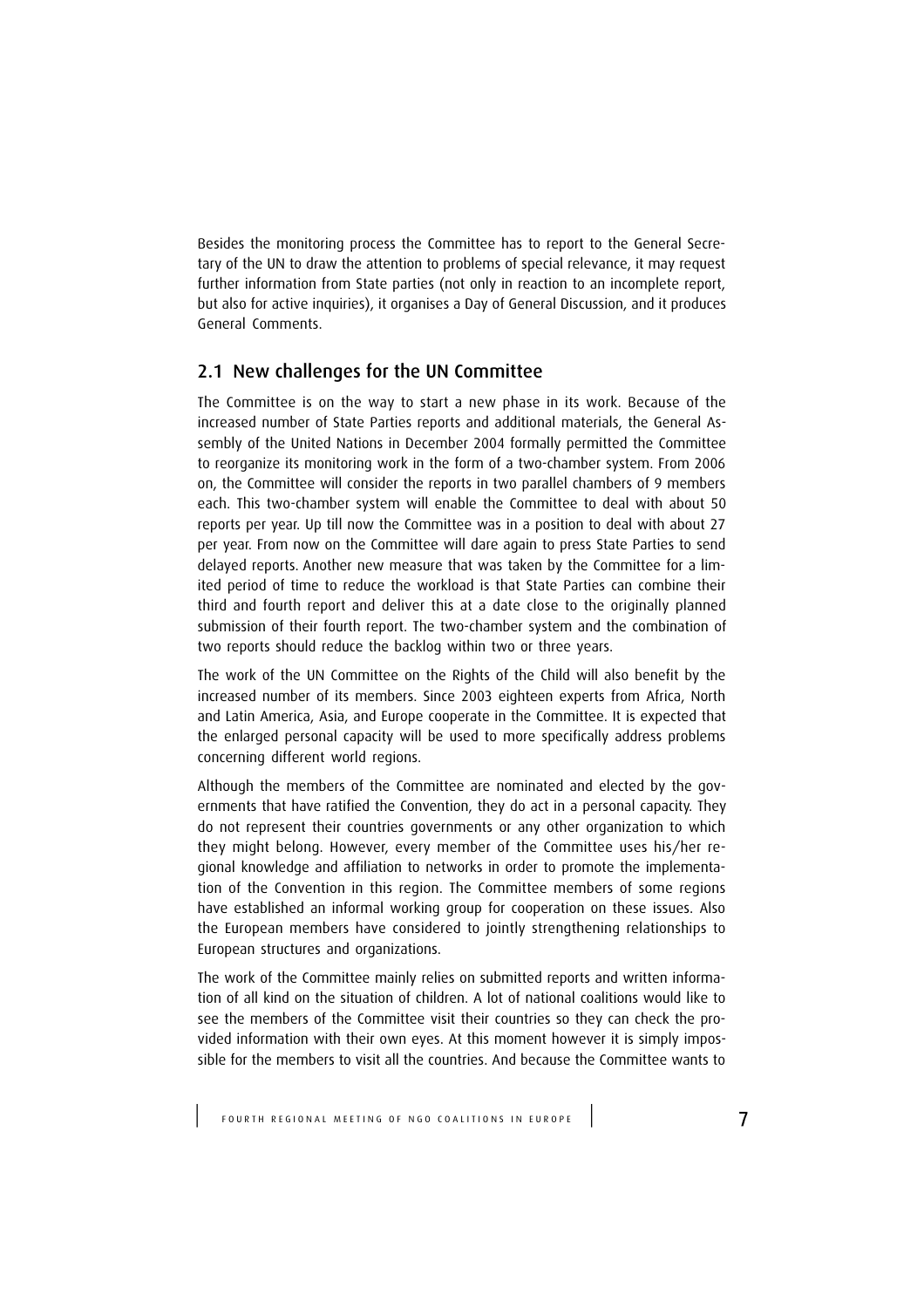treat all the national reports on an equal base the members are hesitant to increase the number of country visits.

#### 2.2 Evaluation of the reports – monitoring

As mentioned before, every five years a government must submit a detailed report to the Committee on the children's rights situation in their country. The main goal of the work of the Committee is to encourage States Parties to implement the Convention on the rights of the Child and to take actions to improve the situation of the children's rights. Many NGO coalitions consider it a pity that the Committee cannot sanction governments, who do not fulfil their obligations, and can only issue recommendations to national governments. On the other hand, it is most important that governments become convinced that not only revisions of laws but also change of attitude is needed in order to fully implement the Convention. Thus, the dialogue with the governments is regarded as an appropriate instrument that can contribute to generate the new view of the child as a right-holder.

Some national coalitions propose to introduce a point-system: when a country makes progress it gets more points. This system could help to encourage governments in promoting and protecting the rights of their children.

#### 2.3 The relation between NGOs and the Committee

The Committee doesn't rely only on the official reports of governments. The base to prepare their 'Concluding Observations' would be too small.

Therefore, the Committee calls for assistance from different partners. The Committee receives support from United Nations institutions (such as UNICEF, UNHCR and UNESCO), from other governments, from international NGO associations and specifically from children's rights NGOs. In many countries there has been growing movement to support children's rights as articulated in the CRC. Within this movement there are a variety of networks, groups and organizations that embrace the Convention's vision of children's rights. National children's rights coalitions play an important role in providing information to the Committee. They submit additional reports and comments to the State Party report and give further analyses and explanations to the Committee during the pre-sessions preparing the dialogue with the governments. They can also make sure that the Committee's comments are widely publicized once the government has reported. They have also the power to influence their government's policy.

National coalitions coordinate the various statements and opinions of the different organisations of their country. They also are engaged in monitoring the implementation of the Convention, try to raise awareness about the Convention among the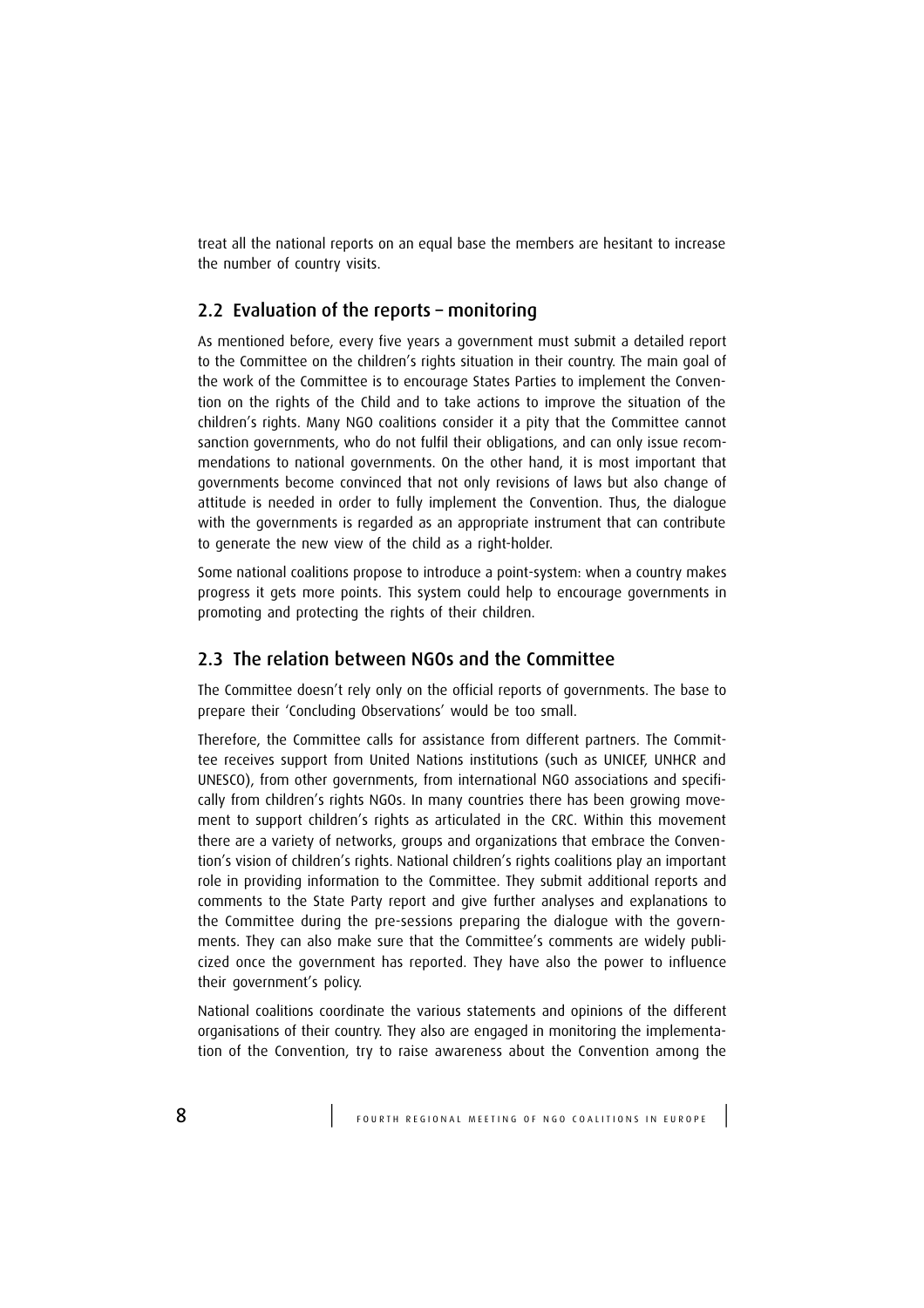general public, professional groups, and children themselves. Some of the European national coalitions are just coming into existence; others have already a long history. An exchange of experience between national coalitions is therefore necessary.

The NGO Group for the Convention on the Rights of the Child located in Geneva plays an important role. This group is a coalition of international non-governmental organisations that work together to facilitate the implementation of the United Nations Convention on the Rights of the Child. It supports the creation and the work of national coalitions and it is an important link between the Committee on the Rights of the Child and the NGO community.

Although the NGO Group and the Committee already work together well, some improvements need to be done. The NGO Group – since they have a lot of expertise – would like to get more involved in the work of the Committee.

## 3 Children as partners in the CRC monitoring and advocacy process

#### Presentation by Charlotte Van den Abeele, Child Rights Officer What do you think? project (UNICEF)

Not only the NGO-community has joined forces in recent years to monitor the CRC and to report to the U.N. Committee on the Rights of the Child. Also children themselves participated in the reporting process, inspired by the CRC itself.

Article 12 recognises the child as an active subject of rights, and articulates the child's right to be involved in decision-making affecting him/her. Combined with the articles 44 and 45 of the CRC regarding the reporting process to the Committee on the Rights of the Child, it is necessary that children are consulted and directly contribute to the reporting process, since they are most competent to talk about their own rights.

In the past, children themselves were rarely involved in this process. They were rarely consulted when evaluations were made on how their rights are respected. For some years now, more and more countries are involving children in the reporting process in one way or another.

#### 3.1 The reporting process

National NGO-coalitions can play an important role in promoting the participation of children in the reporting process. They can do this by involving children in the development of the alternative report of NGOs. This can be organized through working groups of children (through the member organizations who work directly with children), by conduction questionnaires amongst children, make use of existing information within partner organizations etc. Special attention has to be given to those groups of children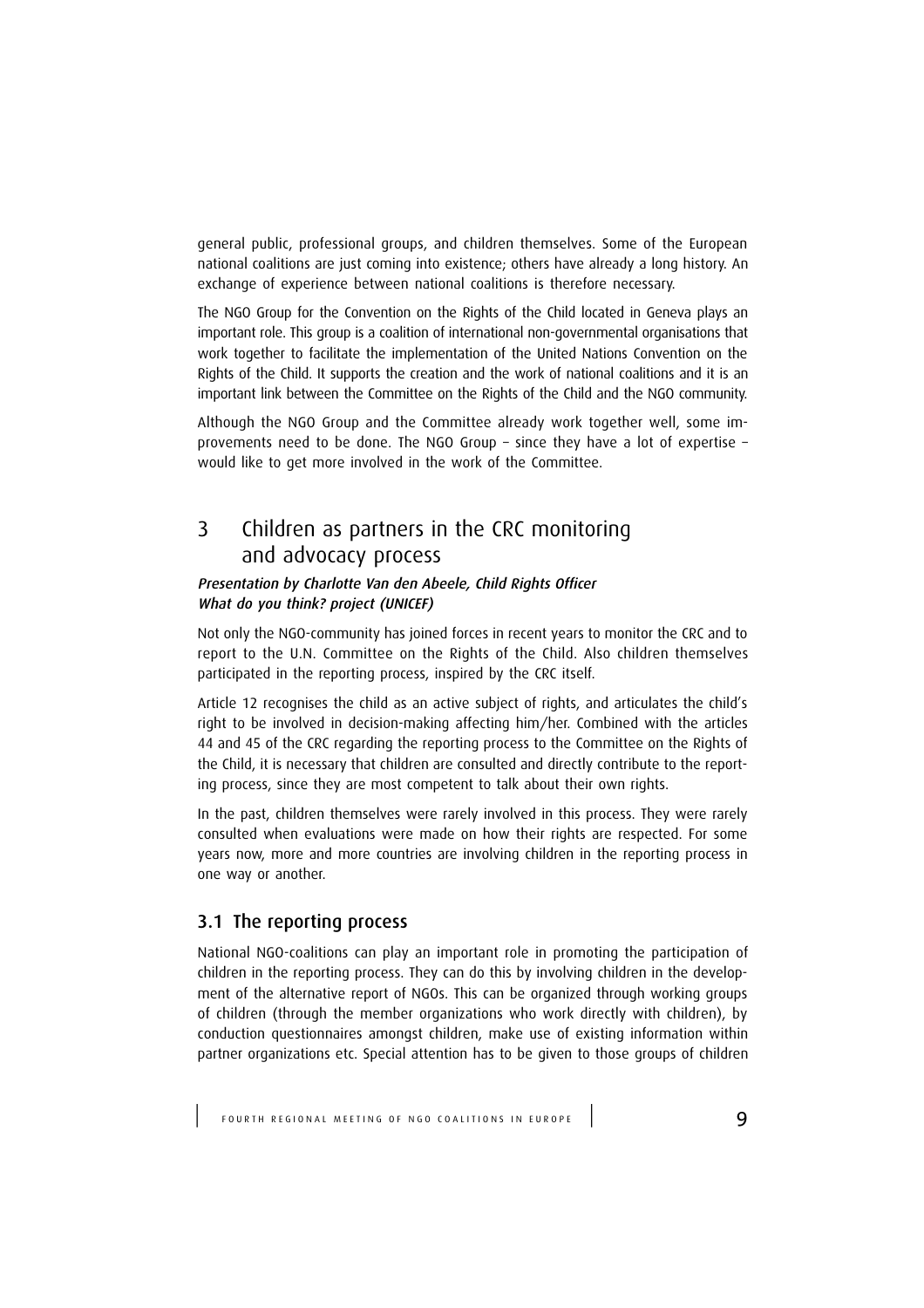that have difficulties to participate in society and can't easily express their views in most of the participation projects. National coalitions can also take the initiative to make an alternative report with children, next to the alternative report of ngos. If the participation of children is not coordinated by the national coalition, but by an individual organisation, the national coalition can help with expertise and make sure that the different reports are complementary. The national coalitions can also stimulate the government to involve children in the development of the official government report. They can stimulate the government to invite children to express their views through seminars in schools, debates, questionnaires, etc.

Some examples of countries where children are participation in the reporting process in one way or another: Germany, the Netherlands, Italy, Belgium and Sweden.

#### 3.2 Difficulties and lessons learned

A first important lesson learned was the representativity of the children. The children involved should come from as much different organizations possible and it is important to make sure that not only the happy few are involved.

Another difficulty of the involvement of children in the reporting process to the Committee is the question whether children should speak out on as many aspects of their rights as possible, or that there has to be a focus on some of the most important problems they face. Do you try to be as complete as possible in the report of the children or do you try to be complementary to the alternative report of the NGOs?

The structure of the reporting process itself too is often a barrier. The rigid framework of the reporting process of the Committee is often not adjusted to children. How do you make a complex procedure and structure such as the reporting process comprehensible for children? This aspect raises also questions of how far do we go with the participation of children? Should they be actively involved in the whole reporting process, starting with collecting their views in a report, to present these views to the Committee?

A very important aspect is to inform the children about their role of participation in the reporting process, in what can they expect and what not? It is important to inform all the children about the follow-up. This is often very difficult, because when you involve children through other organisations you can't always control if they pass the information or not.

How to involve young children in this process? You have to adapt your working methods for the different age groups with makes it far more difficult to get organised. This leads us to a last difficulty: How to make one report with the opinions of children and young people when it is such a divers group?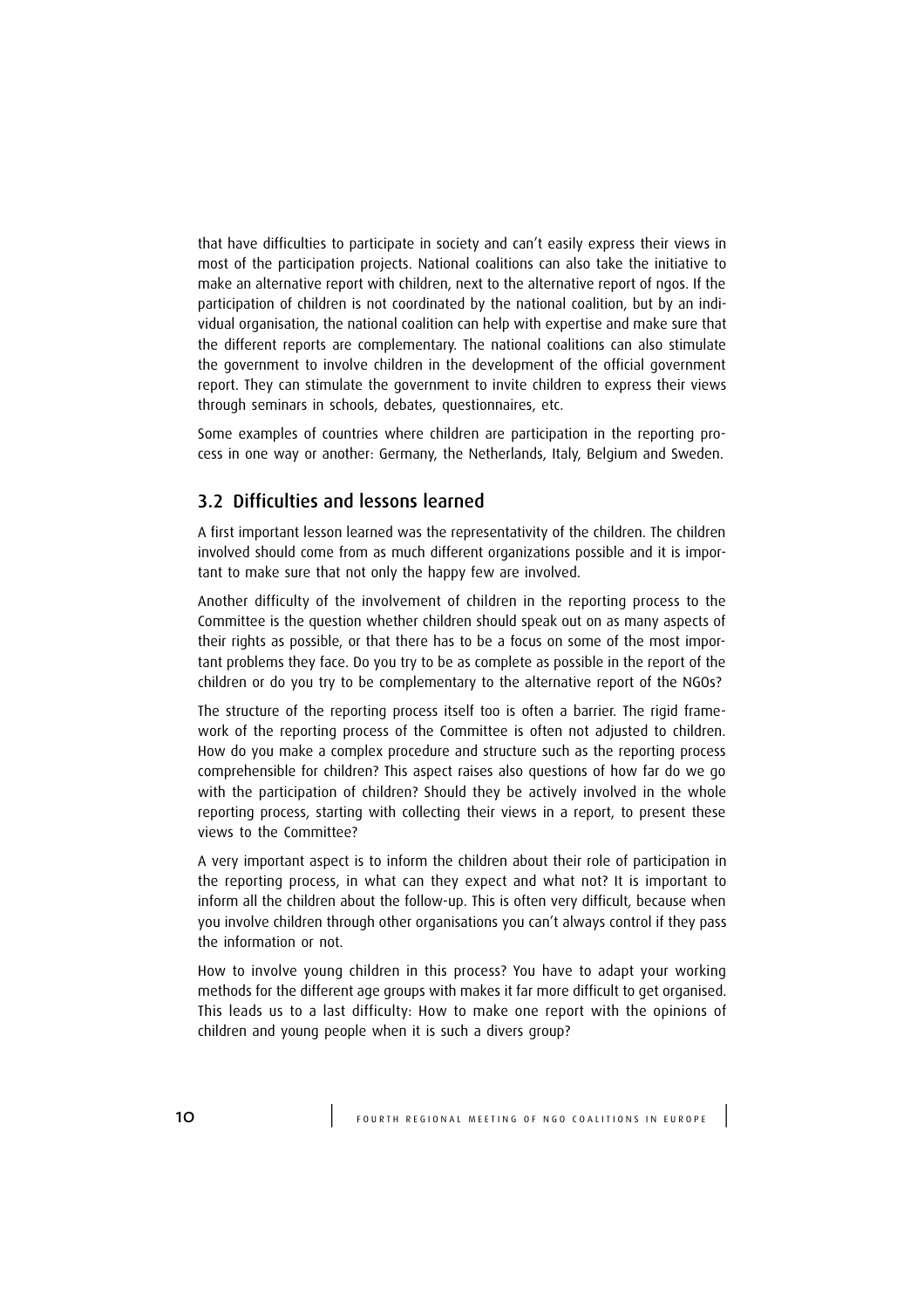## 4 Balancing between action and study

#### Presentation by Denise Allen of the NGO Group for the Convention on the Rights of the Child.

The theme of balancing between action and study is part of a continuing discussion among child rights NGO coalitions on methods to improve their effectiveness in influencing their governments to fully implement the Convention on the Rights of the Child and other regional and international agreements and instruments that compliment the Convention.

The emergence of coalitions is largely due to external developments outside of the country, much more than internal developments. Article 45a of the Convention on the Rights of the Child opened the way for independent, credible bodies to be sources of information to the Committee on the Rights of the Child in the reporting process of that Committee.

But this was not unique as other longer existing treaty bodies had similar mechanisms for enabling competent bodies, such as human rights organizations, to submit alternative reports. Mainstream human rights organizations were therefore accustomed to reporting to other human rights treaty bodies. In Western Europe the traditional human rights organizations, especially in the field of civil and political rights, were fully acquainted and involved in the United Nations human rights mechanisms.

This was not always the case with child focused NGOs that worked with and/or behalf of children. Nonetheless the provisions in the Convention gave child focused NGOs an unprecedented opportunity to have a new avenue for influencing government towards improving the conditions of children's lives.

In a survey conducted by the NGO Group for the Convention on the Rights of the Child in 2002 coalitions from twenty-nine countries described the work. The survey revealed that most were involved in the preparation of the CRC alternative report, awareness raising and advocacy activities, monitoring the implementation the implementation of the Convention, and representation to various authorities and interests groups toward advancing children's rights.

Coalitions were then asked to state how many of their activities they were doing at the time of the survey. This question sought to assess the level of dynamism within these networks by the number of activities they were carrying out. While the questionnaire did not make a distinction between action and study, the list above suggests a separation of the two but also links between them.

A further examination of coalition activities revealed an intricate link between action and study, as the table below illustrated.

FOURTH REGIONAL MEETING OF NGO COALITIONS IN EUROPE | 11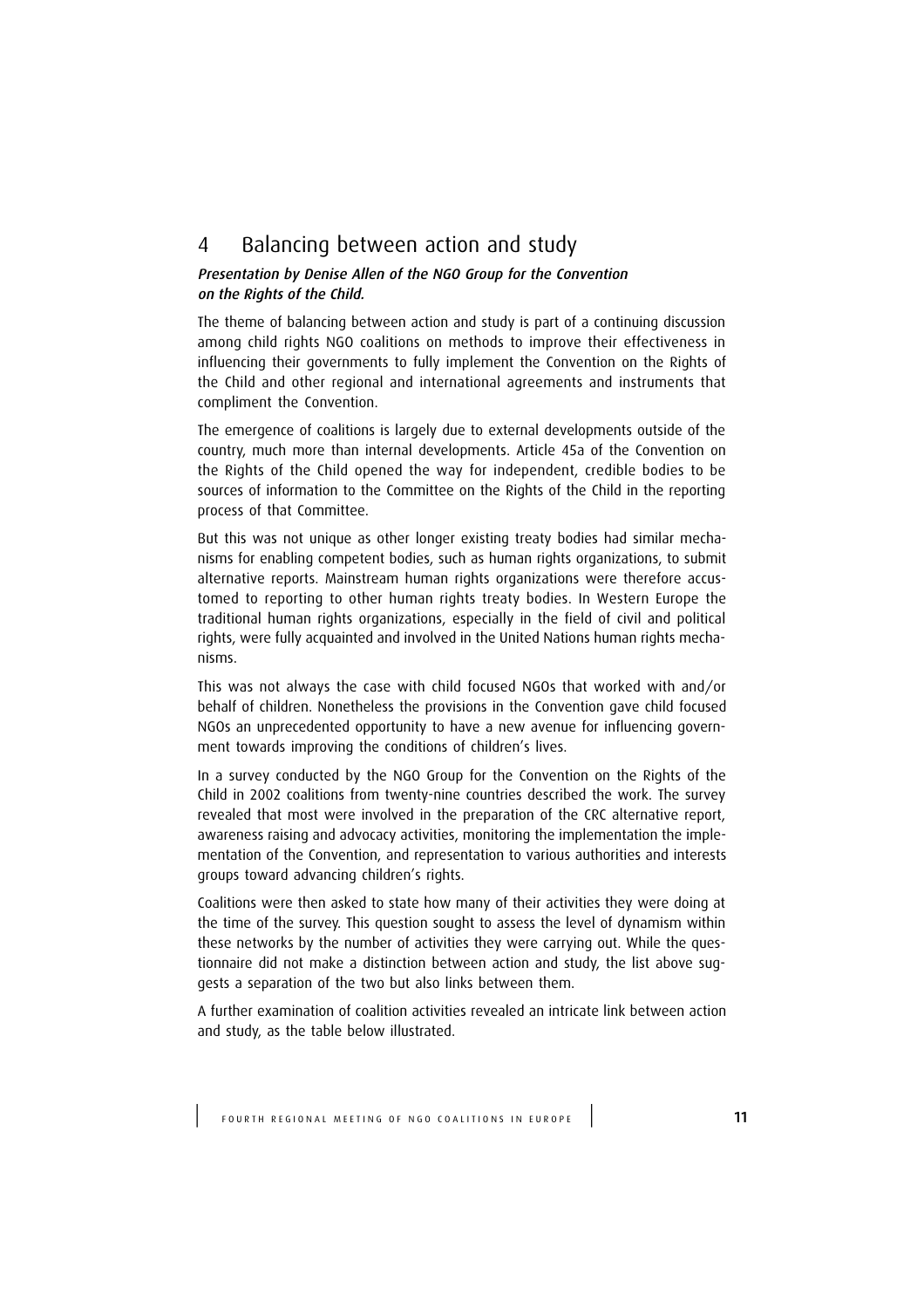| <b>Types of Activities</b> | Action                     | Study                       |
|----------------------------|----------------------------|-----------------------------|
| Preparation of CRC         | Mobilize constituency      | Research                    |
| alternative report         |                            |                             |
| Awareness raising          | Information dissemi-       | Target (s) needs assess-    |
| activities                 | nation, training           | ment, data collection       |
| Advocacy activities        | Lobby, campaigns,          | SWOT analysis, agenda       |
|                            | marches, conferences,      | development,                |
|                            | networking                 |                             |
| Representation             | Advocacy                   |                             |
| Monitoring the CRC         | Representation,            | Research, documentation,    |
|                            | networking,                | studies, database           |
|                            |                            | development                 |
| Forum of exchange          | Mobilization               |                             |
| among NGOs                 |                            |                             |
| Research                   |                            | Study, forecasting, survey, |
|                            |                            | participative research,     |
|                            |                            | investigations              |
| Media campaigns            | Information dissemination, | Target(s) needs assess-     |
| and publicity              | awareness raising          | ment, data collection       |
| Child rights training      | Conducting related actions | Research                    |
| Child participation        | Mobilization, facilitation |                             |
| activities                 |                            |                             |
| Direct services            | Service provision          |                             |

Hence in reality child rights coalitions are involved in both study and action for the most part.

In 2003 the NGO Group for the CRC did a survey to assess the use of the CRC concluding observations for monitoring the implementation of the Convention on the Rights of the Child at national level. The conclusions of the survey illustrate once again the intricate link between action and study.

For the respondents monitoring the application of the concluding observations, though primarily a process that employs various approaches of study also embraces other activities that are essentially action oriented, such as hearings, identifying and meeting with key government officials and investigations of violations. There is also a strong indication that coalitions' are utilizing and possibly increasing their capacities in monitoring as the chart indicates. Examination of laws and policies, impact studies, investigations of violations and the creation of databases demonstrate that not only is there a recognition for study in order inform action but also the necessity to be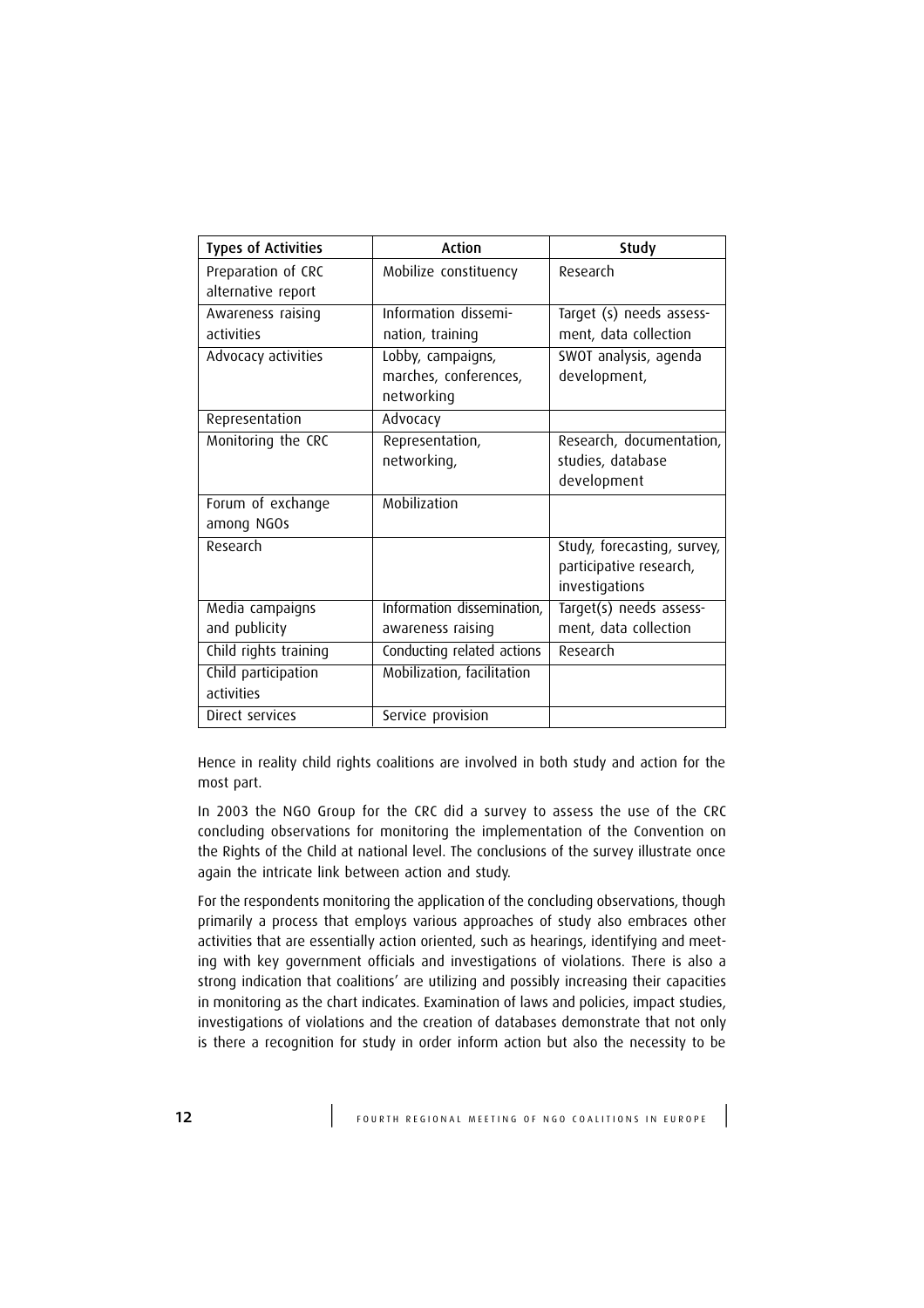able to apply different methods. There is a growing realization that the CRC concluding observations is a worthwhile tool for defining coalition activities in the intervening periods between the two reporting processes to the Committee on the Rights of the Child.

The debate on how action and study are balanced is not new. At the first European Forum held in Berlin Germany in 1998 representatives from approximately twenty coalitions from the European Council region attended. Several working groups convened and some made recommendations on 'action' and 'study'.

Evidence gathered since then indicates that national child rights coalitions employ both study and action as essential partners for affective advocacy. Their authority and credibility rest in both their abilities to act effectively for change and the initiatives are guided by reliable information.

## 5 The role of the European Union in promoting children's rights

#### Presentation by Mieke Schuurman (Euronet), Diane Sutton (Save the Children) and Olivier De Schutter (Professor Faculty of law, University Louvain-La-Neuve)

Members of the Committee, who come of the same regions of the world, have begun to establish a regional team in order to identify issues shared in the region, to cooperate and to jointly address governments and regional international institutions. They are trying to consitute a CRC European subgroup. It's much needed, since the European insitutions do not pay enough attention to children and their rights (children's poverty, children's health, neglect and violence, pornography and prostitution, xenophobia, discrimination of minorities, asylum-seeking children, .... ). So although every country in the EU has ratified the CRC, the European institutions themselves have a lot of work to do.

#### 5.1 An overall EU children's policy

Since May 2004 The European Union has 25 member states with about 450 million citizens. 90 million of them are younger than 18 and are considered as children. Although they make up 20 % of the population their rights have been long time neglected in the legislation, programmes, political decision-making and policies of the Union. Yet the future and development of the EU depends on them.

Things however are slowly changing. Thanks to the lobby work of many children's rights organisations and the support of some important MEPs, more and more EU policies and legislation take the rights of the child into consideration. The Treaty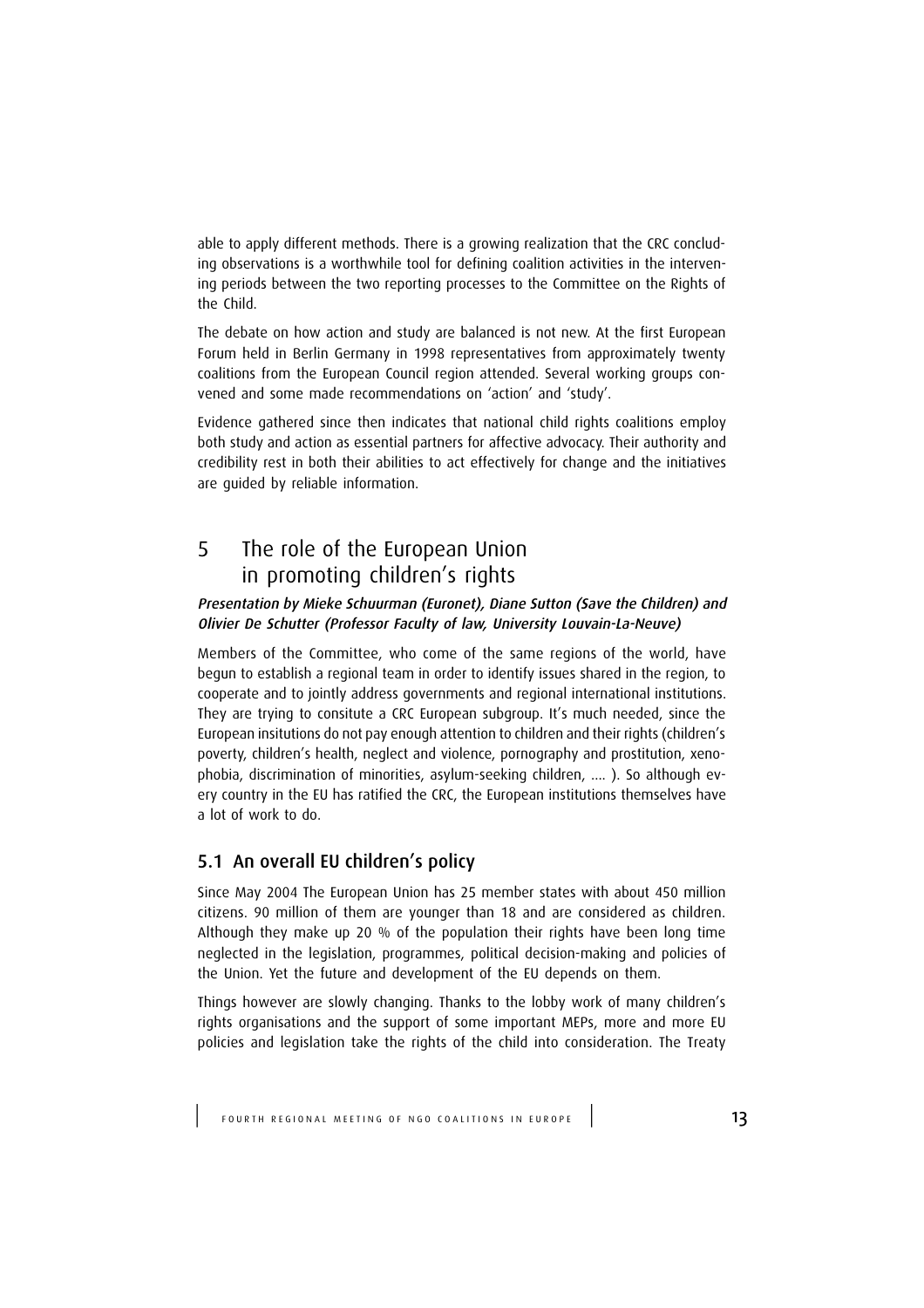establishing a Constitution for Europe includes many references to children's rights. In particular, the references to the protection of children's rights in the internal and external objectives of the European Union will ensure that the rights and interests of children, in areas in which the EU is permitted to legislate and adopt policies, will be taken into account.

The first guidelines that were adopted by the EU affected children in armed conflict and children who were victims of sexual exploitation and trafficking. Today there are much more areas that the EU is focussing and making policies on and which take into consideration the rights of the child.

First of all it is important to emphasize that the EU will not take over the principal competences of the member states for legislation and policies on children's rights issues. Following the principle of subsidiarity the main protection of children's rights rests at the members state level. Though there are some important issues that have an international dimension, for instance the problem of unaccompanied minors and separated children that enter the EU. Or the sexual exploitation and trafficking of children. These are problems that cannot be solved by one country alone.

For the sexual exploitation of children for example, the European Commission has set up the Daphne Programme that supports NGOs and other civil society organisations in tackling violence against children.

Although there already exist for a long time the intention to improve the protection and promotion of children's rights at the European level, the problem was often the lack of a legal base. Especially with the accession of 10 new member states in 2004, where the living circumstances of children are often worse then in the former 15 member states, in particular with regard to poverty and discrimination, the EU realized that the rights of the child needed a better protection and new legal possibilities had to be created.

Therefore the inclusion of children's rights in the objectives of the Union's Constitutional Treaty and possibly with the references to children's rights in the Charter of Fundamental Rights is a great step forward. These legal bases might result in the mainstreaming of children's rights in all EU policies and legislation affecting children. But still, there remains an important role for European children's NGOs to make sure these new legal possibilities will get implemented.

#### 5.2 Children's Rights in the Constitutional Treaty

Since the creation of the European Community, children have been considered as vulnerable human beings. Everybody agreed that they needed protection and they have been the topic of debate in the past decade, but in fact they weren't politically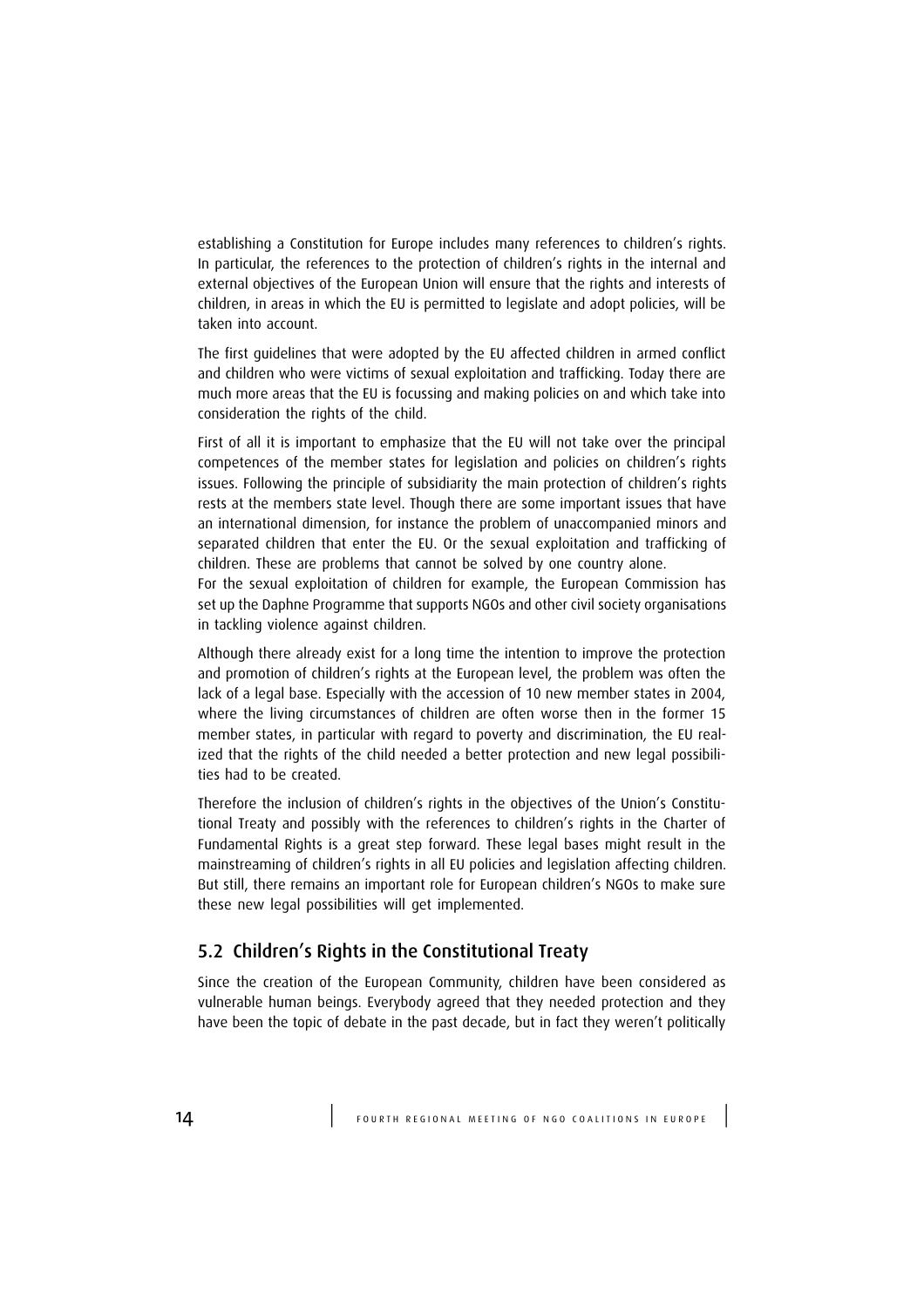important enough to be the subject of European legislation and for a long time they were left out of the EU policy.

The European Charter of Fundamental Rights (adopted in December 2000) and the Constitutional Treaty could change the denying of children's rights in EU policy. The European Union Charter of Fundamental Rights sets out in a single text, for the first time in the European Union's history, the whole range of civil, political, economic and social rights of European citizens and all persons resident in the EU. The Charter includes also some articles that refer to children's rights.

In article 24 of the Charter the principle of 'the best interest of the child' was adopted. This principle states that in all actions related to children the child's best interest must be taken into consideration. Other relevant articles in this Charter treat the right to education, the prohibition of child labour and the right to equality and nondiscrimination.

The problem with this Charter is his limited application possibilities, as it has no direct effect within the national context. And this is why the references that are now mentioned in the Constitutional Treaty are so important. The Constitution, that once adopted will be legally binding, means a huge step forward in enhancing the legal obligations on specific rights for children. The ratification of the Constitution by all the member states would secure specific reference to rights for children as mentioned in the Children's Rights Section of the Charter for Fundamental Rights.

Specifically the inclusion of children's rights in the internal and external objectives of the Union, as mentioned in Part I, Article 3 of the draft Constitution, means that children's rights can now be mainstreamed into the EU's legislation, policies and programmes for which the EU has a competence within the Constitution.

It is also very important that article 3, paragraph 4 states that the EU should 'contribute to the strict observance and development of international law'. This means that the very important UN Convention on the Rights of the Child needs to be taken into consideration by the EU. Which in fact is very logical as – as mentioned before – all EU member states have ratified the United Nations Convention on the rights of the child.

The ratification of the European convention is of a primordial importance. EU institutions will no longer be able to blame the lack of a legal base for not addressing children's rights.

#### 5.3 Mainstreaming the rights of the child in the EU

Human rights, including children's rights should become one of the core issues of the European Union. With the Charter for Fundamental Rights and the Constitution for Europe an important step has been taken into the right direction.

FOURTH REGIONAL MEETING OF NGO COALITIONS IN EUROPE | 15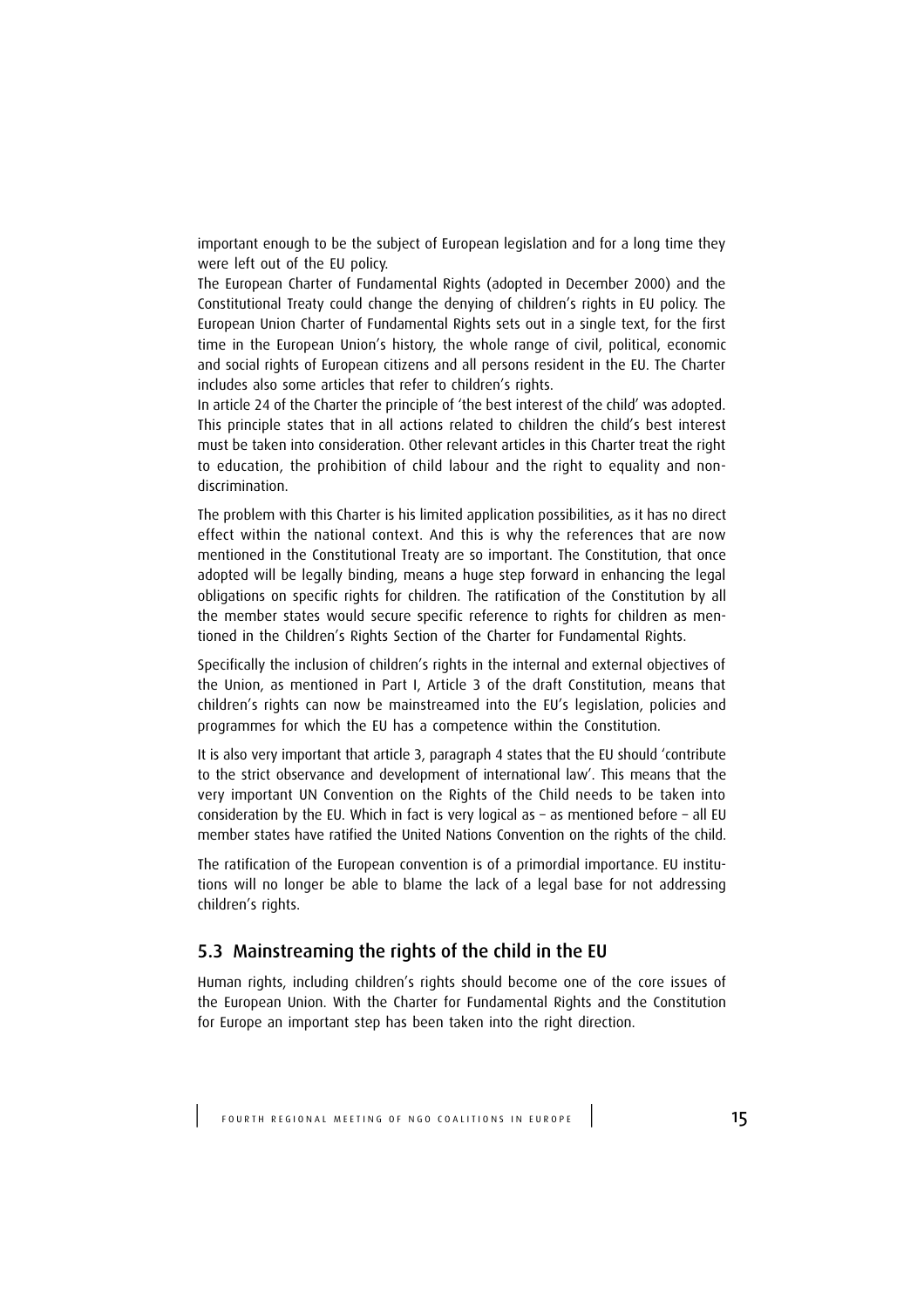Mainstreaming can be obtained by:

- u Political dialogue
- u The inclusion of children's rights' clauses in all kinds of treaties (such as trade and cooperation agreements)
- u The establishment of respect for children's rights as an accession criterion for the applicant countries
- u The implementation of National Plans of Action

Over the past years, the UN Convention on the Rights of the Child has proven to be a very valuable tool for promoting the rights of children everywhere around the world. But the EU has been very slow to recognise and implement children's rights into his policy. Children's rights have been long time absent in European action programmes, regulations and strategies. Though all the EU member states have ratified the UN Convention, the European Union is not a signatory of the CRC.

Mainstreaming children's rights in EU policies does not mean that new legal competences should be created. All the rights that affect children and that are now mentioned in the EU Charter of Fundamental Rights should become legally binding and these rules should form a legal basis which enables European legislators to ensure that the best interest of the child is taken into account. The principle competence for policy and legislation on children's rights issues should however stay at member state level.

## 6 A world Fit For Children: developing and monitoring National Plans of Action for Children

#### Presentation by Lesley Miller, UNICEF

In May 2002, during the Special Session on Children of the UN General Assembly, the international Community adopted "A World Fit for Children". World leaders made a joint commitment and issued an urgent, universal appeal to give every child a better future. The strong agenda that was adopted during this Special Session focused on four key priorities:

- u Promoting healthy lives,
- u Providing quality education for all,
- u Protecting children against abuse, exploitation and violence,
- u Combating HIV/AIDS.

The responsibility for the implementation of this global "Plan of Action" rests with each individual country. Every country, member of the UN Convention on the Rights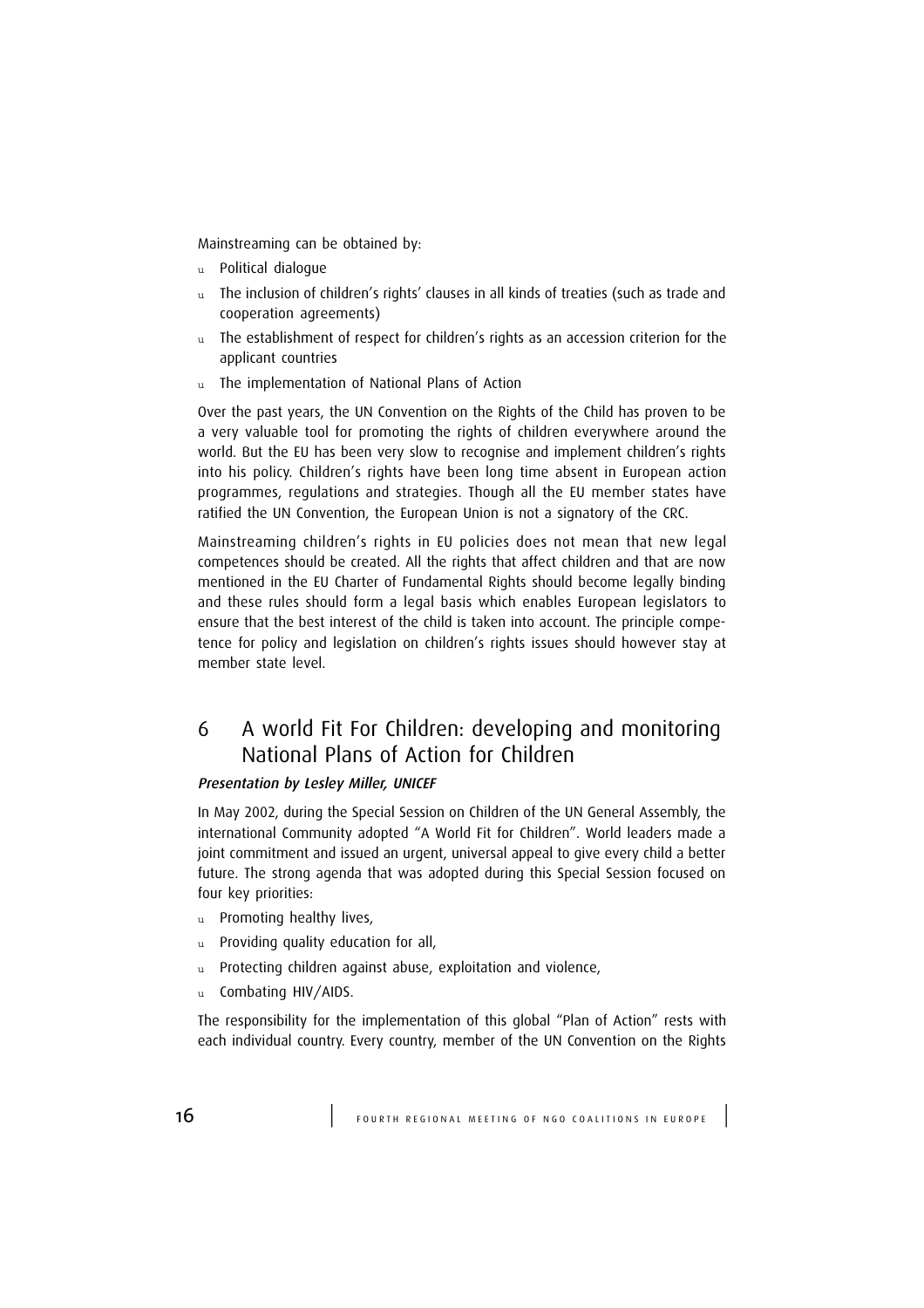of the Child, promised therefore to develop a 'National Plan of Action' by the end of 2003 to ensure an enabling environment for securing the well-being of children and the respect for their rights.

These NPAs should contain specific, time-bound and measurable goals. And states are encouraged to rapport about their improvements and realisations in the reporting process for the UN Committee on the Rights of the Child.

Though a majority of countries has adopted national plans of action, the way they did it varies a lot from country to country. Some NPAs have been developed through a broad consultation of civil society; others were created by a governmental commission only.

Despite all the efforts done by the different stakeholders, there are still a lot of challenges.

First of all, the involvement of children in the development of plans and policies is still not always guaranteed. Policy-makers happily start to understand the need of consulting children. Previous NPAs for children have failed because of a lack of involvement of children and young people and the failure to link the goals of the NPAs to their rights.

As children are the most important stakeholders and as they have the most experience of their own situation, they can help governments to understand their problems better.

Another challenge is the budgeting of these national plans of action. It is clear that measures won't be able to be fully implemented, if there aren't enough resources available. And unfortunately, policy-makers aren't always ready to put their money where their mouth is. More detailed rules concerning the budgeting of the National plans of Action should be adopted.

Thirdly, the decentralisation of some countries don't facilitate the implementation of an NPA. In federal countries for example, responsibilities are delegated to a subnational level. The national government doesn't foresee enough resources and it becomes difficult for the municipalities to realise the plan of action. Besides, disparities can result in an unequal implementation of the plan.

And finally, it is very important to work with different partners and participants to create a national plan of action. People must be involved at all levels. Only if we all work together children's rights can be mainstreamed.

#### NGOs can play a key role in some tasks:

u To identify the "key ingredients" for successfully influencing government policies and decisions and to demonstrate to the government that children's participation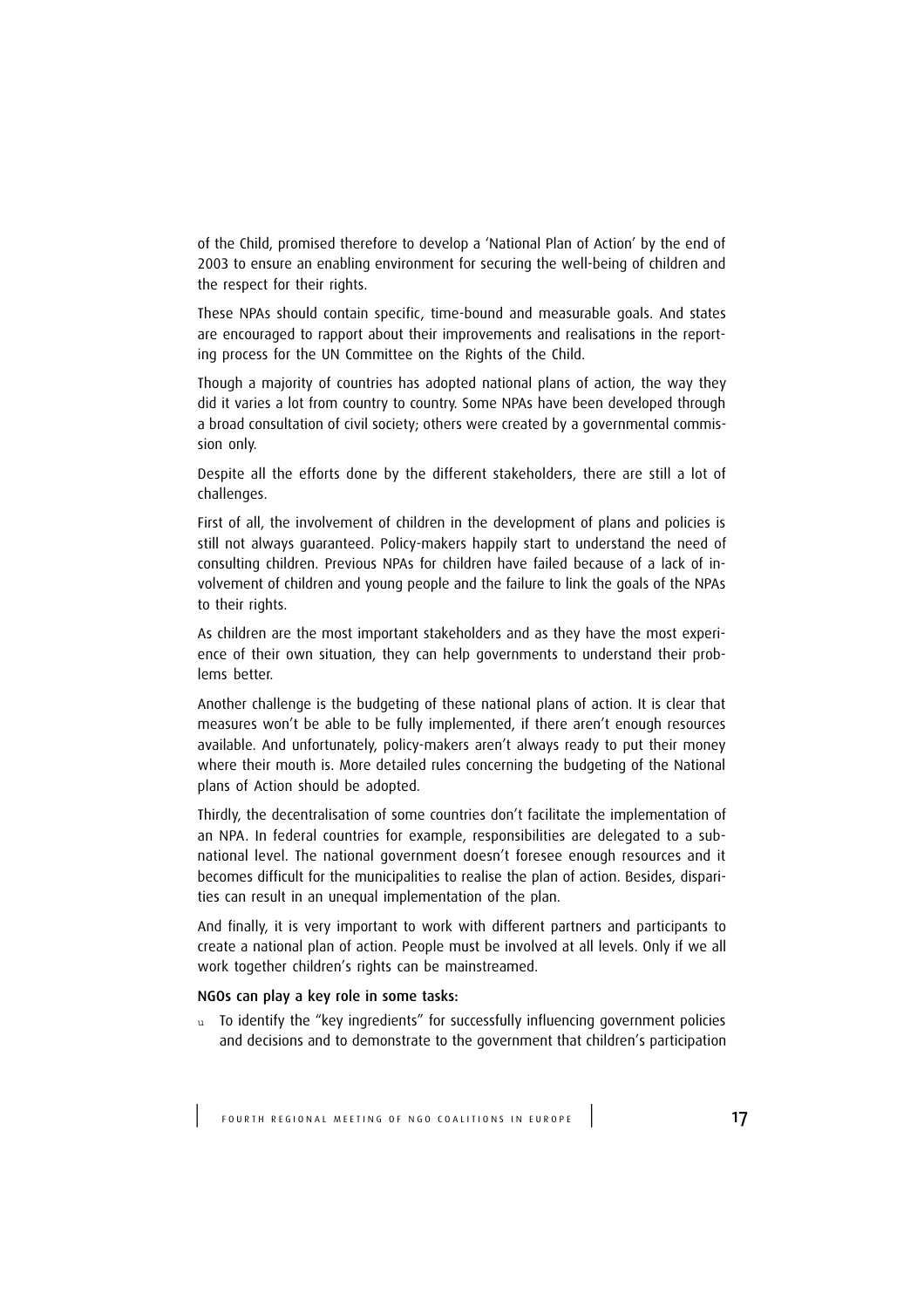can make an important contribution to advancing the children's rights agenda, the more likely governments may take children's views seriously,

- u To advocate both for specific budget allocations for the implementation of NPA's, but also for child-friendly budgeting more generally,
- u To try to combine a permanent process to continuously monitor progress at national and sub-national levels with the CRC reporting obligations,
- u To encourage the establishment of permanent structures to monitor progress towards the full realisation of children's rights, looking at both process and impact.

During working groups a discussion on the progress of the establishment of an NPA and the form and content of such a plan was held.

#### Remarks were given about:

- u The consultation of the NGOs and the taking into consideration of the commentaries made,
- u The consultation of the children themselves and the taking into consideration of the commentaries made,
- u The lack of targets,
- u The lack of a timetable,
- u The lack of a budget ...

Governments often demonstrate that making an NPA is considered like "a homework" they have to do.

It was concluded that an NPA can be a good tool but must be used in a better way.

### 7 The relationship between NGOs and the government

#### Presentation by Eddy Boutmans (former Belgian secretary of State of development cooperation and Niels Hjortdal (Save the Children Denmark)

NGOs are established by private initiative. They are independent because they do not belong to the government or are being controlled by a public body. They do not generate profit for their members.

The question was raised, while governments are directly accountable to their citizens, what are the authority, legitimacy and accountability of NGOs?

NGOs may claim to be acting in the interest of the people and see part of their role as holding governments and international institutions to account. But who holds the NGOs to account?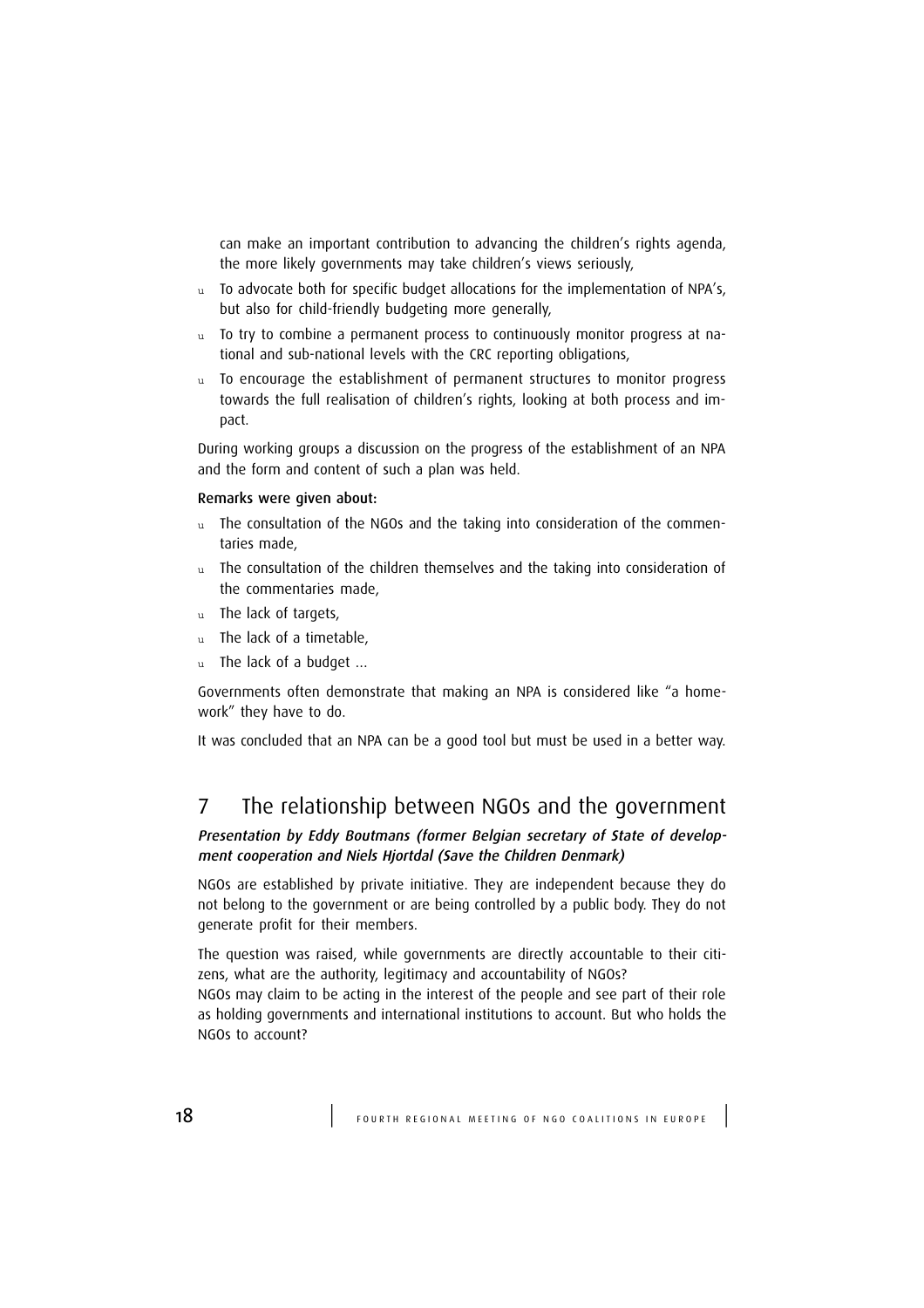In relation to NGOs working on children's rights and participating in the work of the Committee, it is assumed that they would be able to show appropriately the required accountability in relation to the critical aspects of reporting, involving and responding. It is seen as a meaningful precondition for being able to be invited by the Committee to take part and provide information that is particularly relevant to its consideration of the State Party report, as expressed in the Guidelines for the Participation of Partners (NGOs and Individual Experts) in the Pre-sessional Working Group of the Committee on the Rights of the Child for participation of partners. These guidelines state that: 'The Committee will only invite NGOs [to the pre-sessional working group] whose information is particularly relevant to its consideration of the State Party's report. Priority will be given to partners who have submitted information within the requested time-frame, who are working in the State Party and who can provide first-hand information that is complementary to information already available to the Committee'.

It was argued that this might also be the best instrument to maintain independence, integrity and to build credibility so as to get the public support which is necessary to make an impact which will contribute to promote the respect for children's rights.

But independence often also means getting the necessary funding and sometimes biting the hand that feeds you.

During the meeting it became clear that some Coalitions receive a lot of government funding whilst others only work with contributions from their members or with private funding. Does this mean that some Coalitions just do what their governments tell them to do? Clearly, talking and working with the government should not be the same as working for it. The government is supposed to work for the general interest and defending human rights and particularly children's rights is part of the official policies of any government that signed up tot the CRC.

It was argued that NGOs should always bear in mind that we are NON governmental and that we have to realise that – certainly in advocating children's rights – one of our foremost aims is to influence politics. The positon of distance, but also dialogue and critical engagement was defended

It should be realised that accepting state money always implies accepting state control on the use of that money. Seeing to the correct spending is not only the governments right, but even their duty. But this control should not be of political content, it should be on spending the money for the purposes it was allowed for.

As Boutmans put it: 'the subsidy should not be a favour, but as largely as possible a predictable decision, if possible valid for a few years, based on a substantiated request, a good dossier, examined by unbiased civil servants (that is to say: as unbiased as possible) – and if the final decision and responsibility is a political one, it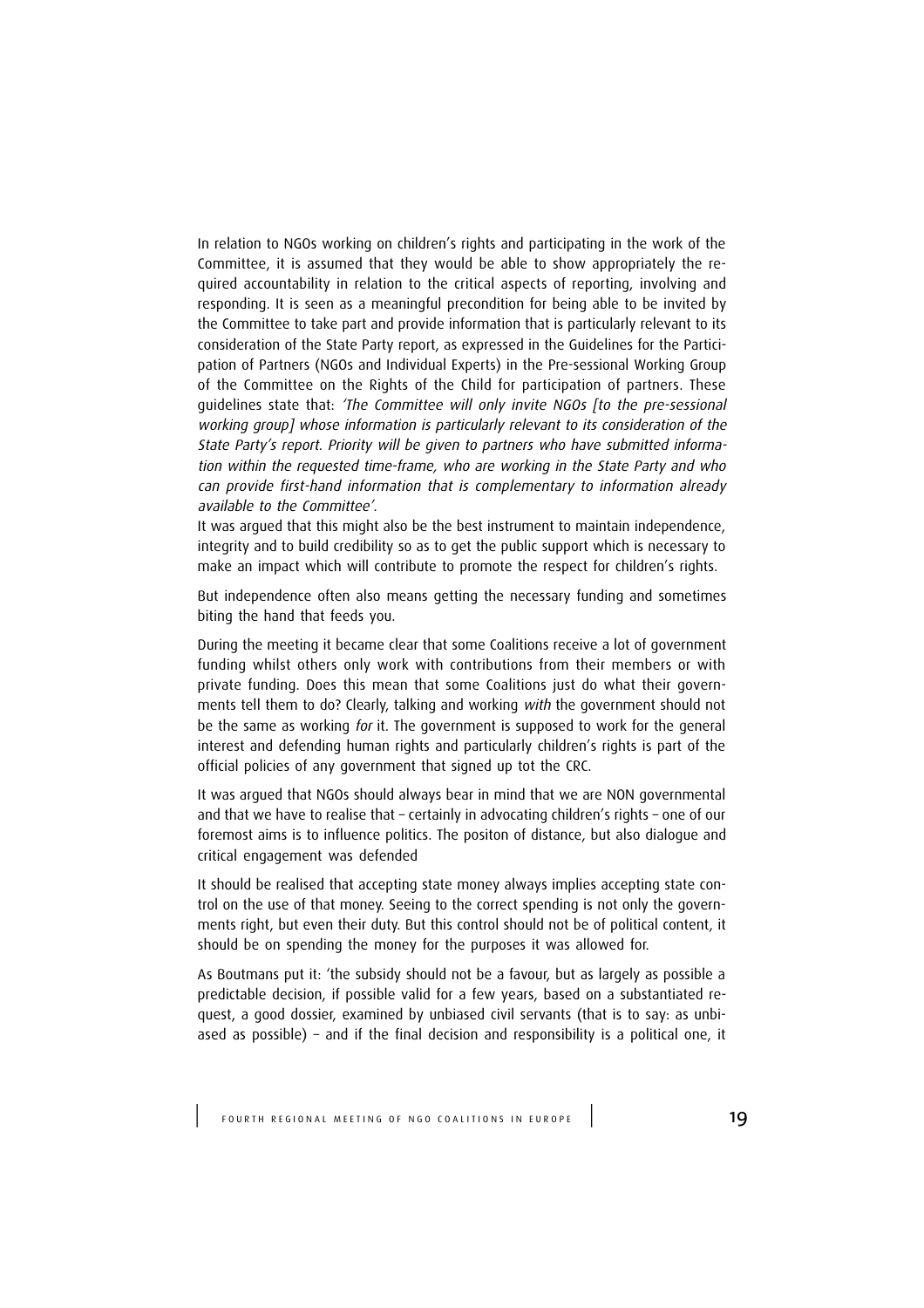should be regulation based and the reasons for the decision should be explicit. A positive interaction between state and civil society is part of the European model and we should defend that, always realising that it is important to safeguard the respectful distance between both.'

Coalitons should also try to get money from different public sources (state or provincial level; regional, municipal funds can also be created).

And what about private funding: is this not the best way of keeping our independence?

Financial support from membership and sympathisers is seen as most important because this will strengthen the position of Coalitions both vis à vis commercial sponsoring and state subsidies.

Commercial funding or sponsoring is only acceptable if it doesn't influence the position or actions of the NGOs. And Coalitons shouldn't depend on one sole sponsor.

Some final words about working with politicians:

In most political groups, a particular spokesman or interested MP will be our main contact.

Coalitions should try to have meetings with a parliamentary committee as a whole (cross party), or with a cross party group interested in our issues, if there is not a specific committee.

### 8 Closing Session

The 10<sup>th</sup> March ended in the very prestigious and historical City Hall of Brussels. After a welcome by Faouzia Hariche, Counsellor City of Brussels, Tom Hewitt presented the work of the Child Rights Information Network (CRIN). A time was given to see the progress and way forward since "The Vilnius Call for action". A project of "Brussels call for action" was presented and discussed by the participants. To conclude, some words of thanks were spoken by the chairpersons of the Flemish and French-speaking NGO-coalitions.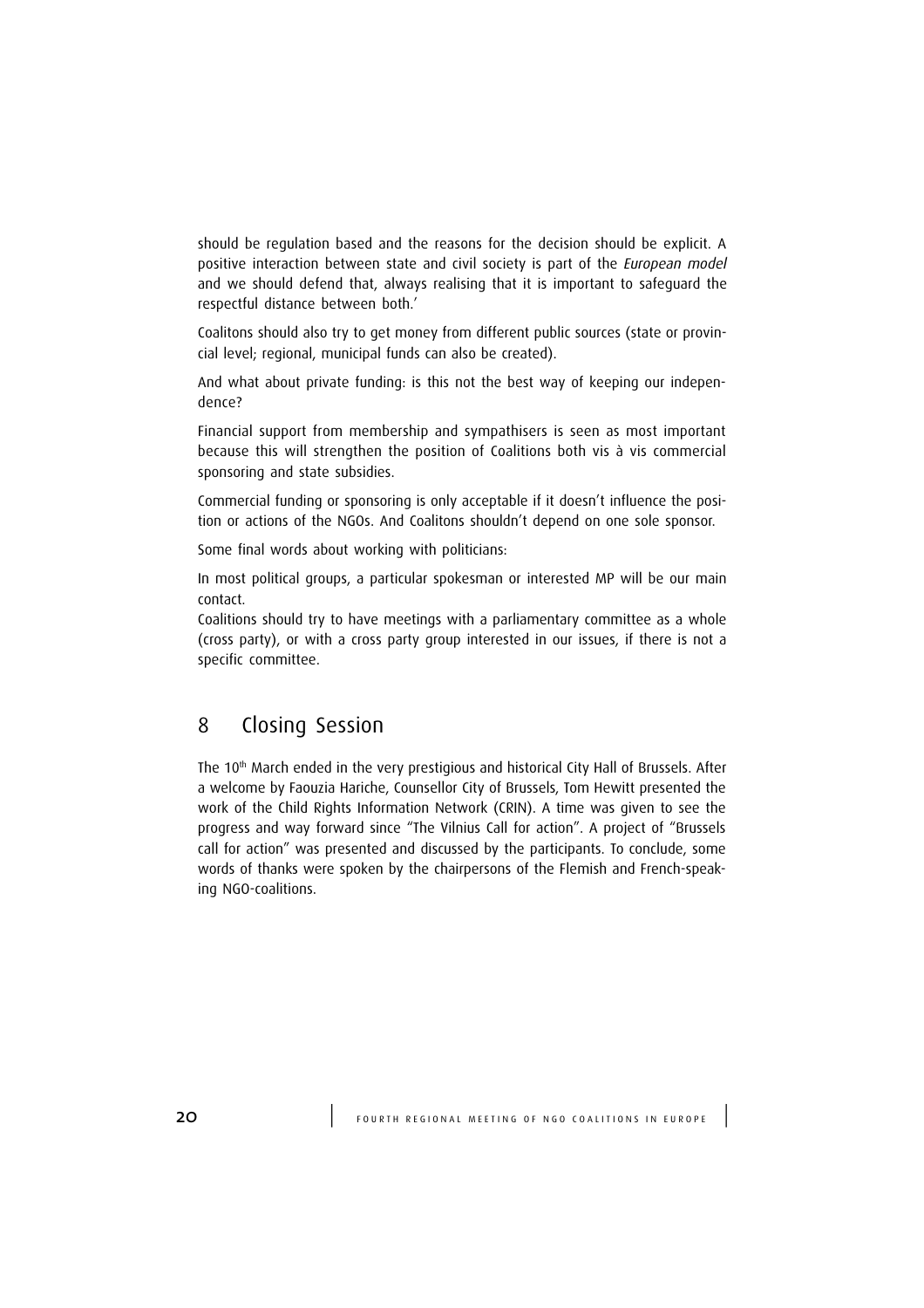# THE BRUSSELS CALL FOR ACTION

## Fourth Regional Meeting of NGO Coalitions for the Rights of the Child in Brussels

Participants from 24 countries in Europe, all NGOs working in networks to promote implementation of the Convention on the Rights of the Child (CRC), took part in the meeting.

Since the CRC was adopted in 1989, came into force in 1990 and subsequently ratified by all UN member States of the European Region, there has been a growing movement among NGOs and other civil society organisations in support of the Convention.

Many of us have formed networks, particularly in response to the opportunity provided by article 45a in the Convention, which invites input from experts into the Committee on the Rights of the Child reporting process. Over the years there has been a steady growth in the children's rights coalitions across the region. Currently, there are some 30 NGO-coalitions within the European Region.

The aims of the Fourth Regional Meeting of NGO Coalitions for the Rights of the Child in Brussels have been to strengthen the association between child rights networks within the EU – taken into account that as from the first of May 2004, The European Union welcomed 10 new member states – and to continue the exploration on how to work more effectively and efficiently, building on the work undertaken in the three previous forums (Berlin, March 1998; Stockholm, May 1999 and Vilnius, October 2002).

The meeting provided an opportunity to share NGO experiences across Europe and strengthen capacity and practice in promoting the rights of the child.

The NGO community is aware of many groups of children whose rights are ignored, disrespected and violated. Many experience discrimination, others are living in institutions or on the streets, held in detention, being sexually exploited and trafficked, facing all forms of violence, poverty and exclusion. To these groups belong children living in extremely poverty, children with disabilities, children with immigrant or ethnic minority background.

It is time to build a Europe with and for children and make children's rights real.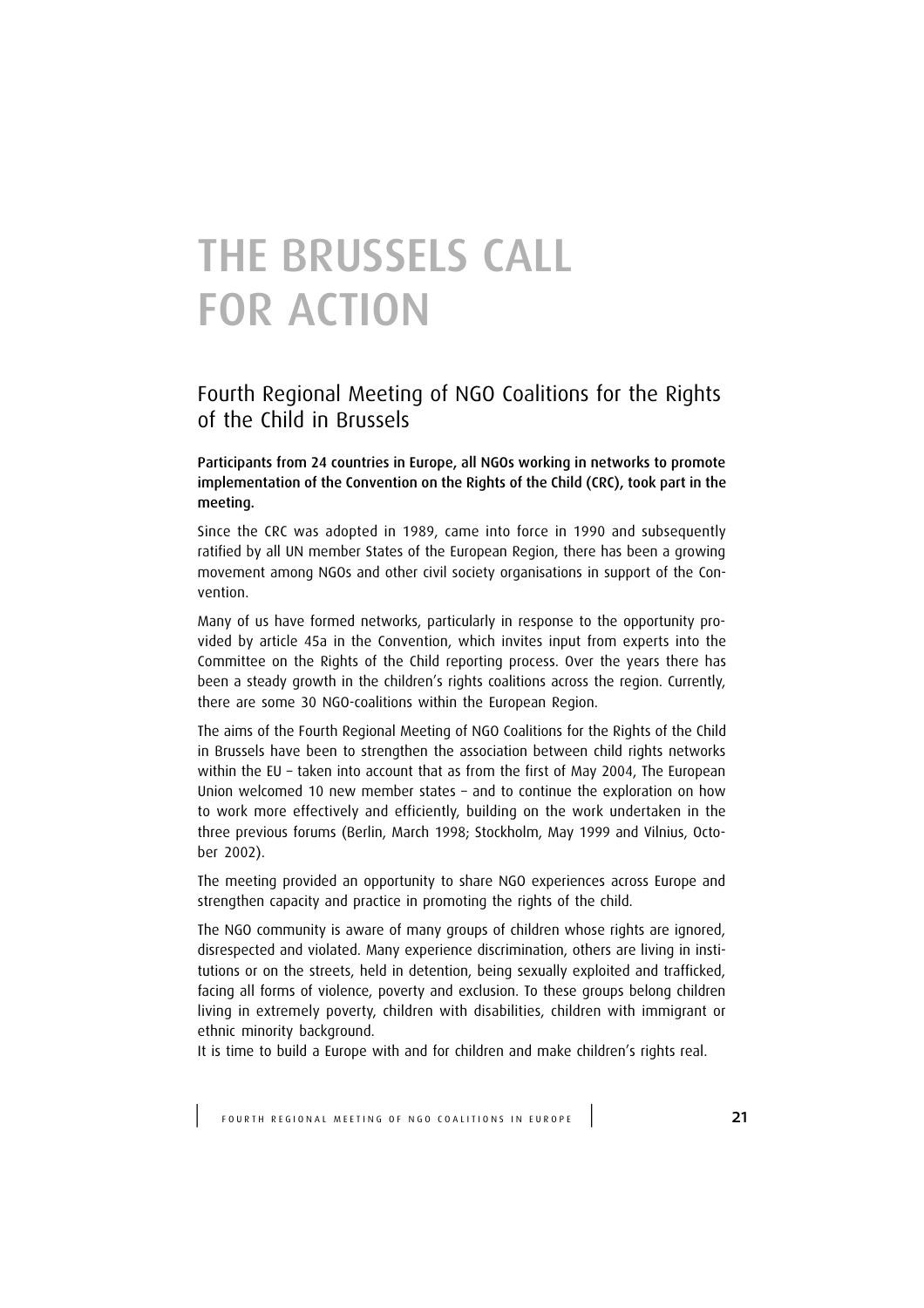## Therefore, we, the NGO-networks want:

#### At European level:

- $u$  To ensure that the EU keeps the current reference to child rights in the internal and external objectives of the Union in the draft EU Constitution, as it will assure that children's rights as articulated by the CRC will be mainstreamed into legislation, policies and programs for which the EU has a competence as set out in the Constitution. The establishment of mechanisms within the Union for promoting and monitoring the achievement of such measures should also be assured;
- u To urge, in the EU enlargement process, that children's rights are included as indicators of progress both during and after the accession to the EU, according to the Copenhagen Criteria (1993) on 'human rights, and respect for and protection of minorities';
- u To further develop and support networking among national coalitions in the region witch is fundamental in strengthening child rights advocacy at the region wide level and to promote political will at all levels;
- u To hold regular forums (maximum every two years) in Europe to exchange and share progress, to give a regular follow up of the Vilnius and the Brussels calls for Action and to give consideration to mechanisms for including children in this processes;

#### At both European and national level:

- u To urge the European Union and European governments to give greater attention to and to promote children's rights as articulated by the Convention on the Rights of the Child at legislative and policy making levels and to establish mechanisms for promoting and monitoring the achievement of such measures;
- u To urge all governments to create and implement comprehensive monitoring and research systems that are child centered and child rights orientated;
- $u$  To encourage the creation of all party groups of parliamentarians to focus on the implementation of the Convention on the Rights of the Child
- u To create and make greater use of existing services (such as Children's Rights Information Network (CRIN); NGO Group for the CRC) to develop a network, for sharing information and experiences through email, website and the means that will enable learning and joint advocacy;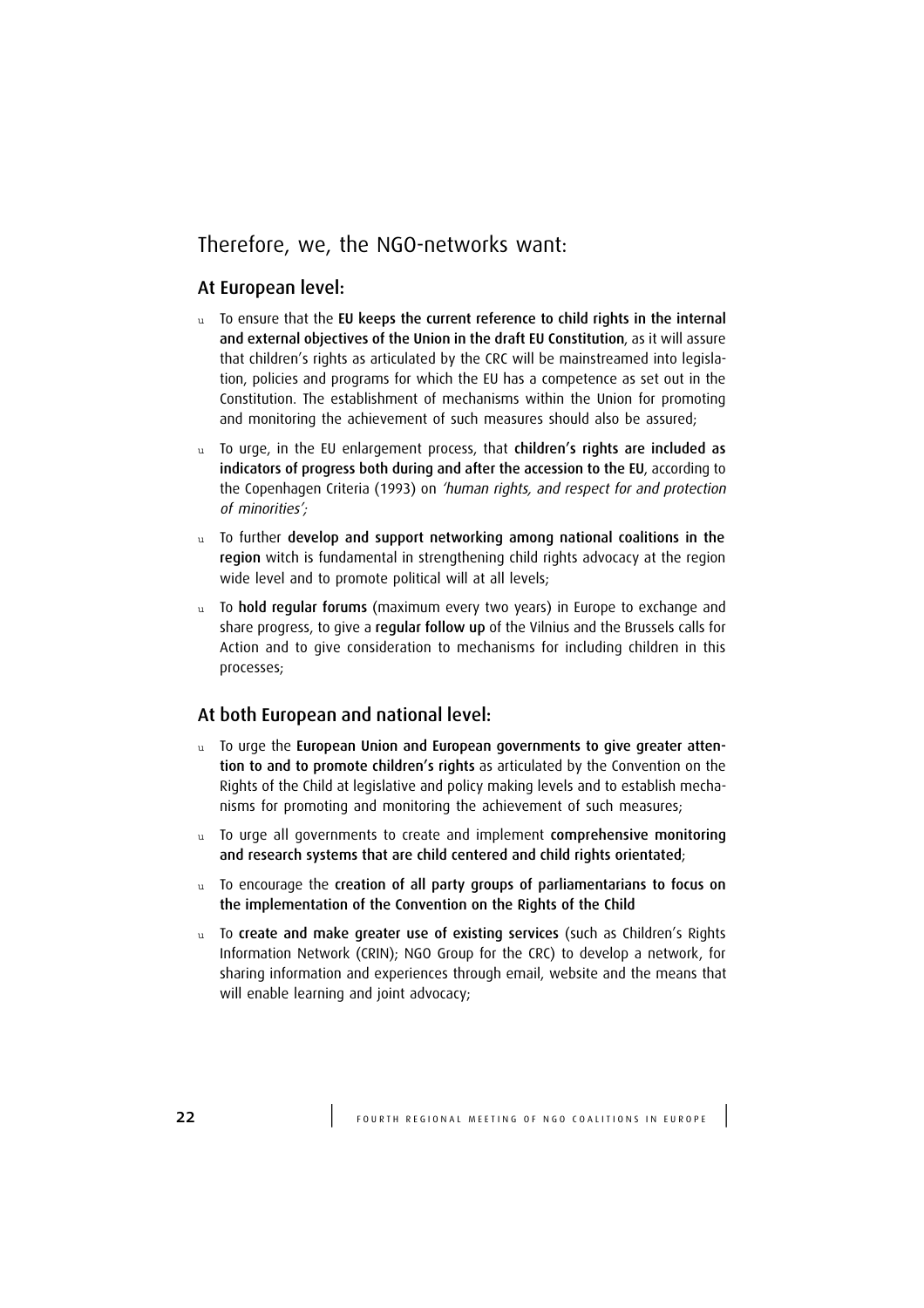- u To urge all governments to explore, financially support and implement the empowerment of children regarding their rights, from the very early childhood, through the promotion of childrens active involvement in decisions which affect their lives from the local, family, community, national, through to European levels, having a particular attention for children belonging to vulnerable groups;
- u To stimulate the creation of children's organizations run by and for children themselves, and to recognize and provide support for adults working to facilitate the development of these organizations;

#### At national level:

- u To strongly urge all European governments to elaborate, implement and monitor time bound strategies for children such as National Action Plans in line with the goals outlined in the CRC and the World Fit for Children agreement.
- u To strengthen National Coalitions participation in the reporting process to the Committee on the Rights of the Child and to develop follow up mechanisms for promoting implementation of the concluding observations. These follow up mechanisms should include the application of impact assessment tools, feedback to the Committee on the concluding observations, regular and consistent reporting by governments on the progress in implementing the recommendations;
- u To encourage and support greater involvement of children in the reporting process to the Committee on the Rights of the Child, such as preparing their own reports, submitting questions to States Parties, providing translation of all relevant documents such as the concluding observations in a timely fashion, and participation in the follow-up processes at all levels within the country and to share experiences and expertise in this regard;

The views of NGOs (especially National Coalitions), children and civil society must be taken into account in all the recommendations outlined above.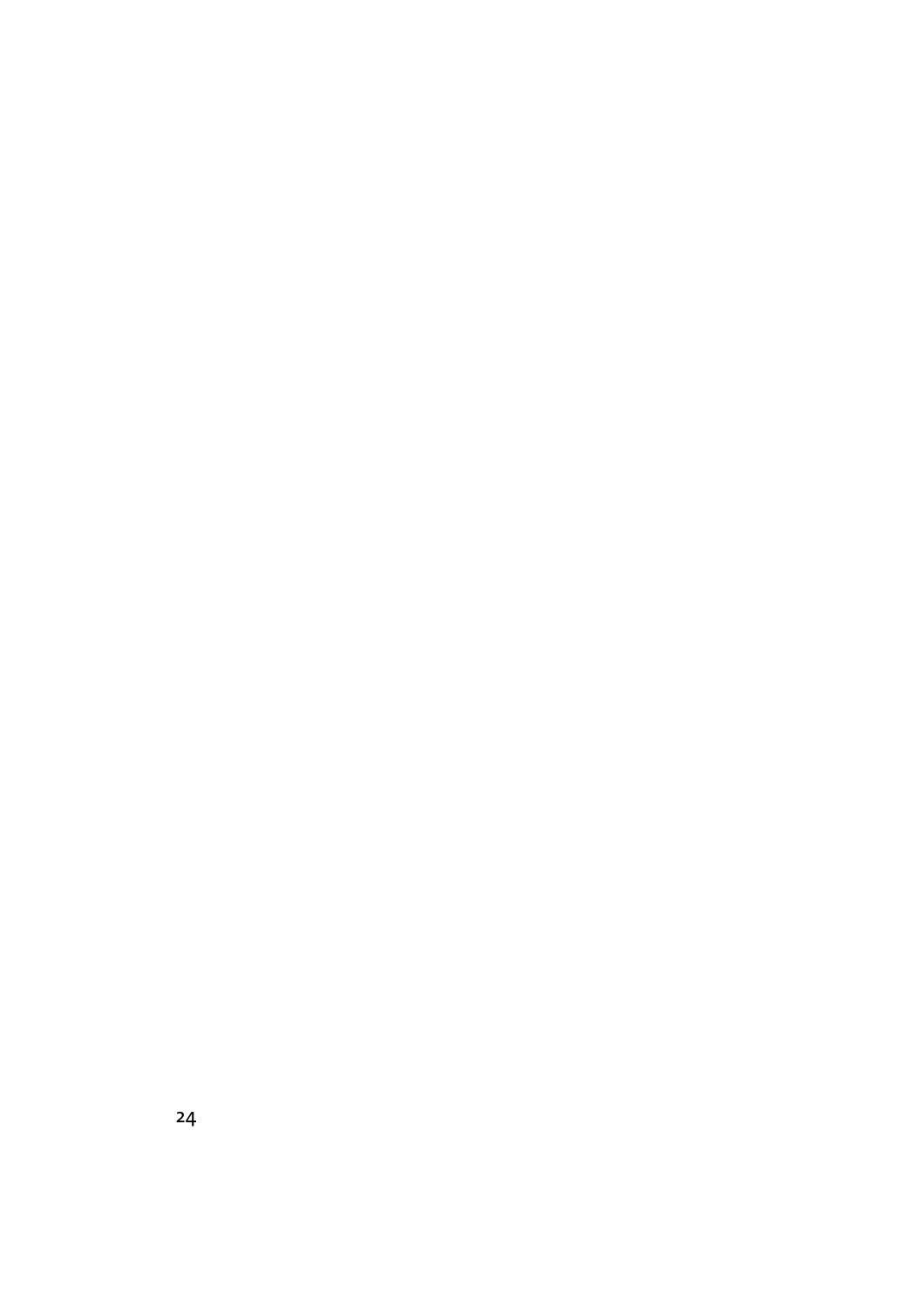# Opening Session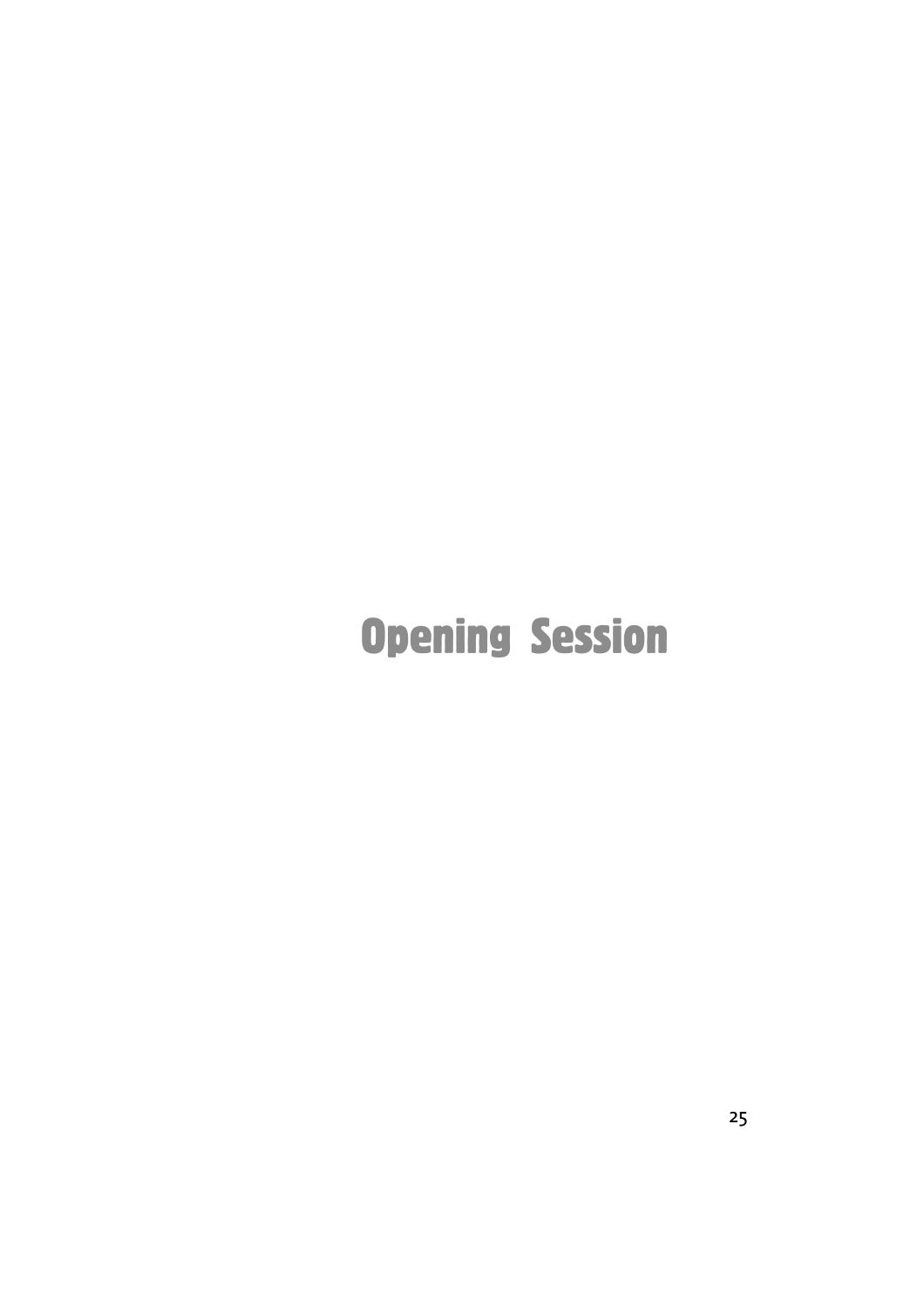## Wellcome Address

#### Karin Maes & Benoît Van Keirsbilck, Flemish and French-speaking NGO-Coalitions

Flemish Minister of Youth and coordinating Minister of Childrens Rights, Mister Bert Anciaux

Member of the UN Committee on the Rights of the Child, Mister Lothar Krappmann,

Members of cabinet and administrations, Members of the Steering committee, Dear colleagues and friends,

#### Karin Maes

My name is Karin Maes, president of the Flemish NGO-coalition and on behalf of the Kinderrechtencoalitie Vlaanderen and la CODE, I would like to welcome you to the fourth regional meeting of NGO Coalitions in Europe and to the capital of Belgium, Brussels.

Looking at you all and at the map behind me I think we can already call this meeting a success. 89 representatives from no less then 24 countries are gathered here today.

We would like to thank you for coming over here. Some of you have travelled great distances to be here today and we hope that your stay here will be a pleasant one and that we can achieve our objectives during this 2 and a half days meeting. Although we consider everyone's presence here today as equally important, we would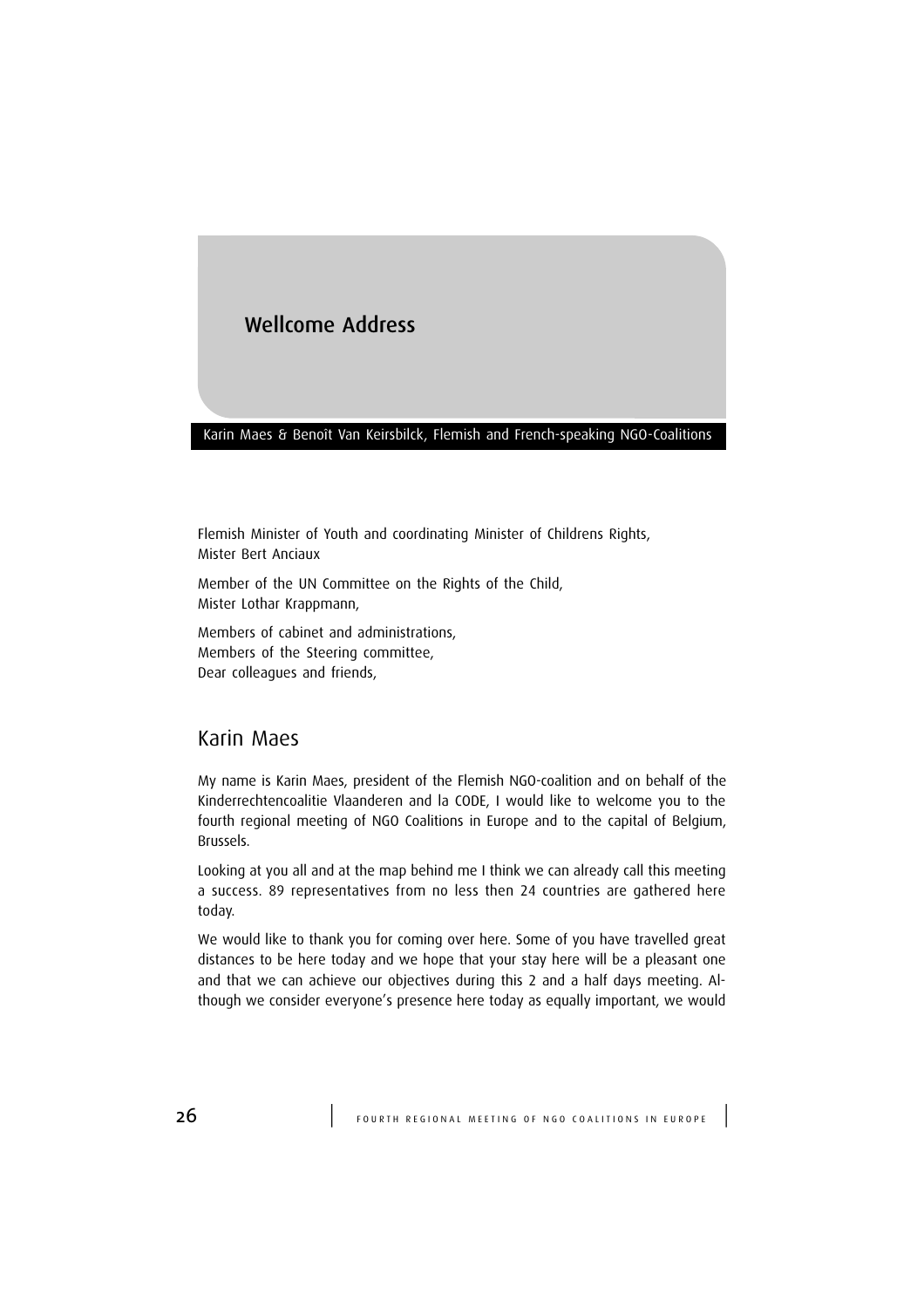like to express our gratitude to the representatives from Turkey, Albania and Azerbaijan for coming over to attend this forum.

Dear friends, when we started out with this project in 2003, we didn't know if we could make it a success. We had to overcome a lot of difficulties. It was through the help of the Steering Committee that we managed to pull it off.

In the summer of 2004 things were not looking good. We don't have the beautiful beaches of Greece or the mountains of France and Italy in our country, but what we do have is a lot of governments! Combine this with an election year and you will understand that looking for government funding wasn't an easy thing to do.

We needed a small miracle to achieve our objective of getting you here in Brussels in the first half of 2005.

But we made it. Thanks to the help of al lot of people. First of all, we would like to thank the NGO-group from Geneva for giving us the financial support we needed to start off this project and to engage our collaborator Veerle De Roover who could concentrate on the organisation of the forum.

Soon after that the Flemish government gave us an enormous financial boost. With this money we were able to pay Veerle fulltime, not only for a couple of months, but until April. This means that this forum won't end on Thursday. We have the time, the staff and the money to turn your efforts during this 2 and a half days into a working instrument we can use in the years to come.

So, a very big thank you to the Flemish government, that not only provided the funds, but who are also our hosts for today and tomorrow, because the building we are staying in belongs to the Flemish community.

We also have to thank the Ministry of Foreign affairs of Belgium for contributing in a big way to this Forum. The same goes for Unicef Europe. Thanks a lot; you gave us the means to support the representatives of all the countries to come here today and to prepare the necessary documents.

Also thanks to Save the Children Sweden. The money you gave us was very welcome and it came in at a stage when we needed it.

We also like to thank the French community of Belgium for their financial support. And we would like to thank the city of Brussels for hosting the conference on Thursday.

So, thanks again to all the representatives of these bodies: thank you Denise, thank you Simone, thank you Lesley, thank you Faouzia, thank you Joost, Pascal and Bert, thank you very much.

FOURTH REGIONAL MEETING OF NGO COALITIONS IN EUROPE | 27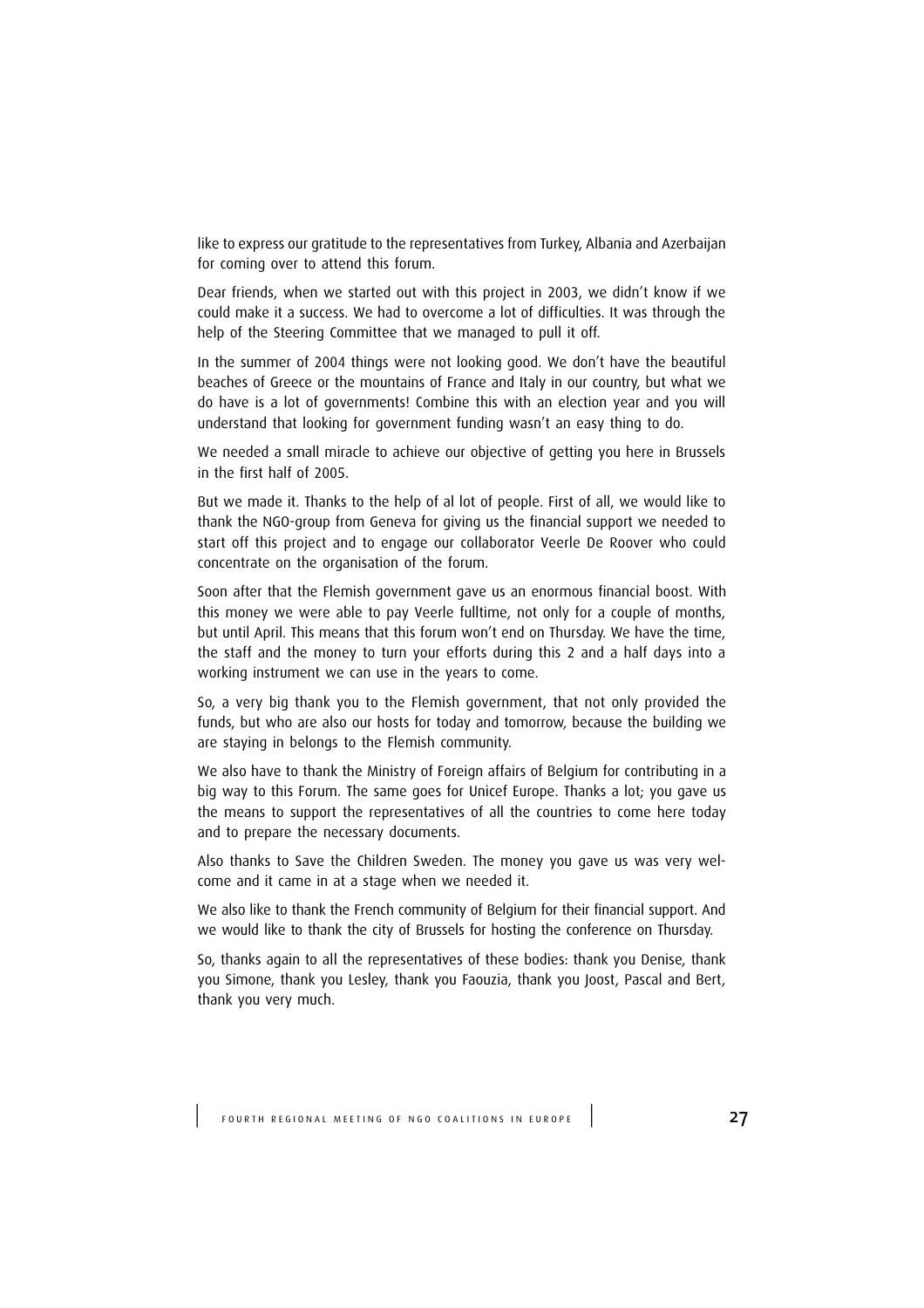### Benoît Van Keirsbilck

My name is Benoît Van Keirsbilck and on behalf of the Kinderrechtencoaltie and la CODE I would also like to welcome you to this forum.

We hope you'll enjoy you stay here: this evening you'll get a taste of our famous cuisine and tomorrow you're free to visit the lovely city that's called Brussels!

But of course, we are here to work! We have a very busy schedule ahead of us: Because we don't want to waste your time, because we think a lot of work is needed, because we want to get to know each other better in a very short time, and yes, because we want to contribute in creating a better world for our children to live in.

In a few moments, we are very proud to introduce to you Mister Lothar Krappmann, member of the UN-committee on the Rights of the Child. He will speak to you about the UN-Committee on the Rights of the Child and its interest for NGO-coalitions for Children's rights followed by a plenary discussion.

This afternoon, we will discuss two themes: Children as partners in the CRC monitoring and advocacy process followed by working groups and Balancing between action and study, followed by a plenary discussion.

At the end of this discussion, we can enjoy a welcoming reception that is being offered to us by the Flemish Community. Between 7 and 8 pm we'll give you some time to freshen up and we'll end this day with a dinner. Please enjoy yourselves but do be careful with our Belgian beers: they are as strong and tasty as their look and reputation.

If you have been careful, you will be able to enjoy our second day. We kick off at 9h30 with an important theme: The role of the European Union in promoting children's rights, followed by a round table and discussion. In the afternoon we discuss A world fit for children: developing and monitoring National Plans of Action for Children, followed by working groups.

At the end of the day, after a short coffee break, we will talk about The relationship between NGOs and the government: balancing between cooperation and independence.

After that, we'll give you some free time in our capital. Please enjoy everything this beautiful city has to offer you. You received some information about things to do and see in your documentation file. By then, you will be used to Belgian beers or you'll hate them for the rest of your live (depending on how you were feeling that day).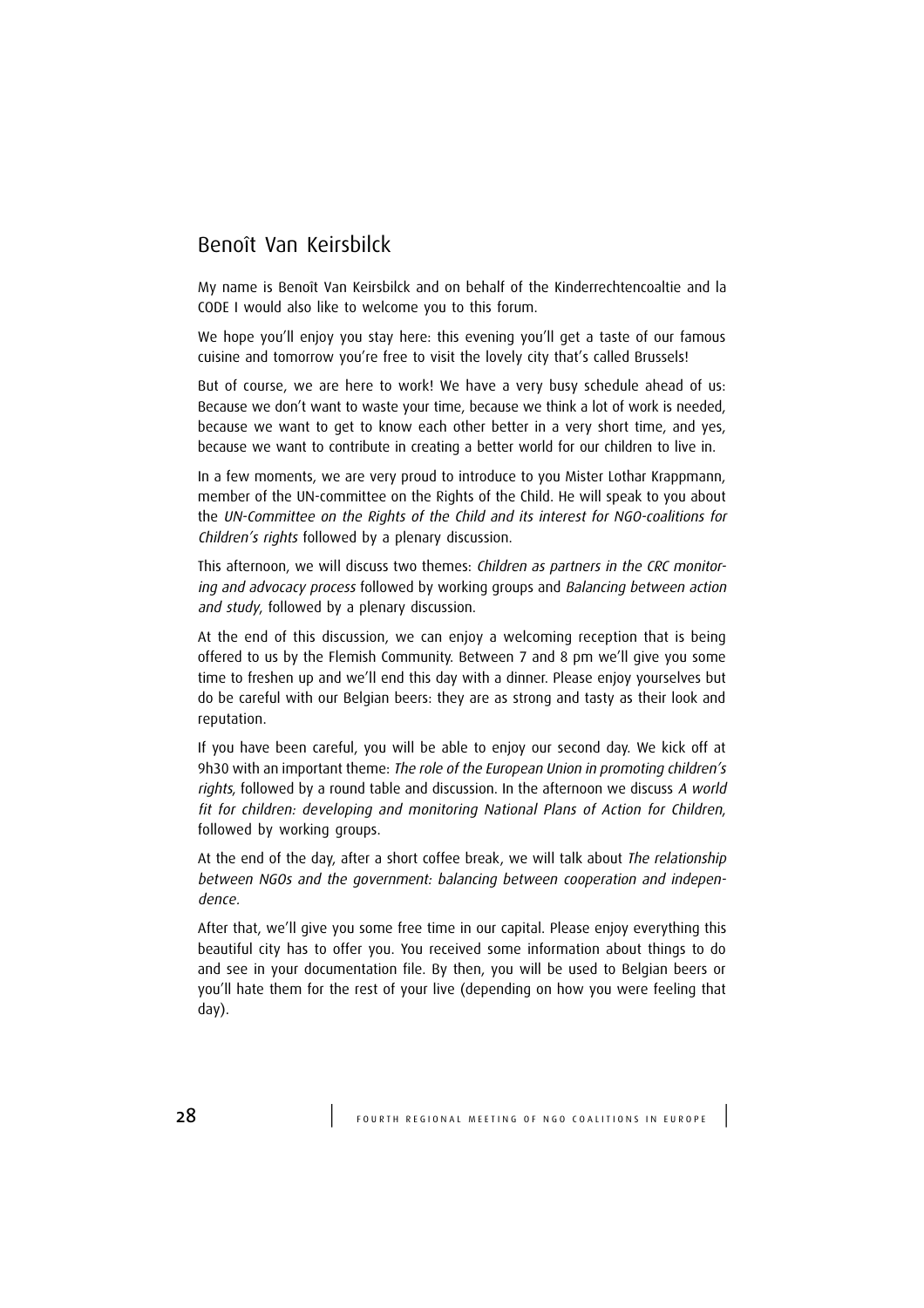Finally, thanks to the city of Brussels, on the third day, we'll gather in the city hall of our capital to discuss The role of CRIN in supporting NGO-coalitions and The Vilnius call for action. This is followed by a Final declaration, a Closing session and a Press conference. Some of you will visit the European parliament in the afternoon.

Indeed, we're not starting from scratch: this is already the fourth regional meeting, following the meetings that took place in Berlin, Stockholm and Vilnius in 2002. To move ahead we have to look at the past!

To talk about the last meeting and the Vilnius call for action, it is my pleasure to introduce to you Loreta Trakiskiene from Save the Children Lithuania.

We hope we'll have a greet meeting and we're looking forward to getting to know you all.

Karin Maes & Benoît Van Keirsbilck Chairpersons of the Flemish and French-speaking NGO-coalitions

FOURTH REGIONAL MEETING OF NGO COALITIONS IN EUROPE<sup>1</sup>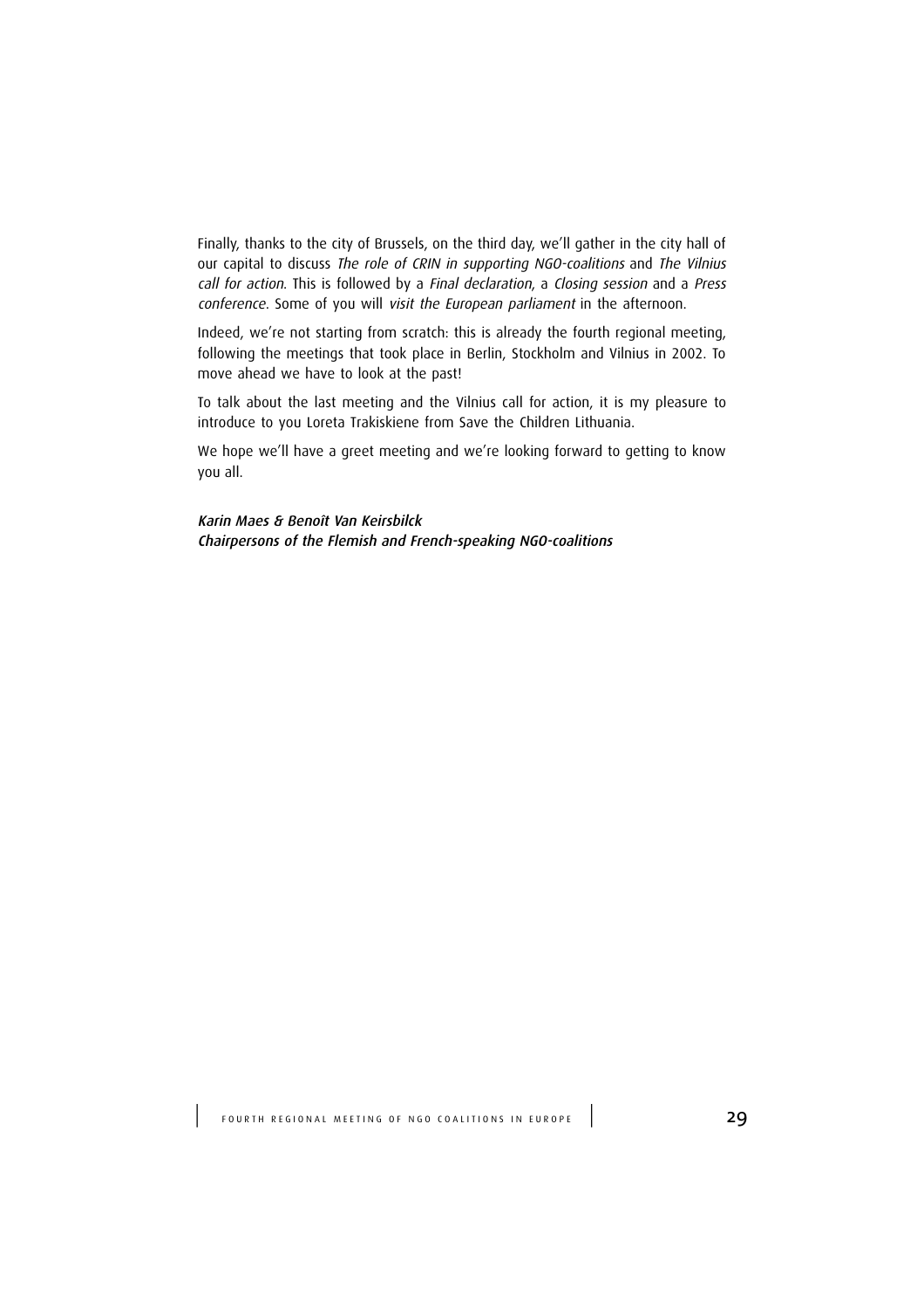## Welcome Address

#### Loreta Trakinskiene, Save the Children Lithuania

Ladies and Gentlemen, Colleagues and Friends,

It is a great honor for me to participate in the Fourth Regional Meeting of NGO Coalitions in Europe here in Brussels. The main reason why I am here today is international cooperation.

I would like to thank you all and especially the Steering Committee for giving me this opportunity to meet the international community representatives from different countries with different cultural backgrounds and experience, with people having deep awareness of the word "Childhood".

Some time ago there was very little public awareness of the Convention on the Rights of the Child, and still less awareness of the reporting process. The governments did little to generate public and political debate on the subject, and did not introduce teaching on the rights of the child into the school curriculum. However, thanks to the international community of NGOs national debate and public understanding of the issue was generated.

What does international cooperation mean for us?

Firstly, I am happy to work in Save the Children Lithuania. I have been in this movement since 1991. This organization, the establishment of which was initiated by Save the Children Sweden, who took great concern in the future of Lithuania children at the time of the collapse of the former Soviet Union, when Lithuania regained it's independence.

For more then fourteen years Save the Children Sweden lead us patiently forward with confidence and reliance. It is their organization that recommended us to join the International Save the Children Alliance, of which we became a member in 2004.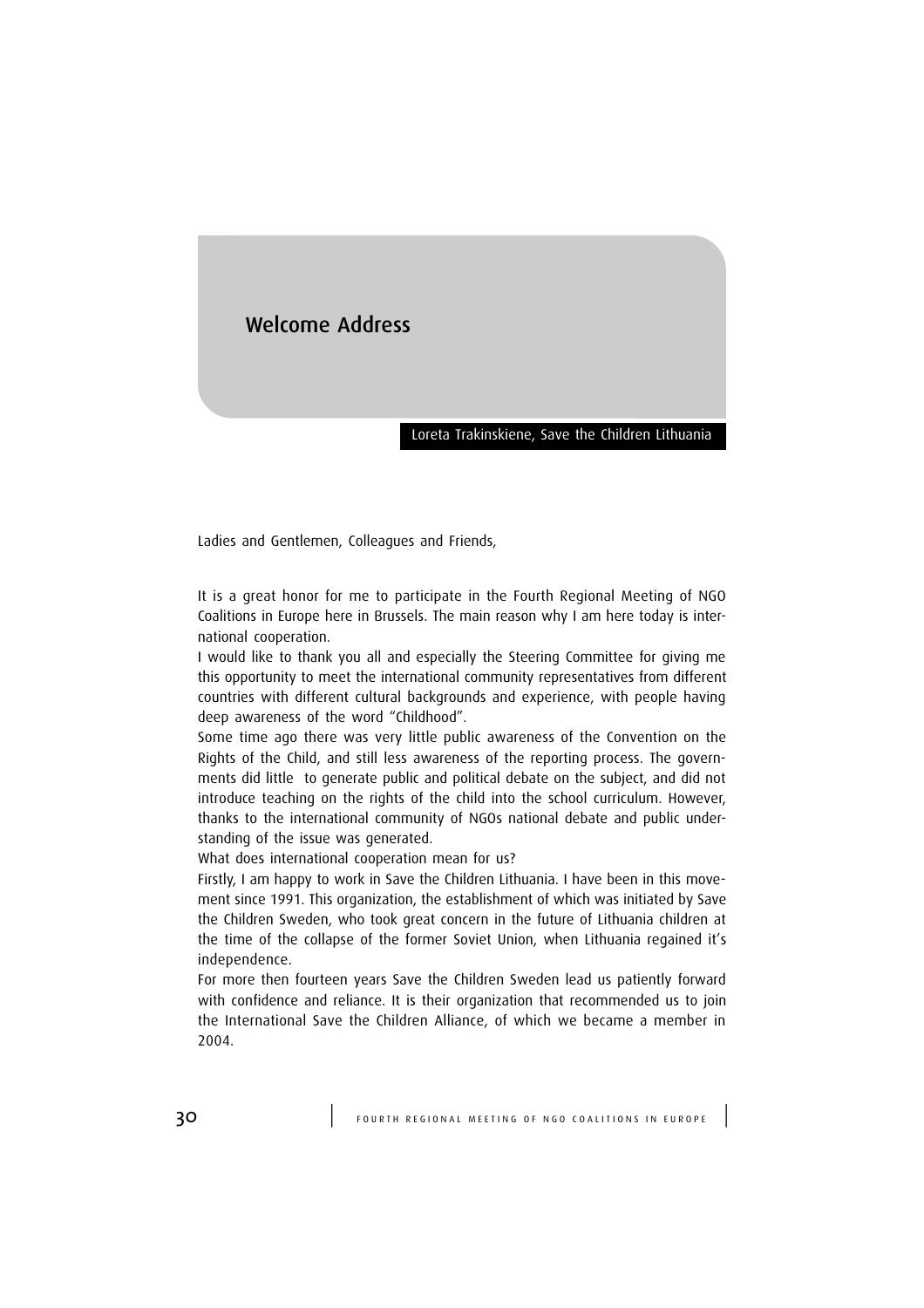Secondly, international cooperation gave us understanding to invite more NGOs working with or for children as well as private persons to cooperate in achieving the main goal – to make Lithuania a country where health, happiness and welfare of children are top priorities. Through coordination of our attempts, absence of duplicate activities, learning from each other, development of a strong lobbying voice, we believed and still believe in achieving this goal.

Such joint work consolidated some NGOs and state officials. We prepared our comments on the report and we can be very proud that experts in the United Nations appreciated our efforts and proposals, and that our comments were reflected in the conclusions made by the UN to our governments.

The greatest achievement of our Lithuania NGOs, of which we can really be proud of, is that children have become more visible in our society. Consequently, the voice of organizations fighting for the rights of the child became louder among state officials. State institutions realized that the rights of the child and child future are among the most important national problems, such as national defense, environment or unemployment.

However, it would be very difficult for young NGOs to operate in Lithuania without international cooperation and support. International advices and experience were of great importance for us

Thirdly, I am very proud to say that in October 2002, the Third Regional Meeting of NGOs was organized in Vilnius.

The meetings of national networks in Europe present a golden opportunity for all of us to meet and exchange experiences and to move forward in the championing of the rights of the child in our societies.

It was amazing event: an opportunity to meet different people from Europe, realising the problems they were facing and getting to know their ways of working with children.

The aim of the Vilnius Regional NGO Meeting was to explore how national NGO networks can work more effectively and efficiently, building on the work undertaken in the two previous forums (Berlin, March 1998 and Stockholm, May 1999). This meeting provided an opportunity to share NGO experiences across Europe and strengthen capacity and practice in promoting the rights of the child.

Children's issues have been invisible in EU policies and programmes. Now children's rights are mentioned in the Constitution Treaty and in the Charter of Fundamental Rights. It is important that progress is made towards a cross cutting European policy on children.

I learned a lot from colleagues who have rich experience and high professionalism, and who were wery patient with me and involved me in the Steering Committee. Today, I am in Brussels for this meeting. I came from Lithuania, a country that recently joined the EU.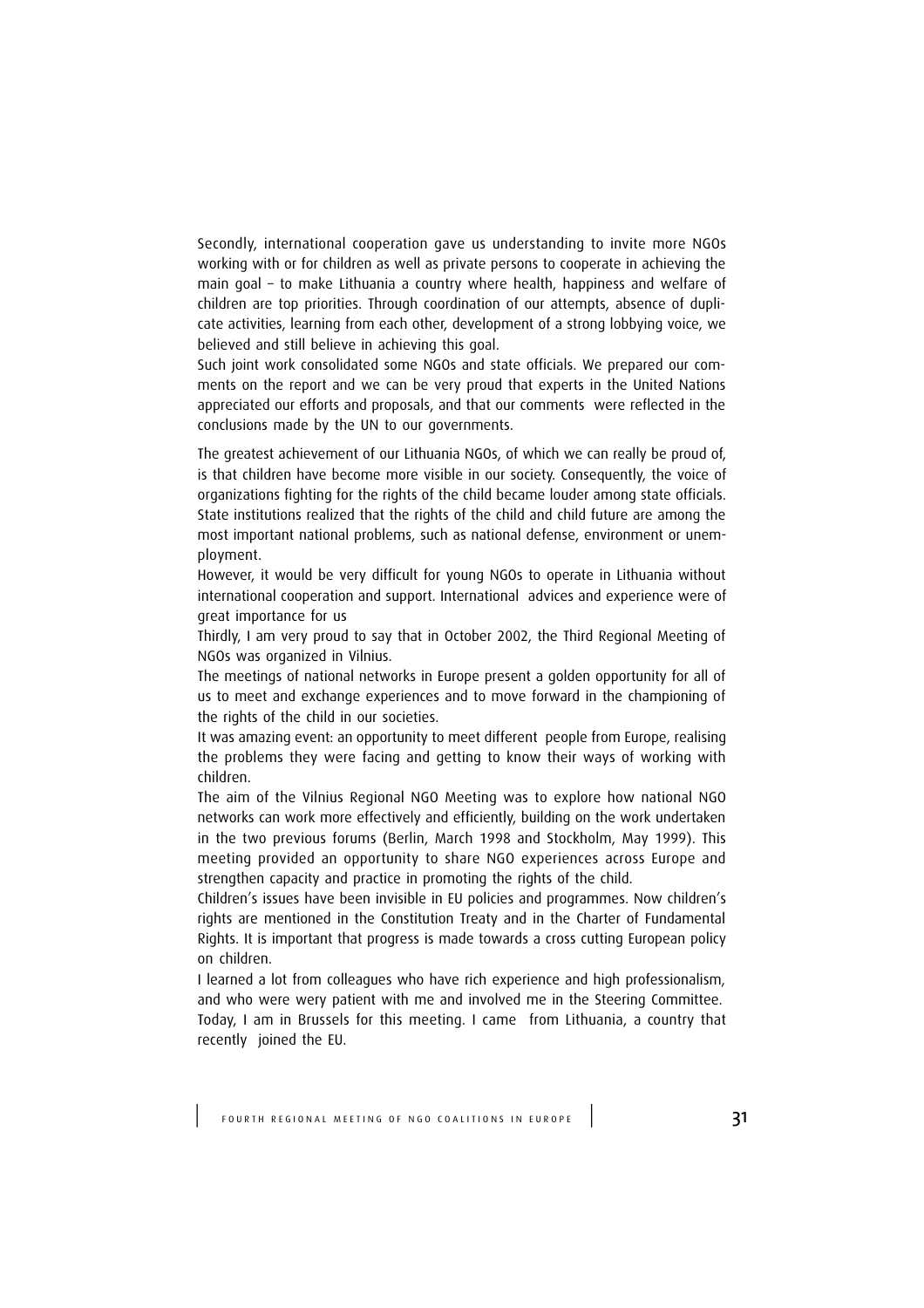The Fourth Regional Meeting of NGO Coalitions in Europe today, is a good example of cooperation to move child rights issues higher on the political agenda and to present knowledge and exchange experiences to remind politicians of their duties towards children. Children are full members of a democratic society and bearers of their own rights, based on the principles and norms of the UN Convention on the Rights of the Child.

Children's rights will only become a reality when States Parties to the convention have both the political will to realize those rights and the capacity and knowledge to be effective in their efforts.

Once again I wish all of us fruitful work, lovely discussions and cooperation based on mutual understanding and kindness. Thank you very much for your attention and let me conclude by a quote from the UN Convention on the Rights of the Child, Article 3: 'In all actions concerning children… The best interests of the child should be primary consideration.'

Loreta Trakinskiene CEO of Save the Children Lithuania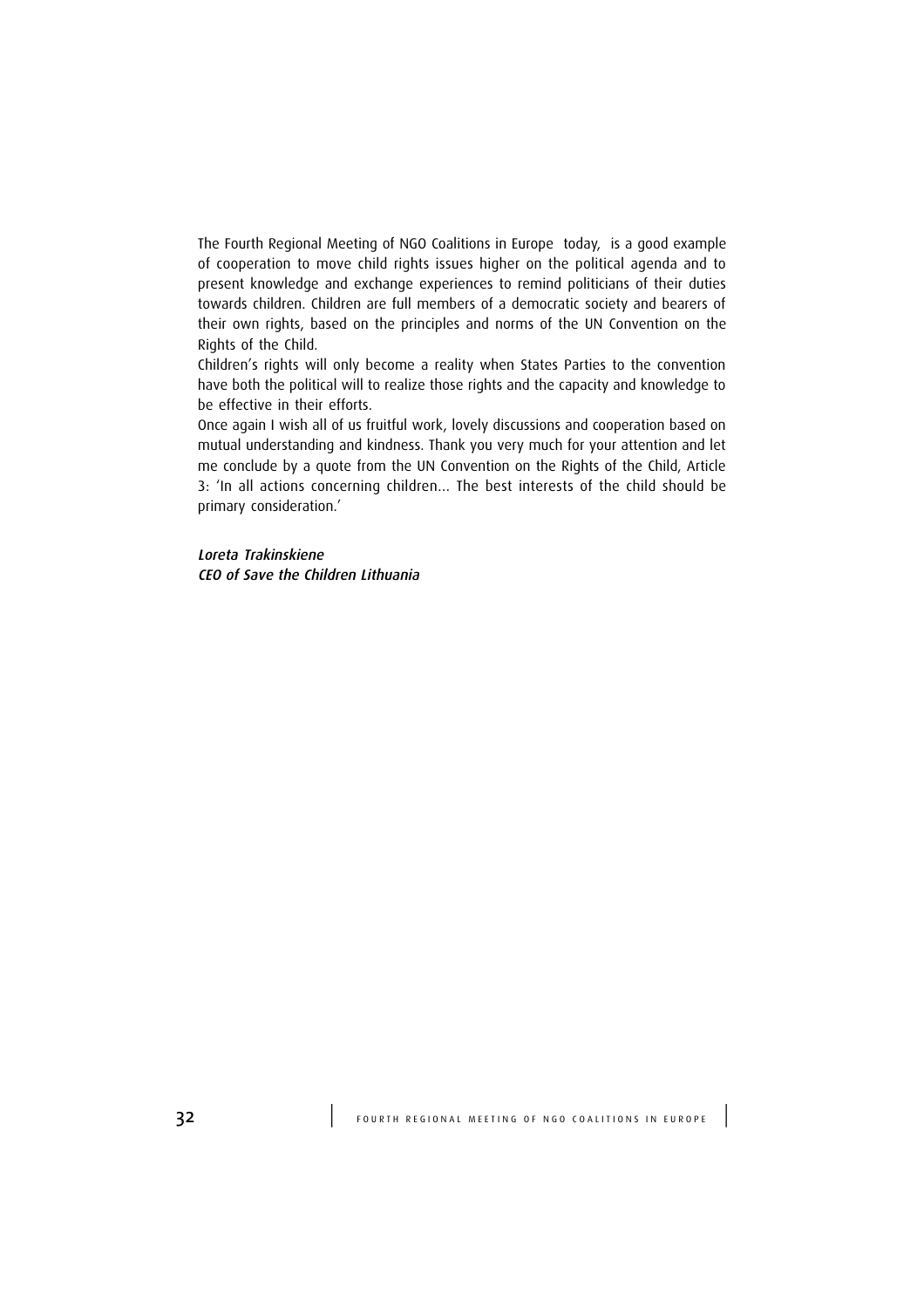## Welcome Address

Bert Anciaux, Flemish Minister for Culture, Youth, Brussels and coordinating MInister for Children's Rights

Dear participants, Dear organisers,

Today it is my turn to welcome you in my home town, Brussels, the capital of Flanders, Belgium and Europe. I hope you had a pleasant journey and enjoyed a good night's rest.

As Flemish Minister for Youth, I am responsible within the Flemish Government for youth policy, with explicit attention to children's rights policy. Flanders, which is the largest region of this country, is competent for many aspects of this policy, among which the person-related matters such as youth work policy, youth assistance and education. However, the responsibility of Flanders also comprises tougher matters that have an impact on the living conditions of children and youngsters, for instance town and country planning, housing and environmental policy.

Since 1997, Flanders has had a children's rights co-ordination, both within the Government and the Administration. 1997 has been a crucial year in Flemish children's rights policy. On 15 July 1997, the Flemish Parliament adopted the Flemish Parliament Acts or federated state laws on the Children's Rights Commissioner and the evaluation of the Government policy against the observance of the rights of the child.

When establishing the Flemish Office of the Children's Rights Commissioner, great care was taken to guarantee the independence of its operation through its legal basis and its position with Parliament.

Moreover, the Government policy was streamlined to the International Convention on the Rights of the Child by introducing a child impact report and annual reports.

FOURTH REGIONAL MEETING OF NGO COALITIONS IN EUROPE  $\vert$  33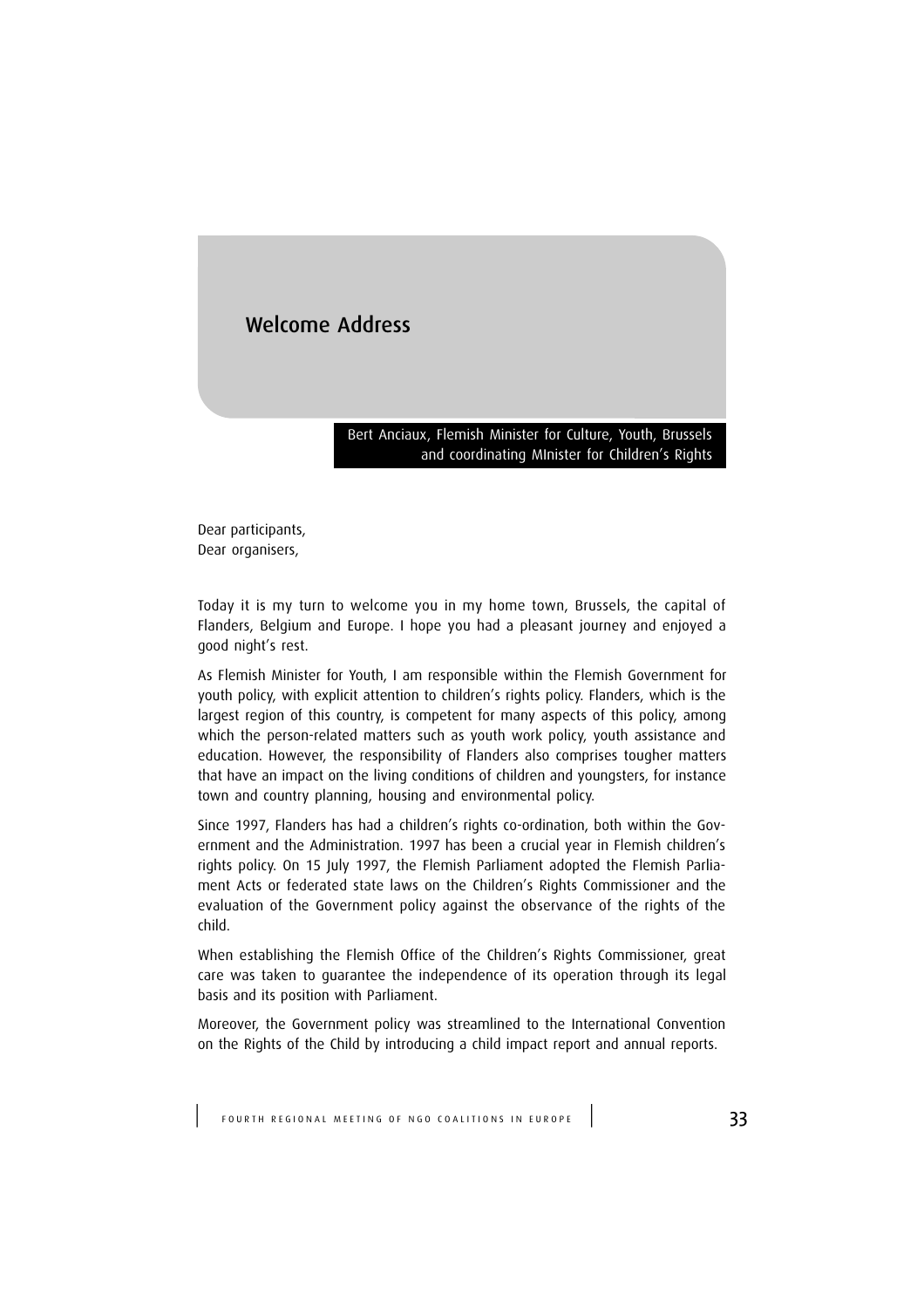The child impact report describes the impact draft Flemish Parliament Acts are expected to have on the child. The child impact report is drawn up by the Administration for draft Flemish Parliament Acts insofar as they matter to children. The method thus tries to assess the impact on children in a proactive manner before the Government approves the draft in principle. The child impact report is submitted together with the draft Act to the Flemish Parliament. To my knowledge, Flanders is the only region where this is a statutory obligation. The federal government and the other federated states in Belgium do not apply this system either. We are currently examining how this application can be transformed into something more than a mere formalism, that is an instrument providing a concrete added value for children and youngsters. We are exploring, among other things, the possibility to integrate the instrument into a wider form of preliminary impact reporting, a so-called regulatory impact analysis, when drawing up Flemish Parliament Acts.

Furthermore, the Flemish Government submits an annual report to the Flemish Parliament and the Children's Rights Commissioner about the implementation of the International Convention on the Rights of the Child. This annual reporting should make it easier to meet the reporting obligation of the Convention (Article 44).

In order to have everything proceed smoothly, so-called 'contact persons for children's rights' have been appointed within 25 Flemish Administrations and government institutions that have a bond with children's rights. The task of these contact persons consists of the sensitisation within their own Administration and the reporting to the children's rights co-ordination about the pursued policy.

This network of contact persons for children's rights can actually be perfectly compared with a children's rights coalition of NGOs. The creation of networks always occupies centre stage, but in this case within the government.

The Flemish children's rights policy takes further shape by subsidising organisations and initiatives in the field of children's rights. For instance, the Flemish Children's Rights Coalition and the internationally renowned Centre for the Rights of the Child are subsidised.

Flanders also fulfils its international obligations to the best possible extent. Within the framework of the world action plan 'A world fit for children', the Flemish Government approved, on 2 April 2004, a proper Flemish Action Plan on Children's Rights, which will be integrated into the Belgian National Action Plan. I hope the establishment of a National Commission for the Rights of the Child will also be realised this year.

In this respect, I would like to refer to the fact that the Flemish Action Plan was prepared by a mixed working group of government (competent Ministers' Offices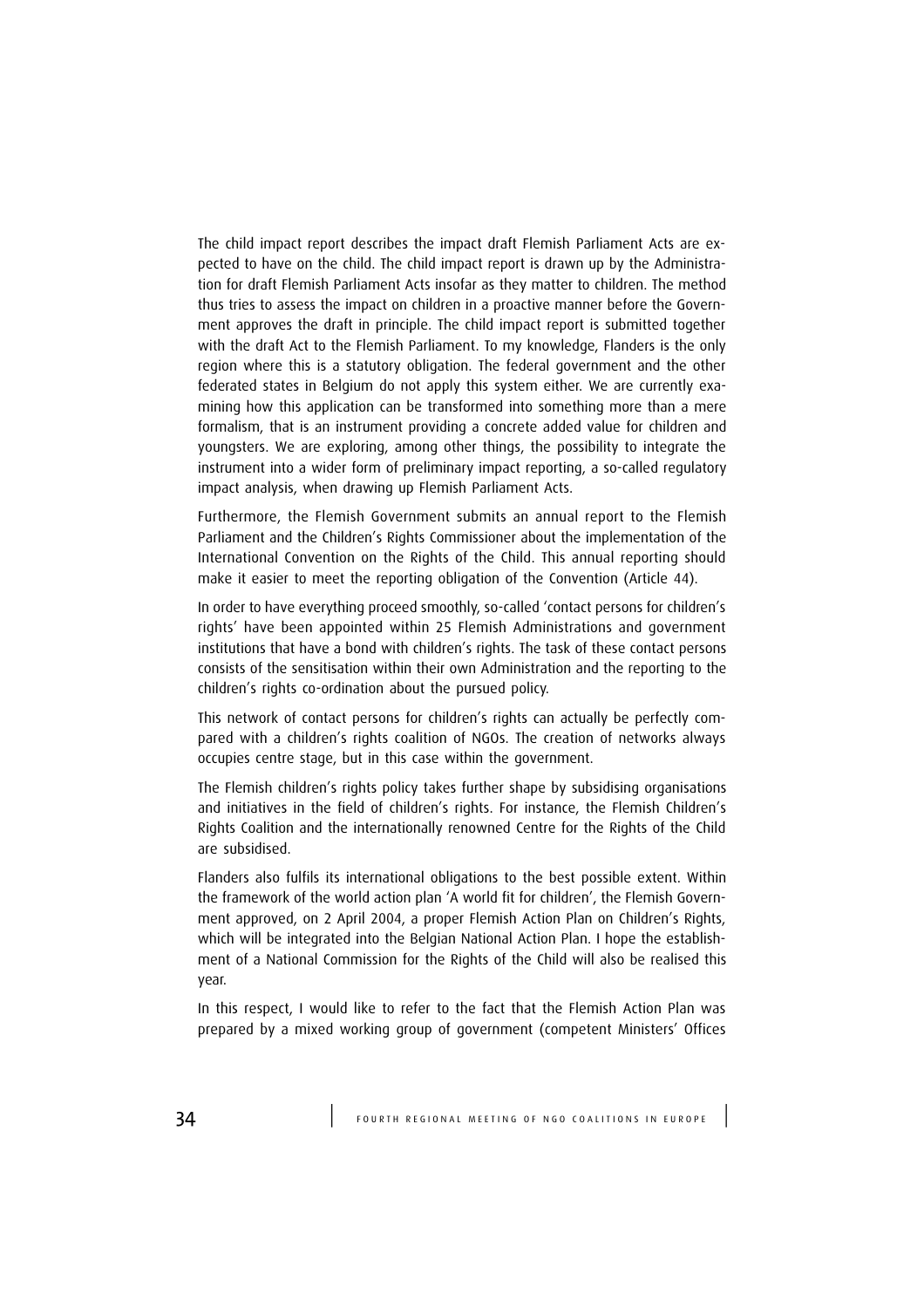and Administration) and civil society. Flanders has thus complied with the request of the Committee on the Rights of the Child to Belgium to draw up a 'comprehensive national plan of action' 'through an open, consultative and participatory process'.

I continue to involve civil society in the youth and children's rights policy through a so-called 'Reflection group on Children's Rights'. This reflection group collaborates in drawing up a second Flemish Youth Policy Plan 2005-2009 by the end of 2005. The rights of the child will serve as a legal and ethical framework to that end. The actions of the Flemish Action Plan will be made more concrete on that occasion. I identify the integration of the children's rights and youth policy on the one hand and the development of an actual youth information policy on the other hand as important priorities.

I am indeed convinced that it is in the interest of the children and youngsters themselves to harmonise the instruments of the children's rights and youth policy. The observance of international obligations and the formalities linked to them cannot be an objective on its own if it does not result in an improvement of the situation of children and youngsters. The convention on the rights of the child provides an excellent framework to improve the position of children and youngsters in society. This position should always come first as the ultimate evaluation for a youth and children's rights policy. Not only for the government, but also for the CSOs (civil society organisations). That is my line of approach for your working group this afternoon.

CSOs therefore do not only observe the youth and children's rights policy, but realise it as well. As a cat among the pigeons, I dare say that CSOs should also assume responsibility instead of always relying on formalities. CSOs, just like the government, can in my opinion be expected to report in a self-critical way. In concrete terms, children's rights and youth organisations and the government have a joint responsibility to improve the different living conditions of children and youngsters.

#### Dear friends,

The European Union is often reproached for operating not very democratically and too economically. The ethical and legal principles of the children's rights discourse provide the means to counter this. I therefore hope that the conclusions of this forum will inspire the following meetings of the European Union Youth Councils and the 'Groupe de l'enfance'.

Finally, I would like to congratulate the organisers for their initiative, and I wish you all a very inspiring and productive forum!

#### Bert Anciaux

Flemish Minister for Culture, Youth, Sport and Brussels

FOURTH REGIONAL MEETING OF NGO COALITIONS IN EUROPE | 35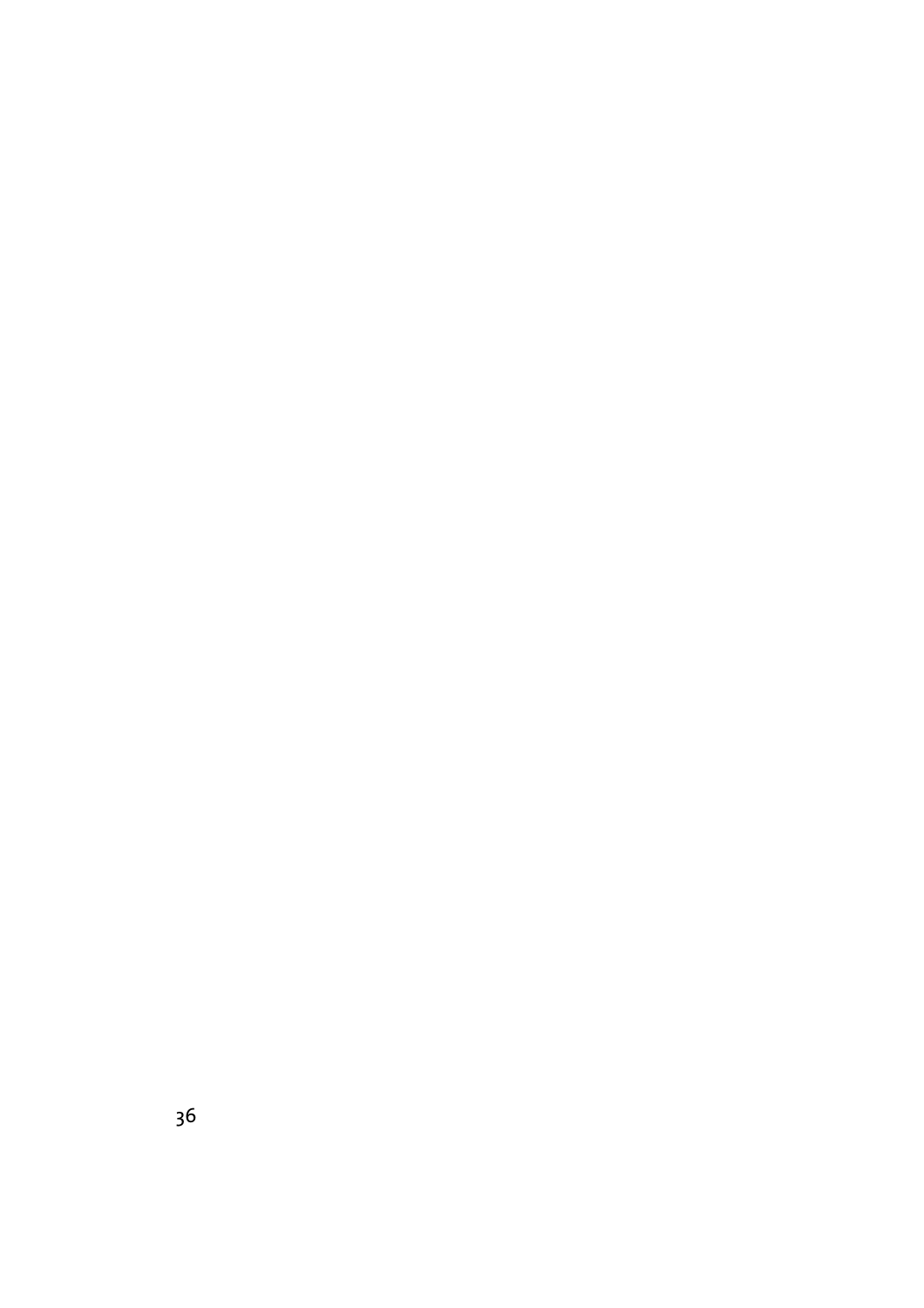# Session 1

The U.N.-Committee on the Rights of the Child and its interest for NGO-Coalitions for Childrens's Rights.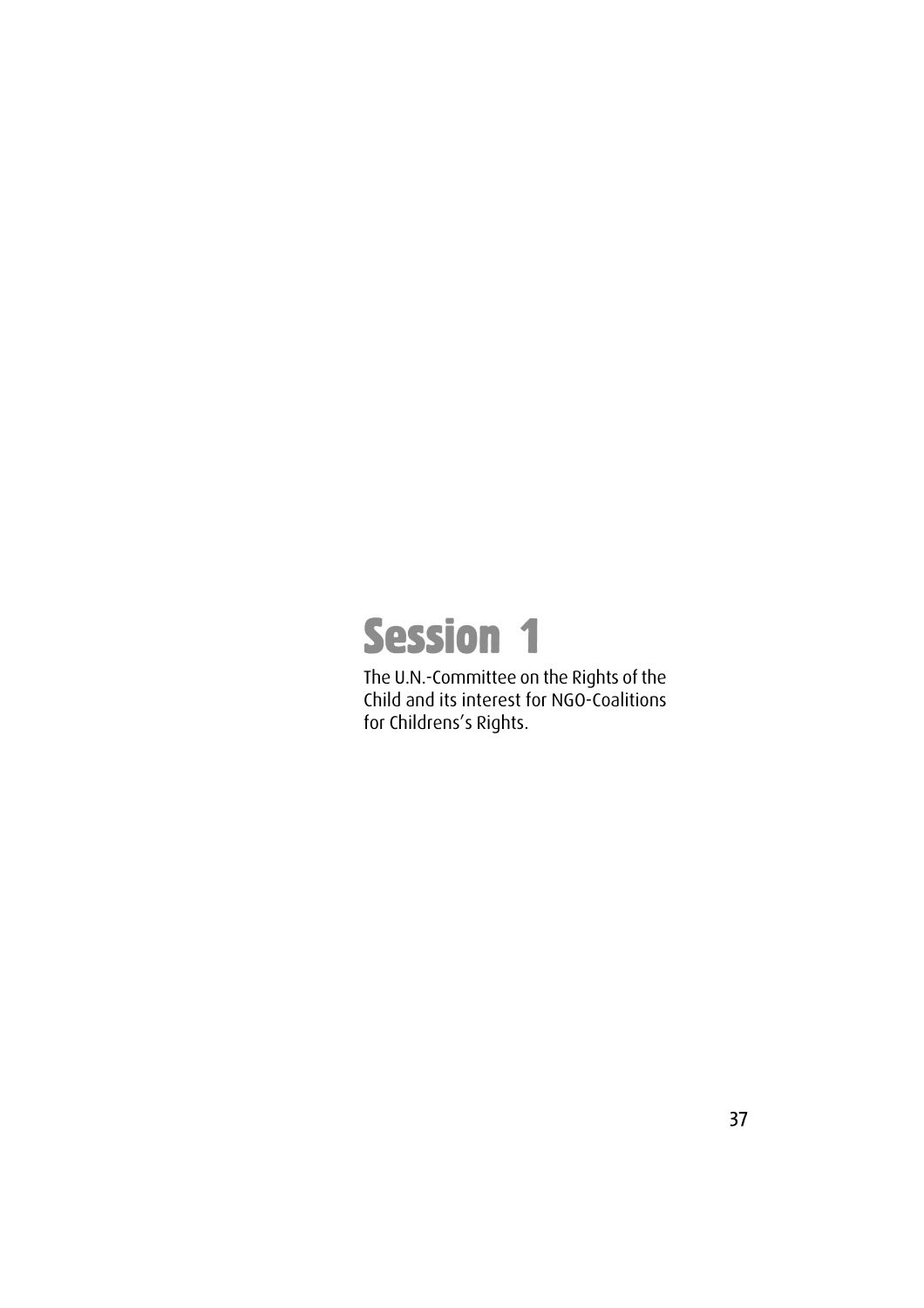The UN Committee on the Rights of the Child and its Interest for NGO Coalitions for Children's Rights-NGO Reporting Process

#### Laura Theytaz-Bergman, NGO Group for the CRC

## Why report

Many NGOs ask why they should spend their time reporting on the implementation of the Convention in their countries when they have many more important things to do – some are involved in emergency situations, others in conducting actual service delivery, others busy with information campaigns or advocating for changes with their national governments. It can however:

- u Provide a unique opportunity to bring concerns about the status of children to the international body legally responsible for monitoring the implementation of the Convention
- u Empower national NGOs by offering a legitimate external source to which children's issues can be raised and addressed
- u Begin of an open debate on the status of children in the country
- u Create a window of opportunity to have a serious dialogue with senior government officials about the State's efforts to comply with the standards and principles of the Convention
- u Influence the agenda of the country

### How

- u Through the submission of a coordinated written report prepared by a coalition of NGOs rather than individual NGOs because it:
	- Lends a greater legitimacy to information submitted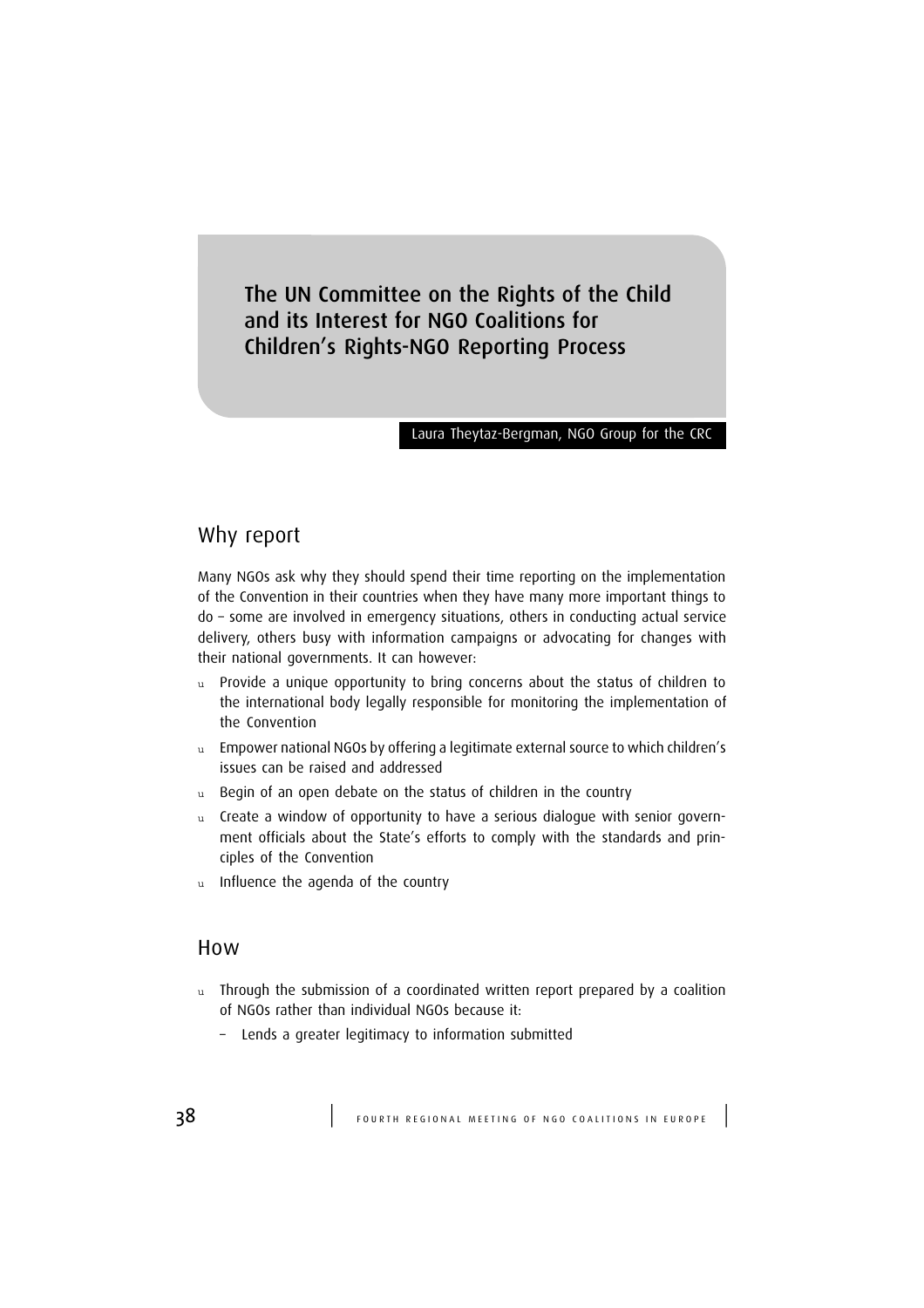- Allows for more effective monitoring of the Convention due to the specialist knowledge, variety of points of view and ability to present a more comprehensive picture of the situation in the country
- Avoids governmental criticism that the information should be disregarded as that particular NGO is politically motivated, linked to the opposition, not reliable or is basing his information on fantasy rather than fact
- Allows for Committee members, who are under intense time pressure, to study one comprehensive report
- u Through participation in the pre-sessional working group meeting of the Committee by:
	- Providing a constructive, critical analysis of the government report
	- Responding to questions from Committee members
	- Clarifying issues
	- Identifying key issues for discussion with the government
	- Helping to set priorities

## Impact

Track record in European Union countries (25) for most recent reporting cycle:

- u Coordinated national level reports from 20 countries
- u Joint report received from two national NGOs from 1 country (Slovakia)
- u Reports received from single national NGO on 2 countries (Cyprus, Malta)
- u No reports received from national NGOs from 2 countries (Hungary, Portugal)

Track Record of non-EU countries (8) and EU candidate countries (4):

- u Coordinated national level reports from 6 countries (Bulgaria, Croatia, Norway, Romania, Switzerland, Turkey)
- Joint report received from two national NGOs from 1 country (Iceland)
- u No reports received from national NGOs from 5 countries (Andorra, Liechtenstein, Monaco, San Marino, Vatican City)

Concluding observations can be an unparalleled tool for NGOs to stimulate a discussion at national level:

- u in setting priorities and mobilizing partners at national and local levels
- u to exert pressure on the government to follow-up on the recommendations made by the Committee

FOURTH REGIONAL MEETING OF NGO COALITIONS IN EUROPE | 39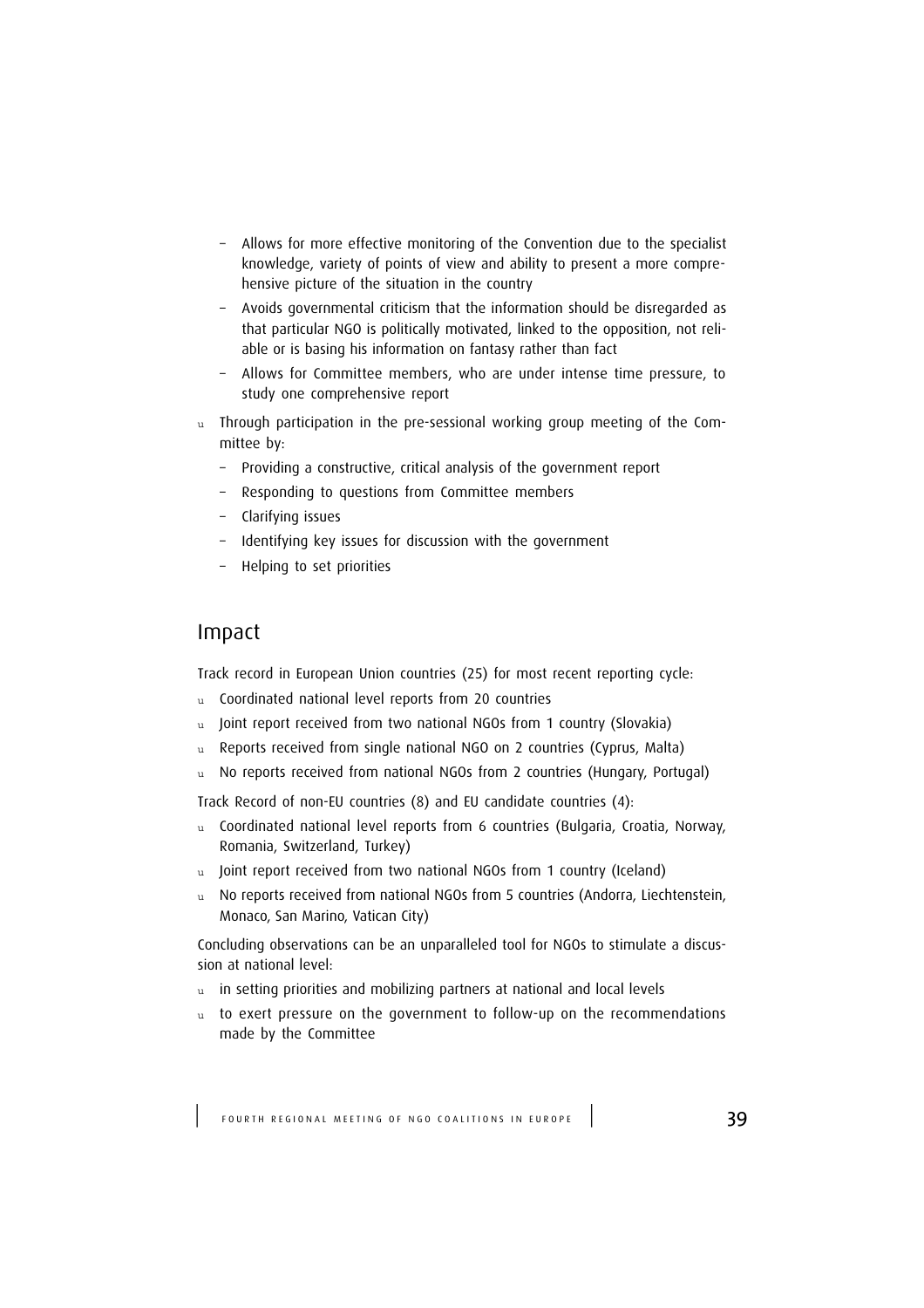u to lobby for changes in legislation and practice

No longer NGOs who are suggesting changes that need to be made but rather an international body of experts

Recent Survey of NGOs who have reported to the CRC showed that:

- u The concluding observations mostly reflected the concerns of the NGOs presented in the written report and in the pre-sessional working group meeting and that the recommendations made by the NGOs were reflected in the concluding observations
- u Almost all NGOs felt that the concluding observations made recommendations that could be realistically implemented in the country

Problems at national level will not disappear through reporting process but rather:

- u Helps to prioritise problems
- u Offers suggestions for improvements at national level
- u Generates public debate

Genuine change must come from national level but progress can be seen

- u Changes in attitude of governments towards NGOs have come to see NGOs as partners in the implementation of the Convention – including them on national coordinating mechanisms, requesting their input into proposed legislation, seeking technical advise and assistance from them
- u Changes in law reform including the incorporation of CRC principles in child protection areas
- u The creation of national child rights institutions and national coordinating mechanisms

Change will not occur spontaneously but rather because NGOs have demanded change, lobbied for change and advocated for change. The CRC reporting process is one tool in this effort to ensure that children's rights are respected.

Laura Theytaz-Bergman NGO Group for the CRC Liaison Unit Program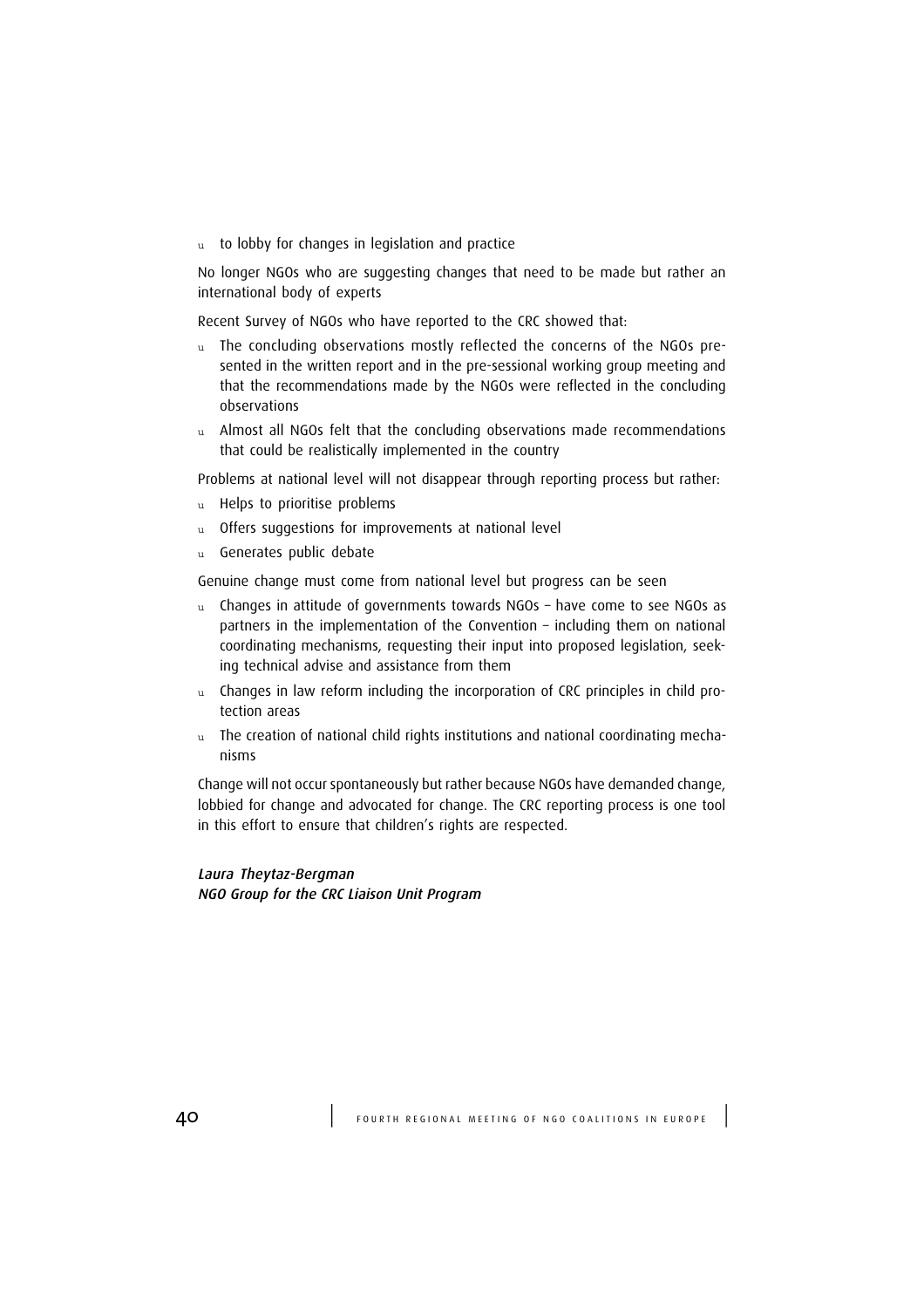The UN-Committee on the Rights of the Child and its Interest for NGO-coalitions for Children's Rights – An Introductory Statement at the Fourth Regional Meeting of NGO-Coalitions in Europe

#### Lothar Krappmann, Committee for the Rights of the Child

Dear colleagues and friends,

I would like to thank you for the friendly words of welcome. I very well know that you were expecting the chairperson of the Committee on the Rights of the Child to come to your meeting. I bring his apologies for not appearing here in this conference today. He was strongly urged by UNICEF and Mr. Sergio Pinheiro, the director of the Study on Violence against Children, to express his clear and significant support to this study in a Latin American conference. He is regarded to be the authority who can convince the representatives of the Latin American states that now, after the collection of data, actions must follow. Jaap Doek hopes that you understand that he had to go to that conference. He asked me to extend his best wishes to this meeting. I would like to underline that our chairperson and all the members of our Committee are well aware, how much the quality of the CRC's work as well as the sustained effects of the Committee's work are dependent on the good cooperation between NGOs, National Coalitions and the CRC.

I had a long telephone call with Jaap Doek, in which I explained to him that it is not easy to replace him in such a meeting – the more as I am a relatively young member of the Committee and as I am not grown up in the network of NGO activities. You may have read that I come from research on the social and the emotional development of children, on the institutions of childhood outside the family, day care centres, schools, play grounds, and on children's more or less promoting experiences in these domains of their lives. This is an important perspective, when we examine whether children are protected against detrimental life circumstances, whether they are given all the opportunities needed for "the development of the child's … abili-

FOURTH REGIONAL MEETING OF NGO COALITIONS IN EUROPE | 41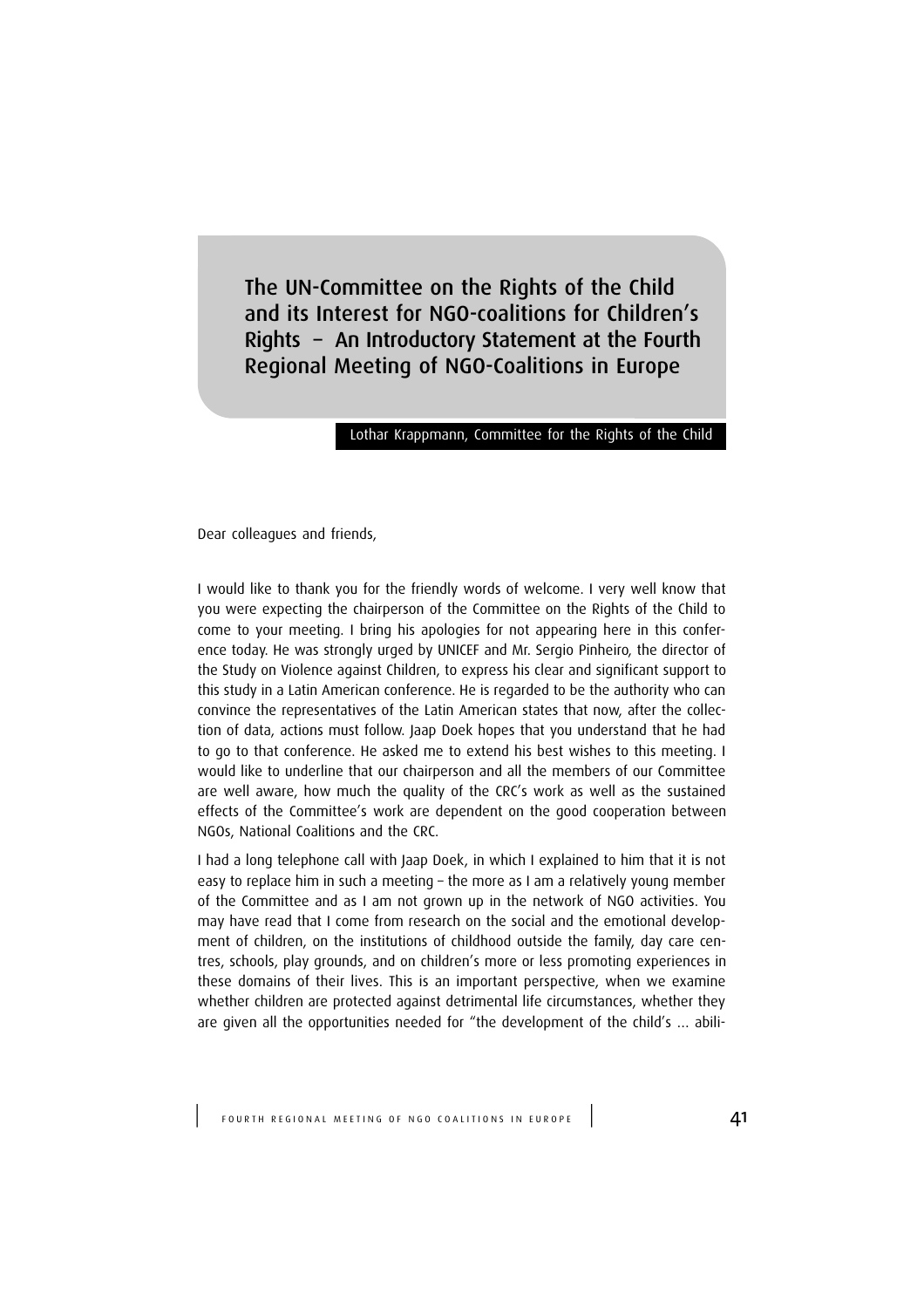ties to their fullest potential", and whether their voice is heard "in all matters affecting the child" to quote the Convention. I will try to answer your questions, and if there will remain a problem unsettled – which is likely, because the Committee is on the way to start a new phase of its work – I will care for continued communication.

Let me start with some news about the Committee's development and work: Two weeks ago the regular elections of half of the members of the Committee took place. Seven of the nine members, whose term expired by the end of February, applied for re-election; five of them were re-elected and four new members will join the Committee. Although I personally regret that some members, with whom I liked to cooperate, are no longer with us, I highly appreciate the combination of continuity and change that was generated by the election. The proportions among the regions of the world have been slightly shifted, as an additional member comes from Sub-Saharan Africa. The Arab and the Latin American region have lost a member and a North American member, a Canadian, was included. Still there are five Europeans: Jaap Doek (The Netherlands), Lucy Smith (Norway, re-elected), Nevena Vuckovic-Sahovic (Serbia and Montenegro, re-elected), Jean Zermatten (Switzerland, new member), and myself (Germany).

The Committee will benefit from the relative stability in its composition, because a new phase of work begins. In December 2004 the General Assembly of the United Nations formally permitted that the Committee reorganizes its monitoring work in the form of a two-chamber system. The General Assembly also provided the financial means for this reorganization. These means are mainly needed for the translation and processing of an increased number of State Party reports and additional materials as well as for the administrative support to two parallel sessions of the Committee. In order to avoid misinterpretations I add that the Committee members will not cost a penny more (and you certainly know that the Committee members get no salary and are only reimbursed for the expenditure day by day of their active presence).

For this step we were waiting since the membership of the Committee had been expanded from 10 to 18 in 2002. It will help us to deal with the accumulated backlog of State Party reports:

- 1 the real backlog on the office shelves in Geneva, more than 30 reports,
- 2 the ought-to-be backlog consisting of the many reports that should have been submitted to the Committee, mainly second periodic reports – about 90 reports, and
- 3 the expected reports on the two Optional Protocols.

Up till now, the Committee did not dare to press State Parties to send delayed reports, because if State Parties would have sent these reports, we would have been unable to deal with them in foreeeable future because of limited work capacity.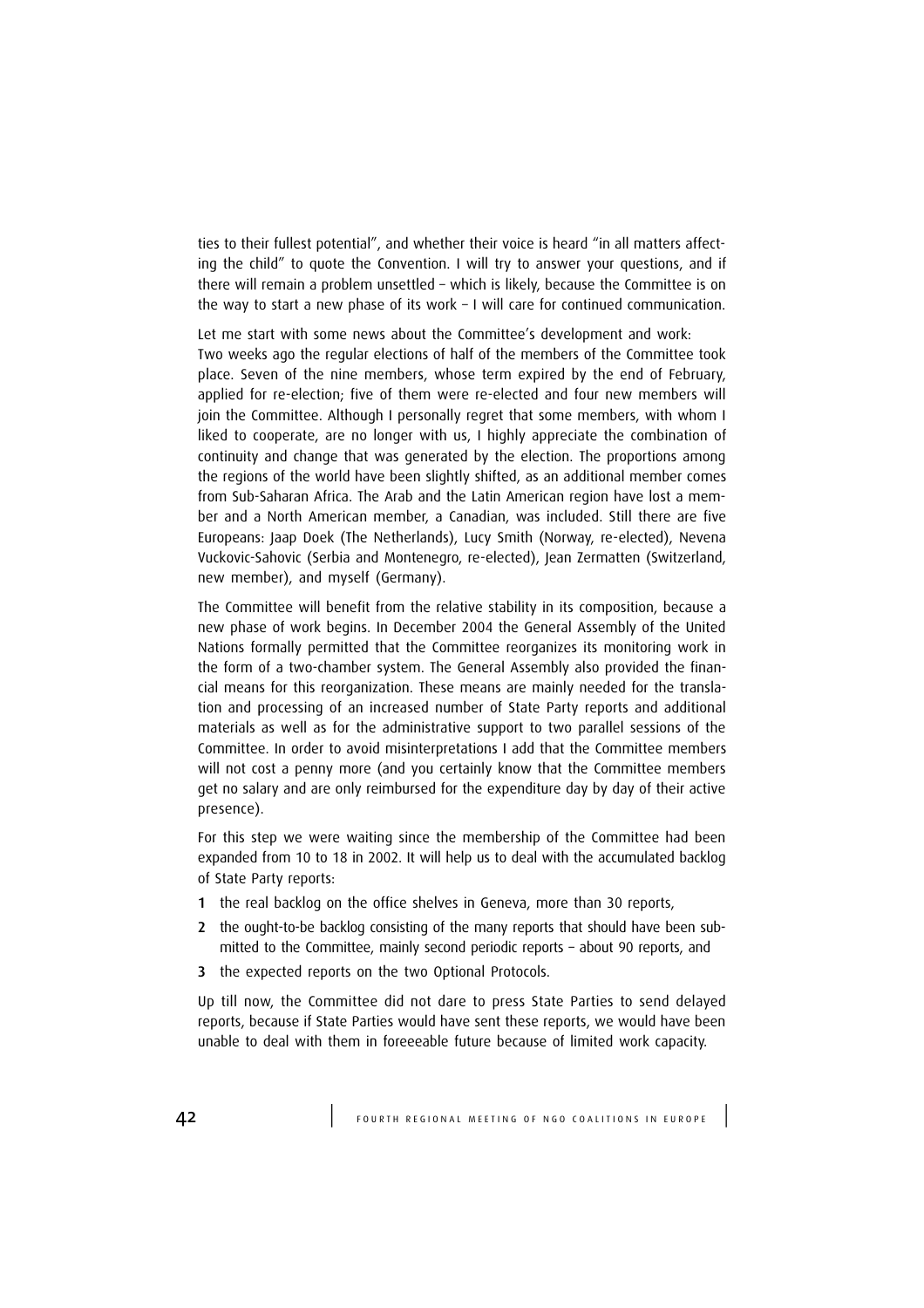So far, the Committee was in a position to deal with about 9 reports per session only, 27 or 28 per year. Since its beginning, the Committee has dealt with about 250 reports, that means: has internally discussed these reports, collected additional information from many sources, met NGOs and the State Parties, and prepared Concluding Observations.

From the start of the two-chamber system on, we will be in a position to deal with about 50 reports per year. Why not just twice as much? The transformation of the work is more complicated than you may imagine. For this reason I have to stay for some moments with this problem.

The working capacity of about 50 reports is a consequence of the Committee's decision that the Concluding Observations shall be discussed and adopted by the entire Committee and not by the two separated chambers only. Therefore, we will need about two more days for plenary sessions, and these days are not available for dialogues with State Parties. Thus, we will be able to process 17 to 18 reports within the three weeks of each session reserved for the monitoring dialogues with State Parties. Since we have three sessions each year, this will sum up to 50 and some more reports per year.

Why shall the Concluding Observations be adopted in plenary meetings? We want to prevent that two differing monitoring cultures emerge in the two chambers. In order to avert this outcome, we will also change the composition of the two chambers from session to session. This is not so easy, as we have to represent the regions of the world and the competencies of the members in both chambers in an adequate way. We will make sure that each chamber comprises members of all world regions, who are able to competently ask all relevant questions.

The Committee has approved another change in its work routine that will help to reduce the workload. Quite a number of second periodic reports are submitted at a time, when the third report in fact is due. I already told you that up to now it was not possible to remind and to urge State Parties to expedite their reporting process. Thus, for a limited period of time we adopted the rule that State Parties combine their third and fourth report and deliver this combined report at a date close to the originally planned submission of their fourth report. The two-chamber system and this combination of two reports will definitely help us to reduce, hopefully to end the backlog within two or three years. After two years, this course of action will be evaluated and adjusted to the situation reached at that time.

The division of the Committee in two chambers will increase the workload on Committee members. But also the workload on all the institutions and organizations, which assist the Committee, will increase. I think this is the right moment, in which I have to underline that the success of the Convention and its monitoring Committee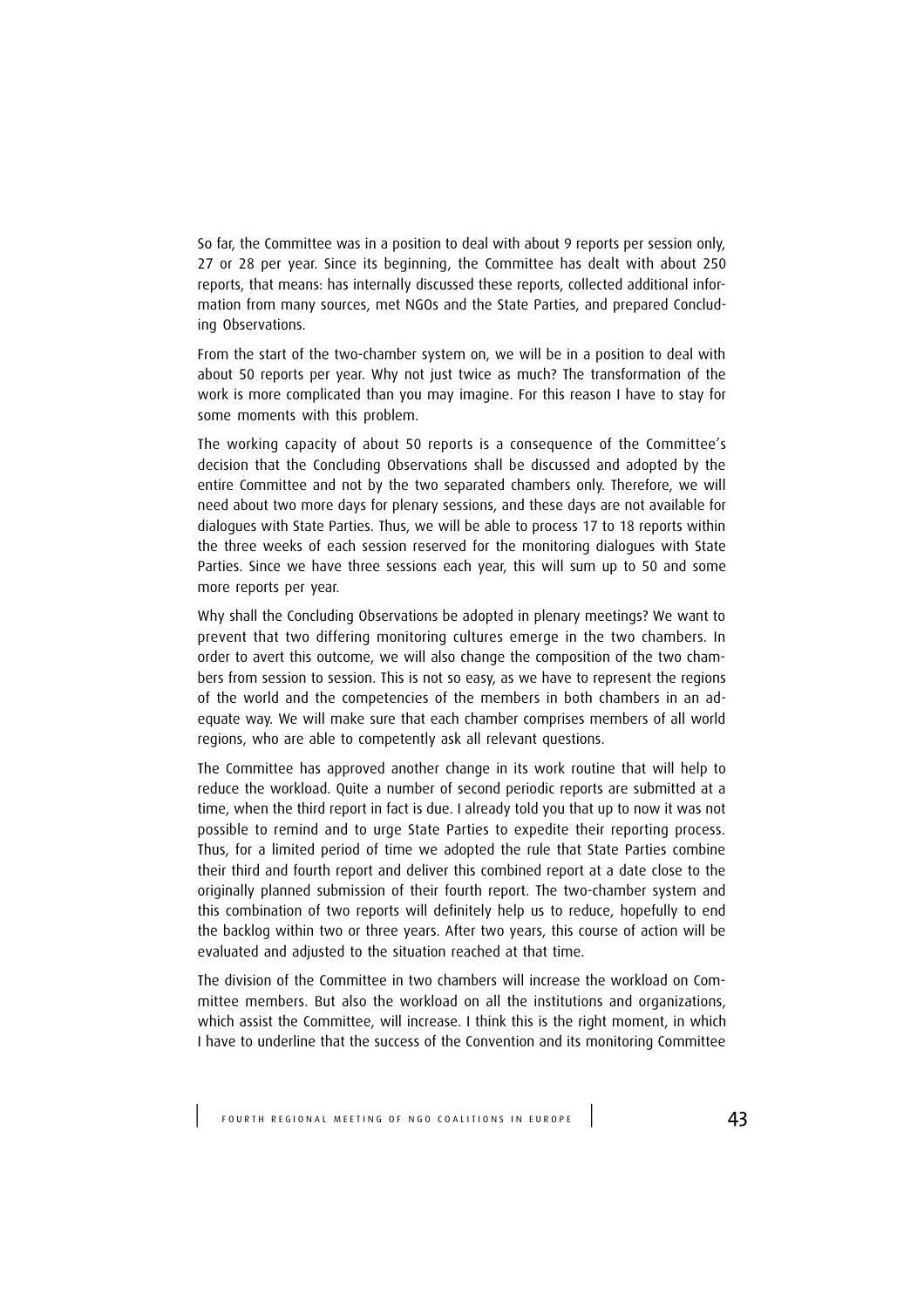depends on the support of these institutions and organizations to a great extent. This dependency refers to the preparation of the dialogue as well as to the activities following the dialogue and the Concluding Observations of the Committee.

If the Committee had to rely just on the reports sent by the State Parties, our exchange with the delegations would have a small base, although many reports contain a lot of information, describe shortcomings, and convey self-critical considerations. What we need is another perspective – the perspective of those who focus on children and their rights in a determined pro-child perspective so that we get to the heart of the problem.

We all know that such a resolute perspective may turn into an over-commitment that may give a one-sided picture of the reality. Priorities may not become clear, when specialized organizations present their concerns side by side. For this reason, the Committee highly appreciates that child-right oriented organizations form coalitions that coordinate the various statements and opinions and help that our Committee can develop an up-dated, realistic, well-balanced and committed view. The NGO coalitions also may help to better be aware of the history, the lack of progress or achievements, and the intricacies of the problems. The Committee also is grateful that some months before the dialogue with the governmental delegation we have a discussion with the respective National Coalition, which always remarkably contributes to a better understanding of the situation.

All these steps are organized and coordinated by your office in Geneva. The activities of the office are highly valued by our Committee. I sincerely hope that the excellent cooperation is continued and even intensified. I will later present a number of suggestions, in which fields we should further strengthen the NGO-NC-CRC cooperation.

You know that we receive additional information from United Nations institutions as well, above all from UNICEF, UNHCR and UNESCO. These reports do not at all make your input in the work of the Committee redundant, because we benefit from the voice of experts and practitioners of the country who always have their distinctive point of view.

We also receive information from some international NGO associations, e.g. the international movement against all forms of corporal punishment, the organization that promotes breastfeeding and fights against milk substitutes, or the organization observing the maltreatment of children in armed conflicts. They also give feedback to the Committee on the impact that the dialogue and the Concluding Observations have had on the State Party's policy towards children. I mention this continuing relationship, since I have the idea that this continual exchange may be a model for the cooperation of National Coalitions and the Committee as well.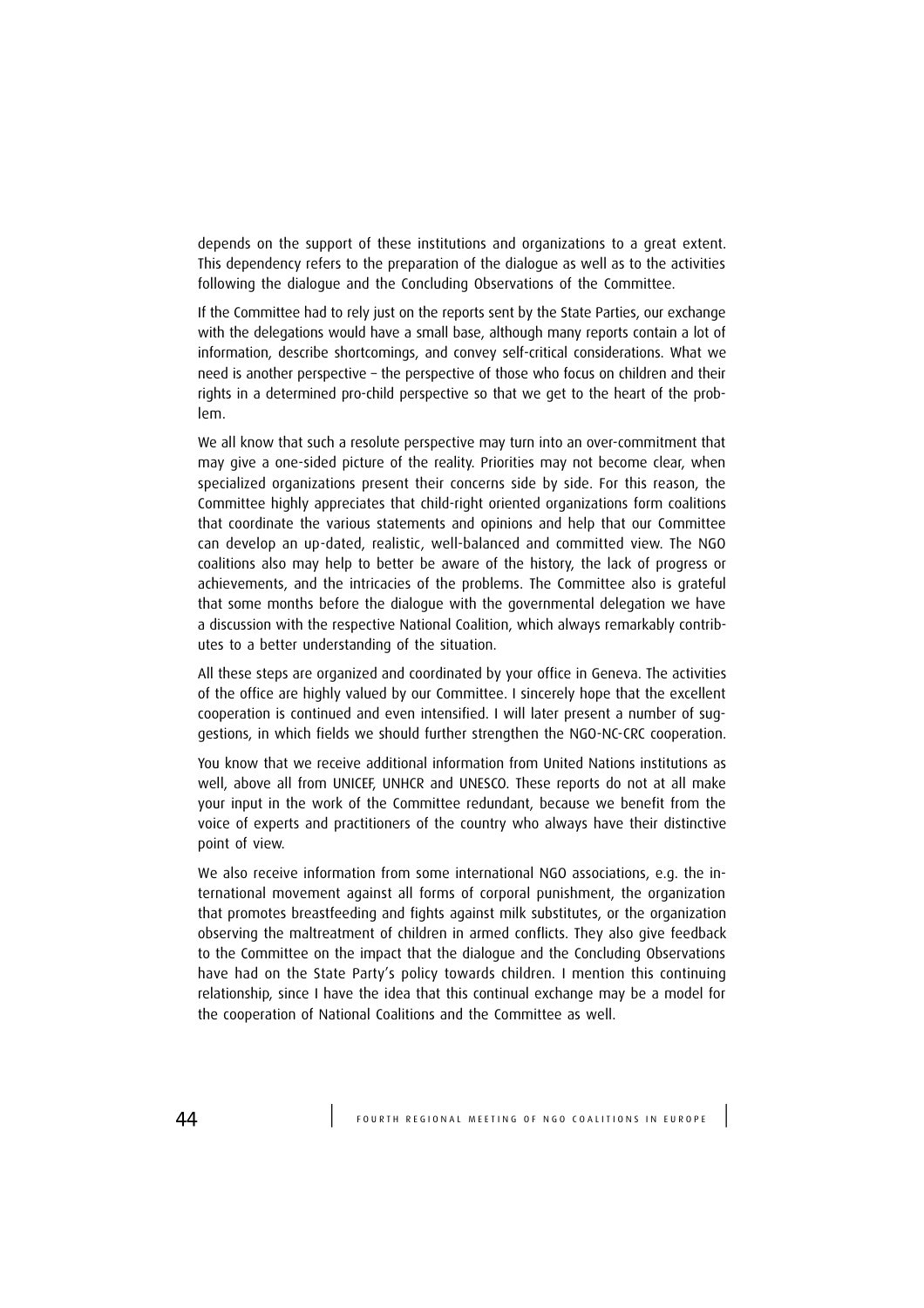Let me underline that in the period that follows dialogue and Concluding Observations, the role of the National Coalitions is as important as in the preparation of the dialogue. It is the National Coalition that has a special chance to distribute information on the whole reporting and monitoring process. National Coalitions can make public, what was said in the dialogue and what is contained in the Concluding Observations. They can remind the Government of its announcements and assurances during the dialogue as, e.g., the promise to establish a national monitoring body or to elaborate a National Plan of Action, while the Committee in Geneva has no direct impact on these succeeding steps.

We, the Geneva Committee, have to rely on you – on concerned and committed forces within the country that pursue the goals specified in the Concluding Observations. Since the Committee on the Rights of the Child cannot sanction State Parties that do not meet their obligations, there are no other ways to approach the aims of the Convention than to remind and convince the State Parties, on the one hand, and to rely on committed organizations and their voice and vigour, on the other hand, so that the Government does not forget what it has promised to do.

Let me add something that in my view is very important, and I am sure that I have the consent of our chairperson who always states that we are a learning committee: The Committee is highly interested in your comment on our dialogue and in particular on the Concluding Observations. Please, tell us, when we misjudge a situation or are not enough aware of particular circumstances. Inform us, whether the Concluding Observations do support forces in the Government and in civil society that try to improve unsatisfactory conditions of children's lives. Give us advice, how the Committee can better hit a special point or strike the right note to be understood.

Besides the monitoring process there are more tasks of the Committee, although monitoring is the most time and energy consuming task. However, also the other tasks are relevant and contribute to the main goal, the implementation of the Convention and, therefore, need attention as well.

First, the Committee can use and has used its obligation to report to the General Assembly of the United Nations to draw the attention to problems of special relevance, as, e.g. some years ago done with regard to child soldiers (Art.45 c and d). The usual monitoring process showed that there existed and exists a tremendous problem, and the Committee used its insights to recommend a special study on violations of the rights of the child in armed conflicts. The results of such studies or special reports may inspire new measures, e.g., an additional protocol demanding supplementary efforts of State Parties. Help us to identify such problems of special relevance.

FOURTH REGIONAL MEETING OF NGO COALITIONS IN EUROPE | 45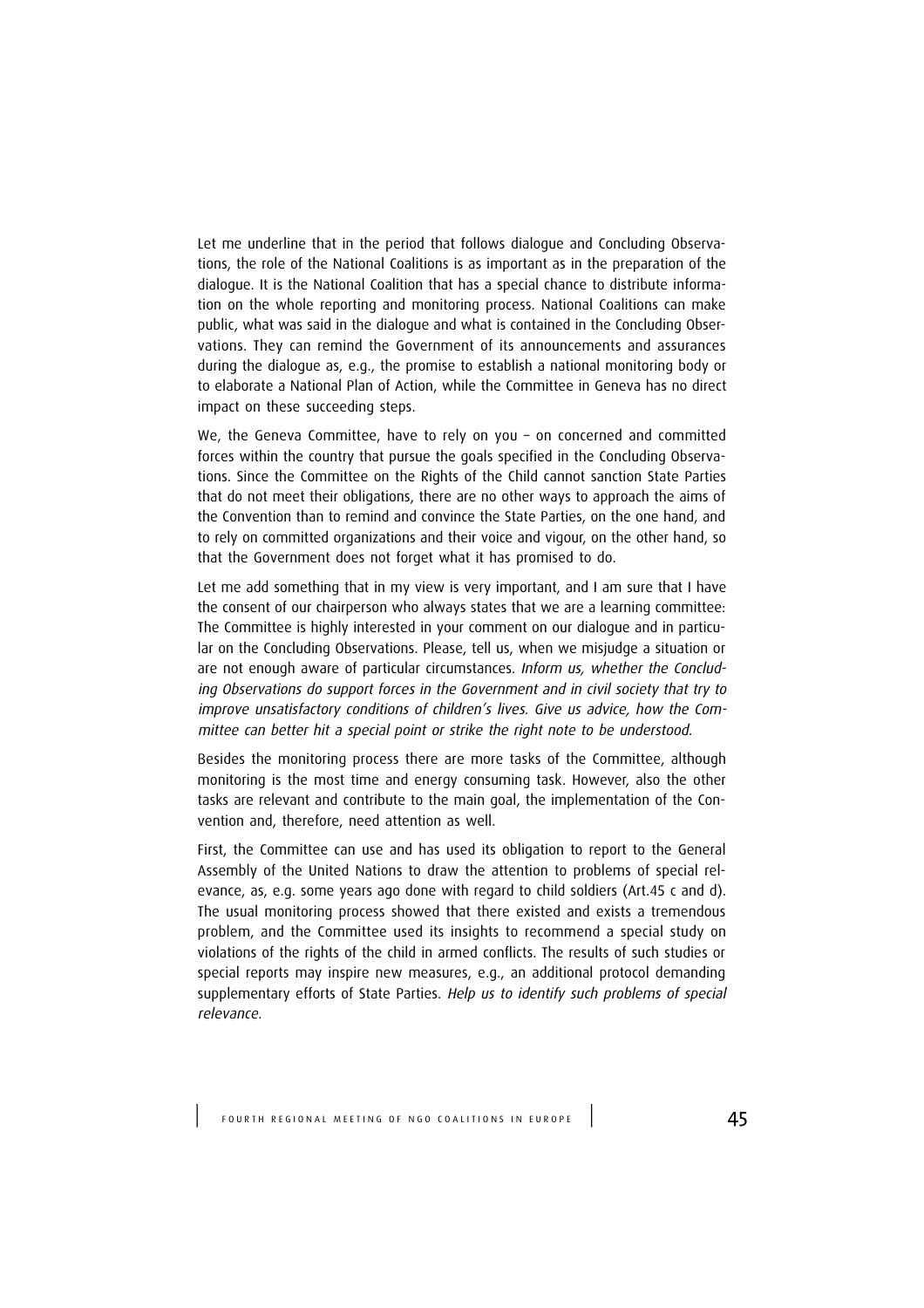Second, the Committee may request from State Parties further information in order to shed light on a suspected problem (Art. 44 (4)). As far as I participated in the activities of the Committee, this provision was used only to ask for information complementing the State Party report. But Article 44 (4) may be used not only in reaction to an incomplete report, but also for active inquiries. On this base the Committee can make suggestions to State Parties and bring these suggestions and recommendations to the attention of the General Assembly as well. The heavy workload and the clear priority of the monitoring task hindered the Committee to actively use these instruments. There are also pragmatic considerations: The Committee should not start an investigation at its next meeting when others, for instance UNICEF, already have taken measures – example: trafficking of orphan children after the tsunami in Asia that was immediately effectively dealt with by UNICEF.

But death penalty for children, sorry to say, may remain a long-term problem and could be a special focus of the Committee. This idea is not stimulated by the recent development in the United States, but by the depressing fact, that Iran executed a young man who committed his crime as a seventeen years old, on the day, on which the Iran delegation told the CRC that the death penalty for juvenile delinquents was suspended. These instruments of actively collecting information and reporting to the General Assembly have to be used very carefully and economically. One aspect of such a well-considered use would be intense consultation with national and international NGOs.

Third, activities of this kind often begin when the Committee decides on the subject of the Day of General Discussion, which takes place every year in September. In 2003 the Committee invited to discuss about the "Rights of the indigenous child", in 2004 about "Child rights in early childhood", and in 2005 about "Children separated from their parents". We always get many valuable suggestions of topics that urgently need to be debated on such a day. National Coalitions should participate in the process of finding priority subjects and, of course, should join the discussions.

Fourth, these discussions may motivate the elaboration of a General Comment on this subject by the Committee. Several General Comments are on the way: A comment on the rights of indigenous children, a comment on the rights of asylumseeking children, and a comment on juvenile justice. We will continue this work that intends to give advice to State Parties, organizations, and individuals how to understand issues of concern in the light of a child-right approach. Specialized NGOs and National Coalitions should join in discussions about subjects of these General Comments and offer their expertise in order to guarantee the highest level of knowledge and significance.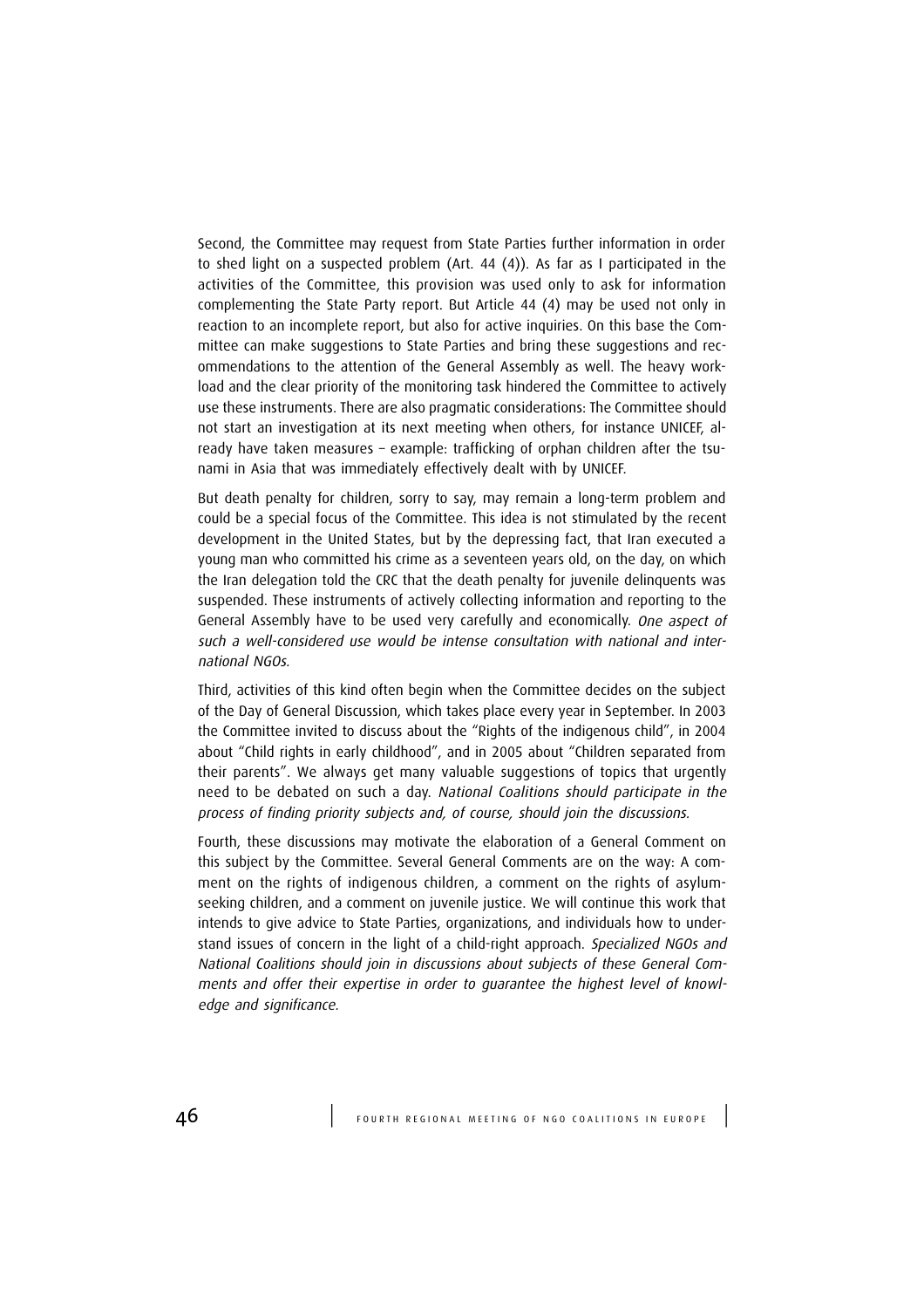Fifth, there is another problem of permanent concern of the Committee; this problem is the reporting guidelines given to State Parties, so that they can systematically organize their reports. How to organize a report is not only a problem of our Committee, but a problem shared by all treaty bodies. They all request quite a number of obligatory reports, so that State Parties since some time complain about the burden. The proposal to have just one comprehensive report is cleared up. There is agreement that the so called core document presenting basic data on the country and the human rights situation shall be expanded and improved. But, without any doubt, also the format of every treaty-body report must be reconsidered.

You know that our predecessors in the Committee have adopted a very transparent scheme of eight clusters that makes it relatively easy to find the information looked for. However, it is an all-round scheme that was useful at the start of the monitoring process, when the overview was needed, but that is in danger to obscure the priorities. Thus, it is difficult to focus the dialogue and the Concluding Observations. They may allude to every minor and major problem without expressing main concerns.

There is a tendency to reshape the Concluding Observations by formulating in-depth concerns and respective recommendations only with regard to the main and most urgent issues and to deal with other problems in a more summarizing way. And consistently, we consider asking the State Parties to spend a larger portion of their reports on the activities undertaken to deal with these most concerning issues.

The objection was raised that the State Parties may hide new problems, when they are not asked to give a complete overview. If the monitoring procedure would rely on the State Party report only, the objection would be irrefutable. However, since the Committee cooperates with NGOs and National Coalitions, the danger of being unaware of serious problems seems to be very small, as the National Coalitions certainly will point out the gaps in the State Party's presentation of the situation. Additionally, the Committee's country rapporteurs use many sources of information. Thus, it is very unlikely that an important issue will escape the Committee's attention. But again: Close cooperation of the Committee with National Coalitions is very instrumental. I invite you to give your comment on these considerations.

I would like to address a last issue. Members of the Committee, who come from the same regions of the world, have begun to establish a regional team in order to identify issues shared in the region, to cooperate and to jointly address governments and regional international institutions. Luigi Citarella from Italy, unfortunately no longer in the Committee, proposed that the European members also establish a working group in order to discuss European issues and to represent the child-rights perspective in front of European institutions. I am convinced that there are shared problems

FOURTH REGIONAL MEETING OF NGO COALITIONS IN EUROPE  $\vert$  47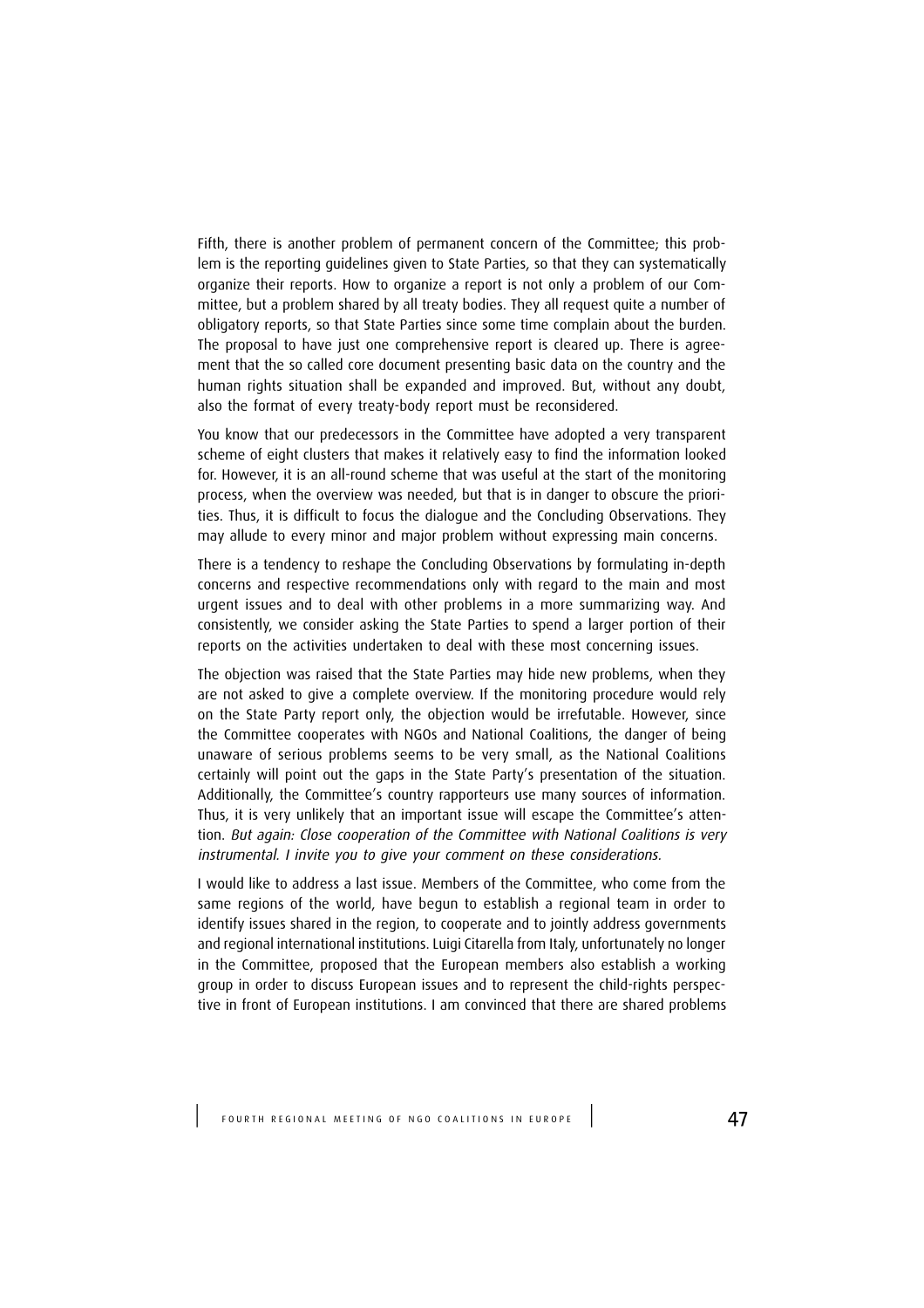in Europe and that the European institutions do not pay enough attention to children and their rights. To mention just a few: children's poverty, children's health (so called modern childhood diseases), neglect and violence, pornography and prostitution, xenophobia, discrimination of minorities, asylum-seeking children, participation – often the same terms are used also outside Europe, but still the reality is distinct. I am eager for having an intense exchange of our CRC European subgroup with you, when the group is constituted.

But already today every comment is welcome – not only with regard to this plan, but in view of all of the various issues which I have touched in my talk.

Let me just repeat, where I see the necessities of intense cooperation (see overhead):

#### Monitoring process:

- State Party reports and guidelines for reporting;
- NGO "shadow report" and other communication and comments;
- Concluding Observations and their revision.

#### Other activities of the Committee:

- Identification of problems apart from those mentioned in reports;
- Notification of central concerns to the General Assembly;
- Preparation of Days of General Discussion;
- Elaboration of General Comments;
- Treaty body reform.

#### Activities of European committee members:

– European working group.

Thank you!

#### Lothar Krappmann

Max Planck Institute on Human Development Lentzeallee 94 D-14195 Berlin (Germany) Committee on the Rights of the Child Palais Wilson CH-1210 Geneva (Switzerland) krappmann@mpib-berlin.mpg.de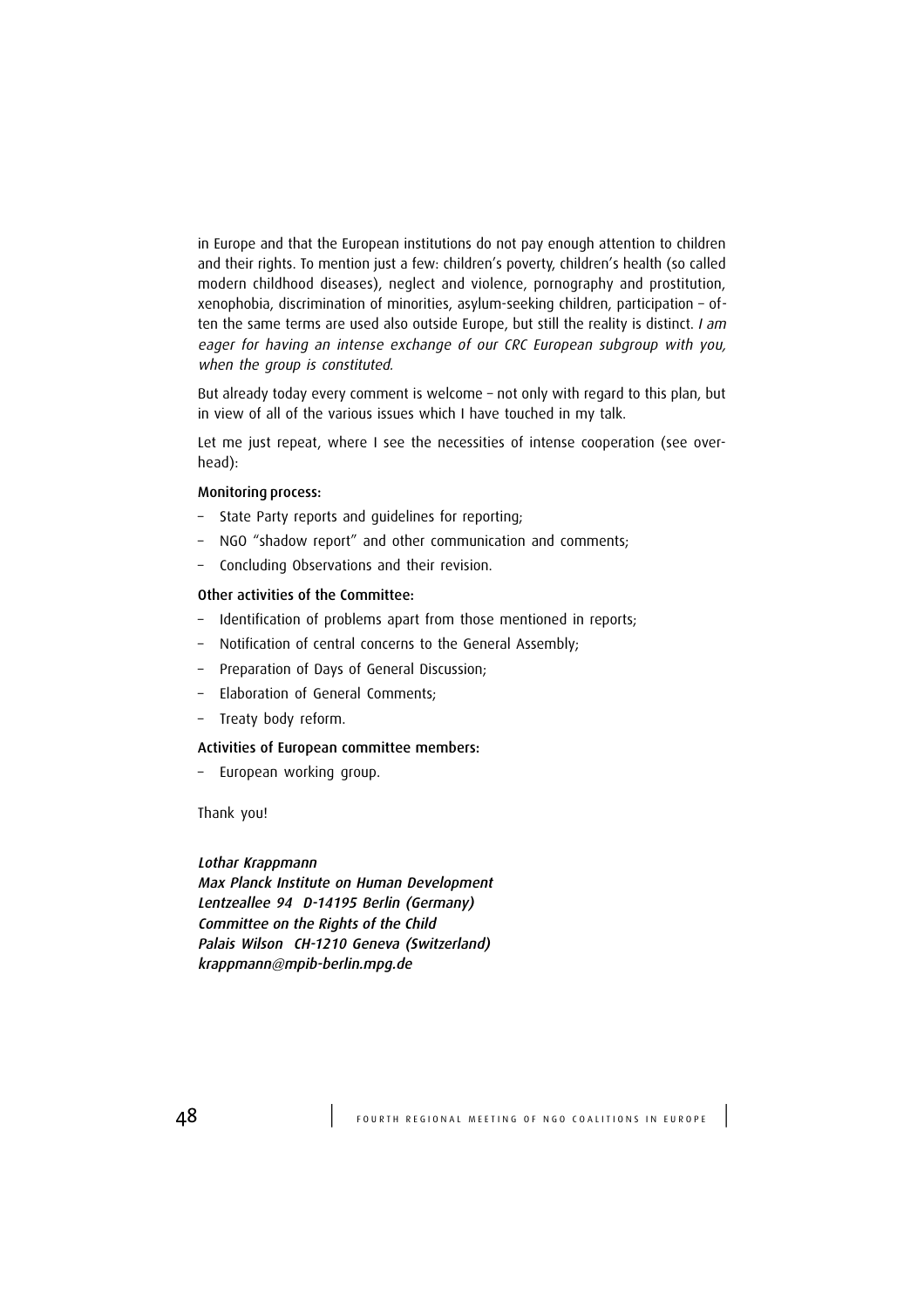

Children as partners in the CRC monitoring and Advocacy Process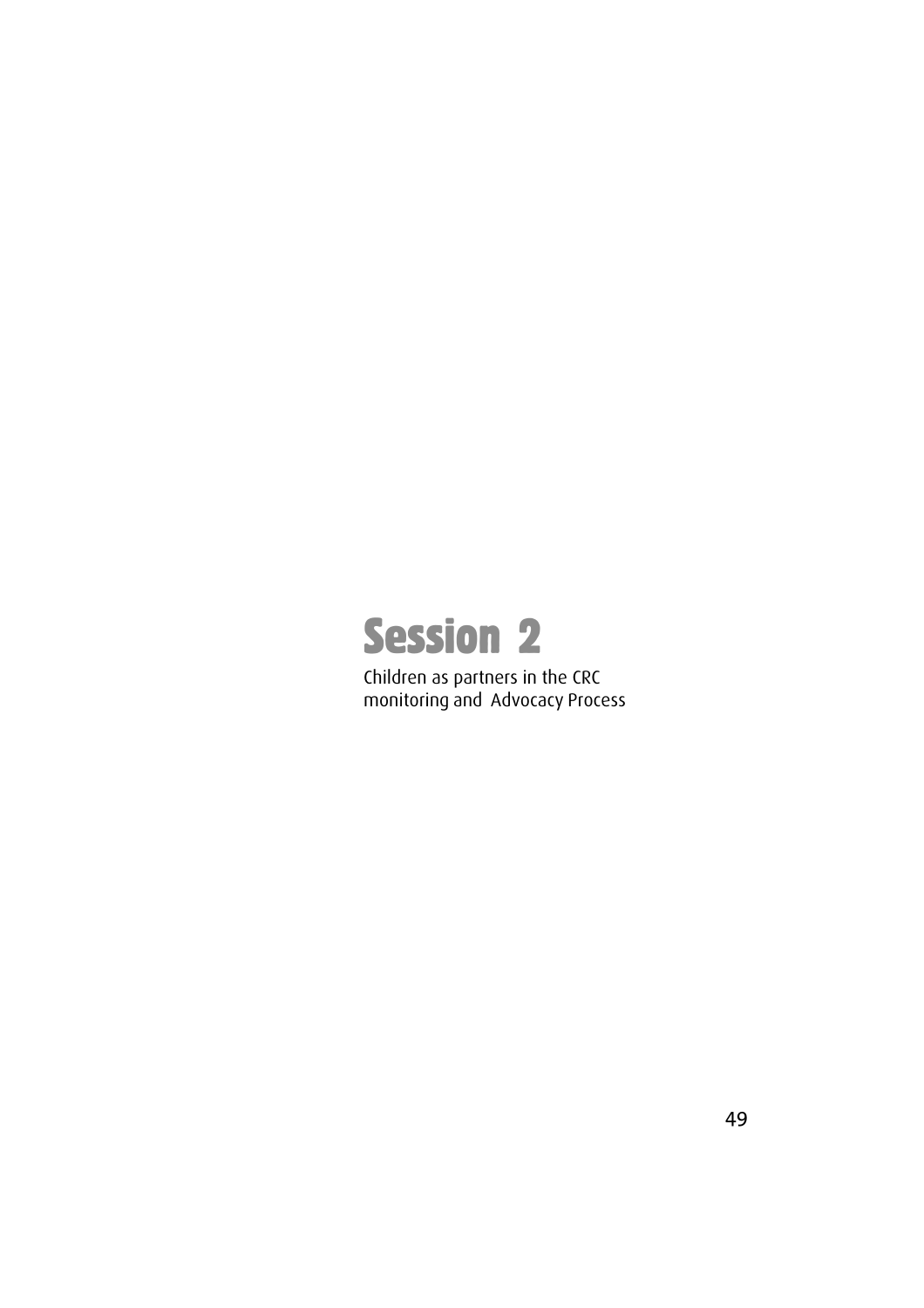How can we Involve Children in the Reporting Process to the Committee on the Rights of the Child?

#### Charlotte Van den Abeele, Unicef Belgium

## 1 Inspired BY THE CRC itself

Actually the participation of children in the reporting process is inspired by the CRC itself. Children's participation is one of the four guiding principles of the Convention on the Rights of the Child. Article 12 recognises the child as an active subject of rights, and articulates the child's right to be involved in decision-making affecting him/her. This means that at all levels of society (family, school, community, national and international) and with regard to all aspects of a child's life, children's views and voices should be heard and taken into account.

The CRC reporting process presents an important opportunity for involvement of children. Articles 44 and 45 open the door for the participation of children in the reporting process.

On the one hand, the reports submitted to the Committee on the Rights of the Child (the international body charged with monitoring the implementation of the CRC) should "contain sufficient information to provide the Committee with a comprehensive understanding of the implementation of the Convention in the country concerned". (art 44)

On the other hand, the Committee may invite "competent bodies to provide expert advice on the implementation of the Convention…". (art 45)

Applying the principle of participation to the CRC itself (based on the combination of articles 12, 44, 45), it is necessary that children should be consulted and directly contribute to the reporting process, since they are most competent to talk about their own rights.

Children are an important resource in the CRC reporting process. Facilitating their participation can guarantee they are no longer reduced to objects of mere assess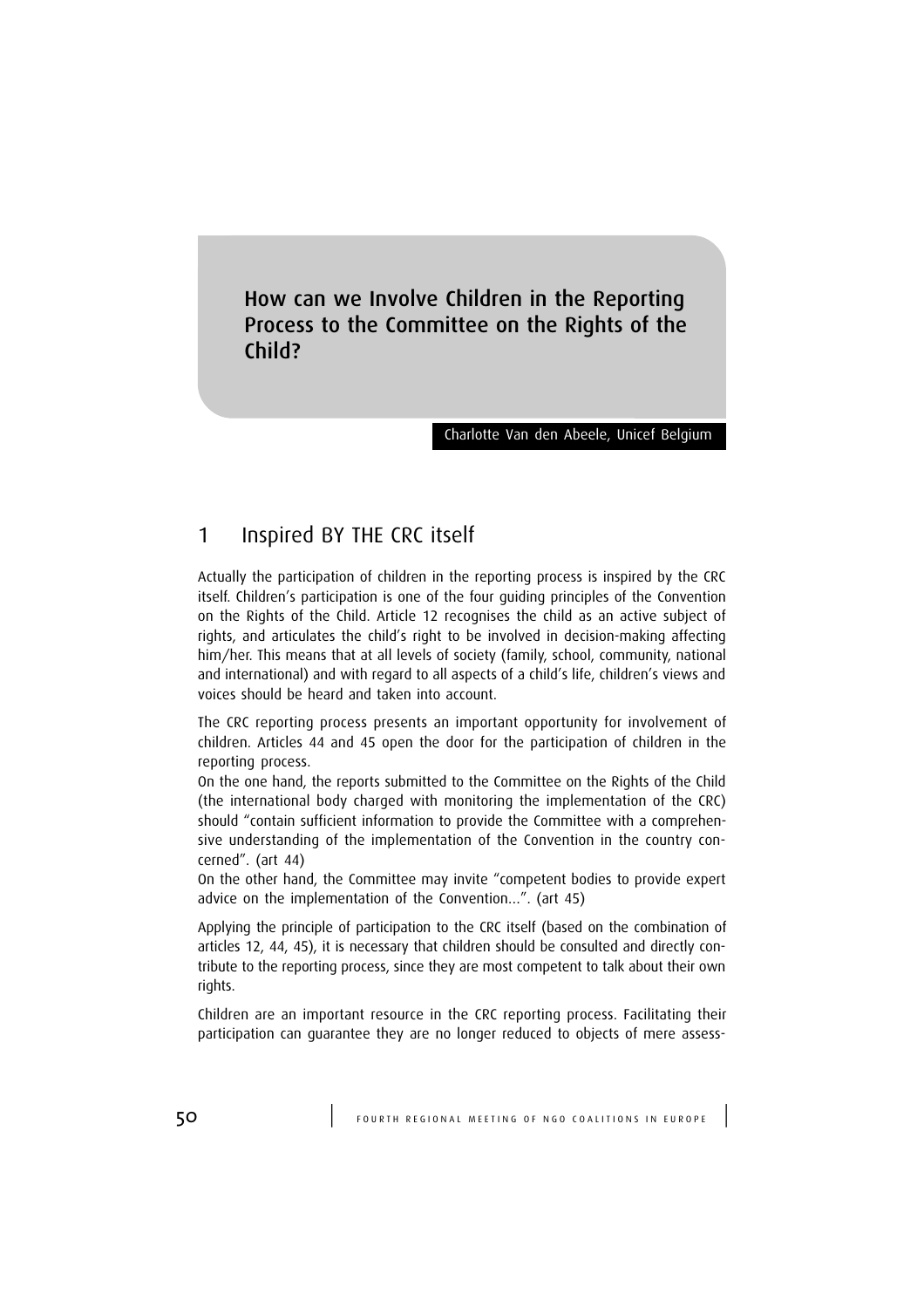ment. Children should be encouraged to become spokespeople of their own thoughts, experiences and feelings, and should have a voice in every aspect of the evaluation of their social position and respect for their rights.

The basic reason for children's participation in the context of the reporting-process is that it is a human right. Since the emergence of the CRC different world nations recognised that children have the right to express their views and to be involved in decision-making affecting them. It is simply their right.

# 2 The reporting process

Although the reporting process is formally the duty of the government, we can not deny that the implementation/application and the supervision are the responsibility of each and every one of us.

The reporting process provides an important opportunity for the involvement of children. In the past the children themselves were rarely involved in this process. They were rarely consulted when evaluations were made on how their rights are respected. But since some years, more and more countries are involving children in the reporting process in one way or another. And I would like to give some examples.

Considering the broad process of reporting, there are a number of moments and ways in which children can be involved.

The reporting process to the Committee on the rights of the child has 5 main stages. Some possibilities can include children

- 1 The government prepares the initial report and submits it to the Committee -The NGOs/other competent bodies submit information to the Committee (ex. in the form of an alternative report)
	- u children's views can be incorporated into the government report
	- u children's views can be incorporated into the NGO alternative report
	- u children can prepare their own "report" and submit it to the Committee
- 2 The Pre-sessional working group (private) provides a forum for NGOs, UNICEF.... to give information to the Committee
	- u Children can be present and react to what the government has written: additional information. Children have the right to know which information has been collected about them and their situation and have the right to formulate their considerations.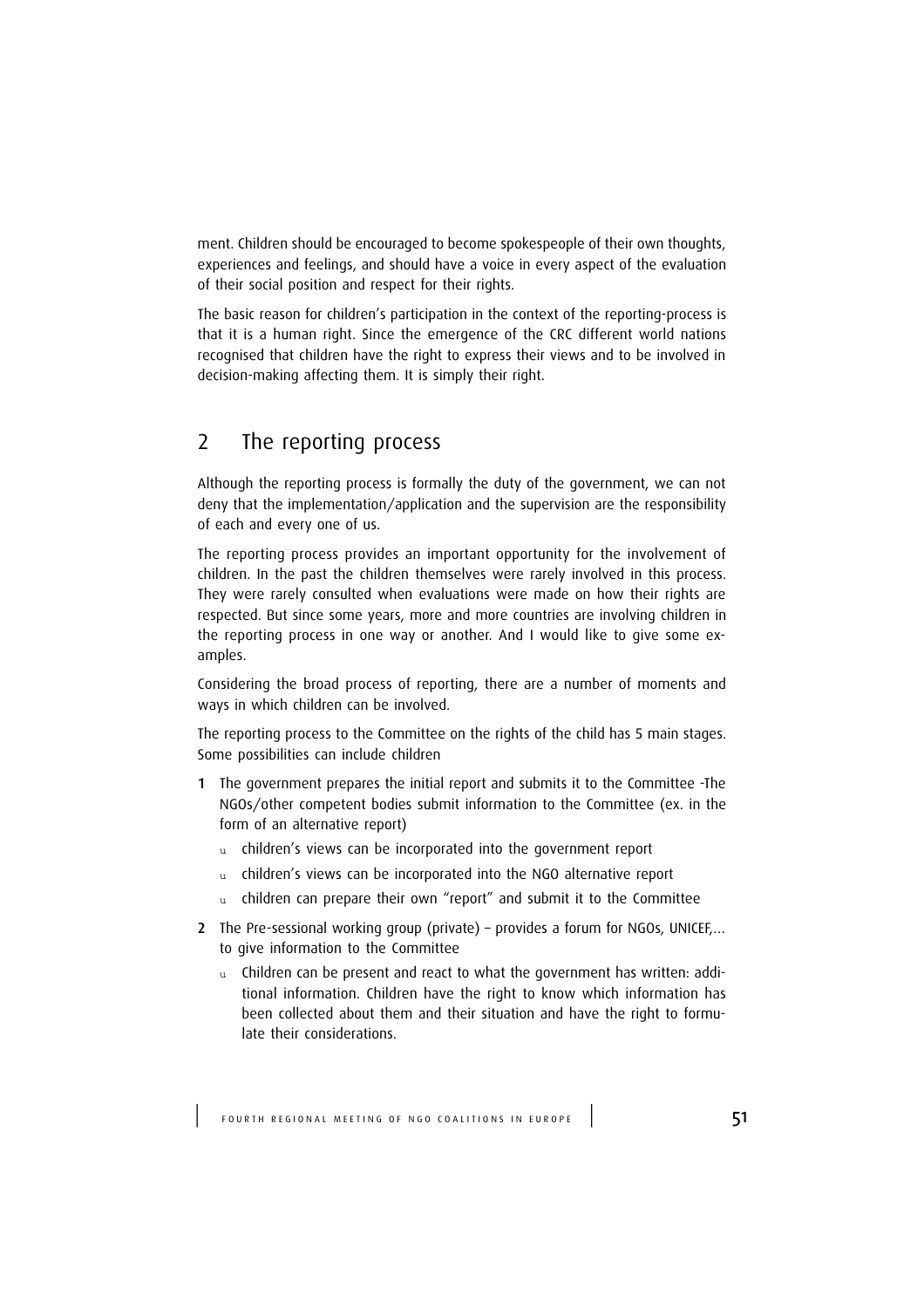- $u$  Apart from the governments report, children give their views and opinions about the respect of their rights in their country
- 3 Plenary session (public): discussing the official report with the government
	- u Children can be present as observers and listen to what the government is telling to the experts of the Committee.
	- u Children that have participated in the creation of the government report, can be part of the official governmental delegation.
- 4 List of issues
- 5 Follow-up to the concluding observations includes recommendations for action
	- u Children have to be informed about the concluding observations and can help to find ways to make the recommendations real…

Let's take a closer look at what the involvement can be of the national coalitions. How can they help to promote the participation of children in the reporting process?

- u The national coalitions can involve children in the development of the alternative report of ngos. For example for each subject, also ask a group of children (through the member organisations who work directly with children) to give their input. As additional information for the report the national coalition can also conduct a questionnaire amongst children. But never forget to use the already existing information within partner organisations and try to be complementary. Try to give special attention to those groups of children that have difficulties to participate in society and can't easily express their views in most of the participation projects.
- u The national coalitions can take the initiative to make an alternative report with children, next to the alternative report of ngos.
- u If the participation of children is not coordinated by the national coalition, but by an individual organisation, the national coalition can help with expertise and to make sure that the different reports are complementary.
- The national coalitions can stimulate the government to involve children in the development of the official government report. The can stimulate the government to invite children to express their views through seminars in schools, debates, questionnaires, etc.

In many countries the views of children are not directly present. In some reports of the government and the ngos very few references to the participation of children are made. This is the case in Cyprus, France, Greece, Hungary, Letland, Malta and Spain.

In some countries only in the government report are some references made towards children's participation. This is the case for Denmark, Italy, Lithuania and Slovenia.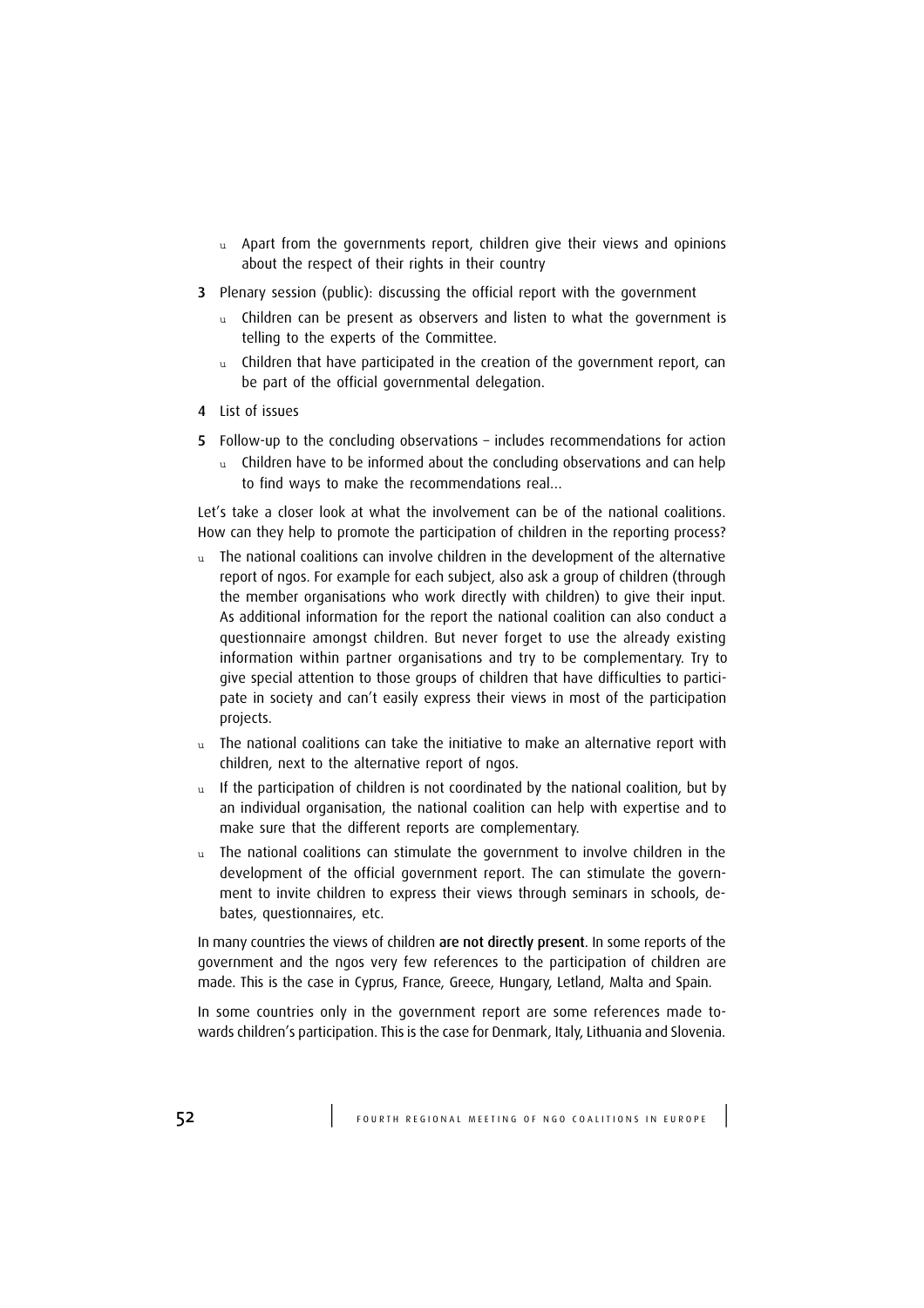In the other countries only in the ngo report references are made towards children's participation. This is the case in Estland, Ireland, Luxemburg, Austria, Poland and the Czech Republic.

In some other countries references are made in both the ngo report and in the official government report. This is the case in Germany, Finland, the Netherlands, United Kingdom, Belgium and Sweden. These are also the countries with the most references and direct participation of children in the reporting process.

In many countries the views of children are indirectly present through information from existing surveys that are used as reference or a summary of the opinions of children from existing participation projects such as youth parliament, youth and children's councils, pupils councils, etc. This is for example the case of the alternative report of ngos in Germany. The national coalition believes it is necessary to include in the alternative report the opinions of children and young people as experts in their own interests. Results from different projects en questionnaires are included. For example a nation wide questionnaire were 120.000 children were questioned under the slogan "Children's rights Ballot", or the experience of children and young people who participated at the UN Special Session on Children (those children were accompanied by the national coalition).

In other cases special surveys and questionnaires are conducted for the reporting to the Committee. This is the case in the alternative report of children from the Netherlands, were they made a report through which young Dutch people are able to express their opinions regarding the rights of children in the Netherlands. With the help of a newspaper a questionnaire was completed and returned by a total of 6.600 young people. School pupils were asked to react on a number of propositions and a number of discussions were organised in primary school. There was also an effort to talk in the first place to children and young people for whom the correct protection of their rights is particularly important. Children who are not easily heard, such as disabled children, children whose children are relatively poor, children living in children's homes and refugee children.

In some cases children are directly asked to react on the report or are invited in debates, discussion groups to gather information about the respect for their rights. This is for example the case in Italy where the government intend to involve children themselves once the outline for the report has been approved by the Council of Ministers, by organising seminars in the schools which will discuss the implementation of the rights recognized in the Convention.

In the United Kingdom children are involved in both the preparation of the official government report and some alternative reports of ngos (different organizations for different regions). The degree of participation by children in the United Kingdom's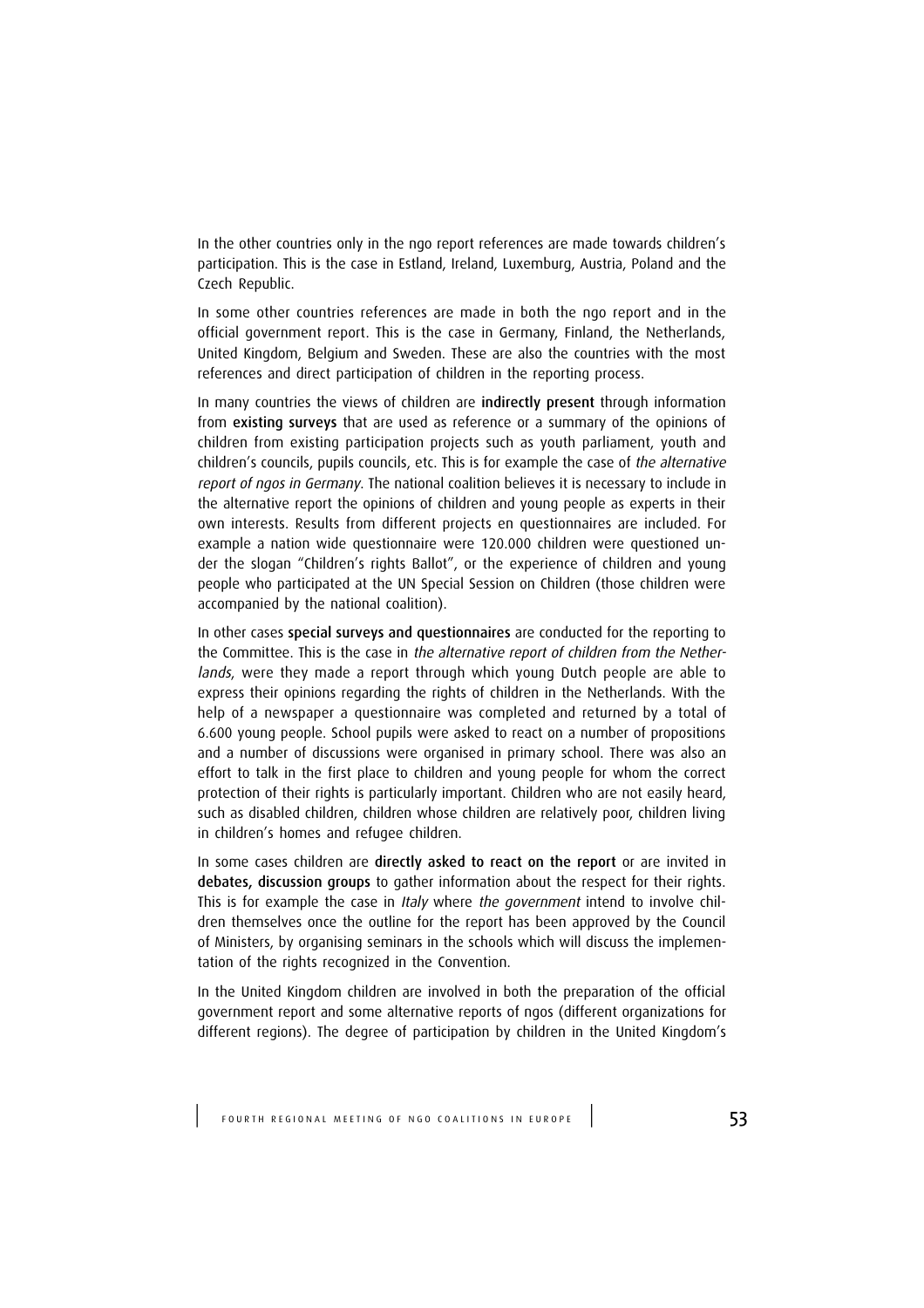first report was very limited. But it has been possible to expand their contribution, both directly and indirectly, in preparing the second report.

The preparation of the report was significantly widened on this occasion to include consultation at local level through NGOs who were able to reflect in their replies the views of children with whom they were in touch. This consultation process was handled separately in England and Wales, Scotland and Northern Ireland, which included events aimed at drawing out the views of children. This process, and the much closer involvement of NGOs, has assisted greatly in broadening the basis of the report. There is no doubt room for further development. The degree of partnership between government, NGOs, and the voluntary sector continues to grow. It should provide the basis for closer cooperation and involvement of children by the time that the United Kingdom's next report becomes due. So it is important to stress that it is a process.

In Sweden the Minister responsible for child affairs set up a reference group composed of children and young people, with which she had 2 meetings. The group, which comprises some 35 lower- and upper secondary pupils from different parts of Sweden, has contributed to the deeper exploration and elucidation of certain issues in connection with the preparation of Sweden's third report to the Committee on the Rights of the Child. The young people in the group raised and disseminated these issues in their schools and classes. The views expressed during such encounters were collected and referred back to the group for further discussion. Thus the issues and the discussions they gave rise to found new forums outside the reference group itself.

The NGO network who made an alternative report reacts on the participation of young people in the official report by stating that the working methods of the Government to invite a reference group of 35 young persons is a step in the right direction, but not enough to ensure young people's perspective on how the CRC is applied in Sweden.

The NGO report is built on comments from the steering committee and the second part is based on the hearings by the young people.

Save the Children Sweden made an alternative report with children and young people. Save the Children Sweden's local associations have been invited to contribute to this report via a number of projects held in 2001 and 2002. Ninety-eight local associations took a questionnaire on racism and xenophobia to upper-secondary schools around Sweden. Together with local Save the Children Sweden associations, a group of 60 young people examined how they were treated and the extent to which they were allowed access to certain leisure activities. Twelve local associations compiled reports on an aspect of compliance with the UN Convention on the Rights of the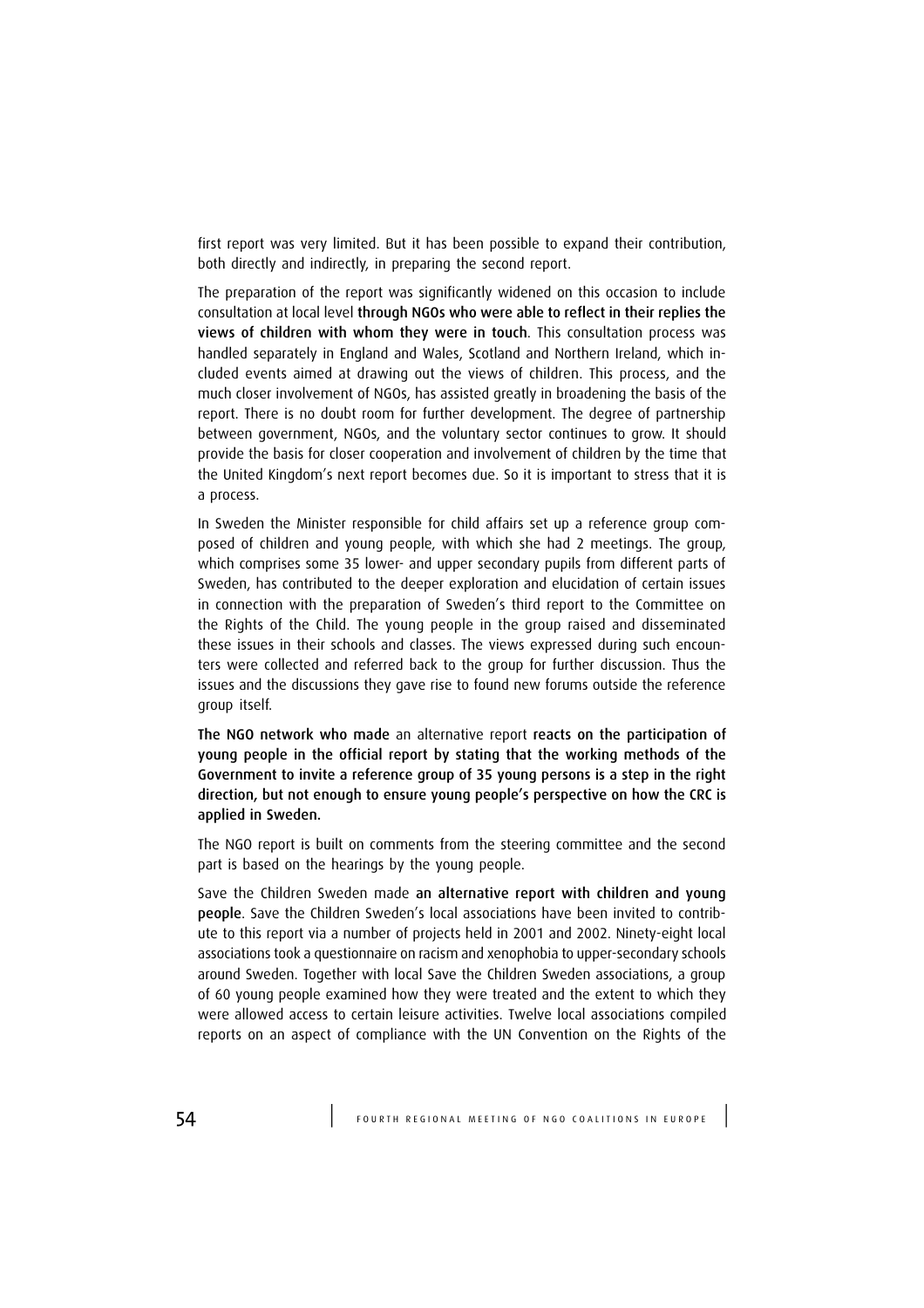Child in their respective municipalities. The reports should be seen as illustrations of specific realities rather than a representative cross-section of Sweden's 290 municipalities. Save the Children Sweden also asked about 4,000 children to describe their situation in Sweden in 2001.This information was also used for this alternative report of children.

In Belgium in the alternative report of ngos participation of children is one of the subjects treated, but children are not directly participating in the alternative report of ngos. However an alternative report of children and young people is made within the What Do You Think?-project. This project was launched by UNICEF in 12 countries to stimulate the participation of children in the reporting process in one way or another. In Belgium we made an alternative report with a group of children, with the title "That's my opinion" They children have presented this report also themselves during the pre-session and were also present during the plenary session in the tribune as observer.

It is important to stress that the experts of the Committee took their time to listen to the children, that it was clear that they had read the report attentively. In the list of issues that was send to the government after the pre-sessional, several questions that the children raised, were present.

The two girls were also present as observers at the sessional, to listen what the government would tell to the Committee and how they would respond to the questions.

After the pre-sessional and the sessional, the two girls reported back to the other children of the steering group. Together with the whole group we took a look at the list of issues and the concluding observations. The children were happy to see that their participation had had an impact, that their main concerns were present in the concluding observations.

What Do You think? is in Belgium a project coordinated by UNICEF; but several other organizations are involved, as well as children themselves. After the first report was presented to the Committee, the project continued to work closely together with children to make their voices heard in society, but we are now focusing on specific groups of vulnerable children who don't have any possibility to make their voices heard, such as non accompanied minor refugee and children with disabilities.

We are planning to make a second report with children for the Committee for the rights of the child but are still searching how we will work together with the children, with other organizations, and with the child rights coalitions. One of the questions that can be raised is whether it is logical that UNICEF is coordination the project and that it is not the national coalition who has the lead.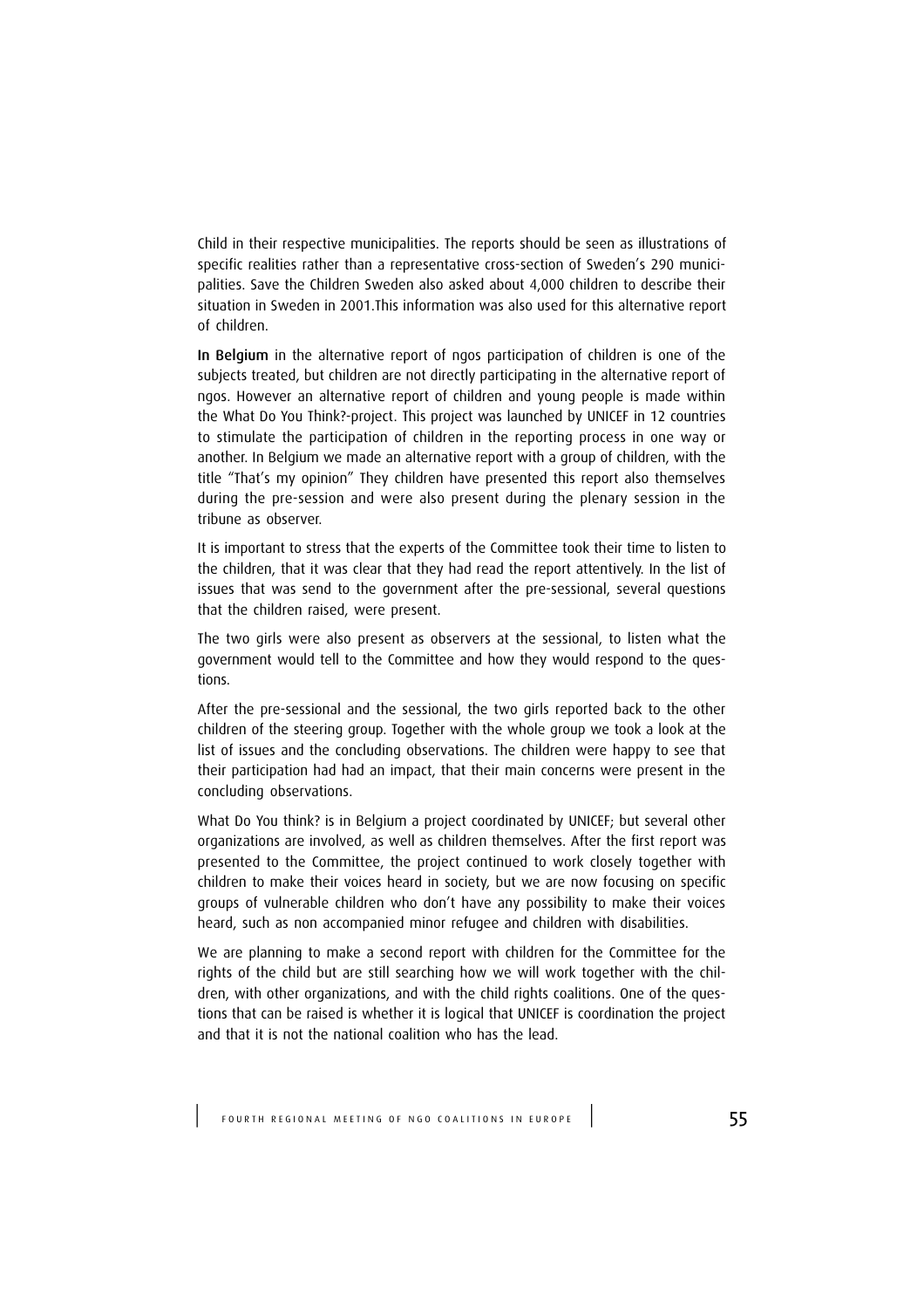## 3 Some key principles

It's important to stress that the exercise of making the report is far more important than the report itself. It's about a process where different actors are involved (governmental organizations, non-governmental organizations and children themselves) and where the reporting process can play a crucial role in stimulating the social dialogue on the rights of the child and the social position of the child in the society.

We cannot doubt that children have important ideas and a big sense of responsibility. They have lots of qualities, they are full of energy and they can approach most situations objective and critical because they are relatively independent from social institutions and interest groups.

The fact is however, that they often lack the stimulation, approval, appreciation etc. but also the appropriate framework to participate. It's clear that we cannot change all these aspects at once. Participation is a process, a mutual learning process as well as for adults as for children.

It is important to keep in mind that every child will participate in his or her own way, which may be different from what adults expect.

In the case of participation in the reporting process there is also the problem that not many adults nor children know the CRC. As many children and young people don't know about their rights, adults may in certain cases have to initiate and facilitate children's participation processes.

Genuine participation doesn't mean that children are to be considered adults. Children and adults are of course different, just like men and women are different but equal (in value). Their contributions to their living environment should have equal value and should not only be judged on the basis of adult-determined criteria, but also on the basis of children's criteria (= an equally important input). But how is this possible within a very rigid framework such as the reporting process towards the Committee?

The most important methodological premises are that children themselves are the protagonists and the project should build on ongoing initiatives to promote and guarantee children's participation.

It is important to inform the children who participate correctly. What is asked? What is their role? What can they expect? What not.

It is also very important not to forget to involve the children in the follow-up. To inform them about the impact of their contribution.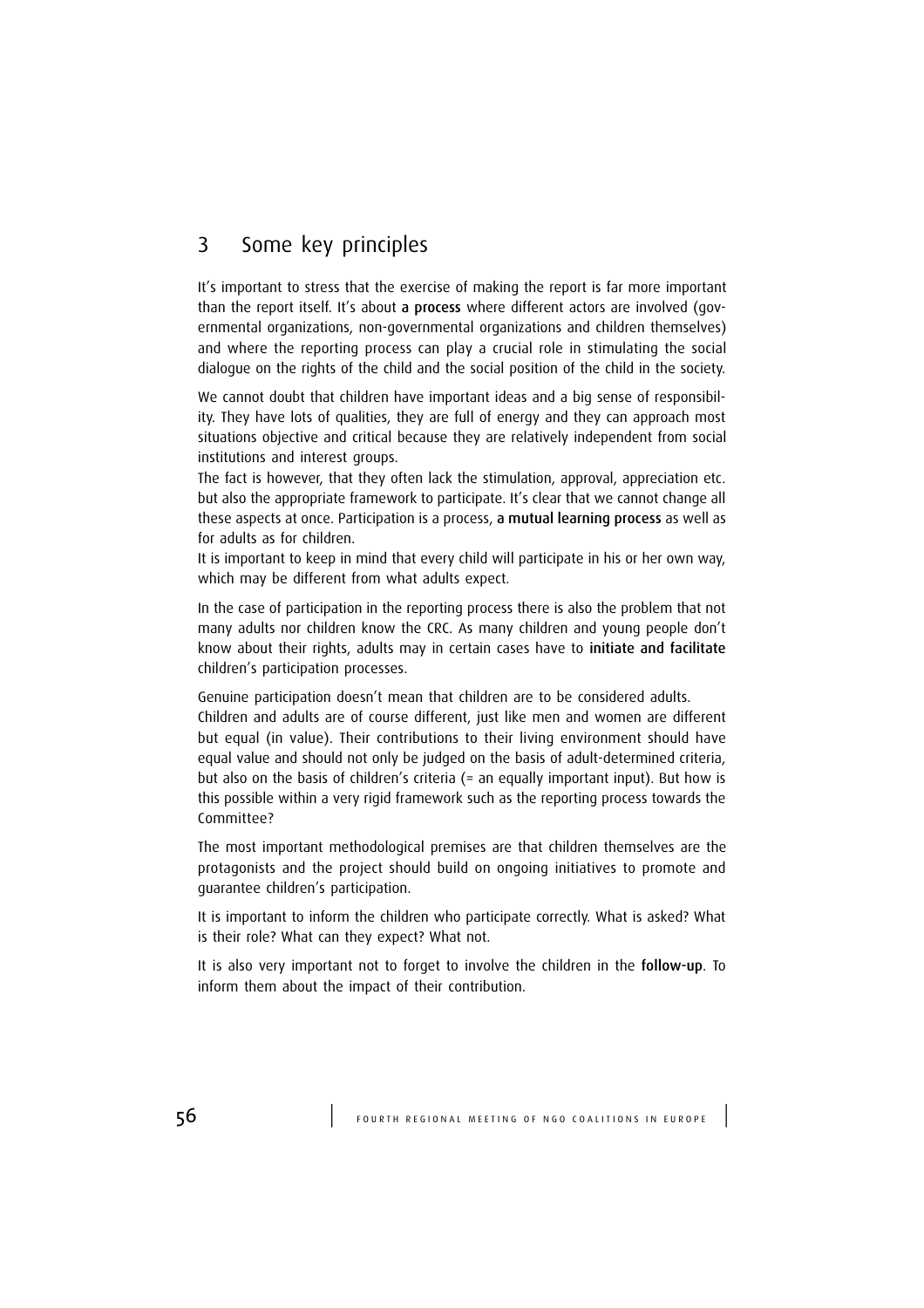## 4 Different methods to let children participate

Different methods can be used to let children participate in the reporting process. A summary of some of the mostly used methods.

In several countries NGOs use surveys in order to reach a large number of young people (Sweden: 4000 children, the Netherlands: 6600 young people, Germany: 120.000 children and young people). There are internet-surveys, (Austria), questionnaires handed out in the schools (Sweden), or surveys via newspapers or specific magazines to reach certain target groups (the Netherlands). The topics in the questionnaires can be very broad ("How do you describe your situation as a child?") or quite specific, about a certain theme (racism, child abuse, right to vote, etc.).

In contrast to surveys, through interviews one cannot reach a public just as large. But the interview has other advantages. Interviews seem to be used especially to get children and young people of certain vulnerable target groups involved that are often also more difficult to reach, such as children with a handicap, young people living in poverty, or minor asylum seekers (the Netherlands).

Next to more 'individual' oriented methods of participation (survey & interview), one has a whole range of 'collective' methods: discussions, panels, hearings, youth parliaments, etc.

Discussions with children could take place in schools (as in the 'National Youth Debate' in the Netherlands), as well as within certain conferences or councils, with 'independent' participants, or with representatives or members of organizations.

During the preparations for the report to the Committee of the Rights of the Child, the Swedish government consulted a reference group of 35 young persons. Swedish NGOs organize hearings with young people, regularly in the presence of politicians. A British NGOs traveled throughout the country to consult children.

The opinion of young people can also be collected at 'ad hoc' youth conferences (Germany: a two days meeting in the Bundestag, biennial Children's Nature Summit, etc.). A more formal way is to create a youth parliament or youth forum that gathers on a regular basis, and ideally is regularly consulted as well (Scotland: Scottish Youth Parliament, Wales: youth forum 'Llais Ifanc', Switzerland: Eidgenössische Jugendsession, UK: Young People's Advisory Forum, UK Youth Parliament, etc.) On a lower level there are also children's community councils (Switzerland).

A different way to let young people participate more directly at the reporting on children's rights, is youth (organizations) writing a report themselves, using also

FOURTH REGIONAL MEETING OF NGO COALITIONS IN EUROPE | 57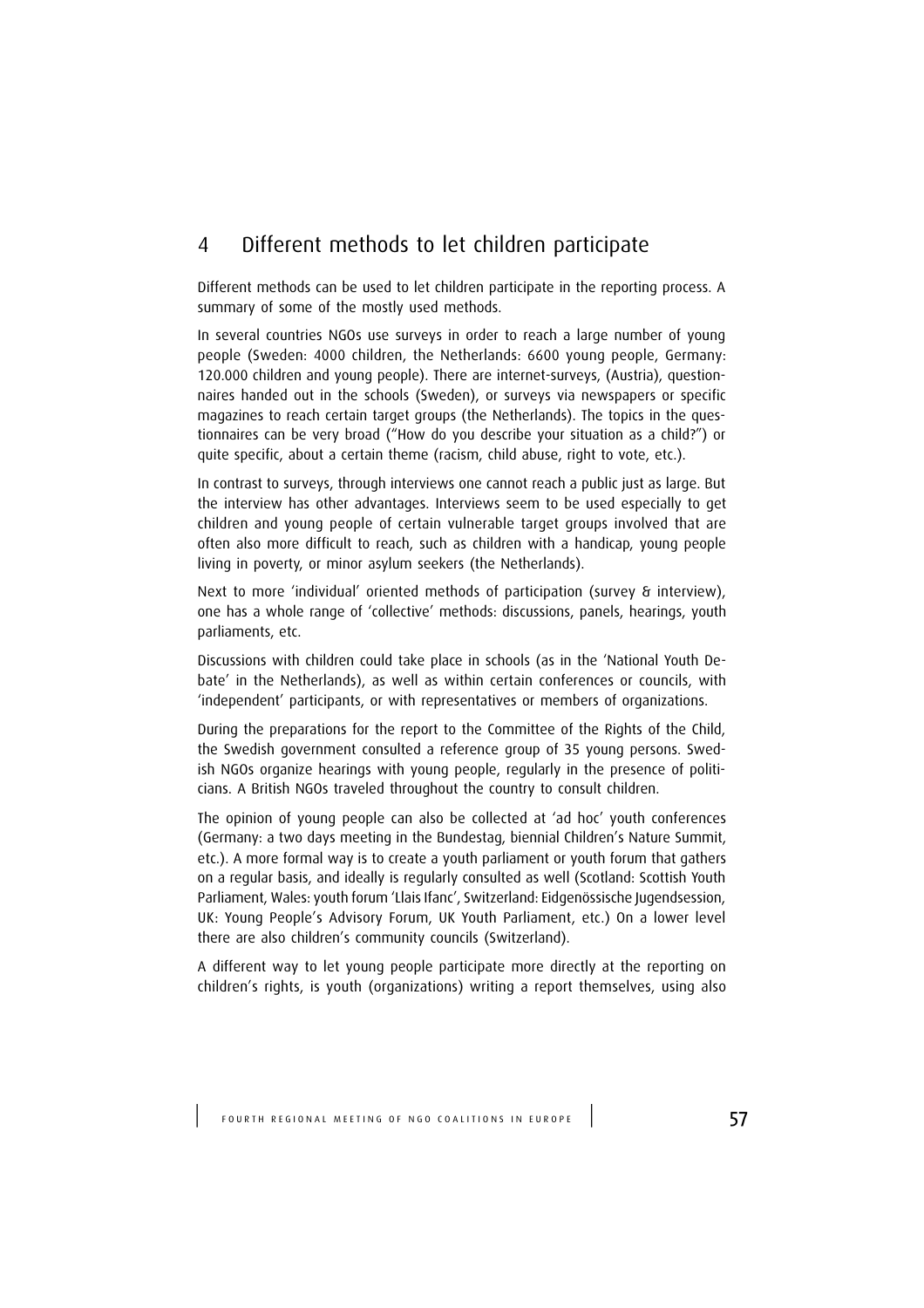some of the above mentioned methods. The British 'Article 12' is such a network of youngsters between 12 and 18 years old, who cooperate to promote the Convention on the Rights of the Child and who make their own report too. Together with her daughter organizations, the Indian 'National Movement of Working Children' (NMWC) made a report where the ideas, problems and proposals of working children were inserted through discussions organized at the local level.

However most of the time the reports come from 'adult' organizations whose reports are a kind of compilation of the different opinions of young people collected through surveys, panels, youth conferences, etc. (Save the Children Sweden, Netherlands Youth Report, the German Supplementary Report of the National Coalition)

# 5 Some difficulties met, learning points

- $u$  Representatives of the children: the children involved should come from as much different organizations possible and it is important to make sure that not only the happy few are involved.
- u If you question children, do you choose to question as many children as possible and about as many aspects of their rights as possible. Or do you choose to focus on some of the most important problems and work preferably only with children that can't give their opinion through other participation channels. Do you try to be as complete as possible in the report of the children or do you try to be complementary to the alternative report of the ngos.
- u How do you make a complex procedure and structure such as the reporting process comprehensible for children? In Belgium we let a group of youngsters decide how they thought it would be best to participate in the reporting process. They decided to make an alternative report. For the structure of the report we took a closer look at the structure imposed on the governmental organizations by the Committee on the Rights of the Child. This structure was considered impractical for the reporting by the youngsters because it was seen as too distant from the young people's and children's day-to-day life. Together with the youngsters we developed a new thematic structure that we used in the reporting process. This thematic structure was used to collect as many information as possible from children about the different subjects in this thematically structure. Together with the children was decided that we wouldn't question children about how they feel about the respect for their rights in Belgium (which is to theoretical for children to respond to). But instead we asked more general questions: what would you like to change in your environment, at school, in your family, … What do you like or dislike in your community? Together with the steering group of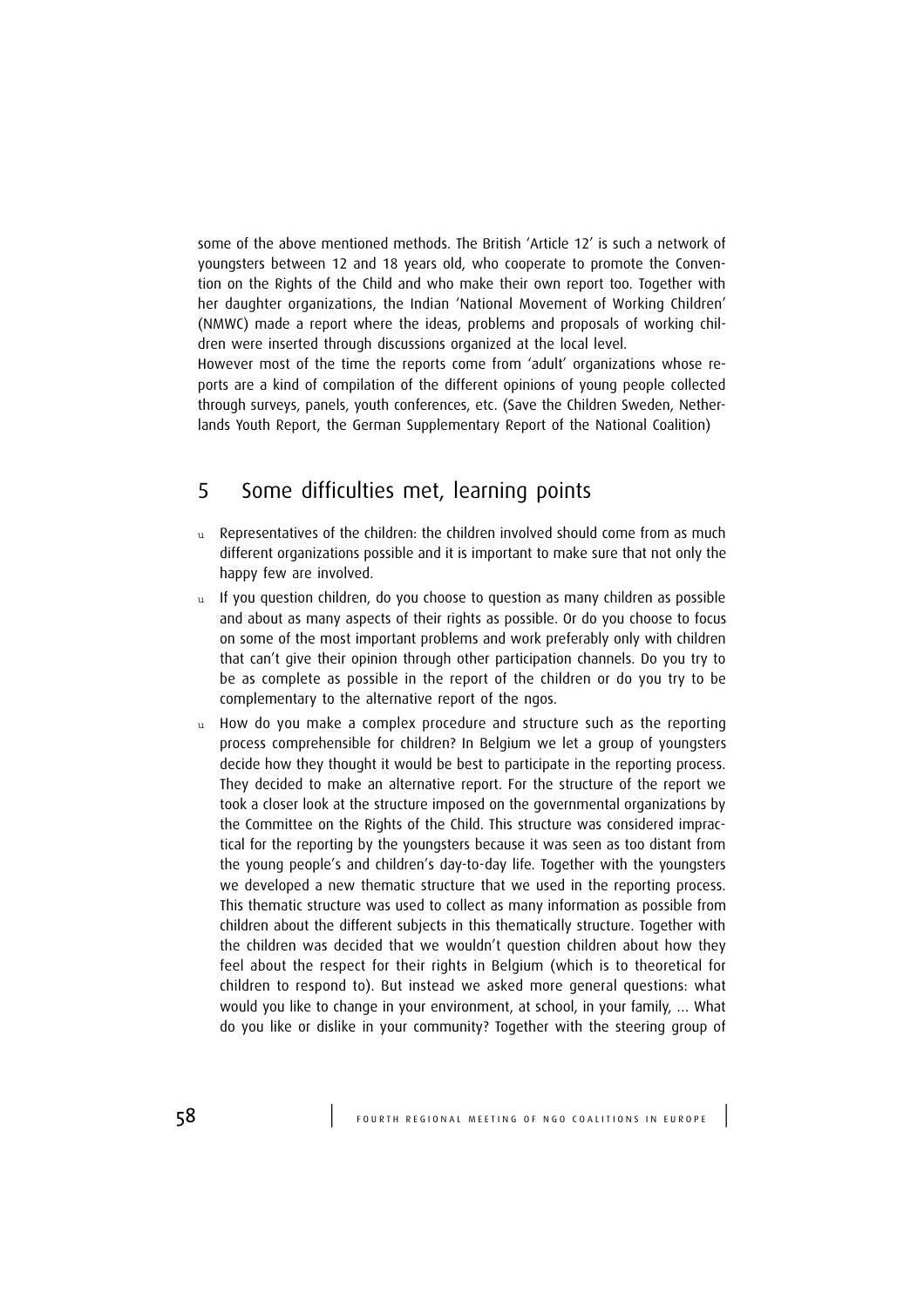youngster we decided to make two different reports. One, based on the same structure as the government report, which was send to the Committee. An other for the general public. The reason for this is that the children and young people from the steering group itself chose a clearly-defined structure for the report which seemed them the most accessible for all readers, children and adults (i.e. a subdivision by topic, such as school, family, violence, town), whereas in the report which was send to the Committee, for pragmatic reasons, the same structure was adopted as in the government report.

- u How far do you go with the participation of children? Do you only collect their opinions through a questionnaire? Or do you let the children actively be involved in the whole process: they can help with deciding how you can collect the information, they can help with writing down the questions, they can help to make a summary of the collected information, an to write the report.
- $u$  It is important to inform all the children about the follow-up. But this is often very difficult. Because when you involve children through other organisations you can't always control if they pass the information or not. You don't have a direct contact with all the participating children.
- u How to involve young children in this process? You have to adapt your working methods for the different age groups with makes it far more difficult to get organised. You can ask young children instead of writing down their ideas to make a drawing, but then you need expertise to "read" these drawings.
- u How to make one report with the opinions of children and young people when it is such a divers group. "The child" doesn't exist. Some children have opposite interests.

Charlotte Van den Abeele UNICEF Belgium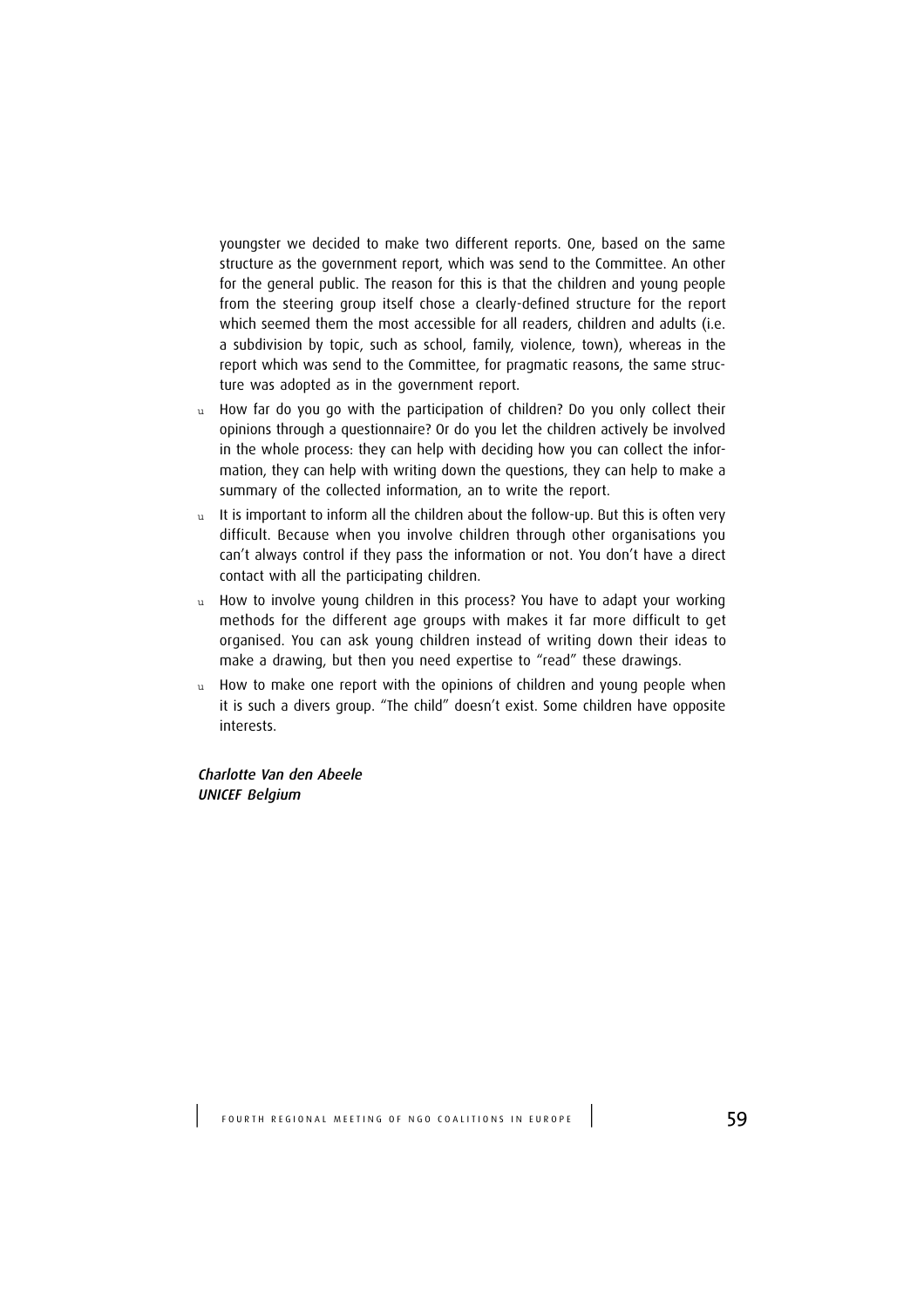## Belgian Participation Project: "What do you think?"

#### Charlotte Van den Abeele & Maud Dominicy, Unicef Belgium

## 1 Introduction

WDYT? is an international project initiated by UNICEF on the occasion of the 10th anniversary of the Convention on the Rights of the Child. It is an initiative to consolidate ongoing efforts and breathe further life into the Convention on the Rights of the Child, in particular, children's right to participation. WDYT? is a process, which intends/aims to open avenues for participation, allowing children to directly express their views and for them to propose ways of improving respect for their rights and have them taken into account in the CRC reporting process.

WDYT? is situated at the interface between child participation and the supervision on the Convention on the Rights of the Child, more specifically the reporting process to the Committee on the Rights of the Child.

u The project was launched in Belgium by the Belgian Committee for UNICEF with as main purpose to present the voice of children and young people to the United Nations Committee on the Rights of the Child in Geneva. WDYT? gives children the opportunity to shout their views from the rooftops, to say what they think about the respect for their rights and put their wishes, ideas and proposals on the table. WDYT? collects all these

UNICEF launched WDYT? in several countries with as aim to stimulate the participation of children in the reporting process in one way or another.

In Belgium children have made their own report for the Committee on the Rights of the Child ("That's my opinion") and have presented this report also themselves during the pre-session. Children were also present during the plenary session in the tribune as observer.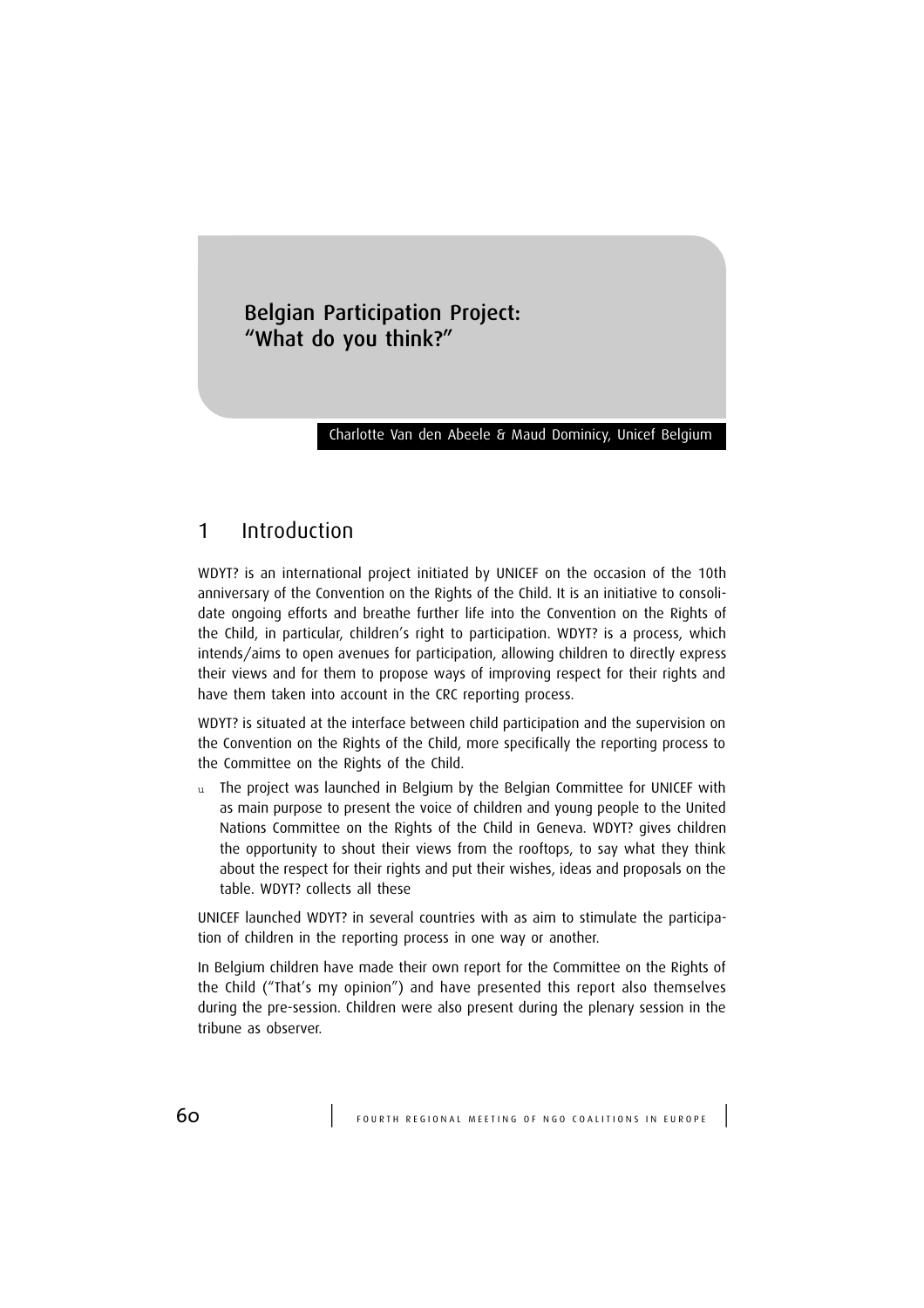The Committee members have given their full support to the idea of children reporting on the respect for their rights. And they have warmly welcomed inputs from children and are stimulating to continue this process.

## 2 Why UNICEF?

UNICEF played an important role in the advocacy for the adoption and afterwards the ratification of the CRC.

The Committee can turn to UNICEF for additional information on the situation of children when evaluating the reports of the different countries. (art. 45)

The CRC also stipulates that UNICEF can be asked by the committee of a state party for technical support in the implementation process of the Convention and the recommendations of the Committee.

The CRC serves as the guideline for all activities of UNICEF.

- u Convince governments to pay more attention to children's interests in their policies (CRC in an important tool to advocate)
- u Elaborate special programmes for children in special circumstances (children in armed conflict, …)

There is an evolution within UNICEF from responding to needs to all children in all situations were children are suffering from a lack of respect for their rights.

UNICEF is more investing in advocacy for children's rights in general and participation rights of children in particular. Of course this is also for and within UNICEF an ongoing process.

## 3 WDYT? in reality. Belgium as a case study

The project in Belgium is coordinated by the Belgian Committee for UNICEF but from the outset, a large number of partners were involved: non-governmental organisations, academics, government and, of course, children themselves.

From the beginning (1999), the Belgian Committee for UNICEF could also count on the moral support by the Royal Palace and the financial support of the government.

#### Project Objectives

1 Stimulate the social dialogue on the rights of children and the social position of children

FOURTH REGIONAL MEETING OF NGO COALITIONS IN EUROPE  $\vert$  61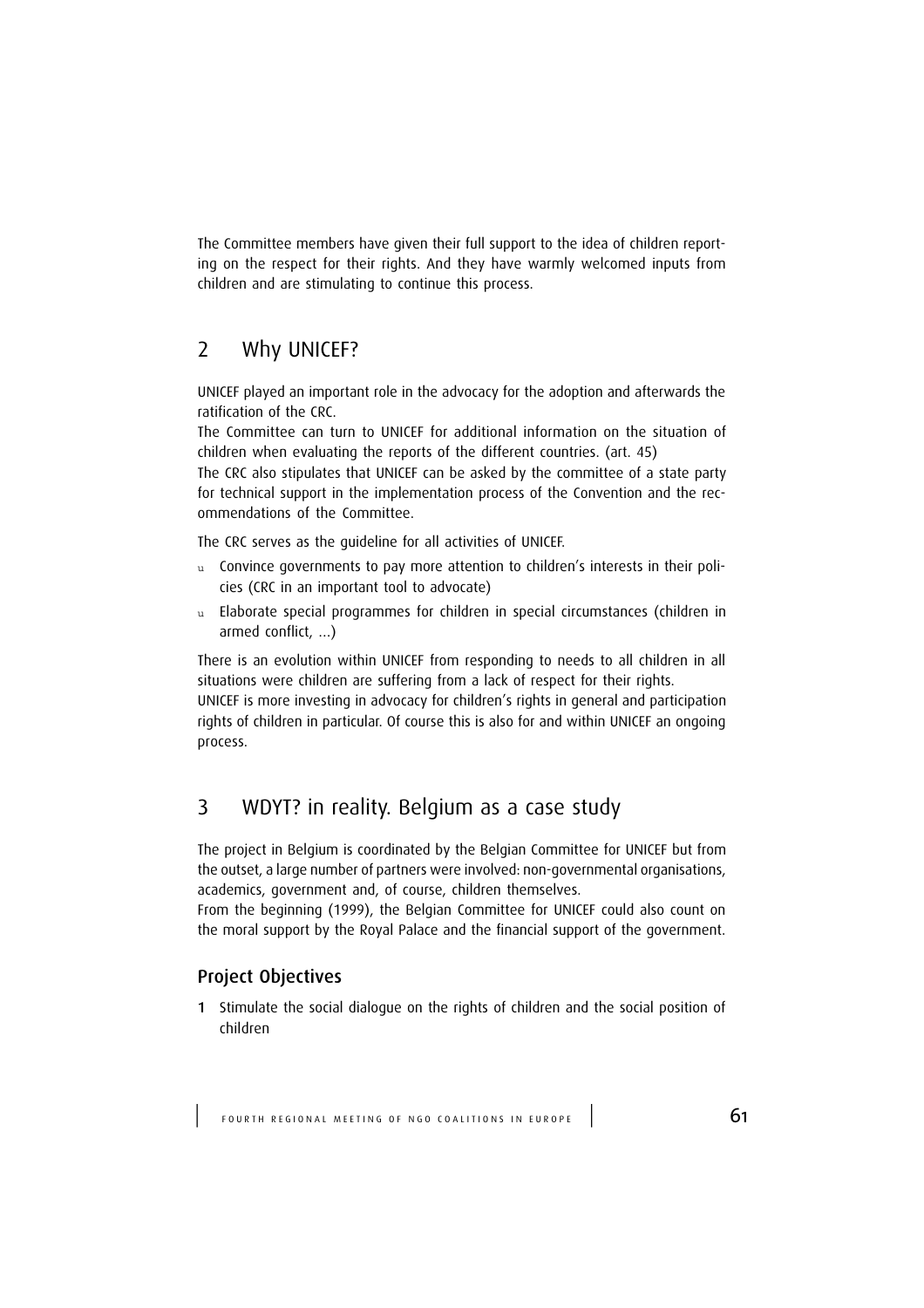- 2 Raise awareness on children's rights and the need and importance of full-fledged participation of children in the reporting process on the implementation of the CRC.
- 3 Assist children in expressing, conveying, and advocating their views on how their rights are respected, as a contribution to the CRC reporting process.
- 4 Enable the sharing and dissemination of experiences of child participation among children and adults.
- 5 Develop and pilot creative tools and methodologies, which facilitate and contribute to enhanced child participation in reporting and monitoring.
- 6 Encourage national authorities to give due weight to the views expressed by children, in the context of their CRC reporting.
- 7 Encourage the Committee on the Rights of the Child to involve, directly and indirectly, children in its considerations and activities, and to give due weight to their views.

The most important methodological premises are that children themselves are the protagonists and the project should build on ongoing initiatives to promote and guarantee children's participation.

#### In practise

In Belgium the supporting structure consists out of two steering committees.

One steering committee of adults (fieldworkers, representatives from the government<sup>1</sup>, non-governmental organisations, the media, child participation initiatives and organisations working with children), experienced people to keep the project on the move. They take a close look at the suggested proposals from the youngsters and keep an eye on the way things are going ( Watchdog function).

One steering committee of 50 children and youngsters (French and Flemish speaking), with and without experience in children's participation, most of them between 13 and 18 years old. They had lots of propositions to work on the project. They also stressed the importance to work together with existing initiatives.

"Perhaps we should start by introducing ourselves. We are a group of around 50 children and young people. The youngest of us is 9 years old, while the oldest is now 20. Since the beginning of 1999, we have been meeting regularly in order to

<sup>1</sup> The government was involved from the very start to let them take part in the thinking process. This is important because they are directly involved in the policy-making and can implement the outputs or even help with the WDYT?-process.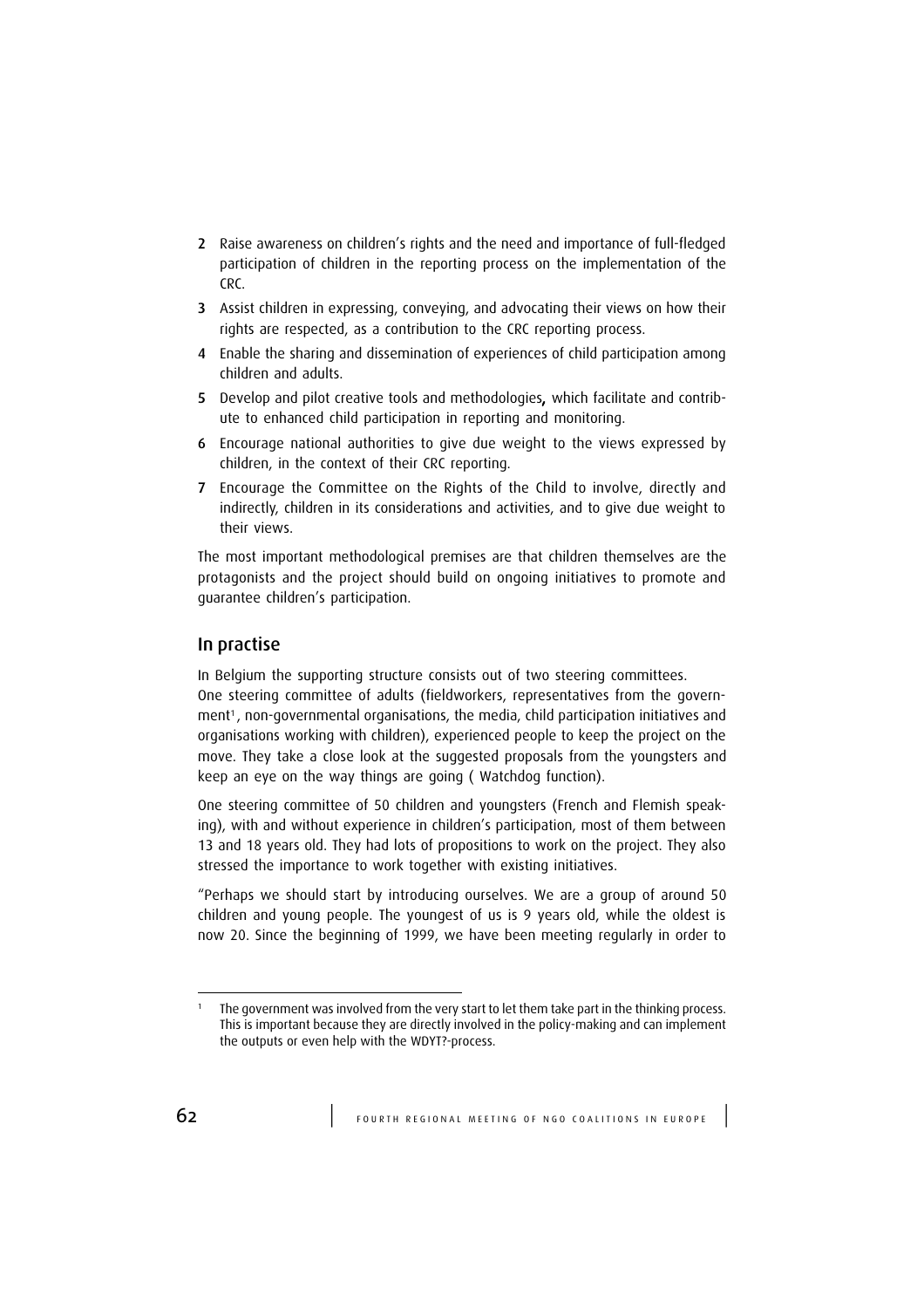work on this report. Together, we form the "What Do You Think?" project steering group, and we contribute to deciding where the project is going and how this report should look.

In those two years, we have already done a lot of work together. We met in various locations for a day or a weekend. We spent a weekend in Brussels, Antwerp, at the seaside, in Lokeren, etc. In fact, we have been just about everywhere. We also come from just about everywhere in Belgium. Some of us speak Dutch, and some French, so it is not always easy to discuss things together."

During the first year we worked with different working groups of adults and different working groups of children. Creating the framework for the project (structure, what, how, …), the promotional materials (logo, leaflet, website,…) and starting with the stocktaking were the main/principal tasks. The children were actively involved in all three activities, as well in the development of the material as in the selection of activities.

Together with the children was decide that their participation in the reporting process would result in the creation of an alternative report from children, written by children, which would collect views, ideas and proposals from children about the respect for their rights in Belgium.

However the children's report was not the only action developed within the project. Three other main actions were identified.

- A Disclosure of information and educational material on children's rights
- B Stock taking of existing participation initiatives
- C Annual public event
- D The reporting process to the Committee on the Rights of the Child

The main activity of WDYT? is however the participation of children in the reporting process. All the other activities we developed are in one way or another linked with this process. The information from the inventory of participation initiatives as well as the information that results from the public events is used as input for the report from children to the Committee on the Rights of the Child.

### 4 The new step

In 2002 the first participation of children in the reporting process was finished. The questions was: what next? Since the reporting process is a five year process and the next report only has to be finished in 2007, we decided not to restart the questioning of children on a large scale already in 2002, but to work each year round a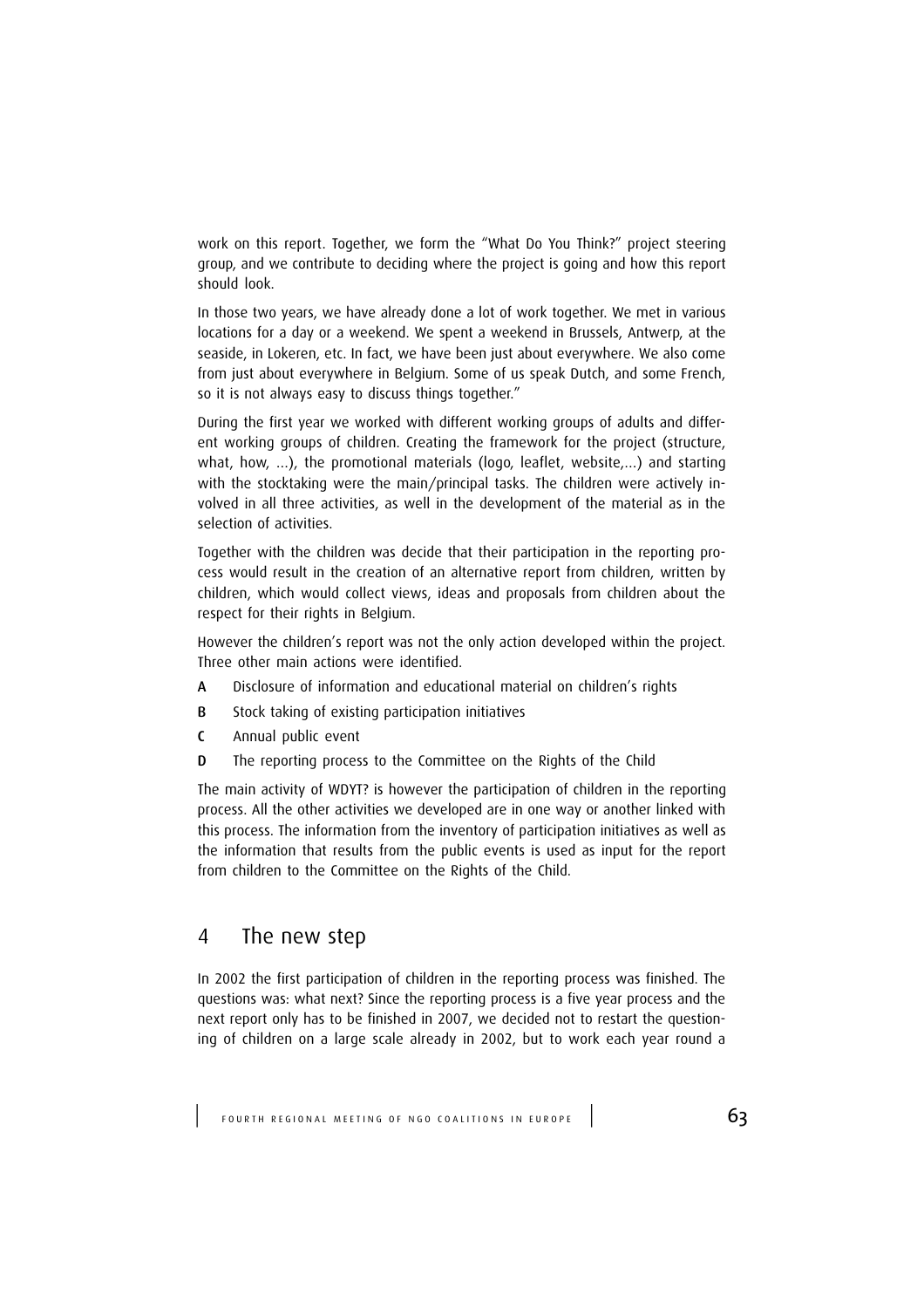limited number of subjects, chosen by the children themselves and taking into account the recommendations of the Committee of the Rights of the Child. We tried to identify those children that are facing major problems in Belgium and whose voices are not yet heard.

For example in 2003 and 2004 we questioned children with disabilities and separated children and non-accompanied minors. For this questioning we developed educational guides which can be used by teacher and by youngster themselves to put their ideas on a certain subject on paper.

Together with the children we developed actions in which they themselves could actively be involved. For example some separated children and non-accompanied minors visited other refugee-centres to question the children living there about the problems they are facing in Belgium.

For the different themes we worked closely together with organisations specialised in these subjects. And with the children themselves of course.

At the end of the year debates were organised with politicians on the different subjects. A report of these debates is made which is send to all the relevant politicians in Belgium to make them aware of the problems children are facing.

The results of the collaboration with the specialised organisations, of the different actions of the questioning of children and of the debates, will be used as input for the next report of children for the Committee on the Rights of the Child.

A report of separated children and non-accompanied minors about the respect of their rights is also available.

Charlotte Van den Abeele & Maud Dominicy UNICEF Belgium – "What do you think?" Route de Lennik 451, Boîte 4 – 1070 Bruxelles Tel. 02-230 59 70 – Fax 02-230 34 62 mdominicy@unicef.be – www.whatdoyouthink.be contact: Maud Dominicy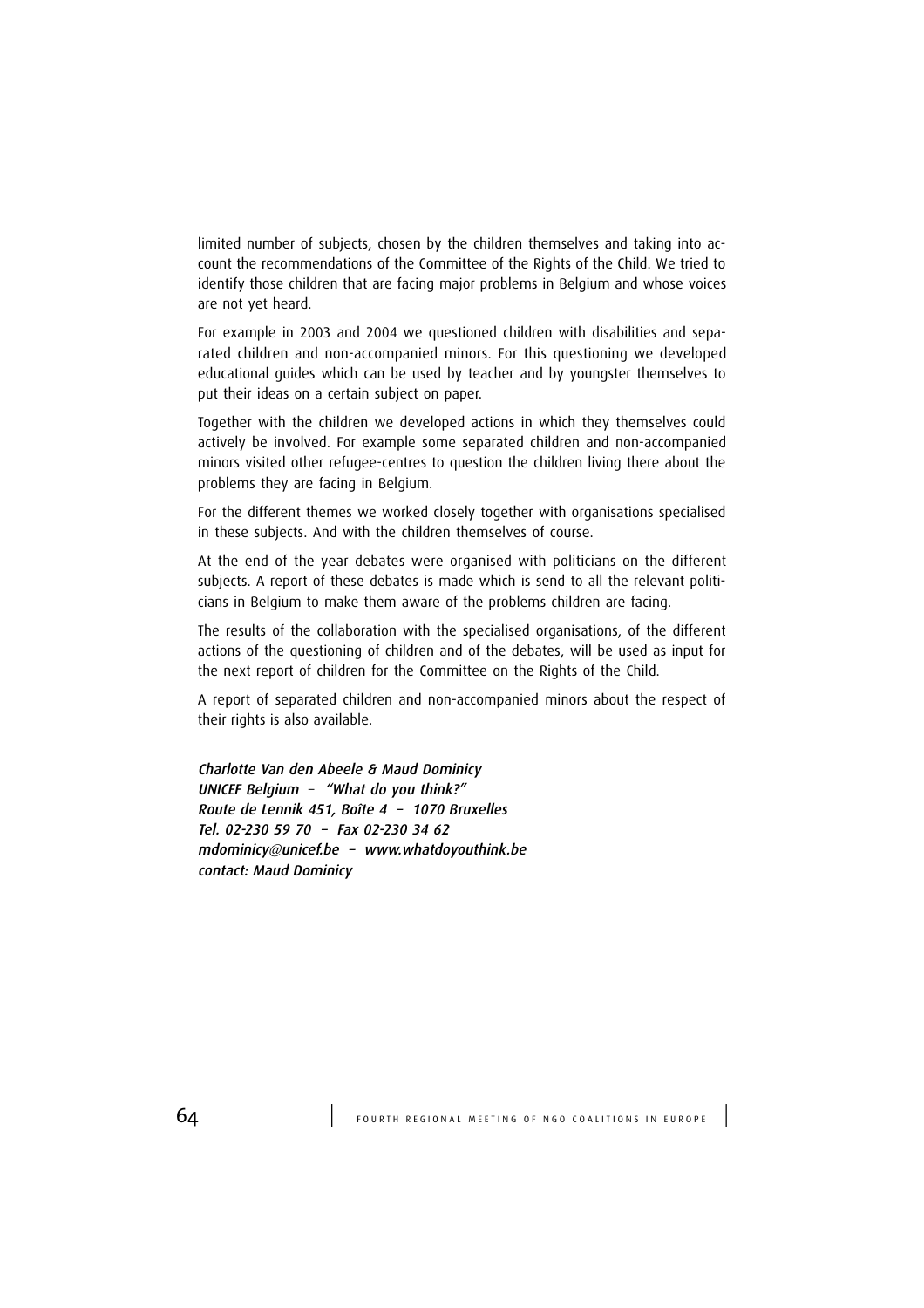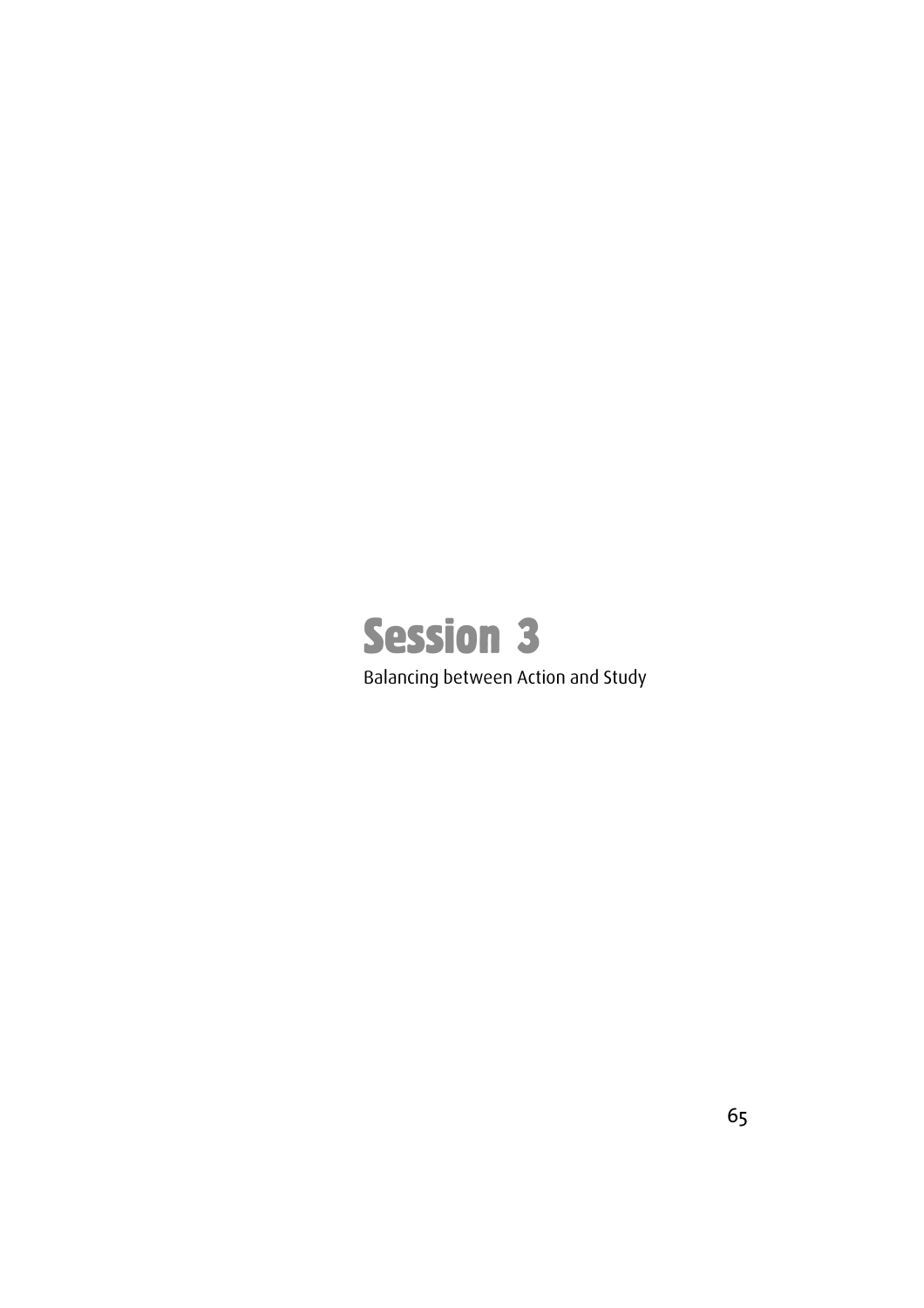# Balancing between Action and Study

Denise Allen, NGO Group for the CRC

# Introduction

National child rights coalitions have existed in Europe for at least ten years. The theme, balancing between action and study is part of a continuing discussion among coalitions on methods to improve their effectiveness in influencing their governments to fully implement the Convention on the Rights of the Child and other regional and international agreements and instruments that compliment the Convention. To open this discussion once more this paper will serve as a reflection on the way the child rights community and in particular national child rights coalitions, have developed working methods over the years. It is not a prescription but a description of how coalitions have handled 'action' such as campaigns, lobbies, and other forms of advocacy and 'study' such as law and policy review, case study and prognosis. The paper also makes a case that the lines between the two (action and study) are to a large extent blurred, as one seems to feed each other.

# Emergence of national child rights coalitions

There is, at least in Western Europe a fairly strong consensus on what characterizes national child rights coalitions, the essential features being that:

- u They are civil society networks that regard themselves as having responsibility in a country for the promotion of children's rights and awareness raising on associated issues;
- u They generally emerge in response to the wish to produce an Alternative Report to the United Nations Committee on the Rights of the Child
- u They mobilize civil society groups and organizations for support and action toward advancing children's rights.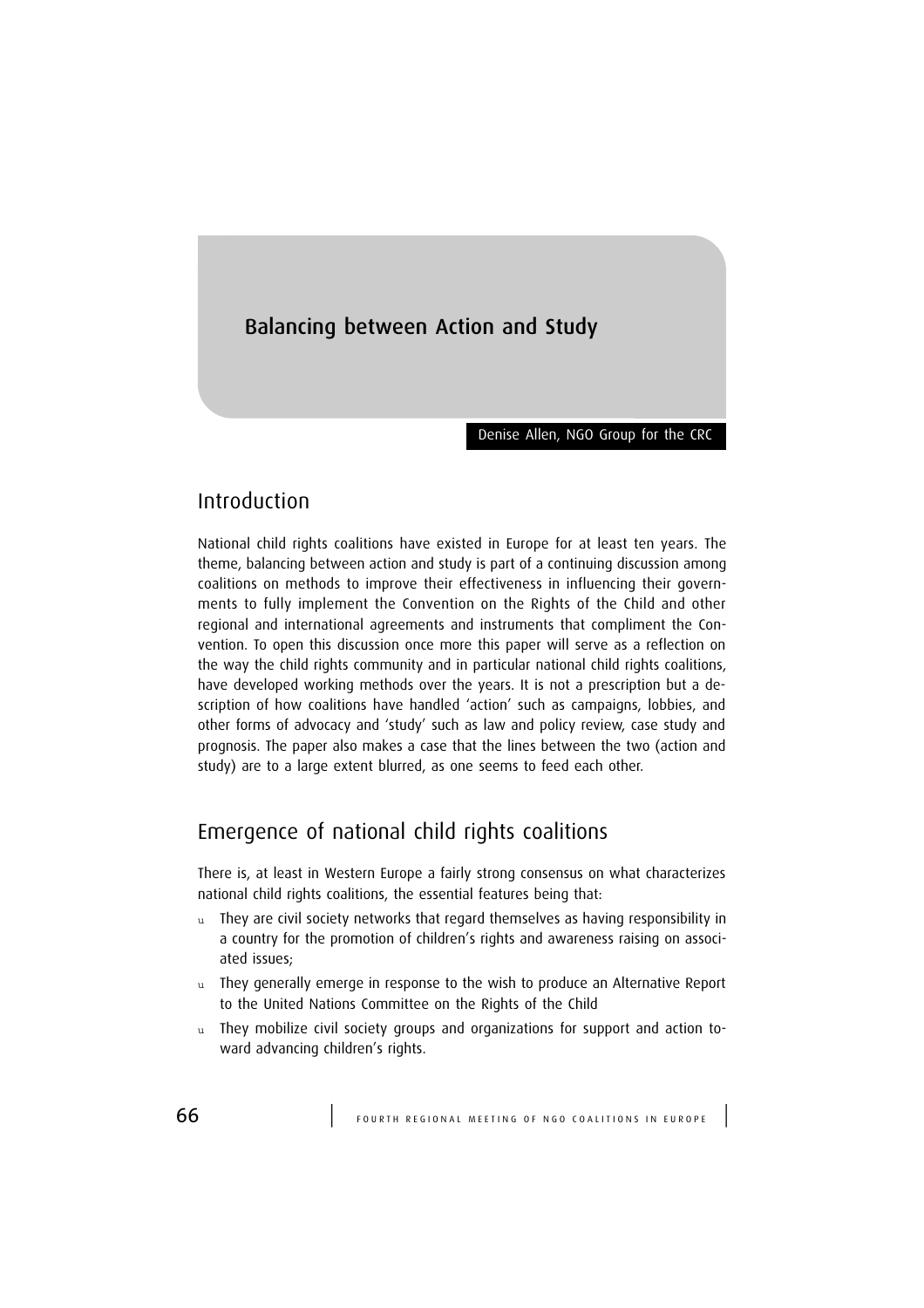The emergence of coalitions is largely due to external developments outside of the country, much more than internal developments and worthy of some examination. Article 45a of the Convention on the Rights of the Child<sup>1</sup> opened the way for independent, credible bodies to be sources of information to the Committee on the Rights of the Child in the reporting process of that Committee. But this was not unique as other longer existing treaty bodies had similar mechanisms for enabling competent bodies, such as human rights organizations, to submit alternative reports. Mainstream human rights organizations were therefore accustomed to reporting to other human rights treaty bodies. In Western Europe the traditional human rights organizations, especially in the field of civil and political rights, were fully acquainted and involved in the United Nations human rights mechanisms. This was not always the case with child focused NGOs that worked with and/or behalf of children. Nonetheless the provisions in the Convention gave child focused NGOs an unprecedented opportunity to have a new avenue for influencing government towards improving the conditions of children's lives. Along with the influence of second external group and series of events promulgated by that network, NGOs at national level saw the benefits of networking for children's rights. This external network is the NGO Group for the Convention on the Rights of the Child.

The NGO Group's historical experience in engaging with the United Nations human rights system in many ways exemplifies coalitions' emergence and work. In Nigel Cantewell's account of the beginnings of the NGO Group for the CRC, he stated:

As early as 1979, when the United Nations Commission on Human Rights set up a special 'open-ended' Working Group to review the Polish government proposal for a Convention on the Rights of the Child and to draw up a definitive draft text, there was some attempt to foster inter-non-governmental organization (NGO) co-operation on this question. There was also a feeling however of considerable frustration among NGO representatives during those early years.

Very few NGOs had previous experience in working within the international context. It was in this climate that some of the NGO representatives present at the 1983 meeting of the Working Group decided that a change should be wrought- or

<sup>1</sup> 45a – The specialized agencies, the United National Children's Fund and other United National organs shall be entitled to be represented at the consideration of the implementation of such provisions of the present Convention as fall within the scope of their mandate. The committee may invite the specialized agencies, the United Nations Children's Fund and other competent bodies as it my consider appropriate to provide expert advice on the implementation of the Convention in areas falling within the scope of their respective mandate. The Committee may invite the specialized agencies, The United Nations and other United Nations organs to submit reports on the implementation of the Convention in areas falling within the scope of their activities. (Convention on the rights of the Child)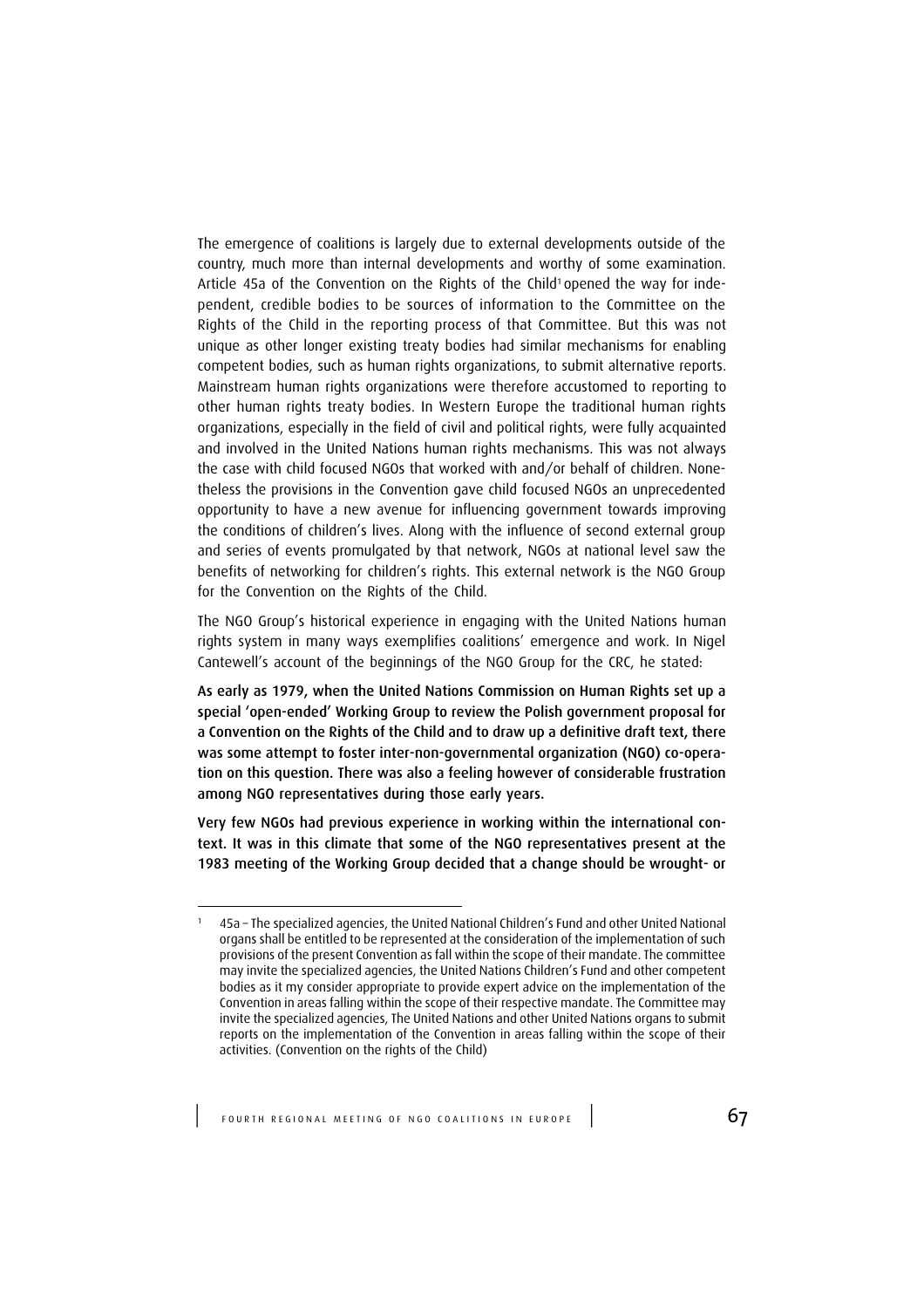at least sought. With logistical assistance from UNICEF-Geneva (particularly its NGO Liaison Officer), the NGOs convened an 'NGO Consultation' in May of 1983. Over 20 NGOs were represented, and the major decision from the meeting was that NGOs interested in the development of a Convention around child rights should form themselves into an ad hoc group, in order primarily, to foster remedies to the two major ills identified in NGO efforts to date: lack of preparedness and the lack of a coherent NGO position. This ad hoc group became known as The NGO Group. It was agreed that this Group also required a focal point and, Defence for Children International (DCI) was elected to serve as secretariat.<sup>2</sup>

During the 1980s the then known Ad Hoc Group for the Convention on the Rights of the Child made substantial contributions<sup>3</sup> to the drafting of the Convention, while at the same time instrumental in mobilizing the global NGO community not hitherto aware and involved with the Convention.<sup>4</sup> The Convention on the Rights of the Child was adopted by the UN General Assembly in 1989. Because of their successful cooperation during the drafting process, the Ad Hoc Group decided to form a permanent network called the NGO Group for the CRC and among other aims, to facilitate the creation and support the work of NGO networks that advance children's rights at

4

 $\overline{2}$ Excerpts from Cantwell, Nigel, Non-government organizations and the United Nations Convention on the Rights of the Child, Bulletin of Human Rights 91/12 the Rights of the Child, published by United Nations

<sup>3</sup> Ibid. The breadth of the expertise on which the NGO Group could draw goes a long way to explaining how it came to have an impact in so many of the fields covered by this unusually comprehensive treaty. In fact, at least 13 substantive articles or paragraphs in the approved text of the Convention were initially suggested by the NGOs.3 The NGOs' proposals were not limited to the substantive articles. The Group developed a draft text for what are now article 42 and 45, and several of their ideas are reflected in the adopted provisions. These include such fundamental elements as the obligation of States parties to make the Convention known to children and adults in their respective countries (article 42) and certain roles given to the Committee on the Rights of the Child, UNICEF, and 'other competent bodies' (a term which, as the travaux préparatoires show, includes NGOs).

Ibid. Beginning in 1987, the NGOs, both as a group and individually, became more and more involved with organizing and sponsoring meeting at all levels and throughout the world, aimed at making the future convention and its importance known. Many devoted considerable a space to it in their publications. Together, they advocated that special priority should be given to the appropriate formulation and timely adoption of the treaty. … Through this awareness-raising exercise and contact with government representatives, both during and outside the Working Group meetings, the NGOs were instrumental in convening States and delegates to take the Convention more seriously. … In 1987, they advocated, together with UNICEF, a target date of 1989 for completing the Convention. Co-operation between UNICEF and the NGO Group in fact reached such a level that there is still a belief in certain circles that the Convention is essentially the fruit of a joint UNICEF-NGO effort, which was submitted to the United National for approval.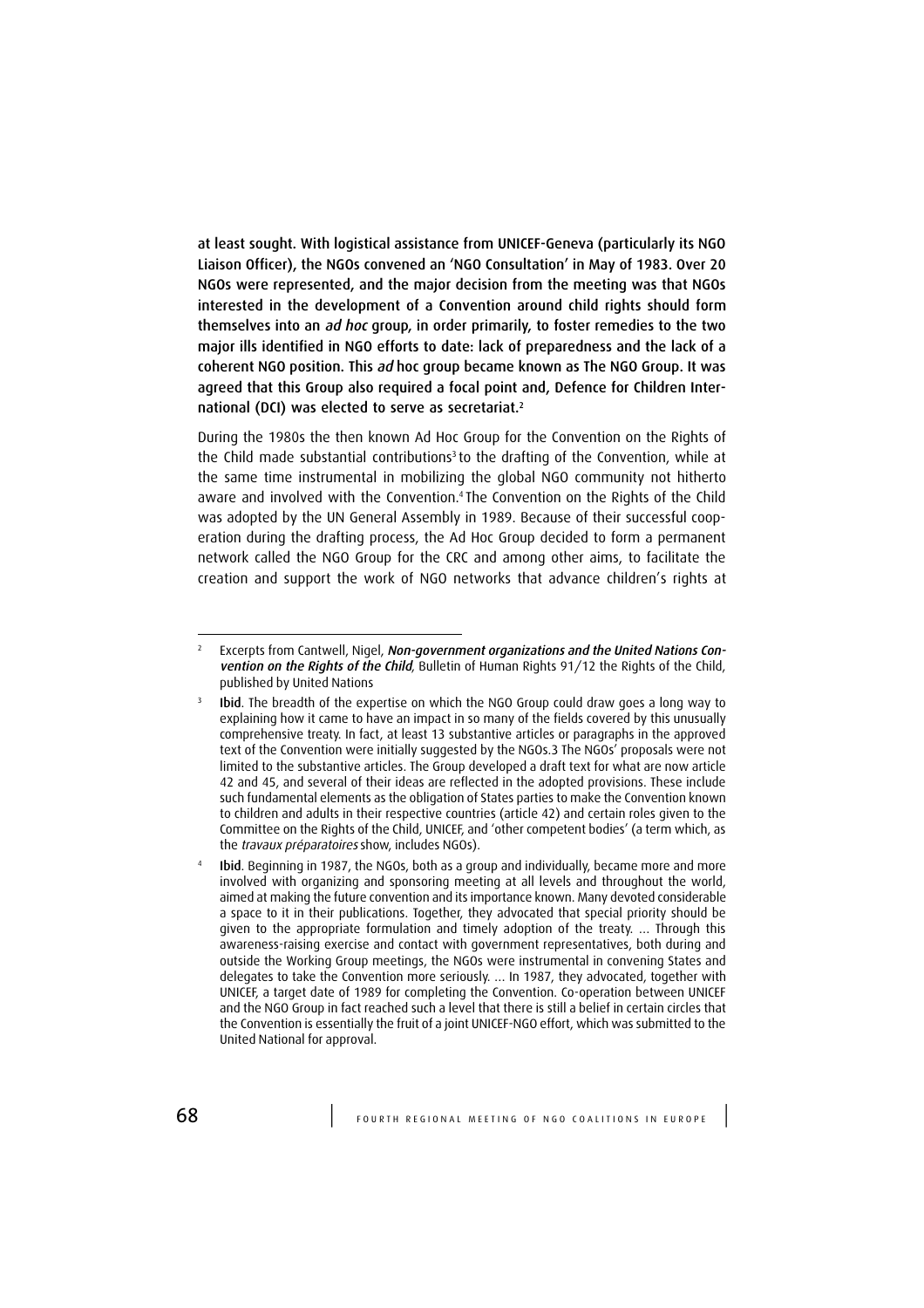national level. With that commitment the NGO Group both collectively and at individual membership levels promoted the creation of child rights coalitions throughout Europe. Organizations such as Save the Children, Defence for Children International and Terre des Hommes are the names that frequently mentioned in child rights coalition formative history.

#### Action and Study

In a survey conducted by the NGO Group in 2002 coalitions from twenty nine countries described the work they did thus:

| <b>Types of Activities</b>            | <b>Number of Countries</b> |
|---------------------------------------|----------------------------|
| Preparation of CRC alternative report | 25                         |
| Awareness raising activities          | 25                         |
| Advocacy activities                   | 22                         |
| Representation                        | 21                         |
| Monitoring the CRC                    | 21                         |
| Forum of exchange among NGOs          | 20                         |
| Research                              | 19                         |
| Media campaigns and publicity         | 18                         |
| Child rights training                 | 18                         |
| Child participation activities        | 15                         |
| Direct services                       | 9                          |

Coalitions were then asked to state how many of their activities they were doing at the time of the survey. This question sought to assess the level of dynamism within these networks by the number of activities they were carrying out. Of the eight categories of activities mentioned, most coalitions were involved in at least four, with a modal average of six activities.<sup>5</sup> While the questionnaire did not make a distinction between action and study, the list above suggests a separation of the two but also links between them. For the purposes of this paper the terms are defined thus: Action – a thing done or the accomplishment of a thing usually over a period of time, in stages, or with the possibility of repetition.<sup>6</sup> Study - the devotion of time and attention to acquiring knowledge or a detailed investigation and analysis of a subject or situation.<sup>7</sup> These general definitions are applicable to the child rights advocacy context.

<sup>5</sup> NGO Group for the CRC and CRIN, 'A Profile of National Child Rights Coalitions – Findings of the Ngo Group for the CRC survey of national child rights coalitions.' Save the Children UK, May 2004.

<sup>6</sup> Merriam-Webster on line dictionary 10th edition

<sup>7</sup> Compact Oxford Dictionary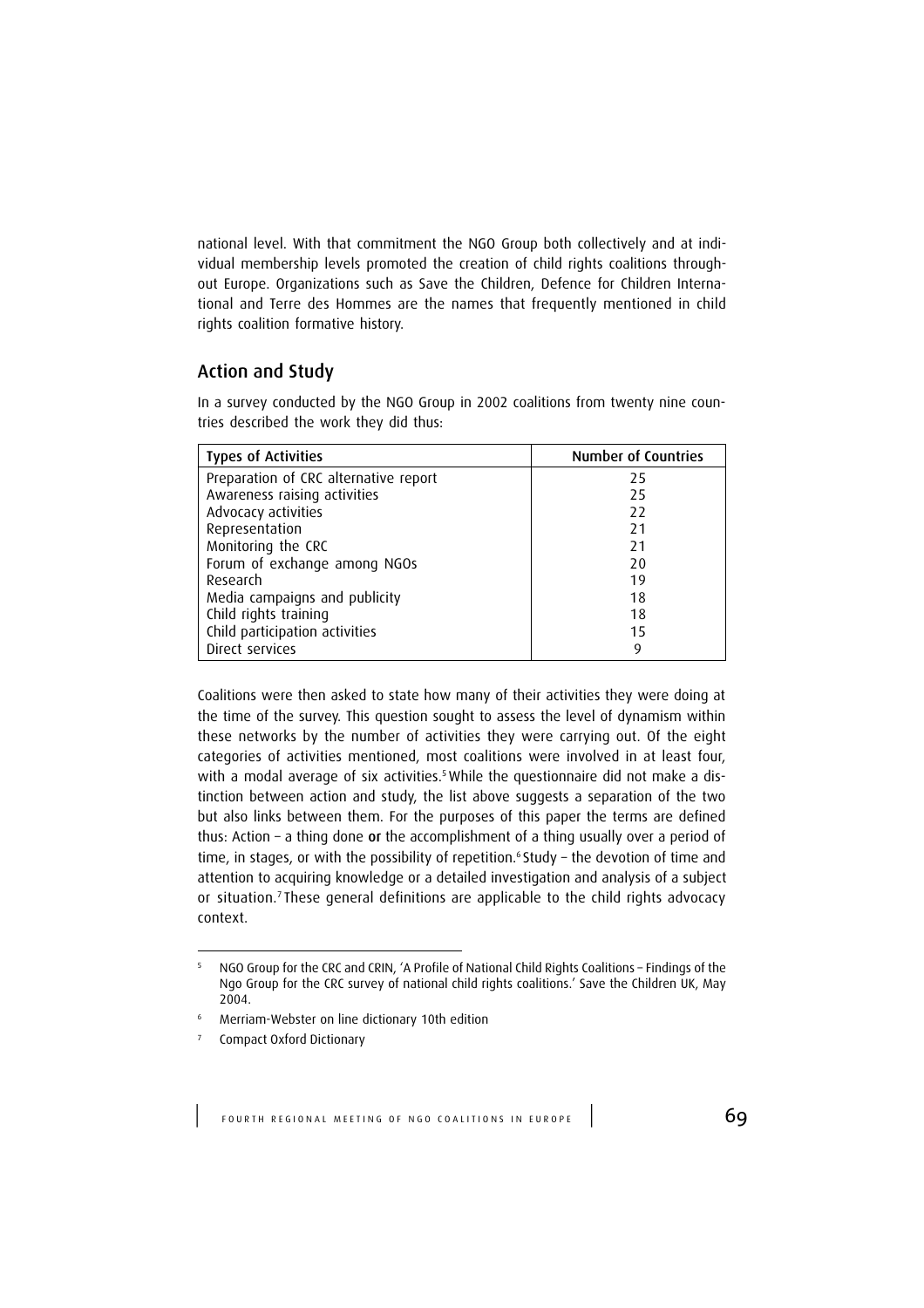A further examination of the list above, identifying the key processes to determine whether they are action, study or essentially both, is quite revealing and possibly suggests that for child rights coalitions the two are intricately linked. The table below illustrated this point. The first column describes the list of activities mentioned in the 2002 survey, while the following columns lists the dominant processes used in fulfilling the action or study.

| <b>Types of Activities</b> | Action                     | Study                       |
|----------------------------|----------------------------|-----------------------------|
| Preparation of CRC         | Mobilize constituency      | Research                    |
| alternative report         |                            |                             |
| Awareness raising          | Information dissemi-       | Target (s) needs assess-    |
| activities                 | nation, training           | ment, data collection       |
| Advocacy activities        | Lobby, campaigns,          | SWOT analysis, agenda       |
|                            | marches, conferences,      | development,                |
|                            | networking                 |                             |
| Representation             | Advocacy                   |                             |
| Monitoring the CRC         | Representation,            | Research, documentation,    |
|                            | networking,                | studies, database           |
|                            |                            | development                 |
| Forum of exchange          | Mobilization               |                             |
| among NGOs                 |                            |                             |
| Research                   |                            | Study, forecasting, survey, |
|                            |                            | participative research,     |
|                            |                            | investigations              |
| Media campaigns            | Information dissemination, | Target(s) needs assess-     |
| and publicity              | awareness raising          | ment, data collection       |
| Child rights training      | Conducting related actions | Research                    |
| Child participation        | Mobilization, facilitation |                             |
| activities                 |                            |                             |
| Direct services            | Service provision          |                             |

Hence in reality child rights coalitions are involved in both study and action for the most part. It is also worth recognizing that within networks there are generally specialists in either sphere. As with all networks the relative influence of members and what they bring to the network in terms of expertise can define the network's strengths and weaknesses.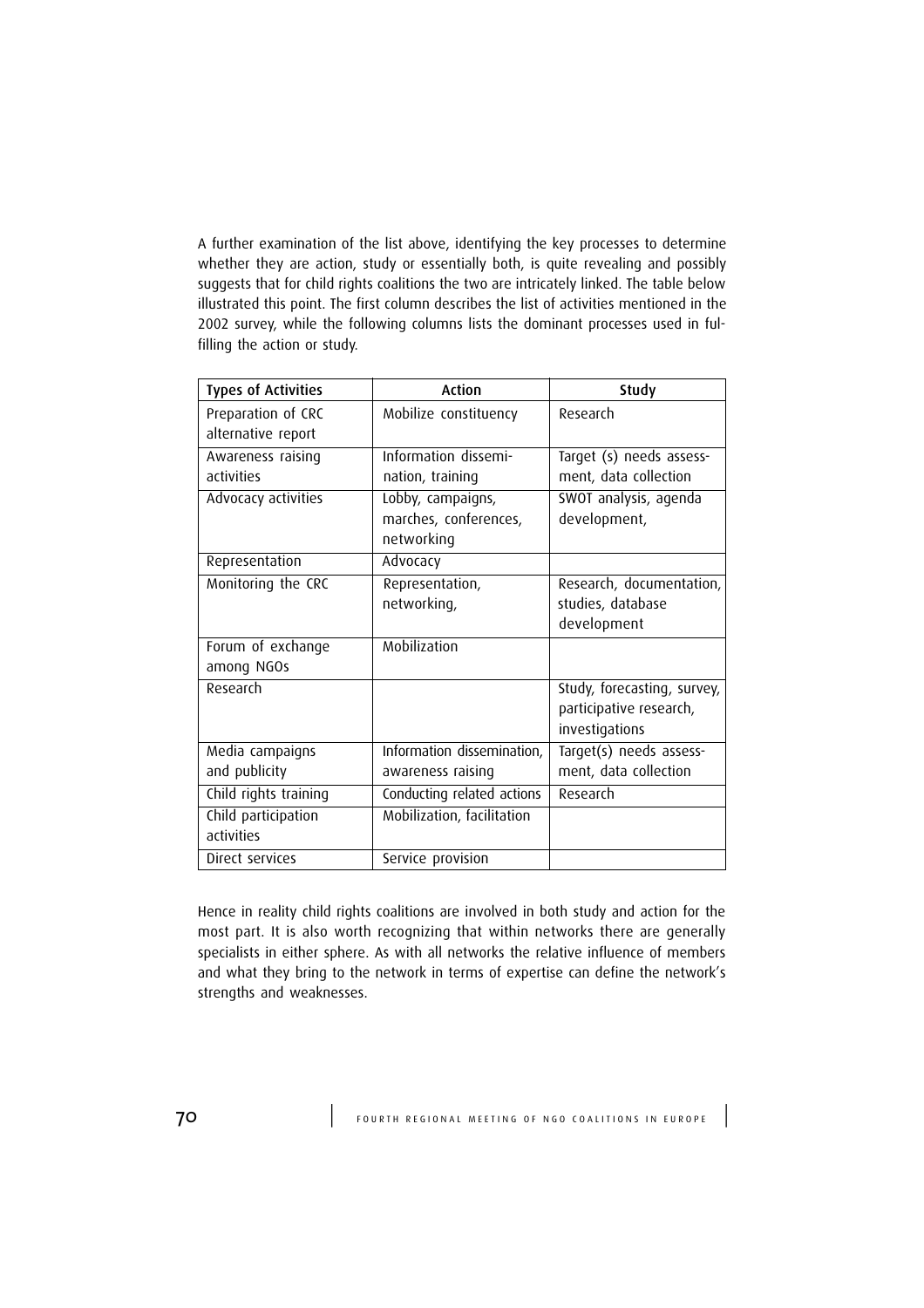# The CRC Concluding Observations

In 2003 the NGO Group's Liaison Unit Programme did a survey to assess the use of the CRC concluding observations for monitoring the implementation of the Convention on the Rights of the Child at national level. The study was done in the form of a series of case studies. In cooperation with CRIN that study was recently produced as a second in the series of joint working papers. It illustrates once again the intricate link between action and study. See the appendix 1. For the respondents monitoring the application of the concluding observations, though primarily a process that employs various approaches of study also embraces other activities that are essentially action oriented, such as hearings, identifying and meeting with key government officials and investigations of violations. There is also a strong indication that coalitions' are utilizing and possibly increasing their capacities in monitoring as the chart indicates. Examination of laws and policies, impact studies, investigations of violations and the creation of databases demonstrate that not only is there a recognition for study in order inform action but also the necessity to be able to apply different methods. For effective advocacy the coalition must be a credible network. Such credibility depends on:

- u the coalition's standing and reputation in society
- u demonstrated experience, professionalism and work record in children's rights
- u the 'usefulness' of what the coalition has to offer in terms of analysis, expertise, on-the-ground information and access to relevant constituencies, among others.

There is a growing realization that the CRC concluding observations is a worthwhile tool for defining coalition activities in the intervening periods between the two reporting processes to the Committee on the Rights of the Child. In 1995 the German coalition developed a ten-year work plan based on the recommendations in the concluding observation from the Committee's initial review of Germany. Their list was largely action oriented but also served to keep members focused on the recommendations. Over the years coalitions have used the concluding observations in various way between the reporting process to the Committee on the Rights of the Child. Here are some examples that again the close relationship between action and study.

### Immediate post session period

Two to four months after the Committee on the Rights of the Child meeting with the government

- u Circulate widely the Concluding Observations (CO)
- u Meet government officials and other key duty bearers with regards implementing the CO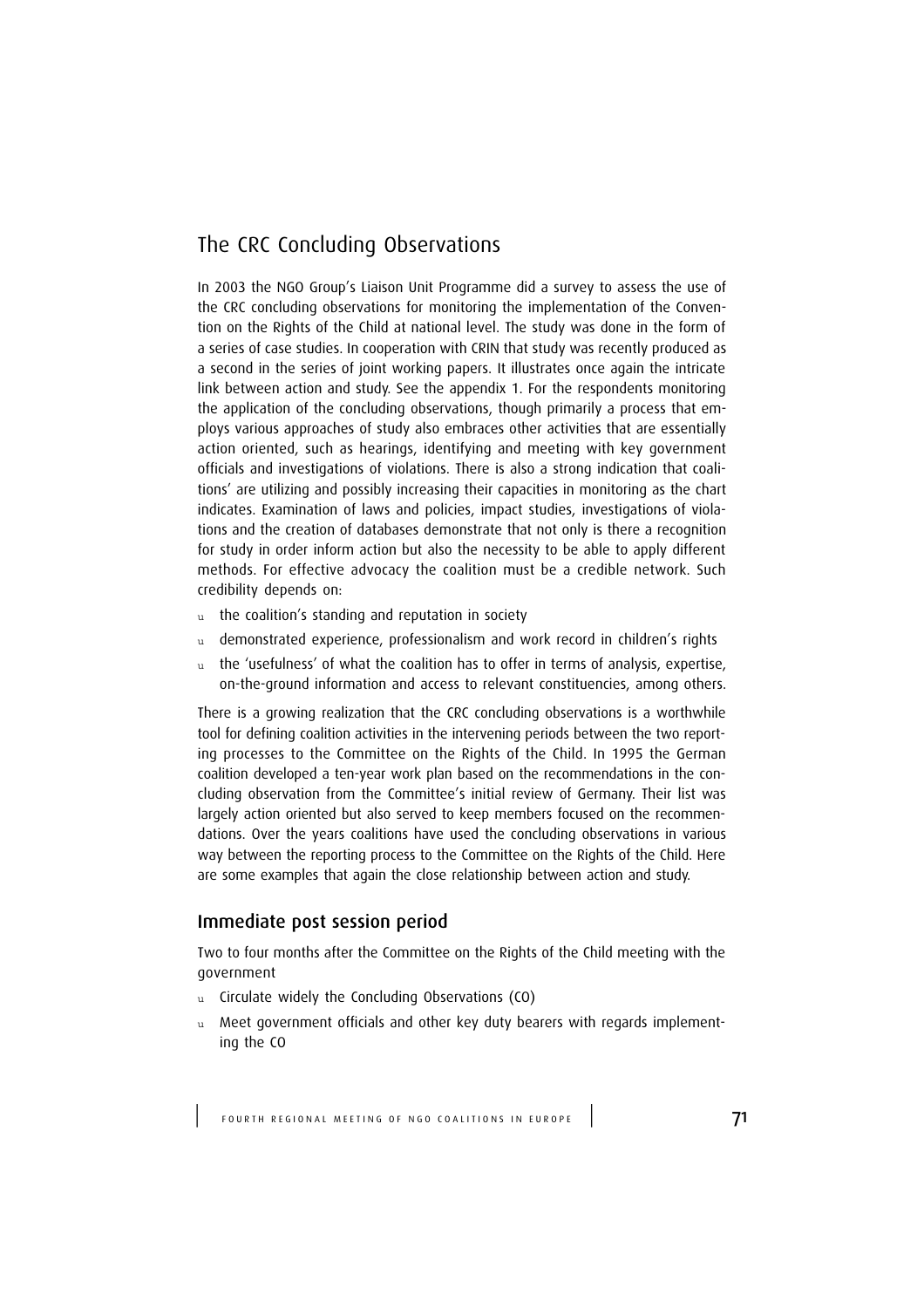- u Hold a press conference
- u Analyse the CO to assess the degree of compatibility between the coalition's recommendations and the CRC Committee's
- u Send feedback to the NGO Group for the CRC on the CRC Secretariat on the presession and session
- u Conduct briefings with various duty bears, stakeholders and rights holders on the CRC reporting process, its outcome and the CO.

If the CO is to become a tool for advocacy national coalitions must be doing action oriented work to ensure that it is accepted, taken on and receives a fair degree of commitment from its membership, key stakeholders and rights bearers. It is the stage where the coalition to reflect on how the CO can be incorporated in its strategic plans.

## Short term period

Within first year of the session

- u Create methods and systems for monitoring the implementation of the CO recommendations
- u Get stakeholders involved in monitoring (e.g. professional associations, service clubs etc)
- u Promote the wide circulation of the CO and Convention by government
- Conduct a country-wide (whether at national, regional and local levels) analysis of the factors that aid or hinder the implementation of the CO and CRC
- u Review current commitments (e.g. NPAs) and their compatibility with the CO
- u Ensure that children/youth groups and institutions are aware of the CO
- u Promote the inclusion of the CO in existing CRC training for professionals working with and behalf of children
- u Develop indicators for monitoring based on the CO
- Submit the NGO alternative report to other treaty bodies (e.g. the Human Rights Committee) the relevant sections of the report and CO.

This phase is certainly characterized by various activities of 'study' as the basis is laid for effective monitoring. Coalitions that are not highly cohesive and active usually experience a great deal of difficulty in this area. Netherlands

### Long term period

Until the next Sate report is submitted

- u Conduct annual reviews of the CO and the CRC
- u Develop and hold other kinds of annual events around monitoring the implementation of the CO and the CRC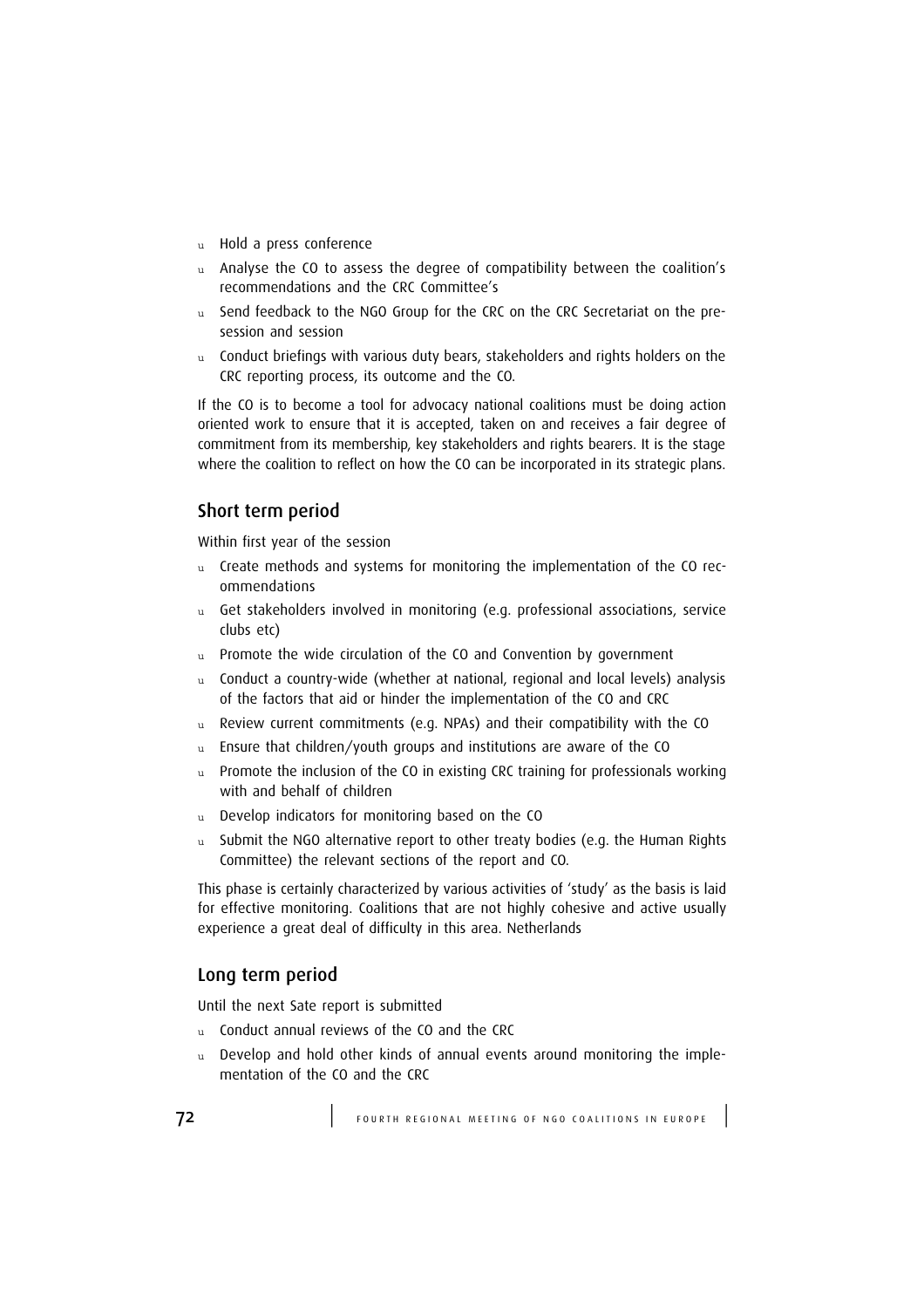- u Do campaigns on CO related issues
- u Conduct studies and inquiries on issues reflected in the CO
- u Promote the creation of an effective multi-sectoral committee to monitor the CO and CRC
- u Develop an advocacy strategy on the CO
- Make building broad based alliances a continuous process
- u Get involved in government initiatives for legal and policy reform that affect children to ensure that the CO recommendations are included where relevant
- u Seek annual meetings with government officials and local authorities on the CO and CRC
- u Submit relevant sections of the NGO alternative report and CO to other treaty bodies.

This phase reflects a fairly balanced interplay between study and action.

### The discussion continues

Based on the evidence so far there is every indication that national child rights coalitions employ both study and action as essential partners for affective advocacy. Their authority and credibility rest in both their abilities to act effectively for change and the initiatives are guided by reliable information. But the debate of how the two are balanced in not new. At the first European Forum held in Berlin Germany in 1998 where representatives from approximately twenty coalitions from the European Council region attended. Several working groups were convened and some made recommendations on 'action' and 'study'. On such was the working group that tackled the issues of monitoring, reporting and keeping children rights on the national agenda. The recommendations of this working group were:

### Working Group Group C – Keeping children's rights on the agenda

- u Develop a common and systematic framework for monitoring to allow for better comparison across countries
- u Involve as wide a range as possible of organizations
- u Preparing an annual progress report to avoid a five-year gap in monitoring change
- u Ensuring the state of the rights of all children are all ages are monitored
- u Identifying ways of giving children a voice
- u Ensuring that NGOs are aware of the government's monitoring processes and any other information from all sources of the state of children's rights
- u Using the CRC reporting guidelines from the Committee on the Rights of the Child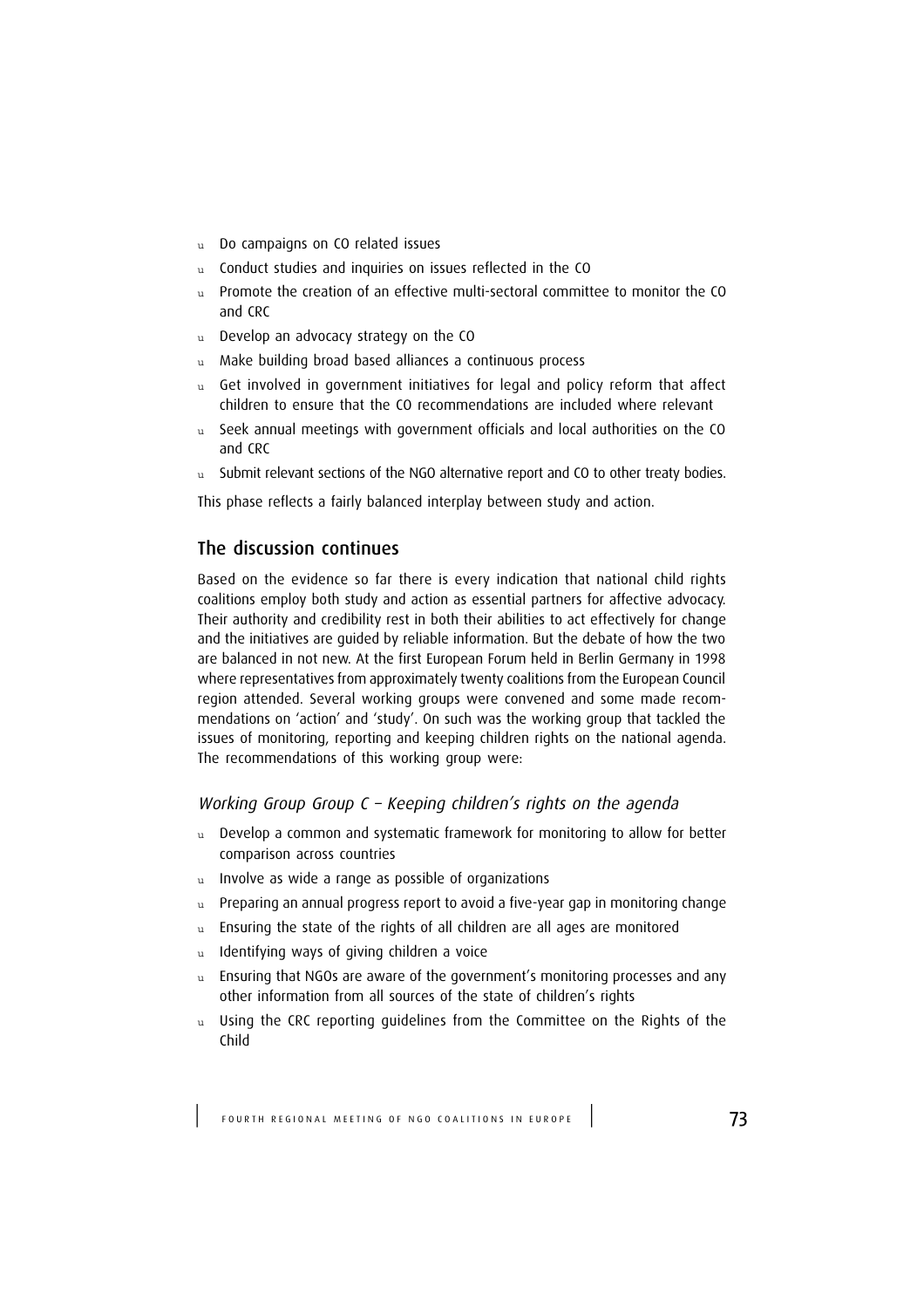- u Deciding whether to focus on priority issues or on a more general and more comprehensive analysis of the situation
- u Inviting government representatives and the general public to a debate/hearing on both/either the draft government report and/or the NGO report
- u Lobbying, using the Committee's concluding observations as a tool
- u Translating information on the concluding observations into a child-friendly form

### APPENDIX 1

#### Key:

- 1. Indicators established ways of measuring (or indicating) whether progress is being achieved in the selected areas for monitoring
- 2. Central government identified and observed government institutions/departments responsible for implementing the concluding observations
- 3. Municipal/local governments the same as above
- 4. Database developed a database with national/local newspaper articles, report, research findings and/or other documents on the issues covered in the Concluding Observations
- 5. Hearing/Inquiries held meetings/hearings/Inquiries/ workshops with specific target groups to review progress and collect data
- 6. Surveys conduct surveys/polls/interviews with various target groups for studies, data collection, and other research purposes
- 7. Investigate violations Investigate cases of child rights violations
- 8. Budget analysis whether through internal or external sources, conducted budget analysis on the national budget to determine how much is assigned directly or indirectly to children
- 9. Case studies produce case studies for various purposes including impact studies, investigations of violations, surveys etc
- 10. Comparative studies Comparisons between the areas for change outlined in the 11. Concluding Observations and the country reality
- 11. Impact studies examine the impact of the Concluding Observations on children/young people through collateral groups, such as parents and other stakeholders, for example teachers and youth workers
- 12. Examine law/policies examine the extent to which existing laws, policies compare with standards outlined in the concluding observations and the manner with which they are implemented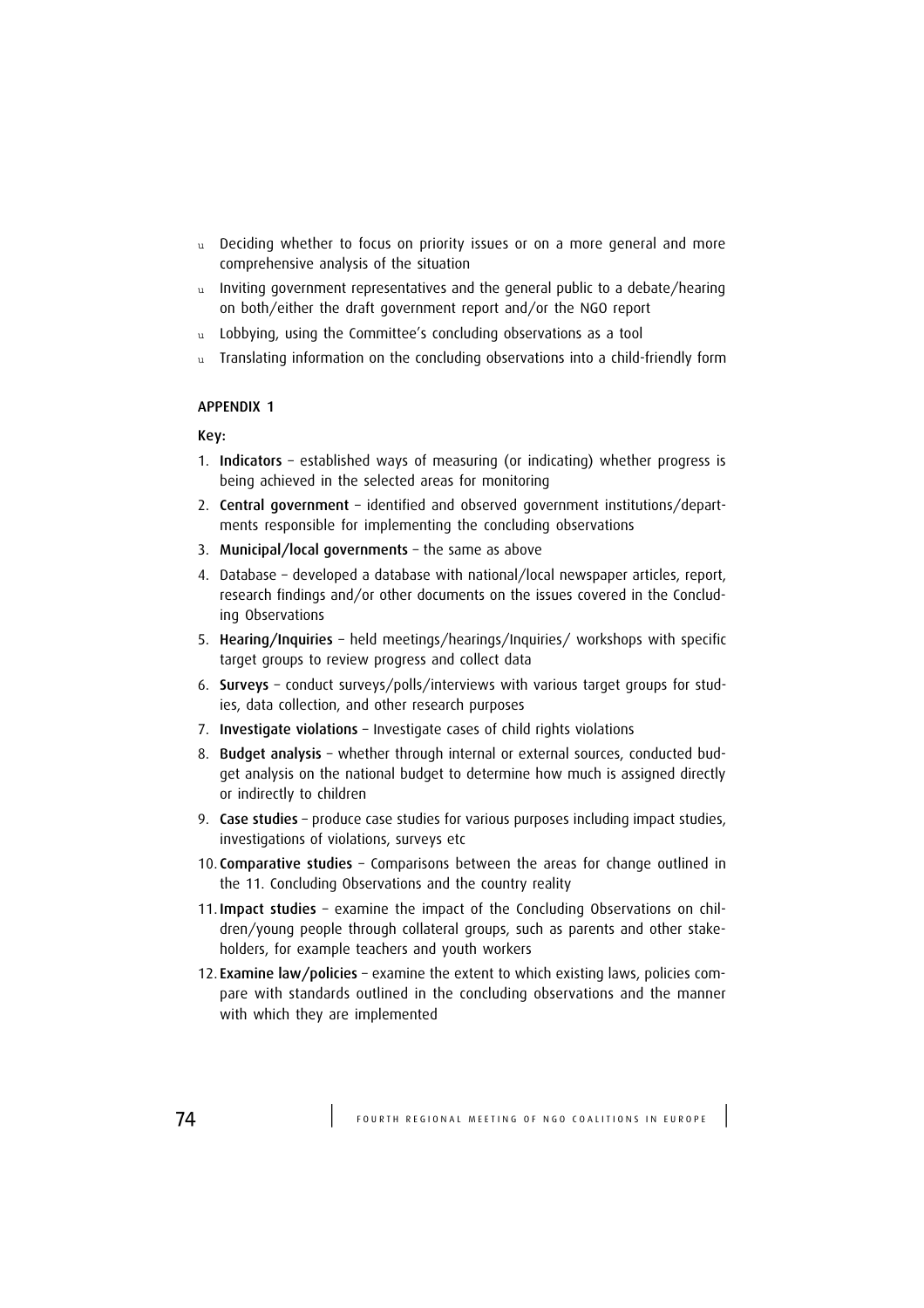| j<br>Ì                                                                        |
|-------------------------------------------------------------------------------|
|                                                                               |
|                                                                               |
|                                                                               |
|                                                                               |
|                                                                               |
| ś<br>١                                                                        |
|                                                                               |
|                                                                               |
|                                                                               |
| I<br>¢<br>5                                                                   |
| ă                                                                             |
|                                                                               |
| j                                                                             |
| n van                                                                         |
| ֧֧֧֧֪֧֧֪֧֡֓֓֓֓֓֓֓֓֓֓֓֓֓֓֓֓֓֓֓֓֬֓֓֓֬֓֓֓֬֓֓֬֓֓֝֬֓֓֝֬֓֓֓֬֓֓֝֬֓֓֬֓֓֬֝֬֓<br>¢<br>) |
|                                                                               |
| $\frac{1}{2}$<br>-nu                                                          |
|                                                                               |
| ١                                                                             |
|                                                                               |
| $\breve{}$<br>$\frac{1}{2}$                                                   |
| rentat                                                                        |
|                                                                               |
| Î                                                                             |
| j<br>j<br>$\overline{\phantom{a}}$                                            |
| imni<br>i                                                                     |
|                                                                               |
| .<br>C                                                                        |
|                                                                               |
| ١<br>Ó                                                                        |
|                                                                               |
| ï                                                                             |
| ć                                                                             |
| $\{$                                                                          |
| $\mathbf{c}$                                                                  |
|                                                                               |
| りりり                                                                           |
| N<br>N<br>N<br>N                                                              |
| d                                                                             |
| 등                                                                             |
| Ċ                                                                             |
|                                                                               |
| ∪<br>ज                                                                        |
| j<br>Ó                                                                        |
| י<br>כ                                                                        |
|                                                                               |
| ¢<br>֡֡֡֡                                                                     |
| Ó<br>ip<br>To                                                                 |
|                                                                               |
| ī                                                                             |
| Ó                                                                             |
| $\ddot{\phantom{0}}$<br>i                                                     |
|                                                                               |
|                                                                               |
| Ê                                                                             |
| Цoм.<br>$\frac{1}{2}$                                                         |

| $\overline{\phantom{0}}$                     |   |
|----------------------------------------------|---|
| Í                                            |   |
|                                              |   |
|                                              |   |
|                                              |   |
| $\frac{1}{4}$                                |   |
|                                              |   |
|                                              |   |
| <b>Dictional</b><br>$\overline{\phantom{a}}$ |   |
|                                              |   |
| j<br>;                                       | ١ |
|                                              |   |
| $+50$                                        |   |
| $\frac{1}{2}$                                |   |
|                                              |   |
| 5                                            |   |
|                                              |   |
|                                              |   |
|                                              |   |
|                                              |   |
|                                              |   |
|                                              |   |
|                                              |   |
| JUNEDION C<br>the Co<br>3                    |   |
|                                              |   |
|                                              |   |
|                                              |   |
|                                              |   |
|                                              |   |
| tation                                       |   |
|                                              |   |
|                                              |   |
|                                              |   |
|                                              |   |
|                                              |   |
| mani<br>١<br>ĵ                               |   |
|                                              |   |
|                                              |   |
|                                              |   |
|                                              |   |
|                                              |   |
|                                              |   |
|                                              |   |
|                                              |   |
|                                              | ١ |
| and the impor-                               |   |
|                                              |   |
| $\mathbf{r}$                                 |   |
| $\frac{1}{2}$<br>¢                           |   |
| $\frac{1}{2}$                                |   |
| $\{$                                         |   |
|                                              |   |
|                                              |   |
|                                              |   |
| ă                                            |   |
| ur poin<br>りりり                               |   |
| j                                            |   |
|                                              |   |
| ium<br>Cic<br>;                              |   |
|                                              |   |
| nc<br>C                                      |   |
| נ<br>ק                                       |   |
|                                              |   |
|                                              |   |
|                                              |   |
| )<br>)<br>)                                  |   |
| Nhcorvati                                    |   |
|                                              |   |
| ¢<br>j                                       | ١ |
| )                                            |   |
| )                                            |   |
|                                              |   |
| ì                                            |   |
| $\frac{1}{2}$<br>$\tilde{c}$                 |   |
| conditions.                                  |   |
| .<br>با<br>l                                 |   |
| j<br>ׇׇ֦֡                                    |   |
|                                              |   |
|                                              |   |
| $\frac{1}{2}$                                |   |

| Country     | cators<br>Ė           | Central<br>Govt.      | Nuni-<br>Local<br>Govt.<br>cipal | Data-<br>base         | Inqui-<br>Hear-<br>ings<br>ries | Survey                | Inves-<br>tigate<br>Viola-<br>tions | Bud-<br>Ana-<br>lysis<br>get | Study<br>Case         | Compa-Impact<br>rative Studies<br>Studies |                       |
|-------------|-----------------------|-----------------------|----------------------------------|-----------------------|---------------------------------|-----------------------|-------------------------------------|------------------------------|-----------------------|-------------------------------------------|-----------------------|
| Bangladesh  | ×                     | ×                     |                                  | $\,$                  | $\boldsymbol{\times}$           | $\boldsymbol{\times}$ | ×                                   | ×                            | $\, \times \,$        |                                           | ×                     |
| Canada      | ×                     | $\boldsymbol{\times}$ |                                  | $\boldsymbol{\times}$ | $\boldsymbol{\times}$           | $\pmb{\times}$        | $\,$                                |                              | $\boldsymbol{\times}$ | $\boldsymbol{\times}$                     | $\boldsymbol{\times}$ |
| Georgia     | ×                     | ×                     | $\boldsymbol{\times}$            | ×                     |                                 | $\boldsymbol{\times}$ | ×                                   |                              |                       |                                           | ×                     |
| Germany     | ×                     | ×                     |                                  |                       | $\boldsymbol{\times}$           |                       | ×                                   |                              |                       |                                           |                       |
| India       | $\boldsymbol{\times}$ | ×                     | ×                                | ×                     |                                 | $\times$              | $\,$                                |                              |                       |                                           | $\boldsymbol{\times}$ |
| Jamaica     | $\boldsymbol{\times}$ |                       |                                  | ×                     | $\boldsymbol{\times}$           | $\boldsymbol{\times}$ | ×                                   | ×                            |                       | ×                                         | ×                     |
| Pakistan    | $\boldsymbol{\times}$ | ×                     | ×                                | ×                     |                                 |                       | ×                                   |                              |                       | ×                                         | ×                     |
| Netherlands |                       | $\boldsymbol{\times}$ | $\boldsymbol{\times}$            | $\boldsymbol{\times}$ | $\boldsymbol{\times}$           | $\boldsymbol{\times}$ | ×                                   |                              | $\pmb{\times}$        | $\, \times \,$                            |                       |
| New Zealand |                       | $\boldsymbol{\times}$ |                                  |                       | ×                               |                       |                                     | ×                            | $\boldsymbol{\times}$ | ×                                         |                       |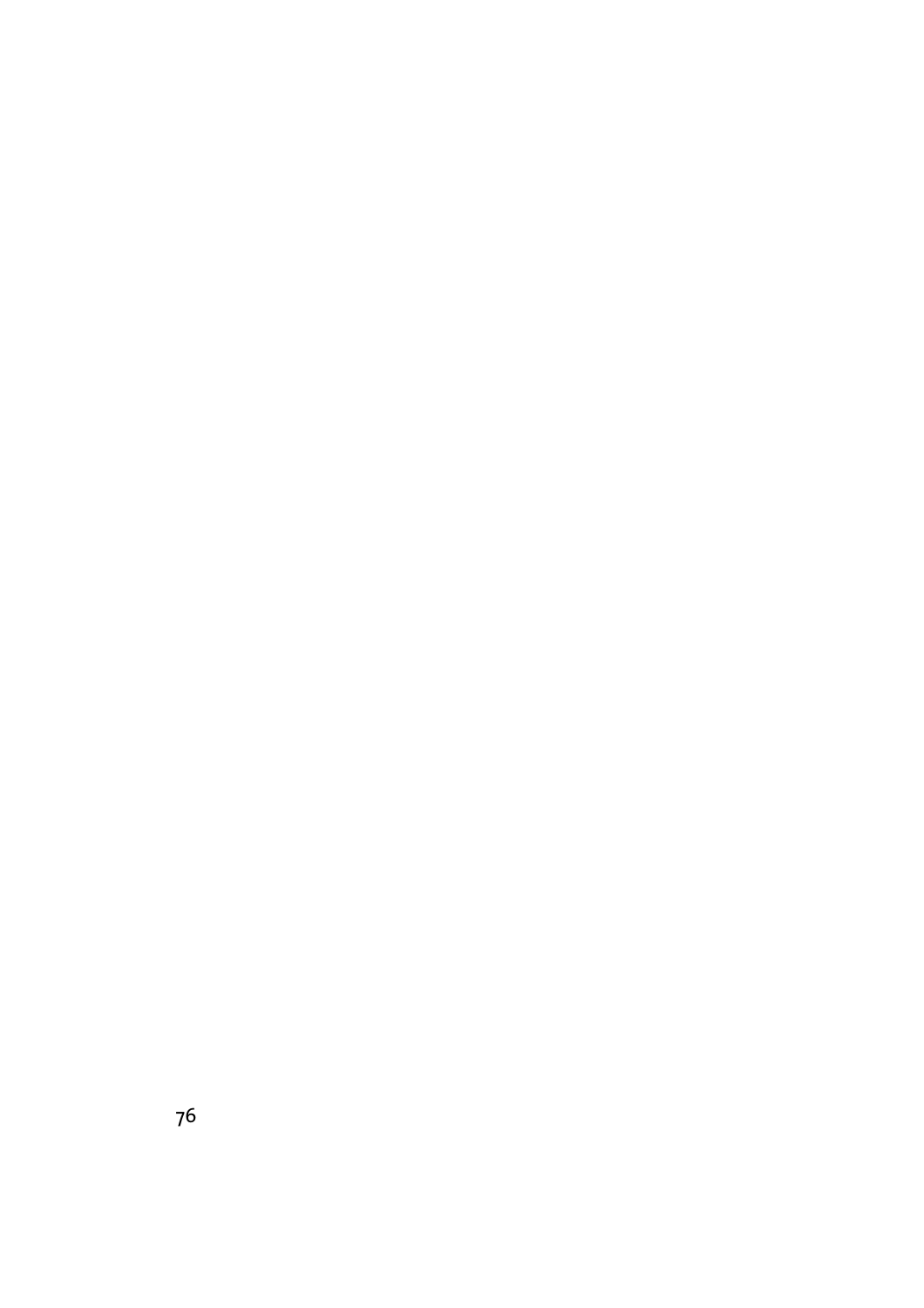

Role of the European Union in Promoting Children's Rights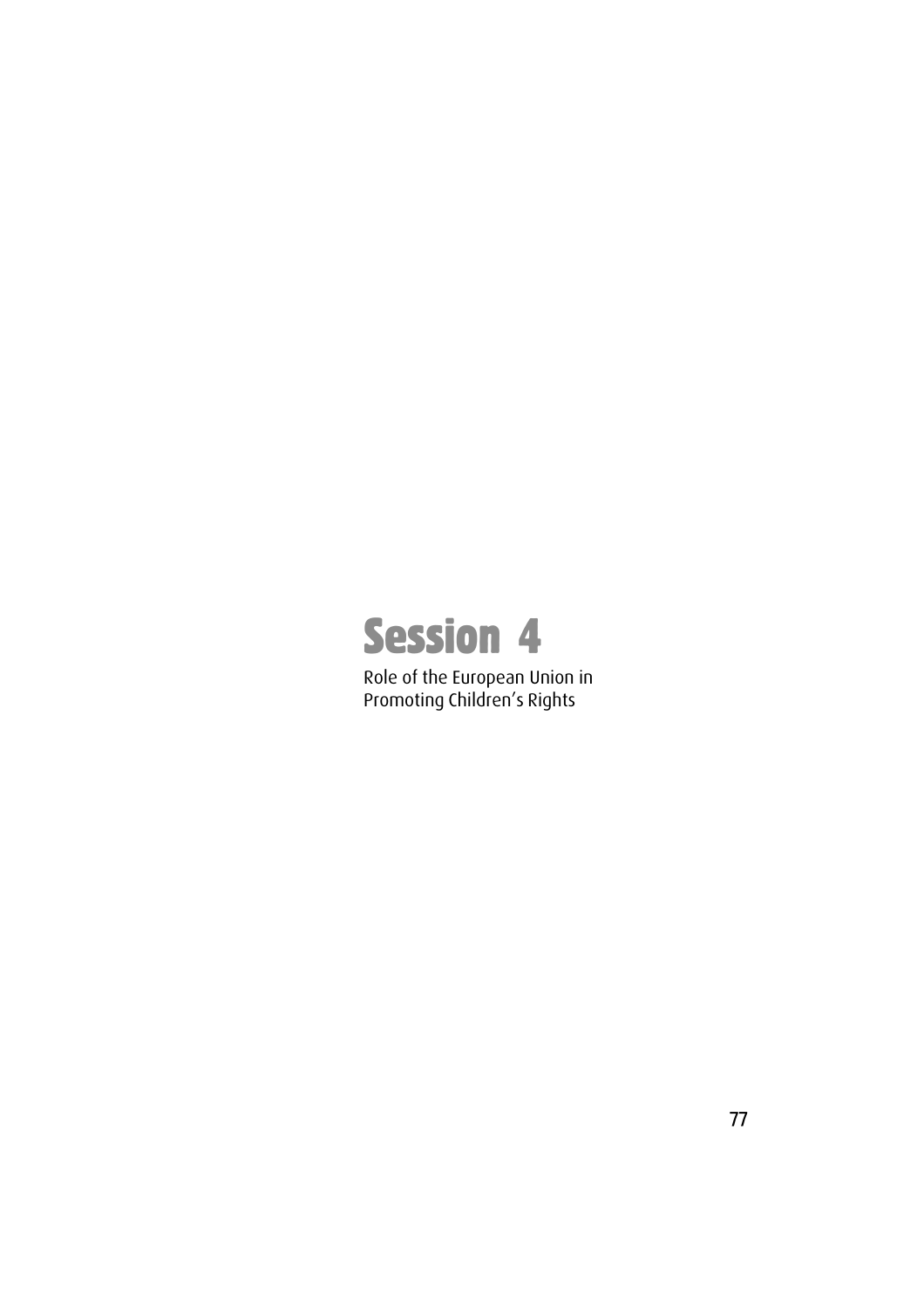# An Overall EU Children's Policy

Mieke Schuurman, EURONET

## Introduction

I would like to start by saying a few words on Children's rights in the Constitutional Treaty for Europe. EURONET is delighted with the inclusion of references to children's rights in the Treaty establishing a Constitution for Europe. These references will improve the situation of children's rights in the EU. In particular, the references to the protection of children's rights in the internal and external objectives of the Union will ensure that, in areas in which the EU is permitted to legislate and adopt policies, the rights and interests of children will be taken into consideration. This means that finally the rights of the EUs 90 million children will be recognized in the European Constitution. EURONET has published a document analysing the complete European Constitution and its impact on children.

# EU Policies and legislation impacting on children

There are many EU policies and legislation affecting children. The reasons for the sudden interest in children within Europe were the Dutroux affair in Belgium, in which children were abused and killed, and externally, the use of children as child soldiers. Both of these issues led the EU to react by adopting guidelines on children in armed conflict and by prioritising work on sexual exploitation and trafficking. In the mean time the EU has enlarged with 10 more member states, a new Constitution has been adopted and the EU institutions have gained more interest in children's rights issues which have a cross border dimension. For example, within the European Parliament an MEP Alliance for Children's Rights meets regularly, the European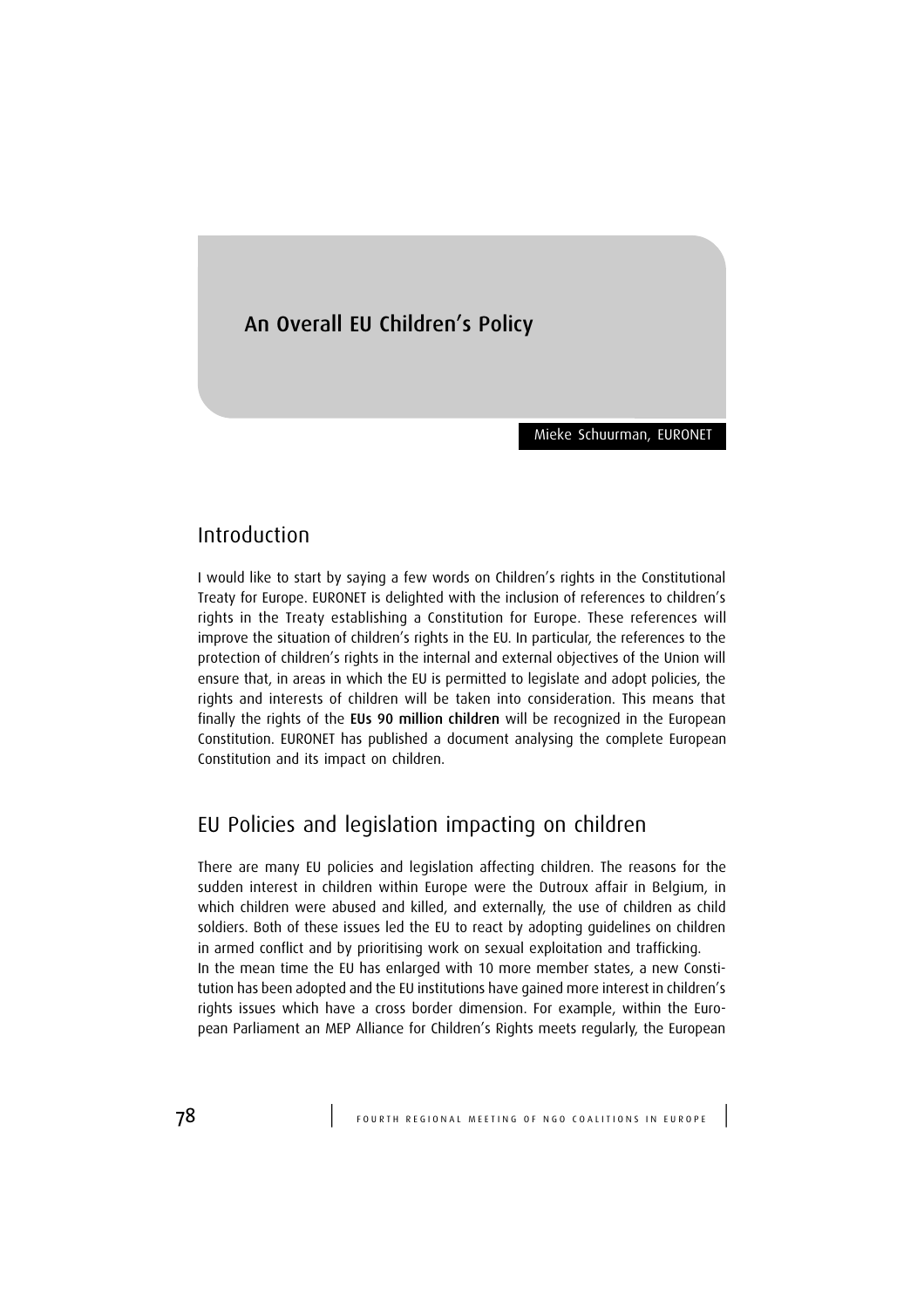Commission has formed an inter-service group on children in which civil servants from different DG meet regularly to discuss children's issues and the EU Presidencies organise more child related events. For this reason EURONET has commissioned the researcher who wrote our first report Children's Policy in the EU Report in 1999 to write a new report on a Children's Policy in Europe, which we hope to have published in the autumn of this year.

 In my presentation today I would like to touch on many areas that the EU is making policies on and which are affecting children, to give you an idea on the importance of the EU for children's rights.

# Justice, Freedom and Security

Several Directorate Generals in the European Commission are making policies and legislation affecting children. In the area of Justice and Home Affairs policies are made with regard to asylum seekers, including unaccompanied minors, sexual exploitation of children and trafficking in children.

With regard to the unaccompanied minors/separated children that enter the EU, the European Commission's recognition of this issue has been reflected in the financial support provided through the Odysseus Programme to the Separated Children in Europe Programme. Some directives have specific reference positive references to separated children but overall the legislative framework is not wholly positive.

Concerning the sexual exploitation of children, the EU has set up the Daphne Programme which supports NGOs and other civil society organisations in tackling violence against children and women. In the same area of Justice and Home Affairs a harmonization has taken place of penalties for offences against children. There is also a White Paper for the exchange of information between Member States of criminal convicts. This includes also convictions of offences against children.

The European Commission is also focussing on trafficking of children. It will issue a communication on trafficking and an EU experts group on trafficking has been set up and has now finished its report. The EU Human Rights Forum in 2003 also dedicated one of its topics to trafficking in children.

# Employment and Social Affairs

Within the Directorate General Employment and Social there used to be a family and children's unit. At the end of the 1990s the policies carried out by this unit were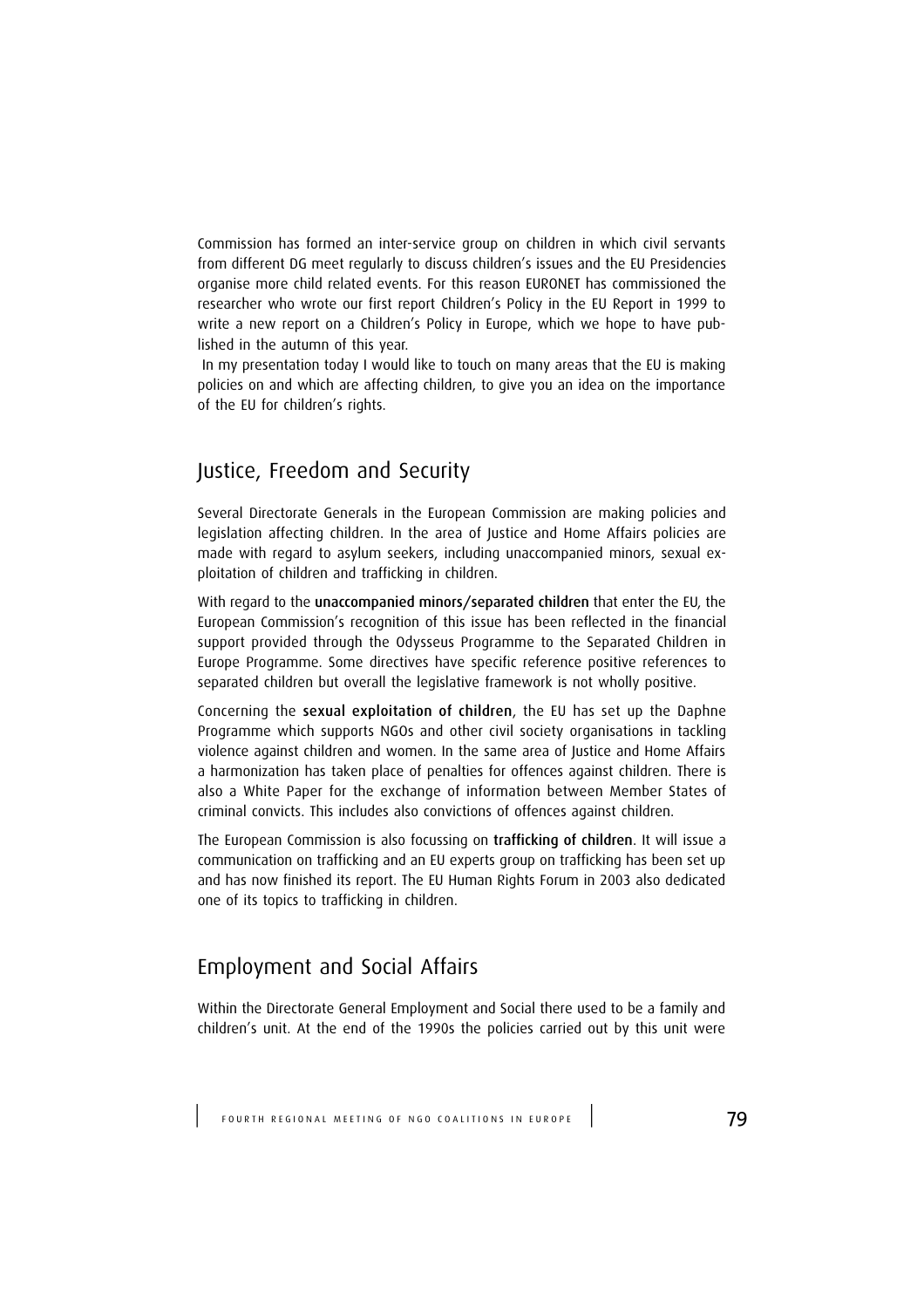challenged by the UK and Danish government. As a result the unit was closed, the main reason being the lack of a legal base. In some social areas children remained in the focus of attention of the Commission. This is the case in policies on social exclusion and poverty and the area of non-discrimination.

In the area of social exclusion the Commission adopted the Community Action Programme to combat social exclusion (2002-2006). This programme is including funding of activities to combat the social exclusion and poverty of children. In addition, the Commission published a thematic study on reducing and preventing child poverty (2004). The European Council has agreed that every two years all EU member states have to publish a National Action Plan against social exclusion (NAP/incl). The first ones were published in 2001. Several of these NAPs/incl included specific parts on the combating of child poverty and some included targets to reduce or eliminate child poverty by a certain date.<sup>1</sup> There were, however, also many NAPs/ incl that did not cover child poverty specifically.

In the area of non-discrimination a programme to combat discrimination was adopted and a directive to combat discrimination. The EU has a legal base to combat discrimination on different grounds, including the ground of age. In practice the EU is focussing mainly on older workers and discrimination of the lower age range (children) is excluded.<sup>2</sup> Recently, the European Commission has developed a specific interest in the discrimination of the Roma population living within the EU and formed an interservice group on this, which is coordinated by the non-discrimination unit in the Commission.

Another area that indirectly benefits children is the reconciliation of work and family life, although the focus in this area are the workers in the EU. The 1992 pregnancy directive sets minimum standards for the health and safety of pregnant workers and the 1996 directive on parental leave which gives working parents the right to three months unpaid leave following the birth or adoption of a child both fall within this category. In addition, the European Council has set a target at the Barcelona Council(2002) to make child care available to at least 90% of children between the age of 3 and mandatory school by 2010.

Related to work and employment is also child labour which is regulated by the EU young kids at work directive. However, child labour is still existing in the EU Member States and not only in the poorer Member States, but also in the rich Member States.

EURONET, the European Children's Network, analysed the NAPs/incl of 2001 in a report "Including Children: Developing a coherent approach to child poverty and social exclusion across Europe" (2002)

<sup>2</sup> See EURONET, the European Children's Network report "Challenging Discrimination against Children in the EU: a policy proposal by EURONET (November 2000)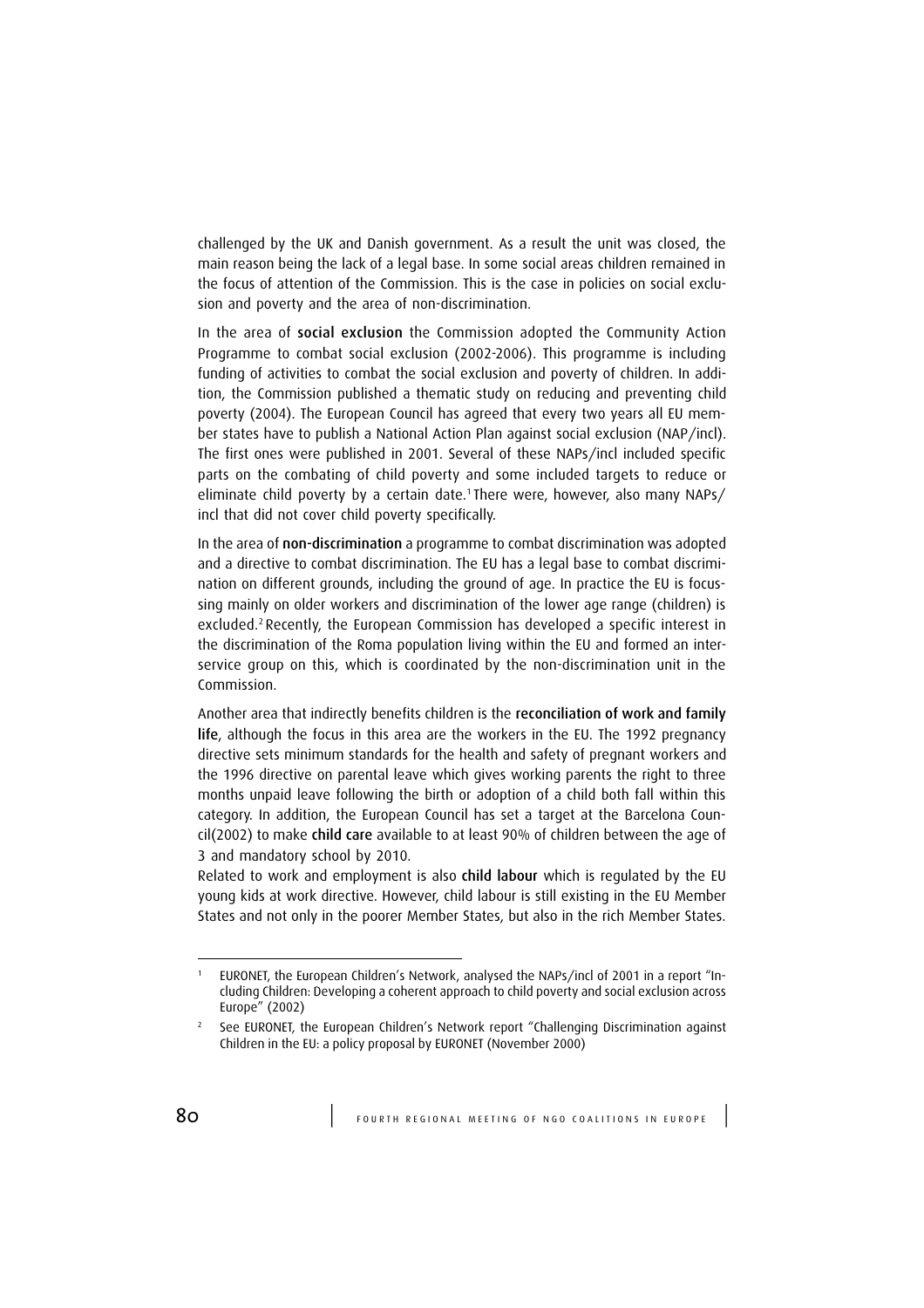On the practice of child labour in the ten new Member States no studies are available and the Commission has the idea to launch such a study on this.

# Media and Internet

New information services are coming into the home which are potentially difficult to control, including the internet and on-line services. In particular children can be vulnerable to abusers operating on the internet, such as those trading in pornography or even organising trafficking in children. The European Commission has an Action Plan on promoting safe use of the internet. This sets out initiatives in relation to hotlines for reporting potentially illegal material, filtering and rating systems, and awareness raising among the public and internet uses.

Another area of media affecting children is television. The EU is legislating on this by the TV without frontiers directive which is currently under revision again. This Directive provides protection for children from programmes which might seriously harm their development and protects them from TV advertising, although enforcement of this directive has been poor.

## Enlargement

In 2004 10 new member states acceded to the EU. More countries have applied for accession as well. Within many of the new member states and accession countries the living circumstances of children is often worse then in the former 15 member states. In particular with regard to poverty, children living in institutions, discrimination of Roma children, environmental degradation affecting children, street children, etc. Before countries can accede to the EU they have to comply with the Copenhagen Criteria adopted in 1993. Within these Criteria respect for human rights is one of the conditions for membership. The European Commission has acknowledged that the rights of the child are an integral element of human rights, and thus form a component of the criteria for membership. Some of the EU reports on accession countries have referred to children's rights, for example the situation of children living in institutions had to be improved in Romania before being able to accede to the EU.

# Consumer Affairs

Children have strong consumer interests as they are a relatively vulnerable and powerless group within society who need protection from risks to their health and safety.

| F O U R T H R E G I O N A L M E E T I N G O F N G O C O A L I T I O N S I N E U R O P E | 81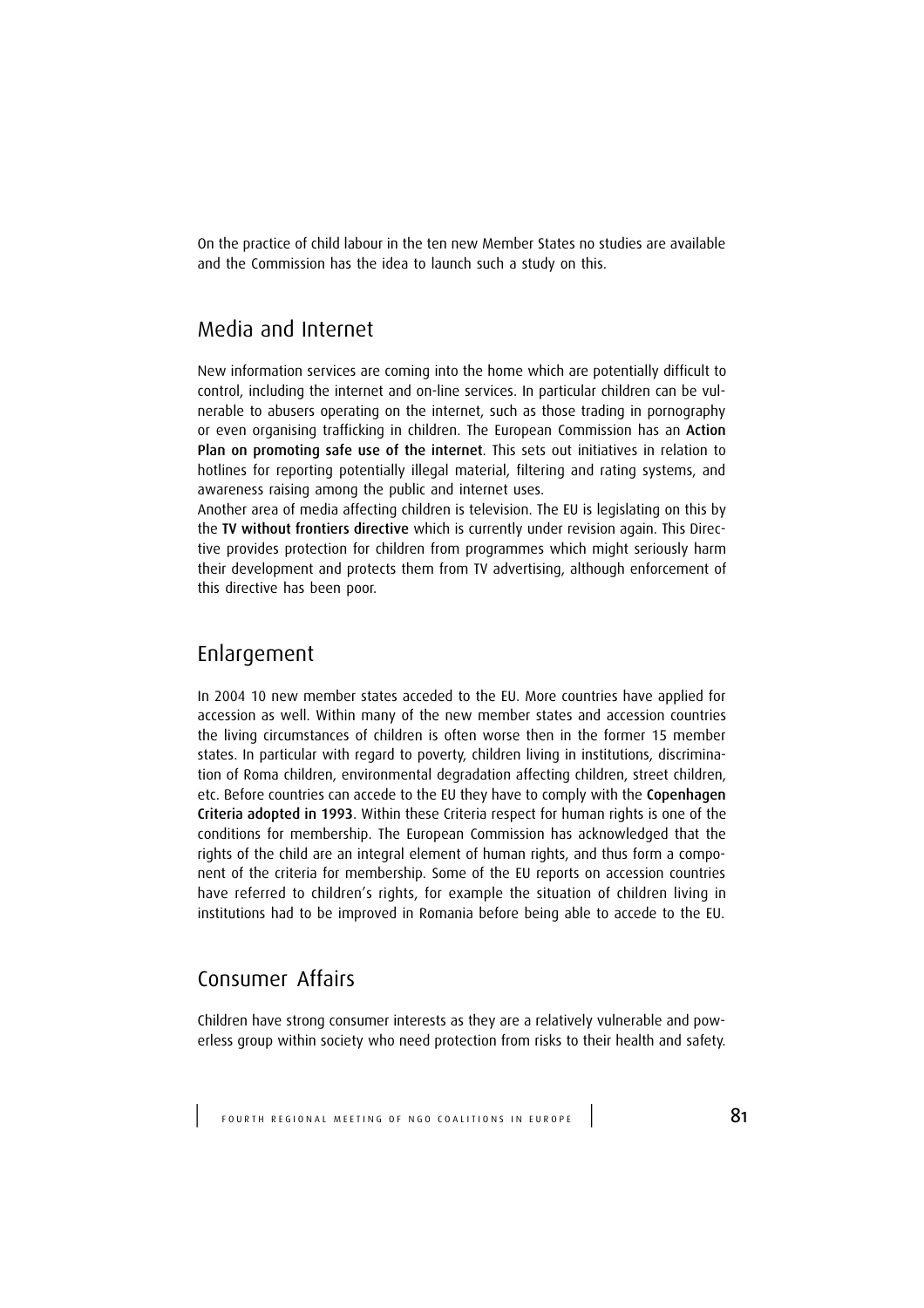The overall approach in adopting directives improving children's safety has been haphazard and in general children's rights have been ignored in consumer directives, although with a few positive exceptions. These include the 1988 directive intended to provide minimum safety requirements for toys, directives to establish standards for producers so that children cannot undo fastenings on potentially dangerous products. Recently, 2004, the Dutch EU Presidency proposed the adoption of a ban on PVC in toys for children under 3 years of age, which was after 6 years adopted by the Council of Ministers.

## Youth Programmes

The Youth programme (2000-2004) of the European Union has an age limit of 15 until 25 years, which excludes younger children. A proposal from the Commission for a new Youth Programme has extended the age range from 13 until 30 years. Though it is a step forward, the age could have be lowered further and this proposal has to be adopted by the Council of Ministers.

# External Policies

The EU has no clear strategies for children in development policies, although the EU is the largest donor to developing countries in the world. The EU strategy is that anything done for developing countries will also benefit children. It is recommended that a child rights policy in the EU developing policy will be developed. The one area in external policies that the EU has taken action in, is the adoption by the European Council of guidelines on children in armed conflict (2003). These guidelines are a political instrument for action.

# Lack of programmes and budgets allocated towards children's policies

The European Union lacks programmes and budgets specifically allocated towards children. It is recommended to include children in more EU programmes and in remarks to existing budget lines.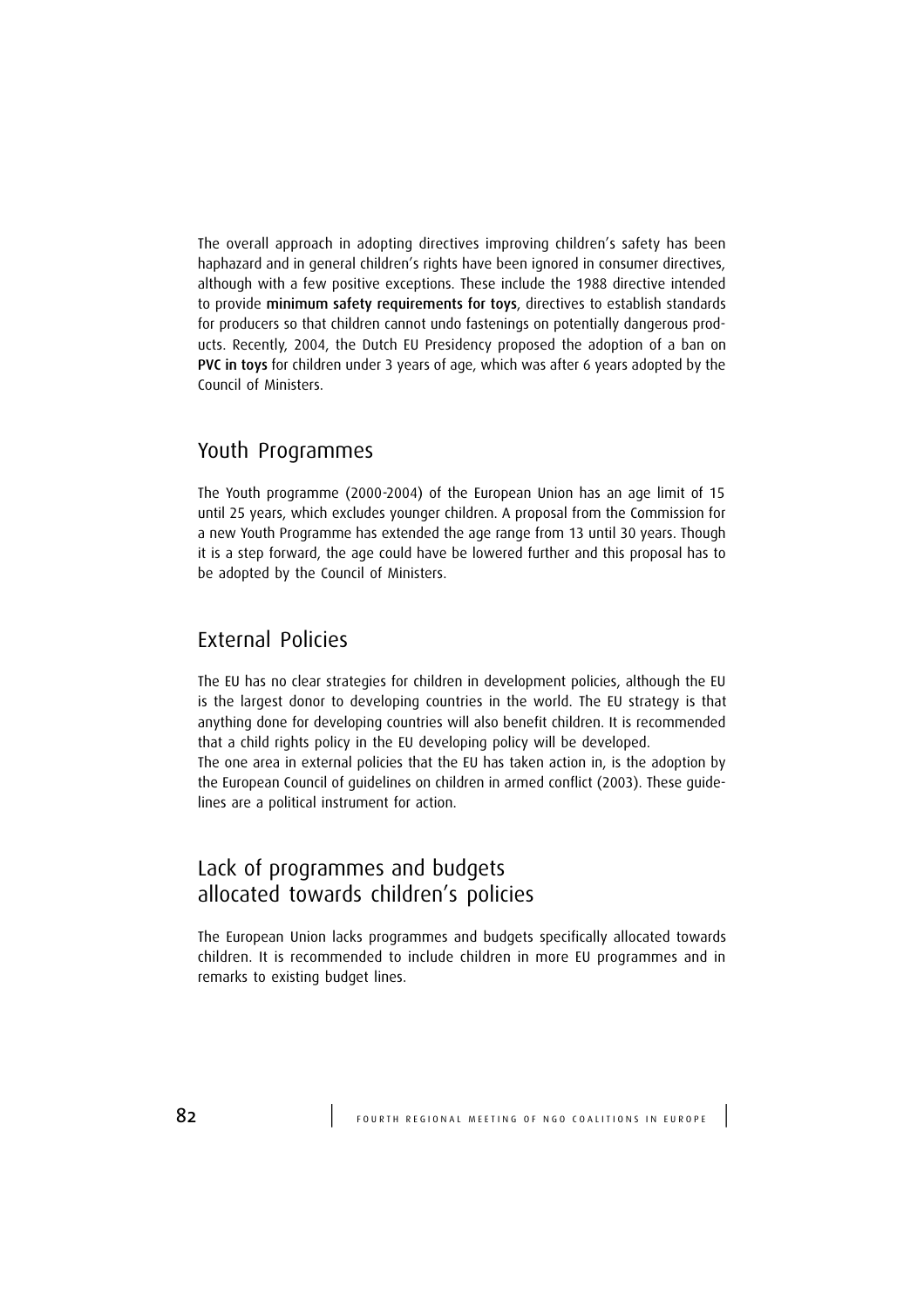# Need to extending participation of children

There is increasing support for the development of mechanisms at EU level to improve direct consultation with children and young people. In 1998 the Council of Ministers adopted the proposal of the Austrian Presidency for a Resolution on Youth Participation. However, after this adoption not much action has been taken to implement the proposal. Recently, there appears to be more interest again within the Commission and the European Parliament to stimulate children's participation at European level.

# Conclusion

Although in several EU areas children's rights are taken into consideration, there is still a whole area of policies that do not take children's rights into account. This will change with the inclusion of children's rights in the objectives of the Union's Constitutional Treaty and possibly with the references to children's rights in the Charter of Fundamental Rights, which will result in the mainstreaming of children's rights in all EU policies and legislation affecting children. There remains a role for children's NGOs throughout Europe to ensure the implementation of these new legal possibilities.

Mieke Schuurman EURONET – The European Children's Network 39 Rue Montoyer – B-1000 Brussels Phone + 32 (0)2 512 45 00 / + 31 187 48 13 96 Fax + 32 (0)2 513 49 03 / + 31 187 48 73 90 Mieke.schuurman@tiscalinet.nl – Europeanchildrenetwork@skynet.be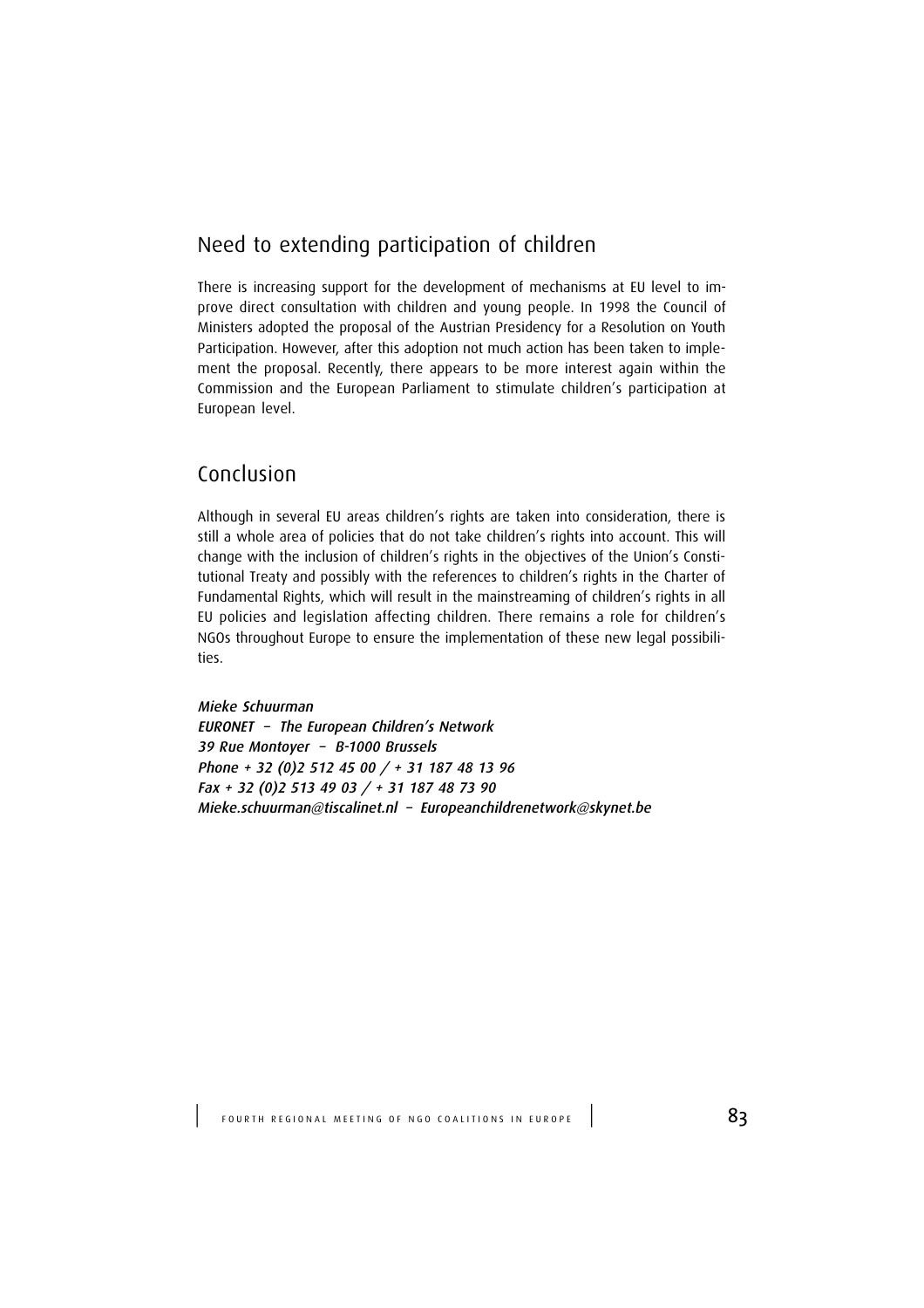# Children's Rights in the Constitutional Treaty

Diana Sutton, Save the Children

## Introduction

When Save the Children began working on EU children's policy in 1997, it was very obvious that the EU's ability to act on questions concerning children's rights was very limited. It became particularly apparent following the horrific child murders in Belgium that the EU's ability to respond and act was constrained by lack of legal base. In other areas too, legal actions by certain member states questionning the use of legal bases stopped most work that DG Employment and Social Affairs was carried out under the Family and Children budgetline. Children's rights NGOs came together to form Euronet to campaign for a legal base – finally after 7 years of work we have achieved this goal. I will not discuss the details of our campaign but rather the implications of the new texts in the constutional Treaty. We have prepared a legal analysis which has just been published.

## Current status

Children's current status in the EU Treaty primarily focuses on the "citizen as worker" and sees children only as "victims" or "dependents" or "barriers to work" a contradiction to their legal status in the almost universally ratified Convention on the Rights of the Child (1989). This results in very practical consequences for children – children's best interests are integrated into EU legislation in an ad hoc manner or not at all. Children are only mentioned in Article 29 of the EU Treaty which refers to 'offences against children' which is intergovernmental. Moreover, the Article does not cover many other areas of concern for children in the EU, while there are many more European areas which affect children.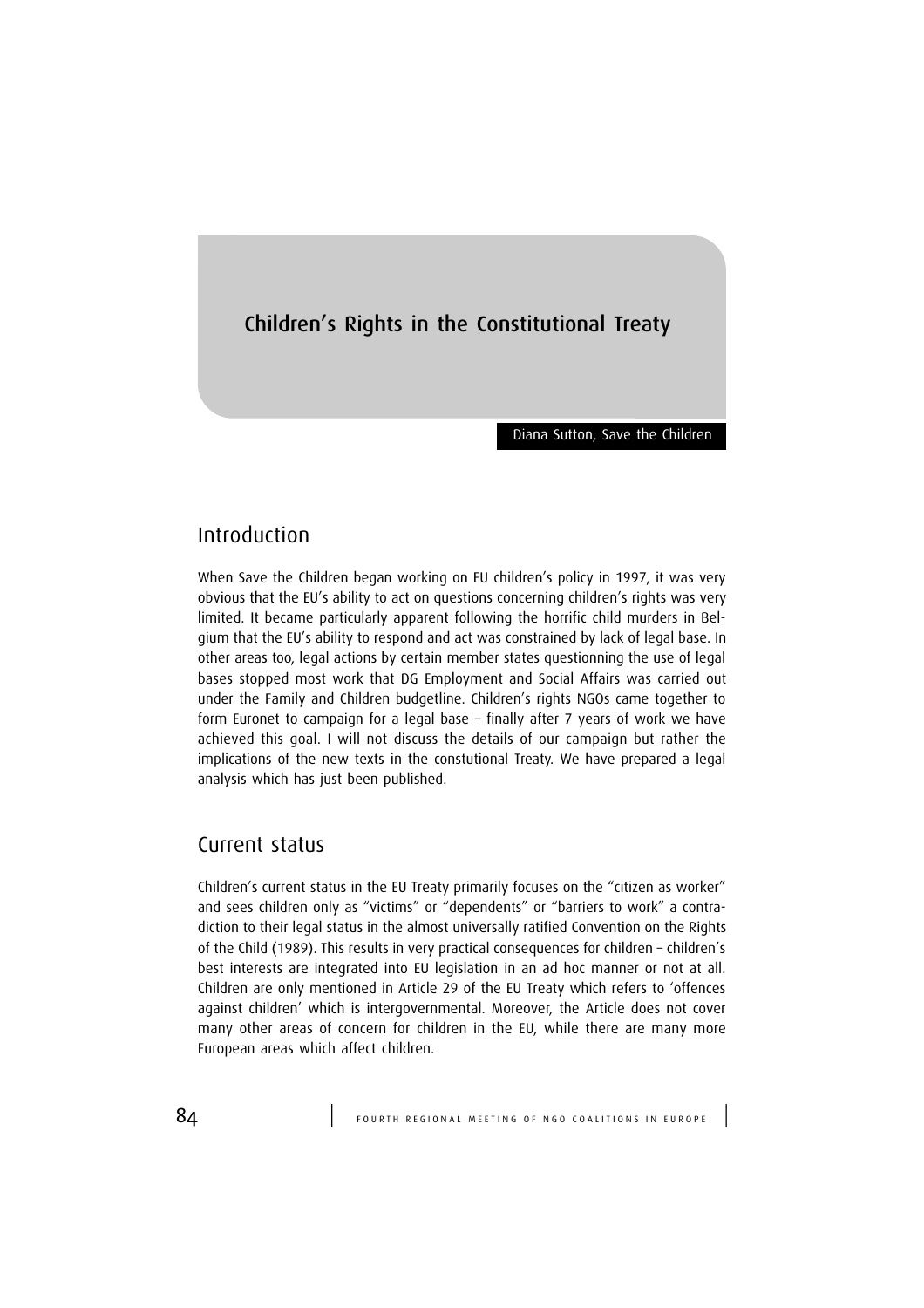# Charter of Fundamental Rights

First it is important to mention the significance of the Charter of Fundamental Rights. Children are included in Article 24 of the European Charter for Fundamental Rights (adopted on 7 December 2000). The text of Article 24 includes the "best interests of the child" principle, references to children's rights and references to the child's right to participate. It states:

The rights of the child

- 1 Children have the rights to such protection and care as is necessary for their wellbeing. They may express their views freely. Such views shall be taken into consideration on matters which concern them in accordance with their age and maturity.
- 2 In all actions relation to children, whether taken by public authorities or private institutions, the child's best interests must be a primary consideration.
- 3 Every child shall have the right to maintain on a regular basis a personal relationship and direct contact with both his or her parents, unless that is contradictory to his or her interests.

This Article was a welcome step to get children's rights recognized in the EU. The Constitutional Treaty now acknowledges the high profile constitutional nature of the Charter and also makes it legally binding. As well as Article 24 the Charter includes relevant articles on the right to education, on equality and non discrimination and on the prohibition of child labour and the protection of working youth. However the Charter's incorporation into the European Constitution is a significant step forward but this alone would not be sufficient, its scope of application is limited as it has no direct effect within a national context. This is why references in the Constitutional Treaty itself are essential.

# Constitutional Treaty

What does the new Constitution mean for children's rights and most fundamentally for those of you working to develop policy at European level for children.

Part I, Article 3 of the draft Constitution, which contains the objectives of the Union, includes children's rights in its internal and external objectives.

Article 3, paragraph 3, states that the Union "shall combat social exclusion and discrimination, and shall promote social justice and protection, equality between women and men, solidarity between generations and protection of children's rights". Article 3, paragraph 4, which deals with the Union's relations with the wider world,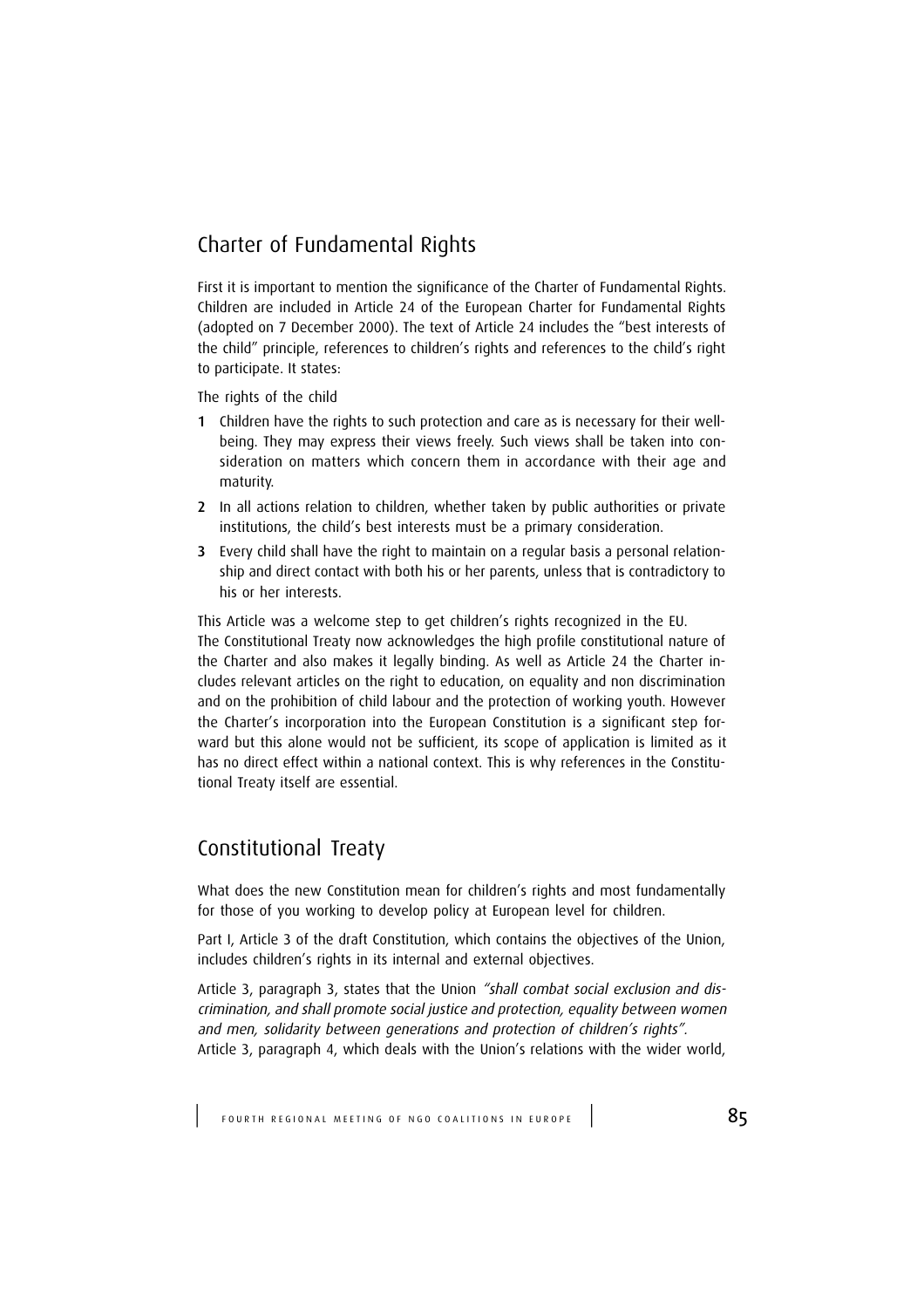states that the Union "shall contribute to (…) the protection of human rights and in particular children's rights, as well as to the strict observance and development of international law, including respect for the principles of the United Nations Charter".

The inclusion of children's rights in the internal and external objectives of the Union means that children's rights can now be mainstreamed into the EU's legislation, policies and programmes for which the EU has a competence within the Constitution. This does not create a new competence for children at European level and it does not take away competences of national governments in the areas of children's rights. But it ensures that the areas where the EU is allowed to legislate and adopt policies the rights of the child can be taken into account. This means also that the possible negative effects of EU legislation on children can be considered at the drafting stage.

In particular the reference to the "strict observance and development of international law" in the external relations of the EU means that the UN Convention on the Rights of the Child also needs to be taken into account.

The policy part of the draft Constitution, Part III, also includes some articles of direct concern to children. In the area of judicial cooperation there are two articles of relevance to children.

Article 168 of Part III concerns immigration policy and covers family reunion and the "combating of trafficking in persons, in particular women and children". For these areas the EU shall establish measures by European laws or framework laws, which are binding legislative acts. This means that these laws are directly binding for the Member States of the EU.

Article 172 of Part III which covers judicial cooperation in criminal matters may establish minimum rules by European framework laws in different areas of crime with cross-border dimensions including "sexual exploitation of women and children". When European laws for judicial cooperation in the area of the sexual exploitation of women and children were made these would also be directly binding for the Member States.

The constitution also contains Article 182 of Part III which covers education, youth and sport. It does not directly refer to children, but to youth. Up till now youth has been defined by the EU as young people aged 15 until 25 years. Article 182 (e) encourages "the participation of young people in democratic life in Europe". The EU will encourage cooperation between Member States in this area and it will, if necessary, support and complement their action. This means that no European laws will be made on young people's participation, but that it can be stimulated and good practices exchanged.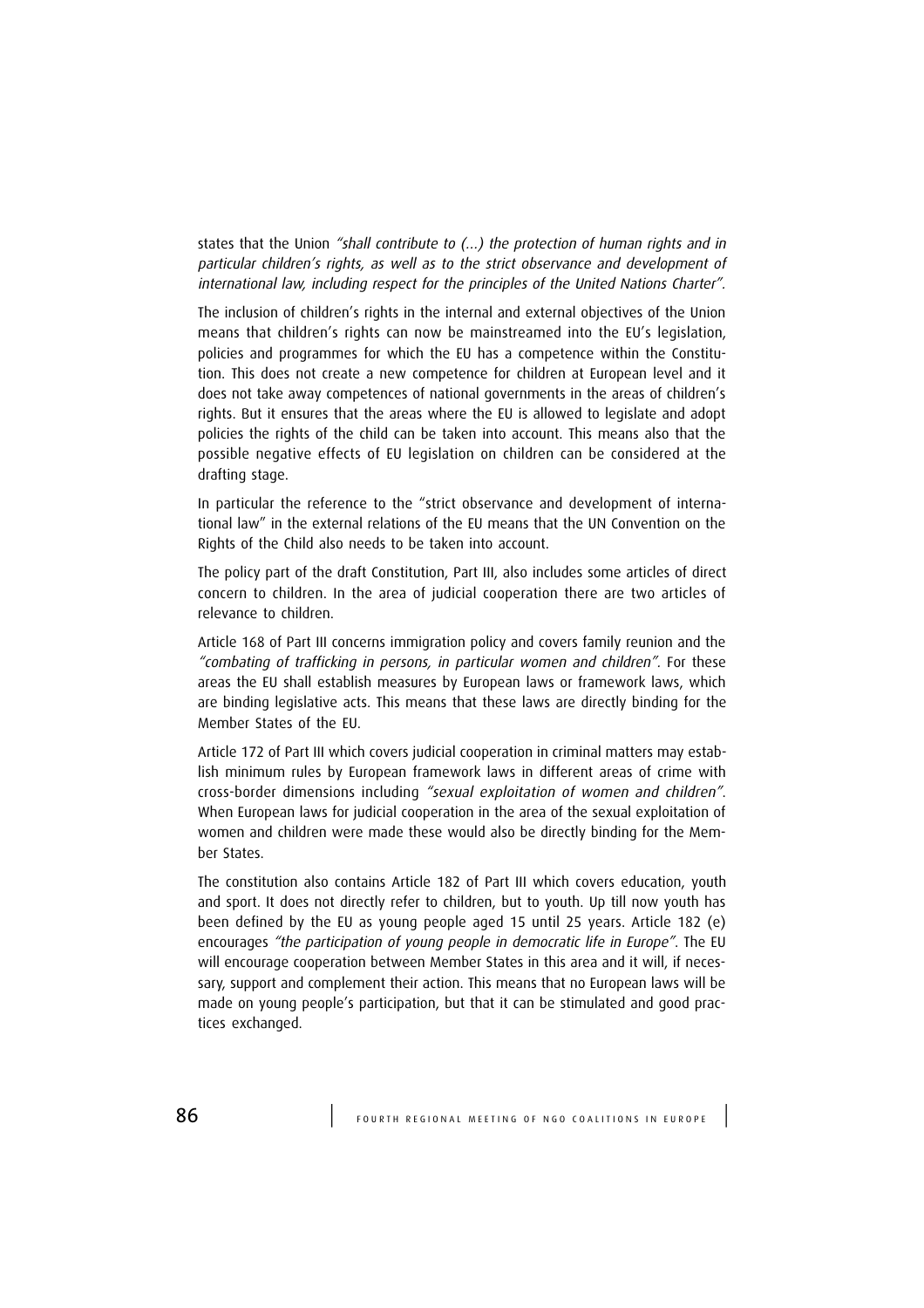It is important also to mention Article III–8 combating discrimination on grounds including age. This is an existing Treaty Article (currently article 13). Age has always been understood by the European Commission to only include older people and has not resulted in legal texts or action programmes which include children. This is despite many discussions with the Commission.

# So what will a legal base mean?

In terms of legal opportunities, it will ensure that EU legislation is "child proofed". When the EU passes legislation – there would be a duty to consider the best interests of the child – in the same way that Member states have a duty to do so. In other words, the best interests of the child could be considered systematically something which is not the case today.

It will give a legal bases for a number of political actions for children – eg a Communication or policy guidelines. Whilst this is technically possible the political reality is that only on the most extreme cases (children affected by armed conflict in external policy with the CAAC guidelines) and sexual exploitation and trafficking (in internal policy) have resulted in EU action – because of the political pressure on these issues.

The legal basis, whilst technically not a legal base for budgetary expenditure and action programmes, would assist justification of expenditure on children. This would complement the budgetary remarks on children's rights which exist today but are hardly implemented.

On a political level, the most important change is that EU institutions can no longer blame the lack of a legal base for not addressing children's rights. In other words, the Commission can take action on children's rights in areas which fall within community competence. This is of course a very important consideration now as planning is taking place in a number of key areas, the Post Tampere II programme, the Social Policy agenda, on going work of the Commission and member states on trafficking and child safety on the internet. On the external policy side the implementation of the Children in Armed Conflict Guidelines and the Millenium Development Goals review. Politically, it is also a clear signal from the Member States that they have understood that EU policy can affect children in a positive and negative way. This is an important step, which took more than 7 years work to achieve.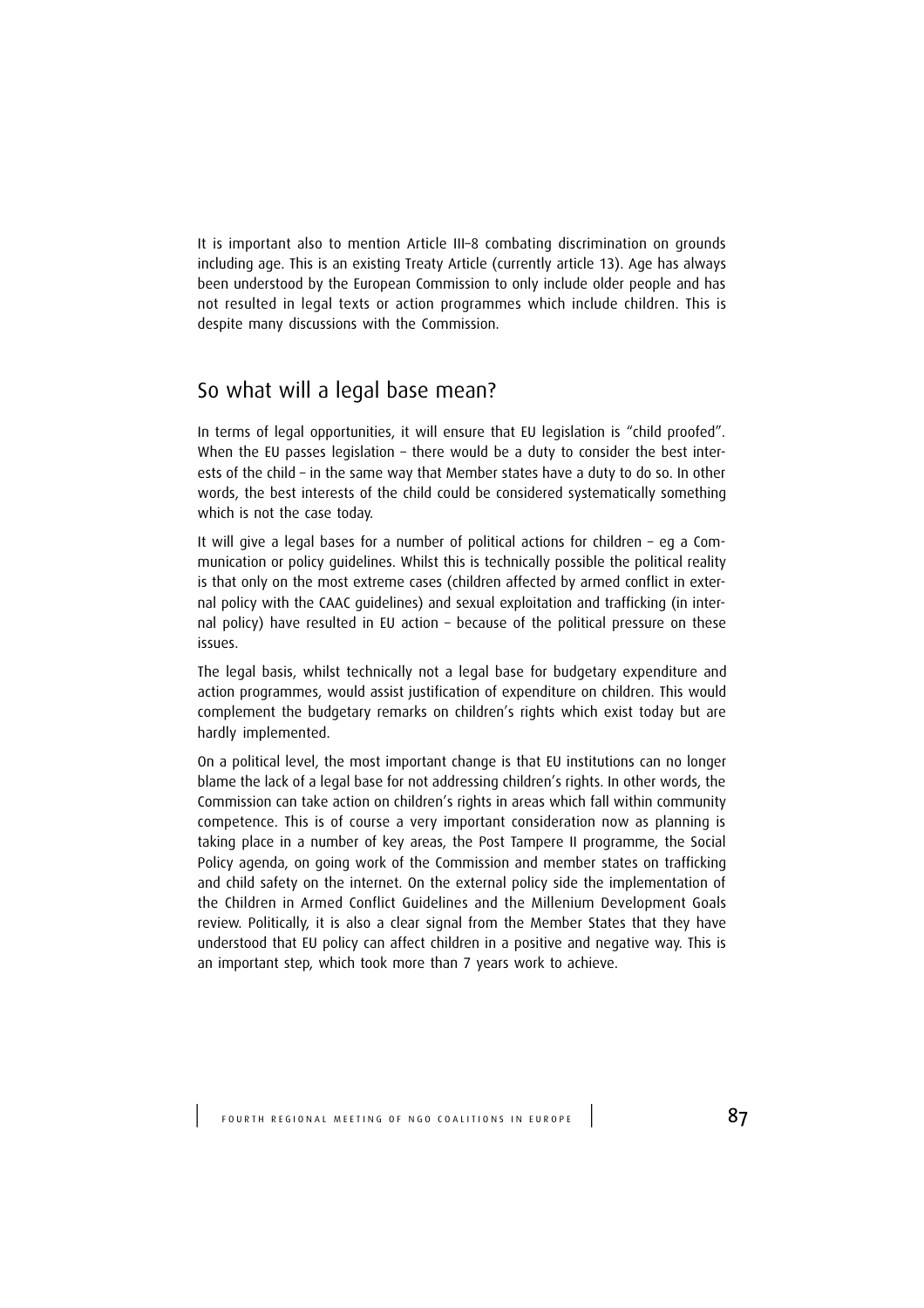# Accession to the ECHR

The Constitution also gives the Union a legal personality which means that it can accede to the ECHR and also other international Conventions – for example the Convention on the Rights of the Child 1989. However accession to the ECHR would not bring very significant benefits for children as it is a relatively child blind legal instrument (fuller text on this is available).

# Conclusions

However, a legal basis will not solve all problems that we are faced with in relation to children's rights in EU policies and practice today. Proper implementation is a key word of course – be it in terms of legal basis, EU Guidelines, mainstreaming policies and budgetary remarks.

Diana Sutton, Save the Children Europe Childrenintheconstitution/igconvention2/ouranalysis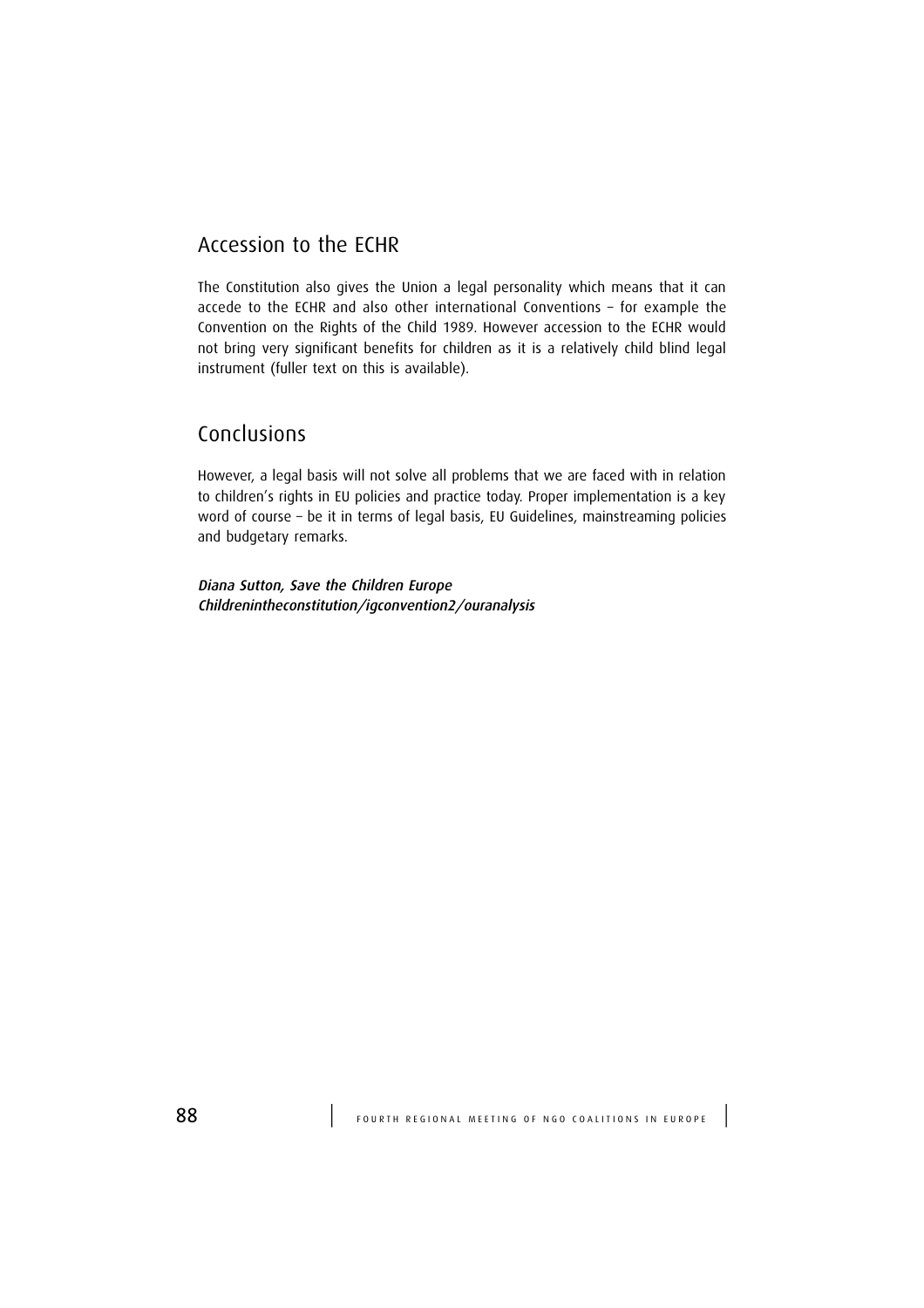Analysis of the Treaty Establishing a Constitution for Europe: the impact on Children EURONET, The European Children's Network

Annex

## Executive Summary

EURONET, the European Children's Network, has campaigned for the inclusion of children's rights in the European Treaties since 1995. EURONET's campaign gained the active support of the European Convention, which included members of the European Parliament, Government Ministers, former Heads of State and Commission officials, who prepared the draft Constitution for Europe.

EURONET welcomes the new references to children's rights in the Treaty establishing a Constitution for Europe. In particular, the inclusion of children's rights in the internal and external objectives of the Constitution and the inclusion of the EU Charter of fundamental rights strengthen the rights of the child. The analysis assesses the articles which are likely to impact on children. The executive summary gives an overview of the main results of the assessment.

### Part I

### Article I-3 – the Union's objectives

The inclusion of children's rights in the internal and external objectives of the Union will ensure that children's rights will be mainstreamed into relevant legislation, policies and programmes for which the EU has a competence as set out in the Constitution. The Union will have a duty to consider the "best interests" of the child (Article 3 UN Convention on the Rights of the Child (UNCRC)) in the same way that Member States have a duty to do so. This Article will give the Union competence for political actions with children as a target group and it will allow for the provision and commitment of budgetary funds for children in existing budgetary lines. The inclusion of children's rights also means it will become part of the acquis communautaire of the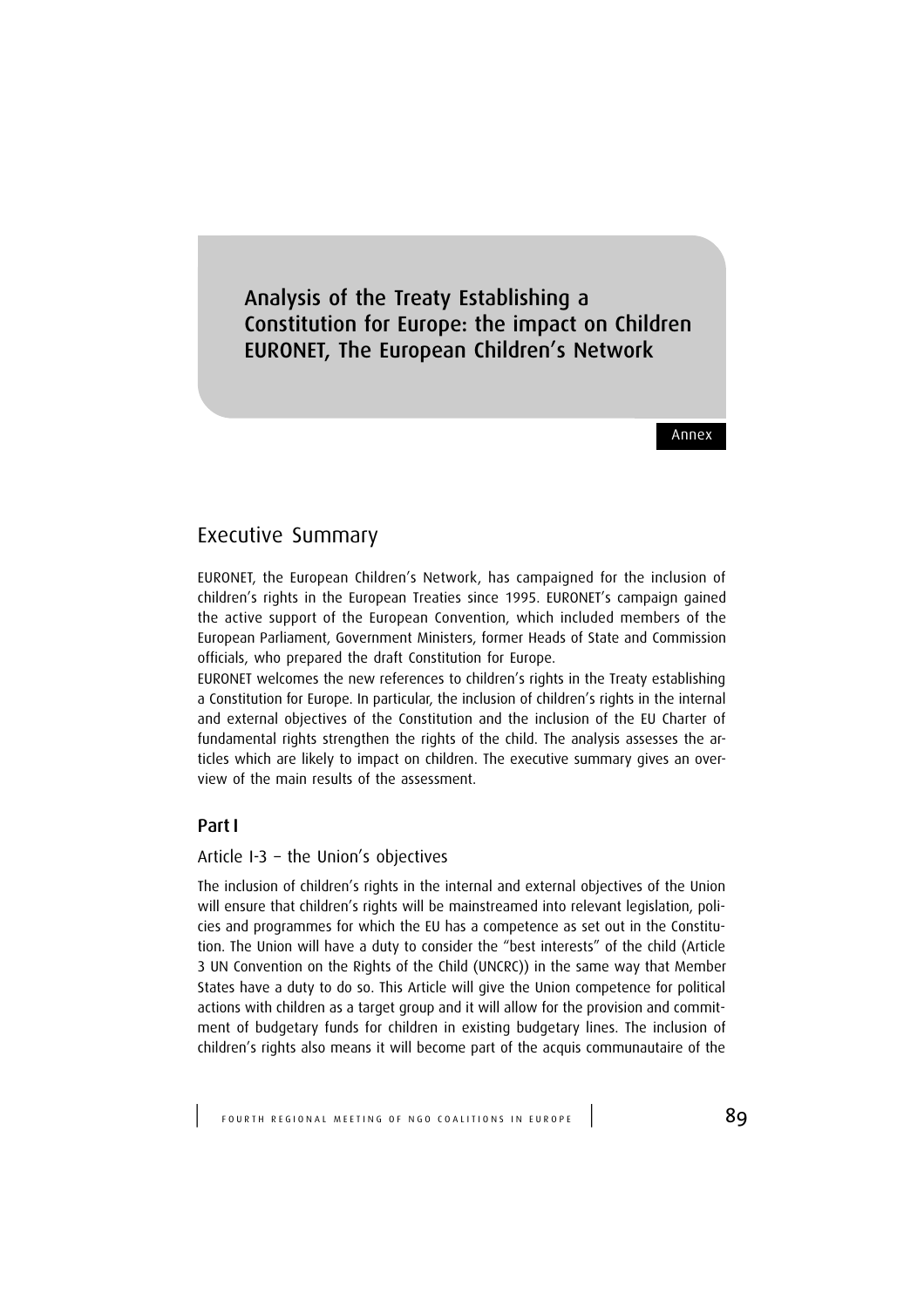EU. With regard to the observance and development of international law in the external relations of the Union, the Union has to take the UNCRC into account when developing external policies.

### Article I-4 – fundamental freedoms and non-discrimination

This article gives children the right not be discriminated against because of their nationality.

### Article I-7 – legal personality and I-9 – fundamental rights

That the Union will gain legal personality means that the Union can accede to international Treaties and Conventions. This could be positive for children's rights. Discussions on accession to the European Convention on the Protection of Human Rights and Fundamental Freedoms (ECHR) have been going on for some time. The ECHR has several articles with a direct impact on children and although the impact of the ECHR has been limited to date, the recent Pini and Bertani & Manera and Atripaldi v. Romania case of 22 June 2004 has changed this positively.<sup>1</sup> In this case the Court considered the best interests of the child and also included their views in the proceedings. In view of this case and the references in the ECHR to children EURONET believes that accession to the ECHR can have a positive impact on children in the Union.

### Article I-47 – the principle of participatory democracy

EURONET believes that this article means that organisations, representing children, can engage in broad consultation with the EU institutions to ensure the proper implementation of the Union's objectives to protect children's rights. It also means that a million children can ask the Commission to submit a proposal on matters where they consider that their rights should be implemented.

## Part II: The Charter of Fundamental Rights

EURONET welcomes the Charter of Fundamental Rights in the European Constitution and in particular article II-84 is a welcome step to achieving recognition for children's rights in the Union. However, it should be noted that the incorporation of the Charter into the European Constitution is not sufficient to ensure the protection of children's rights because its scope of application is limited and its provisions have no direct effect within the national context.

<sup>1</sup> In this case, the adoptions of two Romanian children by Italian families were stopped.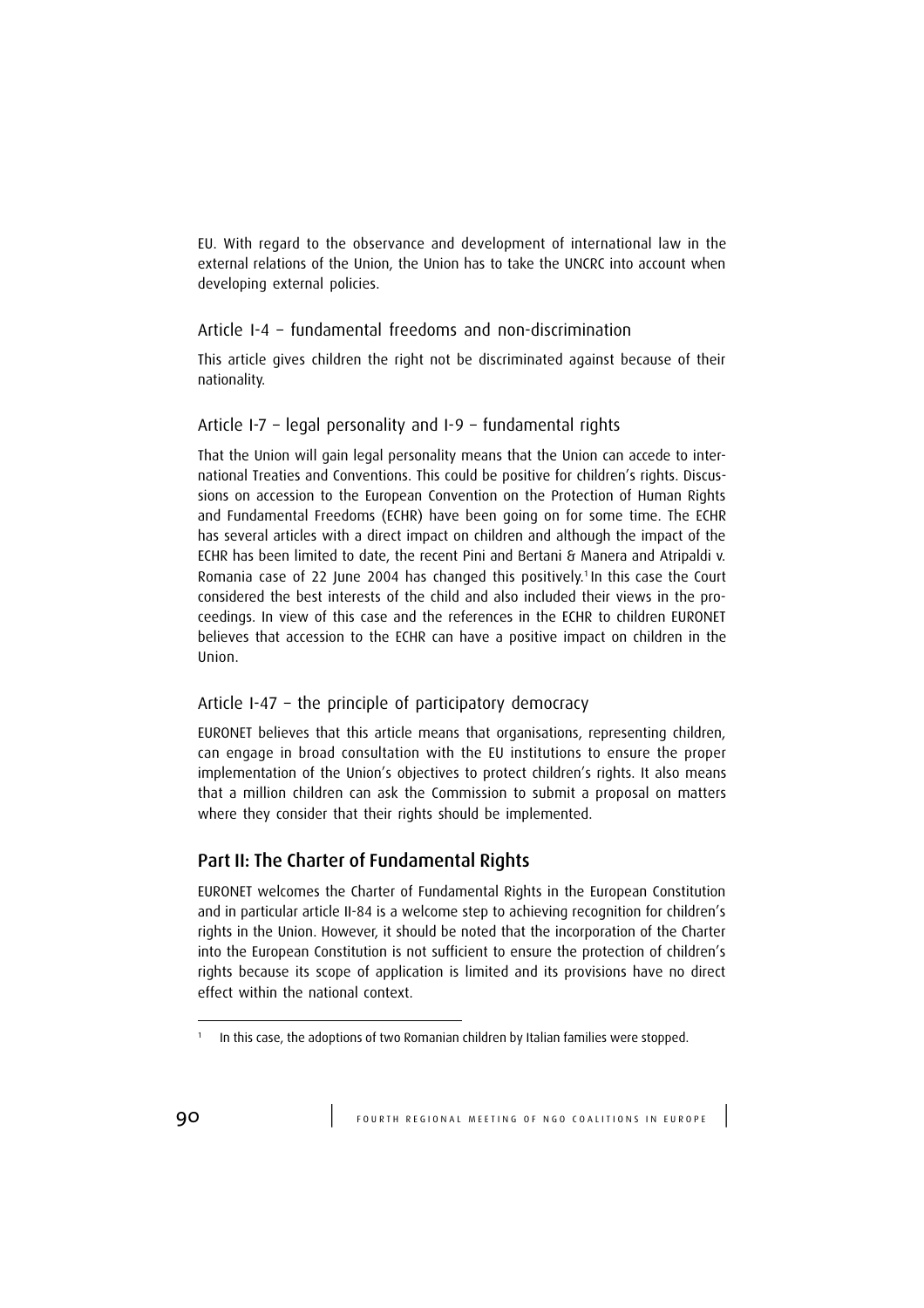Relevant Articles are:

Article II-65 on the prohibition of slavery and forced labour, including the prohibition of trafficking in human beings. However, it only contains a limited definition of trafficking which is not consistent with the UN's Palermo protocol to prevent, suppress and punish trafficking in persons, especially women and children (2000)

Article II-67 on respect for private and family life: the basis of this article is article 8 of the ECHR which was positively applied in the Pini and Bertani case (June 2004, see above).

Article II-74 on the right to education. In this article there is no link to Articles 28 and 29 of the UNCRC which state that the child has a right to education and that education should develop respect for the child's own cultural and national values and those of others.

Article II-84 on the rights of the child. Because the principles included in article II-84 are lower than the ones in the UNCRC and only refer to a limited set of children's rights, EURONET believes it is crucial that a reference has been made to the UNCRC in the explanatory note to the Charter. Although this article within the Charter is welcomed, EURONET believes that a legal base for children's rights is a simpler and better way of incorporating children's rights into the EU Treaty.

Article II-92 on the prohibition of child labour is welcomed by EURONET in that it aligns the minimum age of admission to employment with the minimum school leaving age.

The first part of Article II-93 on family and profession life which ensures legal, economic and social protection of children living in families is welcomed by EURONET. The second part is focussing on workers' rights to combine family and professional life and forgets about the rights of children. The latter also applies to article II-94 social security and social assistance.

### Part III: the policies and functioning of the Union

Several articles within the policy area of the Union have a direct or indirect effect on children. The most relevant ones are:

### Declaration to Article III-116 on domestic violence

EURONET welcomes this Declaration as children are often victims of domestic violence. As a declaration it does not have legally binding obligations on Member States, however within the context of eliminating inequalities between women and men, this is a welcome addition.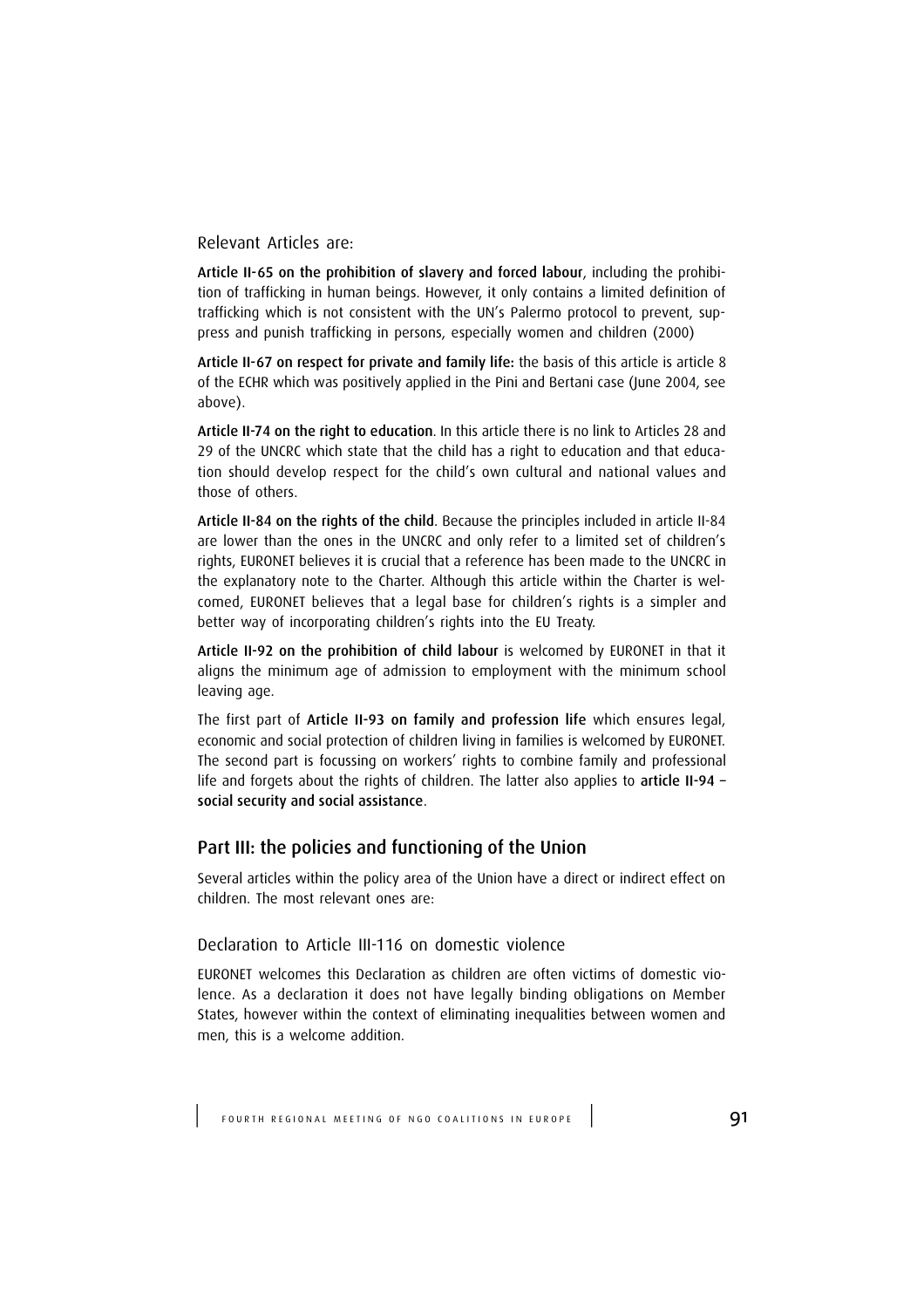### Article III-124 – non-discrimination

EURONET's concerns remain the same as for the former article 13 (TEC), since it has severe limitations as unanimity is required which makes action in this area very limited and since it does not have direct effect. This is concerning since children are among the most vulnerable groups in society to experience discrimination. This includes Roma and traveller children, children with disabilities, children in the youth justice system and children living in severe poverty (although the latter two do not fall within the grounds of discrimination). However, EURONET welcomes the inclusion of a non-discrimination clause on the grounds of age in the Treaty of the European Union.

### Articles III-209 and III-210 on social protection and combating of social exclusion

These are no new articles. It can provide a legal base for the continuation of the Union's work in this area including the combating of child poverty and social exclusion.

#### Area of Freedom, Security and Justice

Article III-266 (d) combating trafficking in persons, in particular women and children. This inclusion is of importance to EURONET, but it concerningly places trafficking as an issue of migration management and not as a human rights and protection issue. Children are particularly vulnerable to the effects of trafficking and need to be offered a protective framework if they arrive into the EU having been trafficked.

### Article III-269 judicial cooperation in civil matters

This article can in particular be used to cover cases for example concerning the custody of children when parents separate and go to live in different countries in the EU.

#### Article III-270 judicial cooperation in criminal matters

This article includes the rights of victims of crime, which includes children. It is not a new article and has been used to harmonise penalties for sexual abuse and exploitation of children as well as several other framework decisions on trafficking.

#### Article III-271 judicial cooperation in criminal matters

This is a new article including, the areas of crime: trafficking in human beings and sexual exploitation of women and children. It confers a new power on the Union to develop framework laws on definitions of criminal offences. This article whilst welcome also places the issue of trafficking in children in the arena of criminal penalties rather than victim protection. Therefore it may be useful in dealing with the criminal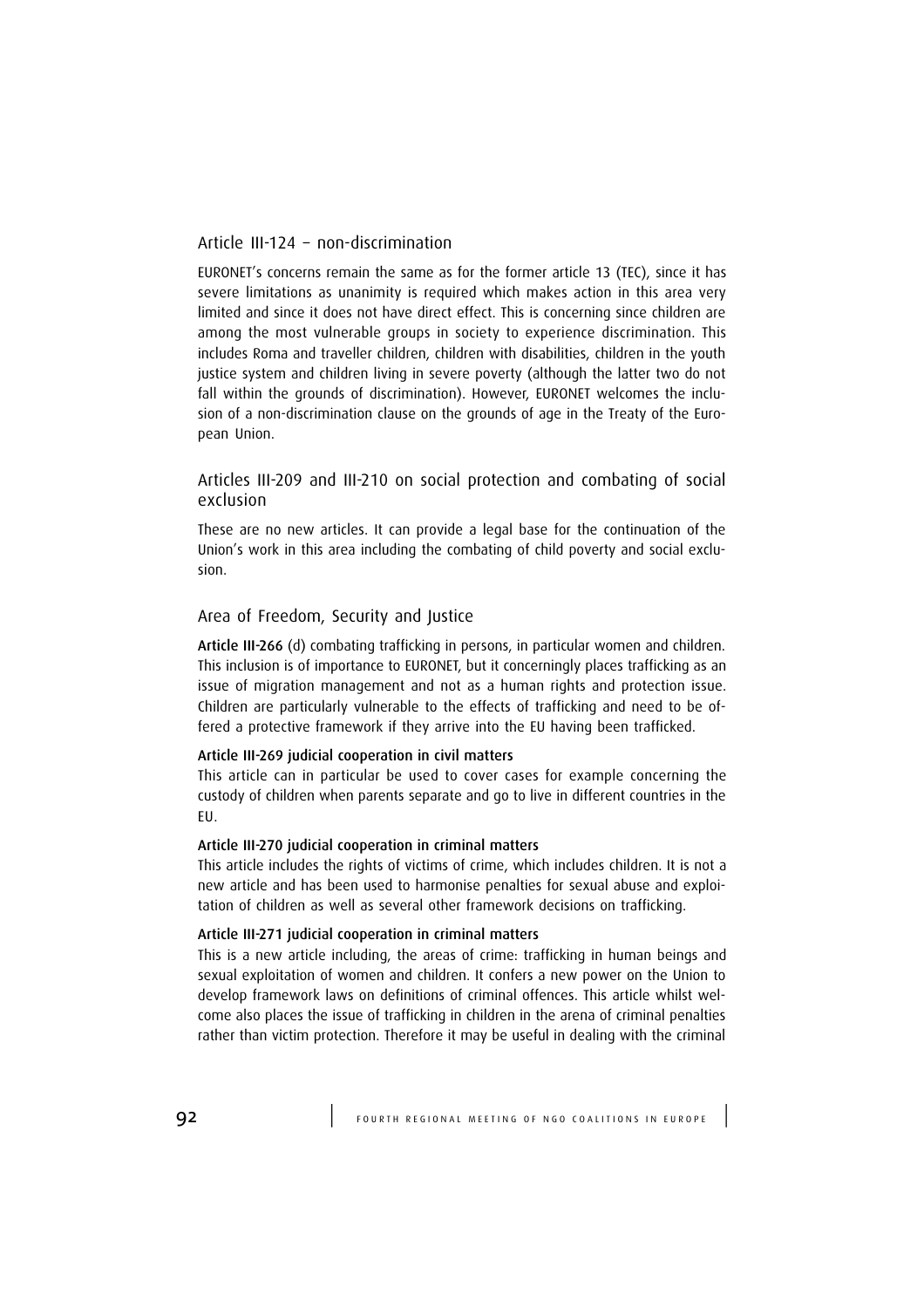elements of the trafficking process but may only provide a limited legal framework for EU protective measures for children and other victims.

#### Article III-282- Education, youth, sport and vocational training

EURONET welcomes this article and in particular the emphasis on children's involvement in democratic life. This article encourages young people's participation within a broad educational context. EURONET believes that young people should include children from the age of 12 years onwards. EURONET also welcomes paragraph G, which acknowledges the important role sport plays in the lives of millions of children throughout the Union. Sport can be a positive influence and beneficial to the health and well-being of children.

## Foreword

The following is an analysis of the impact of the Treaty establishing a Constitution for Europe<sup>2</sup> on current and future children's policy at European level. The analysis is based on the document agreed by the Conference of Representatives of the Governments of the European Union (EU) Member States on October 29<sup>th</sup> 2004.

EURONET has been actively campaigning for the inclusion of children's rights in the European Treaties since 1995. We are delighted that this ten year campaign has resulted in several references to children's rights in the Treaty establishing a Constitution for Europe. EURONET welcomes these references, in particular in the internal and external objectives of the Union, and the inclusion of the EU Charter of Fundamental Rights in the Constitution. We believe these references will help give children the rights they are entitled to as European citizens.

This analysis has been produced by the European Children's Network (EURONET) and cowritten by Mieke Schuurman (Secretary-General, EURONET), Diana Sutton (European Officer, Save the Children, Brussels) and Tara Hopkins (European Adviser, NSPCC, UK)

# Acknowledgements

EURONET would like to thank the following for their help and advice during the writing on this analysis: Christina B. Baglietto, Legal Research Officer, The Children's Legal Centre, University of Essex, UK; Fintan Farrell, Director, The European Anti Poverty Network (EAPN), Brussels, Belgium and EURONET member organisations.

<sup>2</sup> CIG 87/2/04, REV 2, Brussels, 29 October 2004.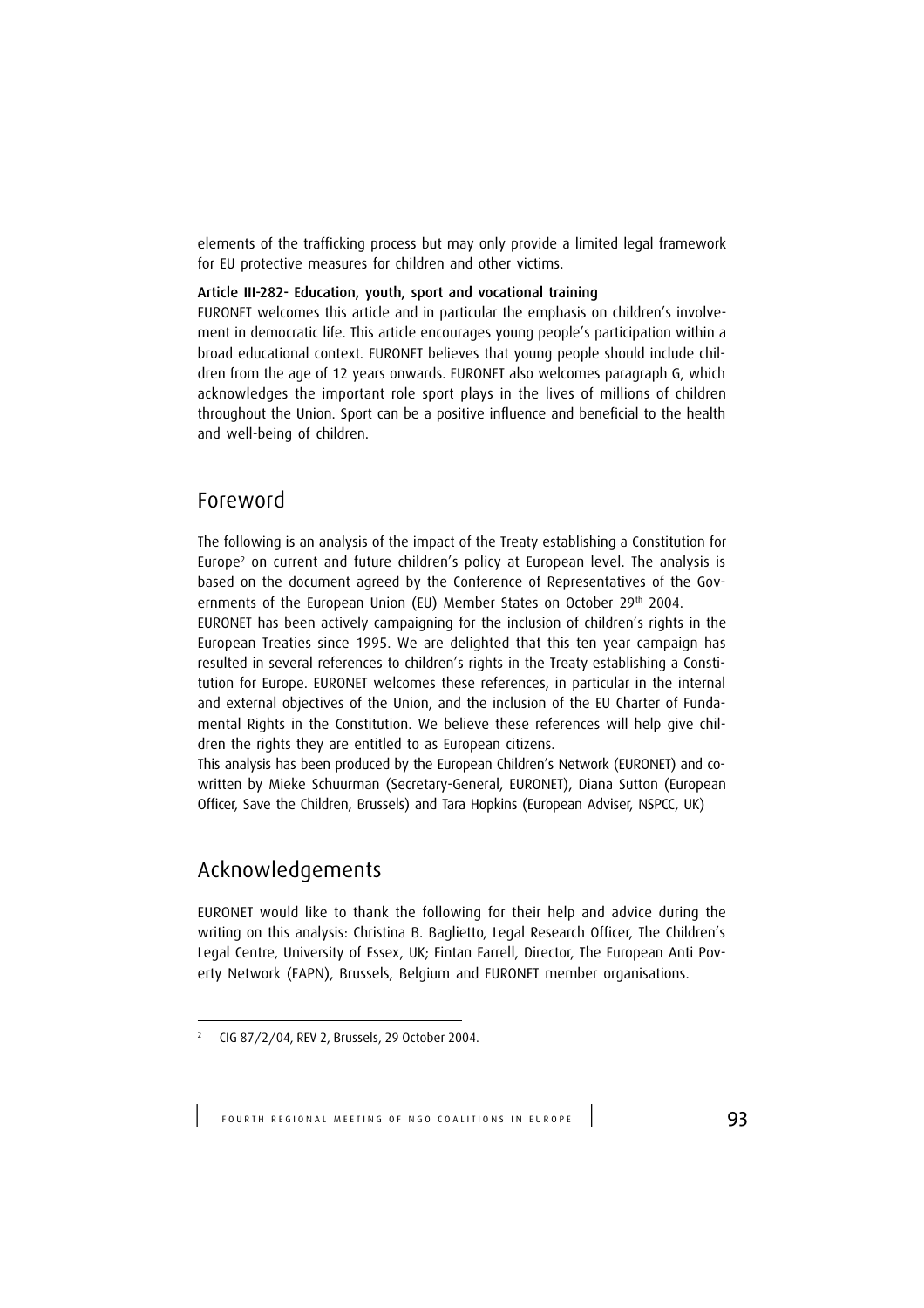# Introduction

"The European Meeting of Ministers in charge of Childhood wishes the introduction of mainstreaming for Childhood and the rights of the child in all policies of the Union." (European Meeting of Children's Ministers, 9 November 2001, Belgium)

The EU should be brought closer to its 90 million youngest citizens, and to achieve this, children's rights must be respected, as laid down in the United Nations Convention on the Rights of the Child (UNCRC) which has been ratified by every EU Member State. The UNCRC is the most comprehensive, international expression of a holistic view of the rights of the child (all persons below the age of 18). The UNCRC must be the basis for all EU policies and legislation affecting children.

EURONET began its campaign for the recognition of children's rights in the EU Treaties when the Treaty of Amsterdam was being drafted in 1997, and although the Amsterdam Treaty included a reference to children, it has a very limited scope. Since 1997, EURONET has continued to argue for a legal base for children.

The EURONET campaign received the active support of the European Convention who prepared the draft text of the Constitution for Europe. The Convention included members of the European Parliament, Government Ministers, former Heads of State and European Commission officials.

This analysis is EURONET's assessment of the articles in the Constitution for Europe which are likely to have an impact, directly and indirectly, on children. It should be noted that the Constitution still has to be ratified by Member States; therefore these provisions will not come into force until 2006 at the earliest.

# A legal base is vital for children's rights

To achieve a Union which is closer to its youngest citizens, EURONET has long since recognised that a legal base for children's rights in the Treaty of the European Union (TEU) was necessary for the following reasons:

u The current legal status of the child in the TEU is extremely unclear. In practice children are only considered in an ad hoc manner in EU legislation. In EU law children are usually seen as "victims", "dependents" or "barriers to work" which is in contradiction to their status in the UNCRC.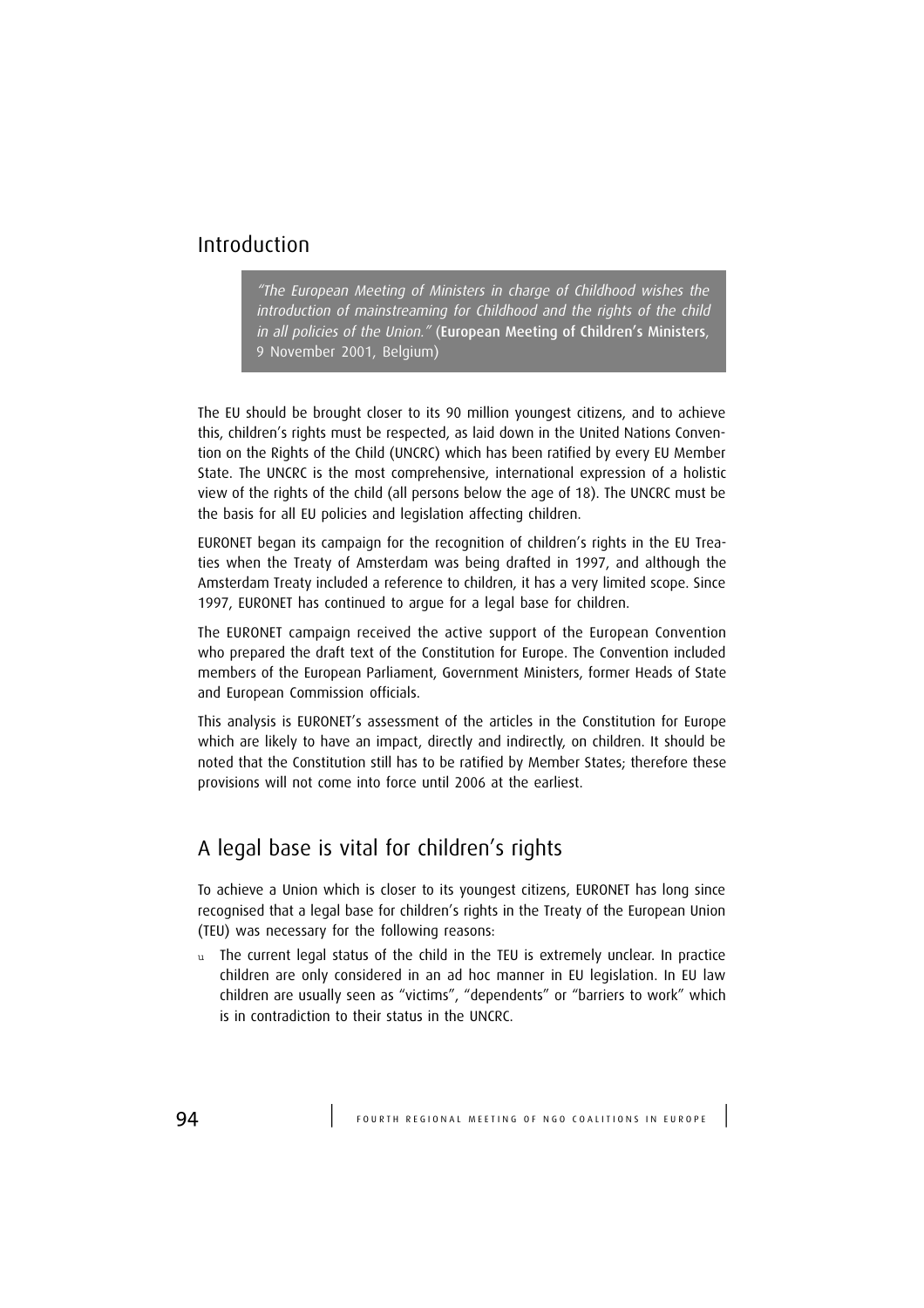- $u$  The EU passes legislation with direct and indirect bearing on children and yet, as a legislative body, the EU has no obligation to respect the UNCRC.
- u Article 6 of the TEU states that, the "EU is founded on ... the respect for human rights". This article also states that the "Union shall respect fundamental rights, as guaranteed by the European Convention for the Protection of Human Rights and Fundamental Freedoms signed in Rome on 4 November 1950…"
- $u$  EU legislation can negatively affect children since there is no legal obligation to assess the impact of EU policies on them as a group. The failure to recognise children in the TEU has resulted in children's rights being developed in a piecemeal manner. In some cases children's rights have had to be established by taking cases to the European Court of Justice, which is both inefficient and costly. Integration of the rights of the child into the EU's legislative processes would have made such cases unnecessary. The lack of a legal base has also resulted in time wasting debates in the EU institutions. For example: the delay in the adoption of the Daphne Programme in 1998, because of a lack of a proper legal base resulted in long discussions to decide which article could be used for this programme.
- u Children have yet to be accepted as holders of human rights in the current Treaties even though animals achieved legal recognition in 1997, under Protocol 33 on the protection and welfare of animals.

# Framework of the Constitution for Europe

The Constitution for Europe consists of four parts, preceded by a preamble.

- u Part I includes the definition and objectives of the European Union, its institutions, the exercise of its competences, the democratic life of the Union, its finances, its immediate environment and Union membership. This is a completely new text which did not exist in previous Treaties.
- u Part II includes the Charter of Fundamental Rights of the Union.
- Part III includes the policies and functioning of the Union. This covers all the existing policies of the EU Treaties and incorporates provisions in the areas of freedom, security, justice and external affairs which used to be in the non-binding EU Treaty inter-governmental articles.
- u Part IV contains general and final provisions.

Two Addendums are attached to the European Constitution. Addendum I includes several Protocols and Addendum 2 contains a list of declarations, including a Decla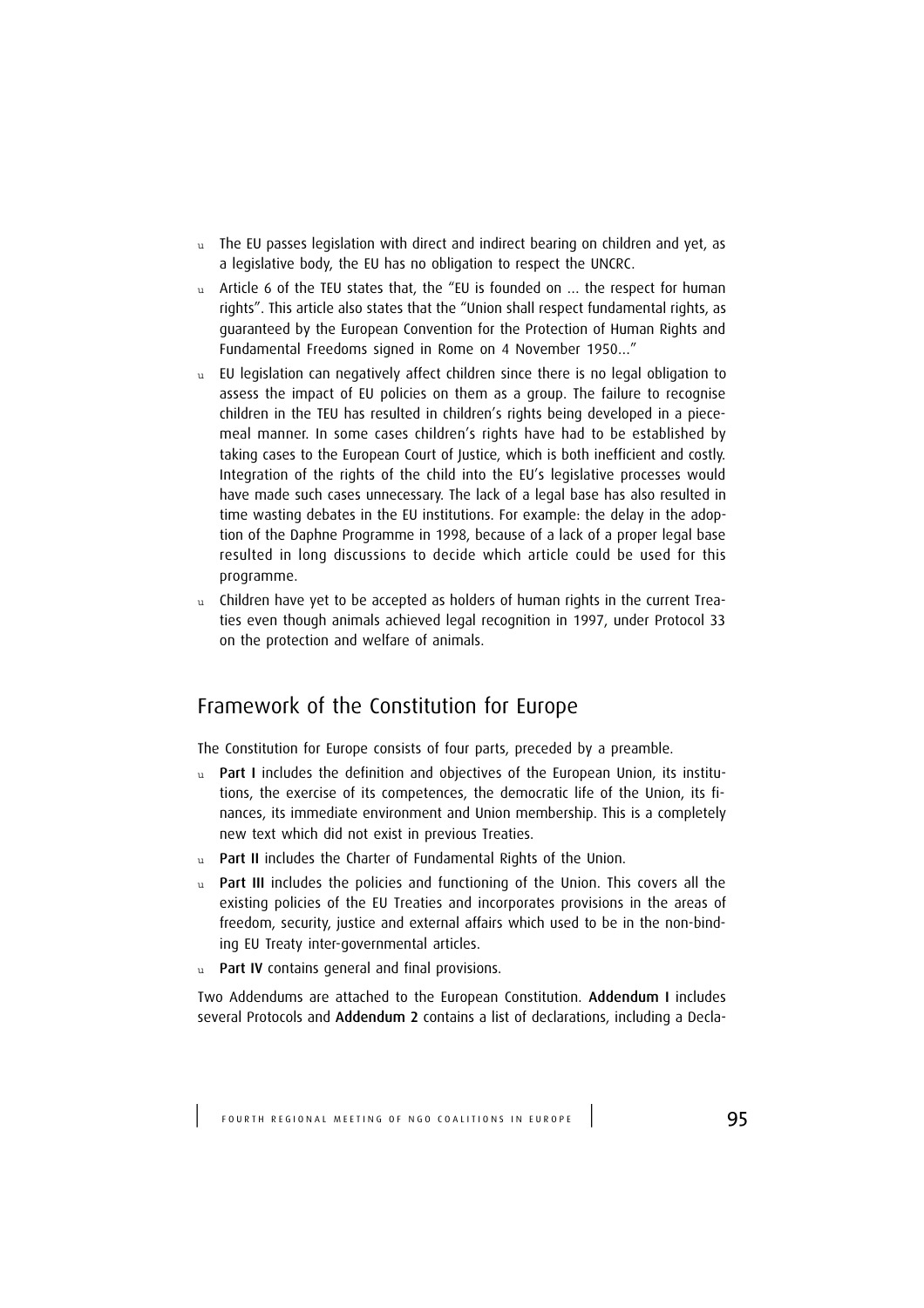ration on domestic violence (Declaration to III-116) and a Declaration on the Charter of Fundamental Rights.

# PART I of the Constitution for Europe

### Article I-3 – The Union's objectives

"3. The Union shall work for the sustainable development of Europe based on balanced economic growth and price stability, a highly competitive social market economy, aiming at full employment and social progress, and a high level of protection and improvement of the quality of the environment. It shall promote scientific and technological advance. It shall combat social exclusion and discrimination, and shall promote social justice and protection, equality between women and men, solidarity between generations and protection of the rights of the child. It shall promote economic, social and territorial cohesion, and solidarity among Member States. It shall respect its rich cultural and linguistic diversity, and shall ensure

that Europe's cultural heritage is safeguarded and enhanced.

4. In its relations with the wider world, the Union shall uphold and promote its values and interests. It shall contribute to peace, security, the sustainable development of the Earth, solidarity and mutual respect among peoples, free and fair trade, eradication of poverty and the protection of human rights, in particular the rights of the child, as well as to the strict observance and the development of international law, including respect for the principles of the United Nations Charter."

## EURONET comment

## A Mainstreaming children's rights in the Union's legislation and policies

EURONET welcomes this article which is a direct result of the EURONET campaign for the inclusion of children's rights in the Constitution for Europe. We particularly welcome the inclusion of the reference to children's rights in the internal and external objectives of the Union.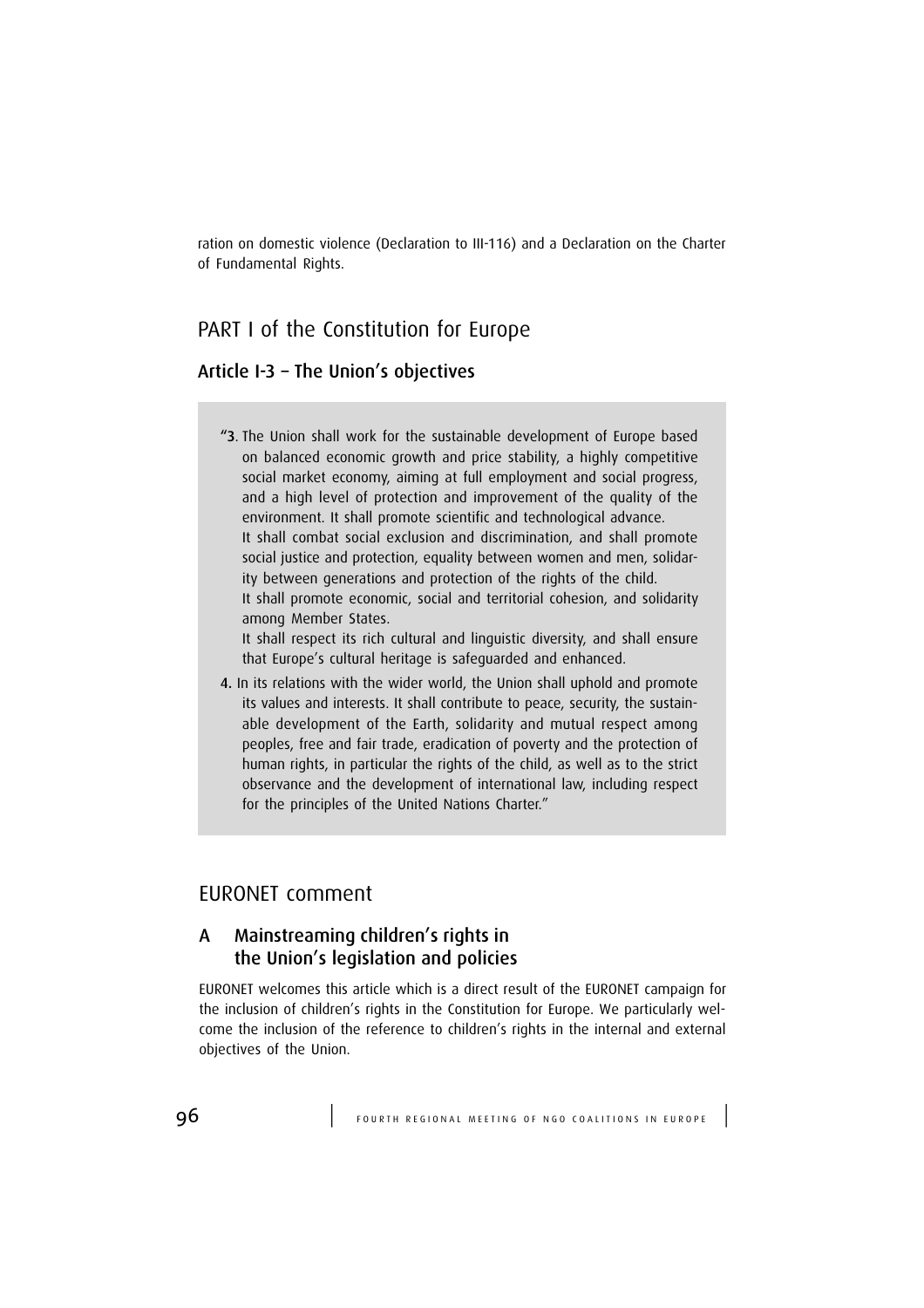This inclusion means that children's rights can be mainstreamed into relevant legislation, policies and programmes for which the EU has a competence.<sup>3</sup> In other words, children's rights will have a *horizontal influence* on all the Union's policies and this should ensure that EU legislation is 'child proofed'. When the EU passes legislation there will be a duty to consider the 'best interests' of the child (Article 3 UNCRC) in the same way that member states have a duty to revise legislation in line with the principle "…in all actions concerning children, the best interests of the child shall be a primary consideration" (Art. 3, para 1).

This article ensures that, in areas in which the EU is permitted to legislate and adopt policies, the rights and interests of children will be taken into consideration. Therefore if EU legislation could impact negatively on children, this can be considered at the drafting stage.

## B Competence for political actions

In addition, this article gives the EU competence for political actions with children as the target group, such as a communication or specific guidelines.

## C Budgetary expenditure

As children's rights have been included in the objectives of the EU, this should allow for the provision and commitment of budgetary funds for children in existing budgetary lines, and the inclusion of children within action programmes based on articles in Part III of the Constitution.

# D Children's rights as part of the 'acquis'<sup>4</sup>

With the inclusion of children's rights in the objectives of the Union, children's rights now become part of the "acquis". This means that when countries enter association or membership negotiations with the EU, respect for the rights of the child will be assessed. Respect for the rights of the child will now be explicitly part of the Union's objectives, as opposed to being subsumed within the 1993 political Copenhagen criteria which include the protection of human rights and respect for the rights of minorities.

As the European Council signed the Constitutional Treaty on 29 October 2004, the text may now be considered as part of the acquis communautaire even though all

<sup>3</sup> EU having valid legal authority to legislate as laid down in the Constitution.

<sup>4</sup> Acquis – this means the laws and standards of the EU - so that when new members join, they are obliged to meet certain EU standards and laws and this is called the "acquis".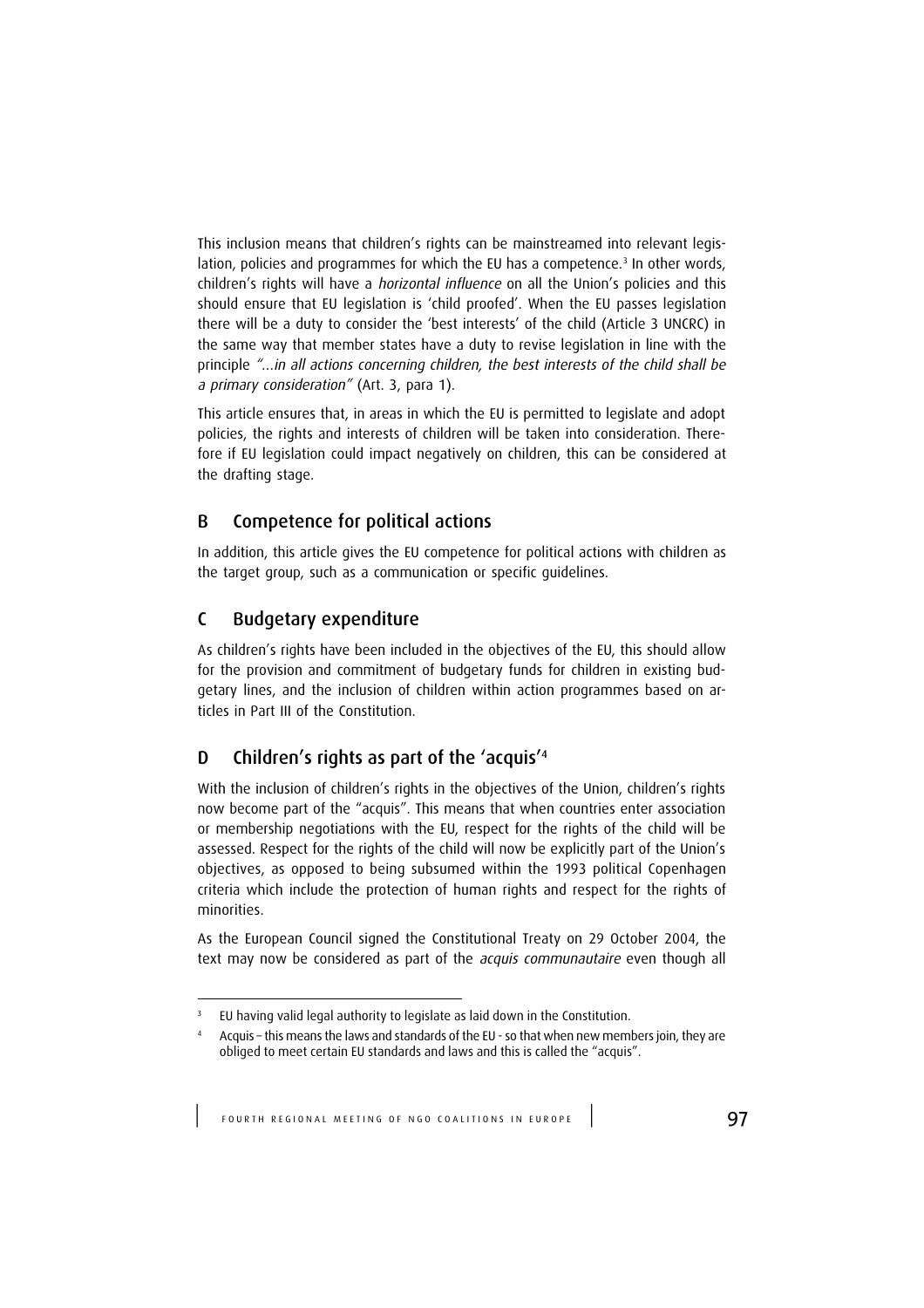Member States still need to approve of the text in their national parliaments and/or referenda.

## E Mainstreaming of social exclusion and discrimination

Article 3.3 indicates that the Union's social objectives are not subordinate to its economic objectives and that the combating of social exclusion and discrimination will be mainstreamed throughout the policies of the Union. This will have an indirect effect on the social exclusion of, and discrimination against children. (See further EURONET's comments to PART III: Article III-124 on discrimination and Articles III-209 and III-210 on social exclusion).

## F Observance and development of international law

The specific reference to children's rights in the external objectives of the EU and the statement on the *'strict observance and development of international law'* in the external relations of the EU, means that children's rights must be taken into account when developing external policies. Although the UNCRC and its optional protocols are not specifically mentioned, since it is part of international law and the most widely ratified international Convention, it is implicit that this should also be taken into account.

# Specific articles affecting children in Part I

## Article I-4 – Fundamental freedoms and non-discrimination

"2. Within the scope of the Constitution, and without prejudice to any of its specific provisions, any discrimination on grounds of nationality shall be prohibited."

### EURONET comment

This article gives children the right not to be discriminated against because of their nationality. But as it refers to provisions "within the scope of the Constitution", it has only a limited effect on children: only articles that directly affect children and which are included in this analysis.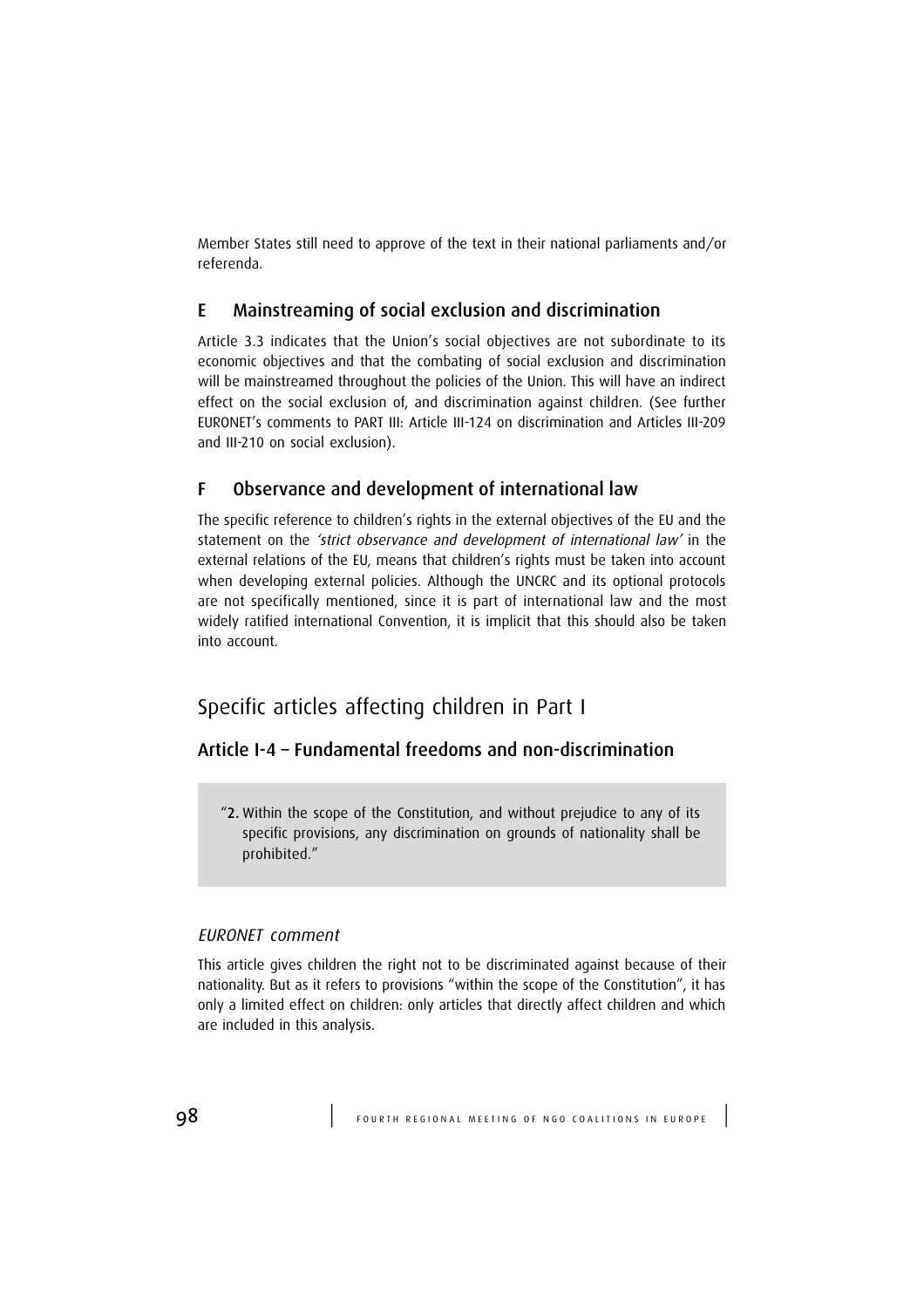This could apply, for example, to non-national children receiving differential treatment from national children (which is contrary to the principle of the UNCRC (article 2)), where this is within Community law. An example of differential treatment of non-national children regards the right to education, which is denied in several EU Member States to refugee or illegal immigrant children. This article also means that it will only be applied to children who are EU member state nationals.

## Article I-7 – Legal personality

"The Union shall have legal personality."

### EURONET comment

The fact that the Union will gain legal personality means that the Union can accede to international Treaties and Conventions. The Union has not had a legal personality previously. This is a positive development for children's rights because the Union will now be in a position to accede to the UNCRC, its two Protocols, and to the European Convention for the Protection of Human Rights and Fundamental Freedoms (ECHR).

Discussions have been taking place for some time over the possibility of the EU acceding to the ECHR. References to the ECHR are already frequently made by the European Court of Justice in its case law. The impact of an accession to the ECHR on children's rights is examined in the comments to Article I-9.

## Article I-9 – Fundamental rights

- "1. The Union shall recognise the rights, freedoms and principles set out in the Charter of Fundamental Rights which constitutes Part II.
- 2. The Union shall accede to the European Convention for the Protection of Human Rights and Fundamental Freedoms. Such accession shall not affect the Union's competences as defined in the Constitution.
- 3. Fundamental Rights, as guaranteed by the European Convention on the Protection of Human Rights and Fundamental Freedoms and as they result from the constitutional traditions common to the Member States, shall constitute general principles of the Union's law."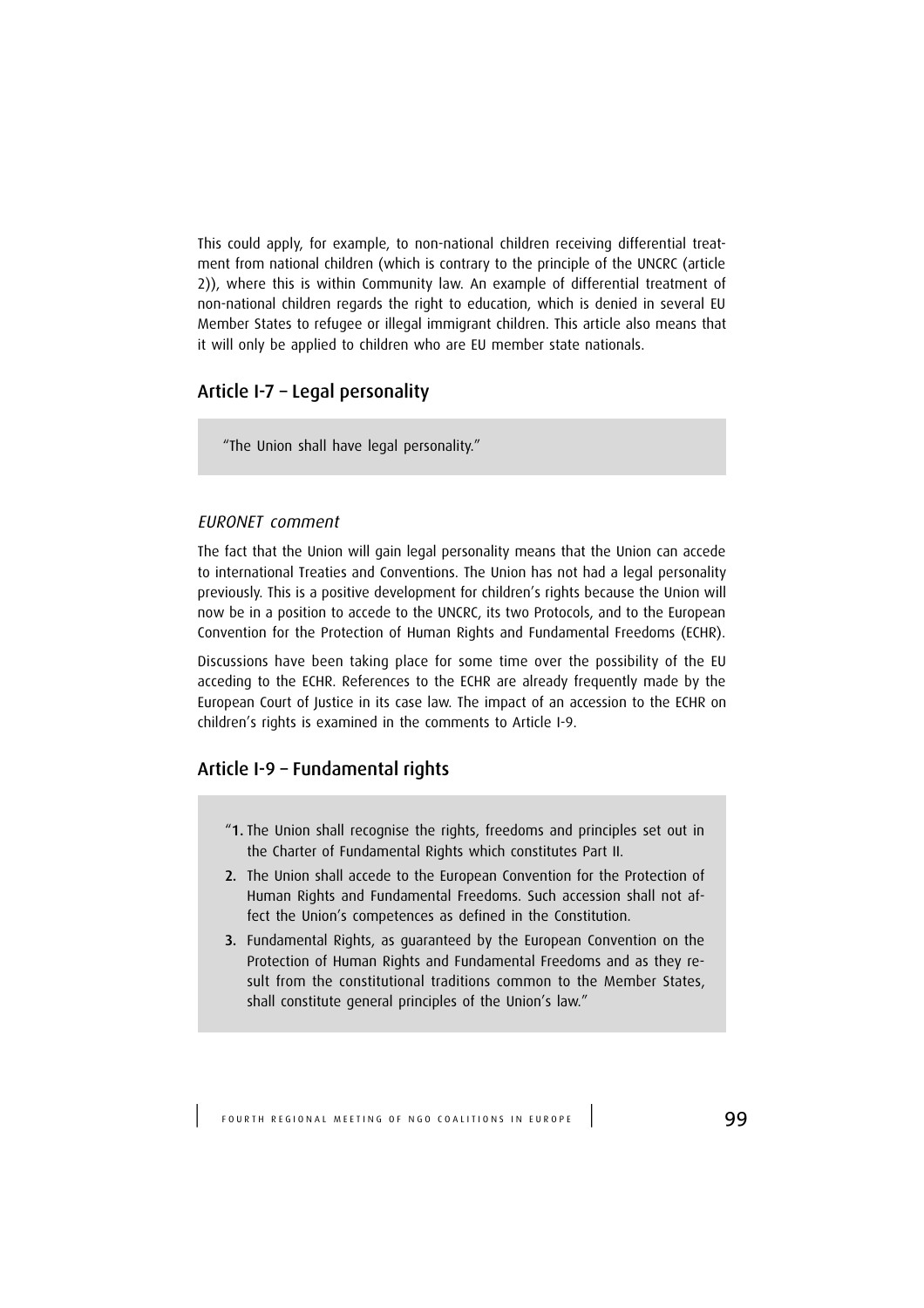Protocol 32 and Declaration 2, both relating to Article I-9(2) state that accession to the ECHR will preserve the specific features of Union law and that a regular dialogue between the Court of Justice and the European Court of Human Rights will be reinforced when the Union accedes to that Convention. Article III-325 lays out the procedure for the Union to accede to the ECHR.

### EURONET comment

### Accession to the European Convention on Human Rights (ECHR)

This article provides for EU accession to the ECHR (1953). In principle, the human rights within the ECHR are also applicable to children, but in practice this is not always the case. Although children hold rights in legal instruments such as the UNCRC, there is no agreement over the issue of children's legal competence.

Because such a competence has not been recognised, "specific" human rights instruments have been created for children at the universal and regional level.<sup>5</sup>

Within the ECHR there are only two articles that directly refer to children, whilst a series of indirect references, particularly in interpretation (jurisprudence) can also be found.

Children are directly mentioned in respect of illegal detention (Art. 5) and special protection in the reporting of trials (Art. 6.1). Indirect references are found above all in Article 8.1, which concerns the right to respect for private life and family life (the basis for the Pini and Bertani case (2004)) and Article 8.2, which refers to noninterference in private life, which applies to children.

Although the impact of the ECHR on children has been limited to date, the recent case of Pini and Bertani & Manera and Atripaldi v. Romania of 22 June 2004 has changed this positively. In this case, the adoptions of two Romanian children by Italian families were stopped. The case relied on Article 8 of the ECHR: the right to respect to family life. The Court considered in this case the best interests of the child and also included their views in the proceedings. The children did not want to be adopted abroad in Italy and wanted to remain in Romania. The views of the children prevailed over the views of the prospective adoptive parents.<sup>6</sup>

In view of these references and the recent Pini and Bertani case, EURONET believes that accession of the Union to the ECHR would have a positive impact on children in the Union.

<sup>5</sup> Eugeen Verhellen, "Children's Rights in Europe" in Understanding Children's Rights, Ghent Papers on Children's Rights – No. 6, University of Ghent (Belgium) – December 2000.

<sup>6</sup> The Court's judgement is accessible on http://www.echr.coe.int.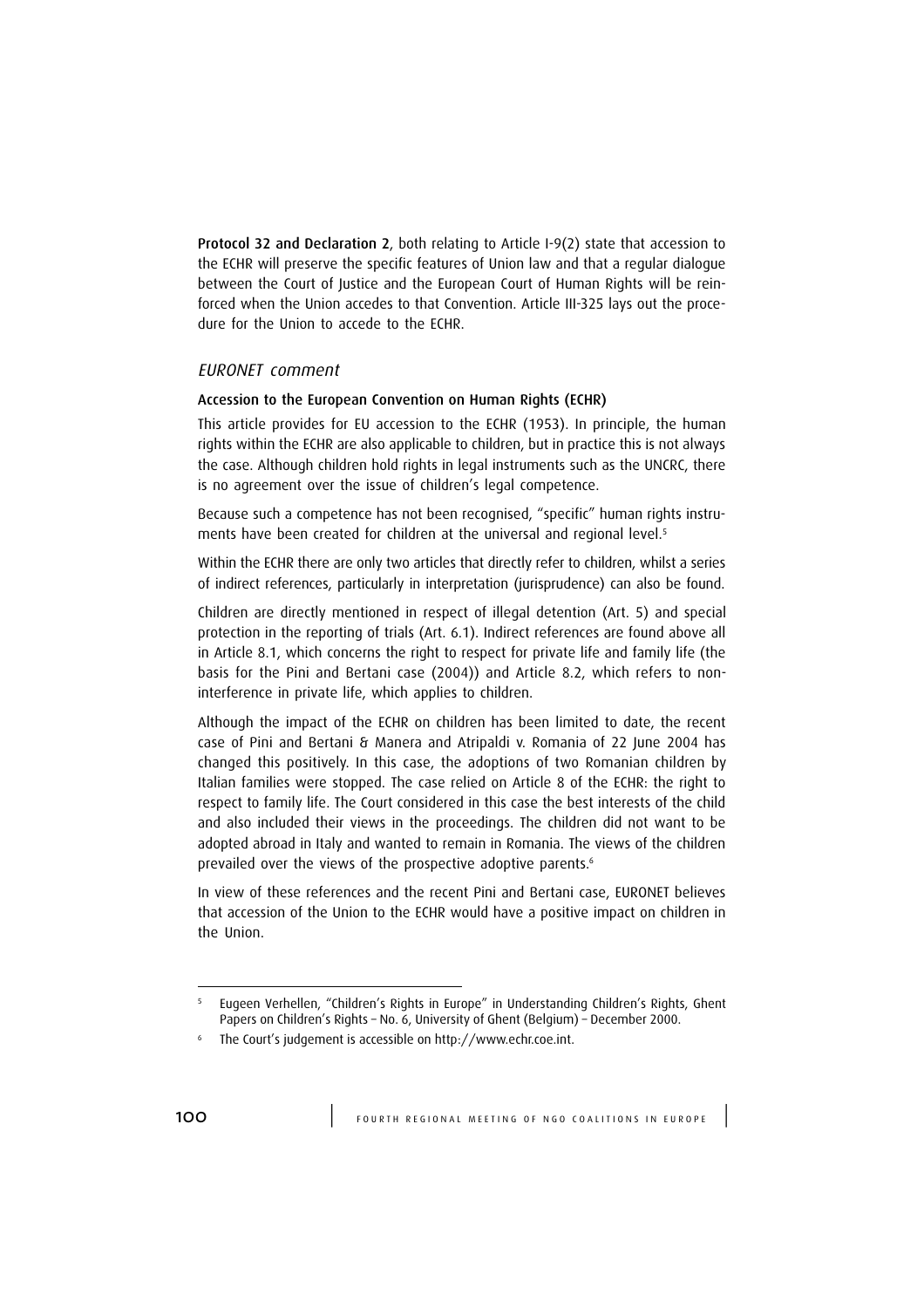## Article I-10 – Citizenship of the Union

- "1. Every national of a Member State shall be a citizen of the Union. Citizenship of the Union shall be additional to national citizenship and shall not replace it.
- 2. Citizens of the Union shall enjoy the rights and be subject to the duties provided for in the Constitution. They shall have:
	- u the right to move and reside freely within the territory of the Member States;
	- u the right to vote and to stand as candidates in elections to the European Parliament and in municipal elections in their Member State of residence, under the same conditions as nationals of that State;
	- u the right to enjoy, in the territory of a third country in which the Member State of which they are nationals is not represented, the protection of the diplomatic and consular authorities of any Member State on the same conditions as the nationals of that State;
	- u the right to petition the European Parliament, to apply to the European Ombudsman, (…)."

### EURONET comment

"The advice I have received…is that the reference to all persons who have citizenship of a Member State covers everybody, including children." Gay Mitchell, Irish Foreign Minister, representing the Irish Presidency of the EU, 1996<sup>7</sup> .

This is a general article referring to citizenship of the Union for all nationals of Member States. The definition of EU citizenship is closely related to the role of the citizen as a worker. Given that children are not part of the active labour force (unless they are over 15 and working), they are usually excluded from many of the rights which are conferred by EU citizenship. The rights they do enjoy are usually derived from the circumstances of their parents. ECJ rulings have helped to elaborate the concept of European citizenship in the Treaties and to extend citizenship rights to non-workers in certain cases.

<sup>7</sup> In a 'Children's Policy for 21st Century Europe: First Steps', EURONET report, written by Sandy Ruxton, 2000.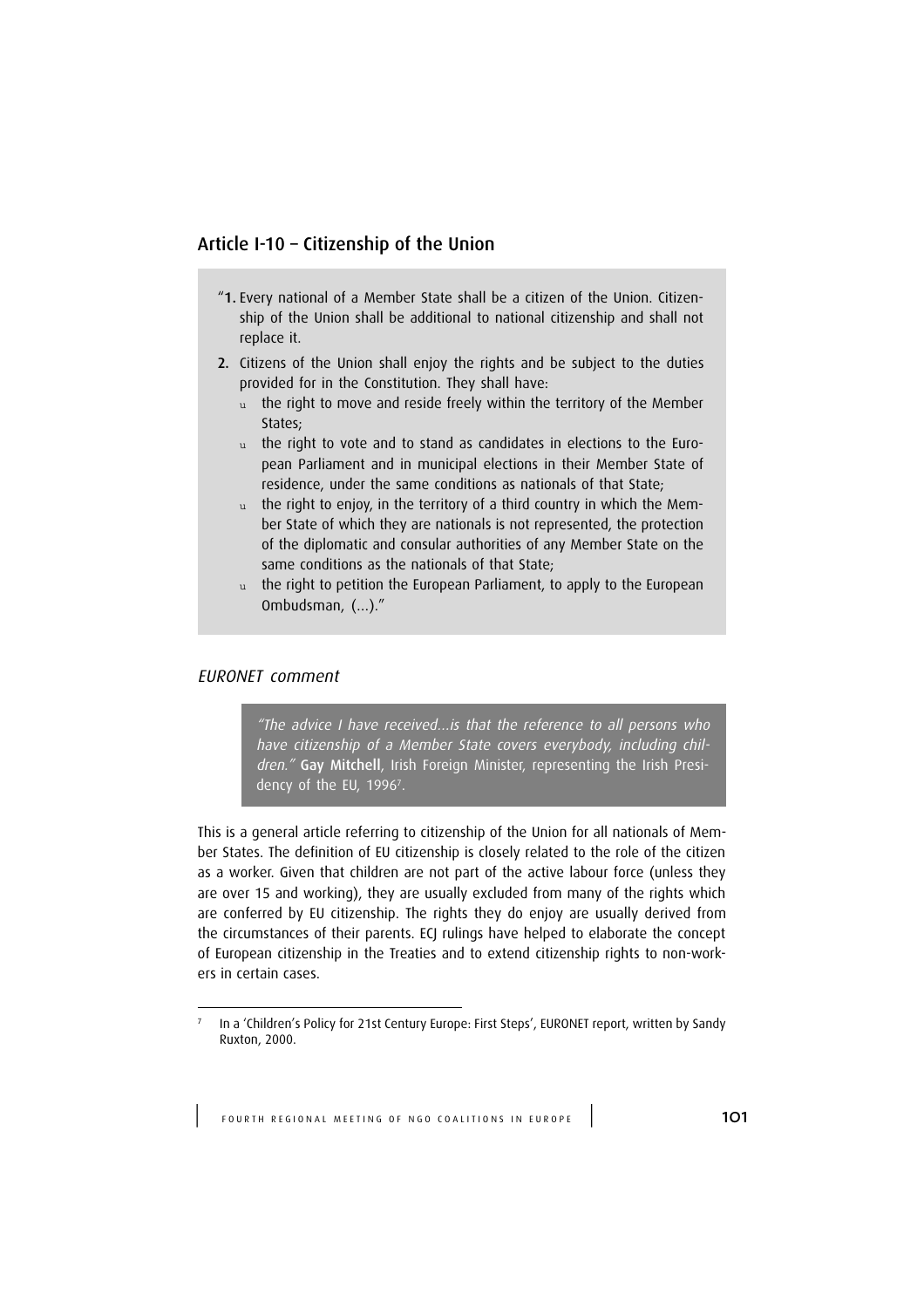Although in theory this article means that children are citizens of the Union and enjoy the rights provided for in the Constitution, in practice these rights have very limited application to children. For example, children cannot participate in elections since these are based on national legal minimum age requirements, workers rights only apply to children after the school-leaving age.

Moreover, there is no Article on education that would give EU citizens a right to education in the EU. The right to free movement, however, is applicable to children and could for example cover a situation concerning the payment of child benefit (or other social security benefits which are targeted at children) to children who are resident in a different member state, although in practice entitlements usually depend on parental circumstances and contributions.

There may still be a situation where children from third countries are excluded from EU citizenship, which will not be solved by this article, because in several EU countries citizenship depends on parental nationality rather than the birthplace of the child. In this way, entire families can remain in a country without host country citizenship, e.g: Germany. See also EURONET's comments to Article I-4 on non-discrimination and the exclusion of children from third countries for EU citizenship.

### Article I-18 – Flexibility clause

"1. If action by the Union should prove necessary, within the framework of the policies defined in Part III, to attain one of the objectives set out in the Constitution, and the Constitution has not provided the necessary powers, the Council of Ministers, acting unanimously on a proposal from the European Commission and after obtaining the consent of the European Parliament, shall adopt the appropriate measures."

### EURONET comment

This article can be used when there is no article in Part III of the Constitution that allows for action in a certain area. Unanimity in the Council is necessary to implement this article. In practice it will be difficult to obtain unanimity to adopt such measures and therefore it is not likely to have a serious effect on children's rights.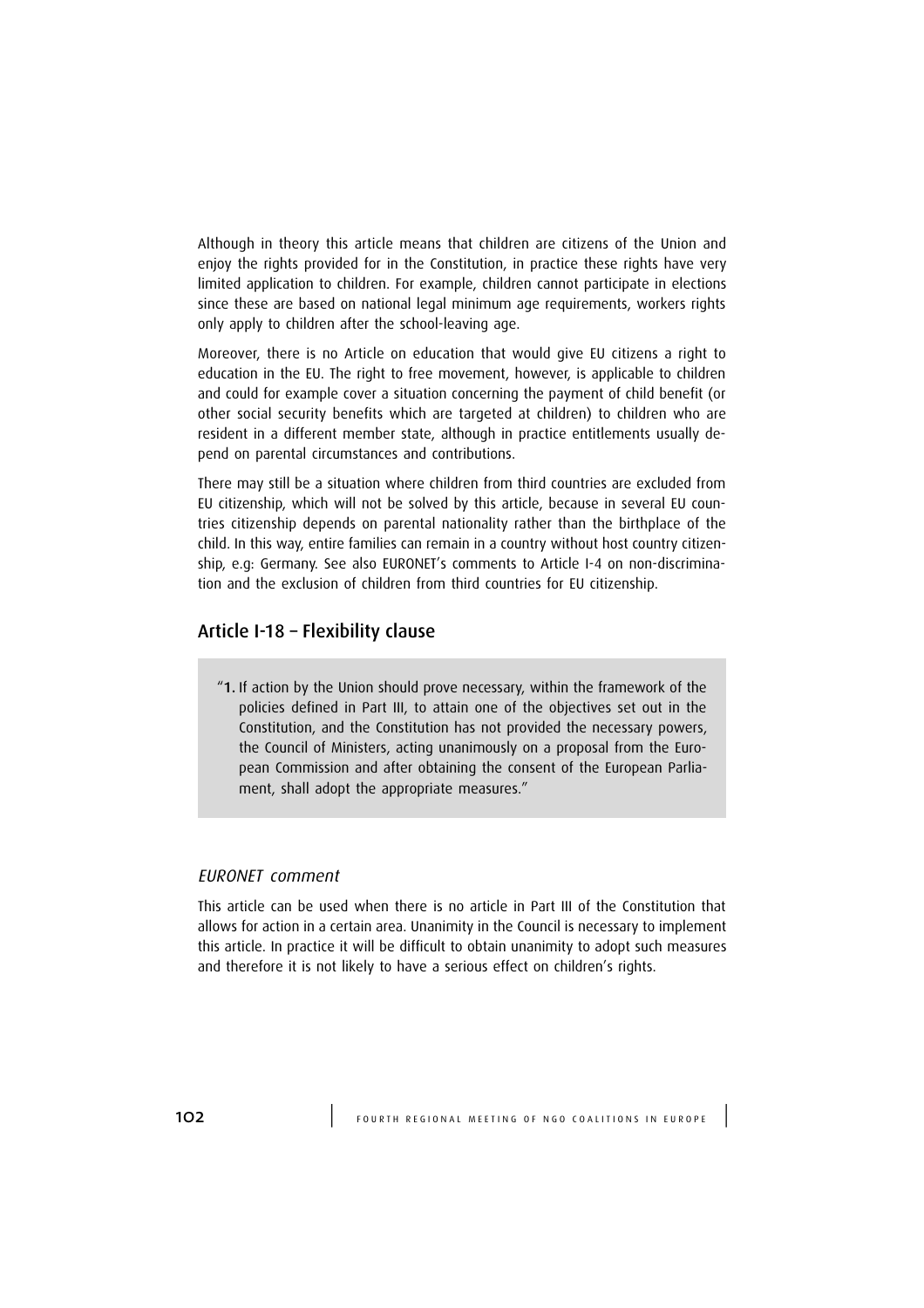## Article I-47 – The principle of participatory democracy

- "1. The institutions shall, by appropriate means, give citizens and representative associations the opportunity to make known and publicly exchange their views in all areas of Union action.
- 2. The institutions shall maintain an open, transparent and regular dialogue with representative associations and civil society.
- 3. The Commission shall carry out broad consultations with parties concerned in order to ensure that the Union's actions are coherent and transparent.
- 4. Not less than one million citizens who are nationals of a significant number of Member States may take the initiative of inviting the Commission, within the framework of its powers, to submit any appropriate proposal on matters where citizens consider that a legal act of the Union is required for the purpose of implementing the Constitution. European laws shall determine the provisions for the procedures and conditions required for such a citizens' initiative, including the minimum number of Member States from which such citizens must come."

### EURONET comment

"We are consulted to death yet there is little evidence that action is taken in response to the issues and concerns we raise." Scottish Children in EURONET Consultation on the Future of Europe, 2003.

EURONET welcomes the inclusion of the principle of participatory democracy and the opportunity given to civil society to have regular dialogue with the Commission. The power of initiative of a group of European citizens is also welcomed by EURONET.

For children this means that organisations representing children can have broad consultations with the EU institutions to ensure that the Union's objective to protect children's rights is implemented by coherent and transparent actions.

Clause 4 means that a million children, who are European citizens, can ask the Commission to submit a proposal on matters where they consider their rights should be implemented.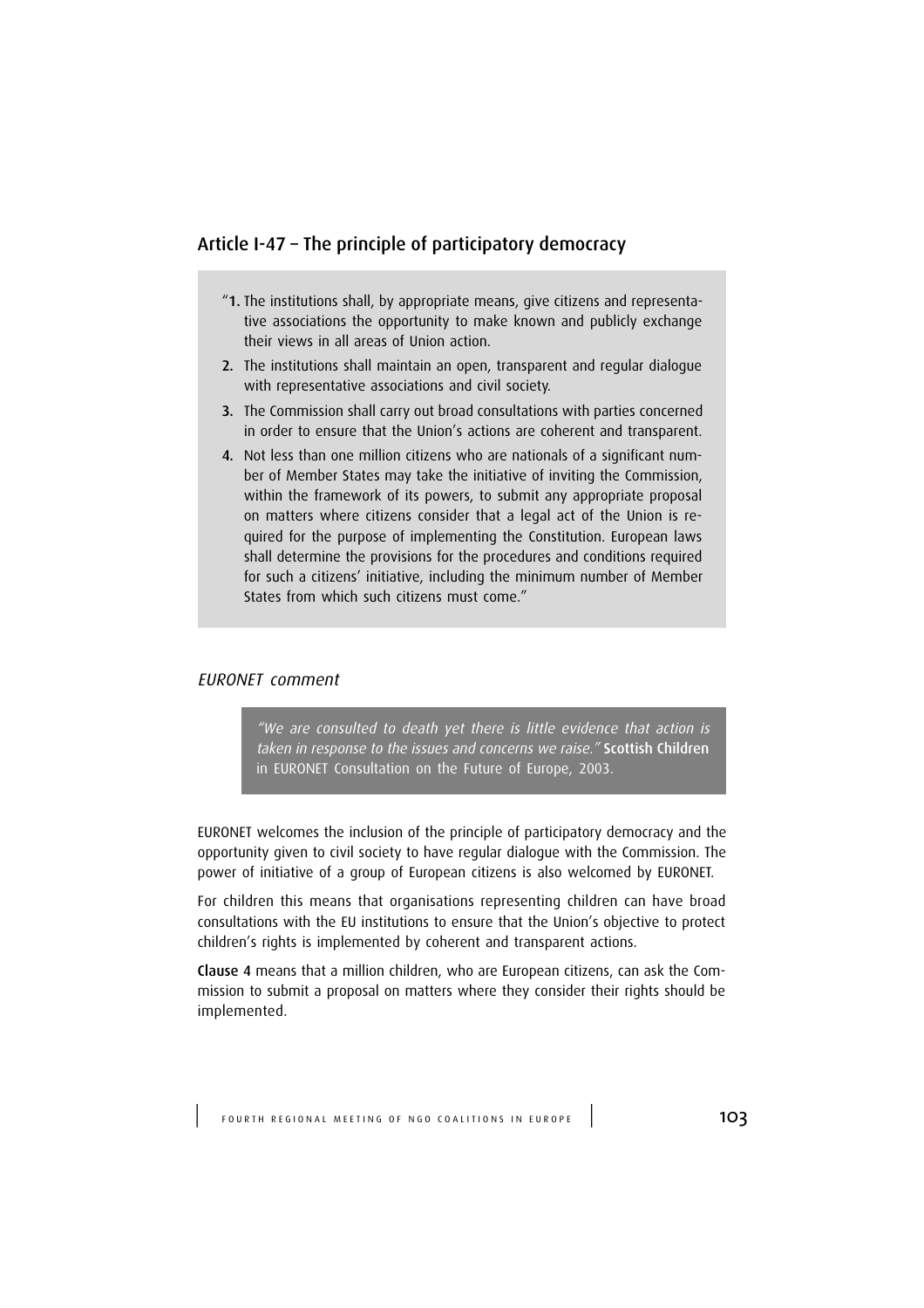# PART II: The Charter of Fundamental Rights of the EU

EURONET welcomes the incorporation of the Charter of Fundamental Rights in the European Constitution and believes it is a significant step forward. In particular the article on children's rights II-84 (former article 24) is a welcome step to get children's rights recognised in the Union. Other than this specific article, there are several other articles in the charter of relevance to children. Before analysing the impact these articles have on children, EURONET stresses that the incorporation of the Charter done into the European Constitution is not sufficient to ensure the protection of children's rights. Its scope of application is limited and its provisions have no direct effect within the national context.

## Scope of application

The Charter of Fundamental Rights of the Union, which was developed and adopted in 2000, has been incorporated in full in the European Constitution. This means that the fundamental right, as laid down in the Charter, will be legally binding on all Member States. However, the scope of the application is limited as it will only be legally binding for the EU institutions and bodies and the Member States when implementing Union law:

"They shall therefore respect the rights, observe the principles and promote the application thereof in accordance with their respective powers and respecting the limits of the powers of the Union as conferred on it in the other Parts of the Constitution." (Article II-111, Field of application).

This means that there is no direct application within a purely national context. In other words, a violation of the rights of the Charter cannot be taken up by national citizens within the European Union with the Court of Justice of the Union. Only if a right within the Charter is violated by the EU institutions and the Member States in their legislation, policies or activities can the case be brought before the European Court of Justice.

The Courts of the Union and the Member States shall interpret the Charter with the quidance of the explanations relating to the Charter. (Article II-112, Scope and interpretation of rights and principles).

These explanations are laid down in Addendum 2 of the European Constitution.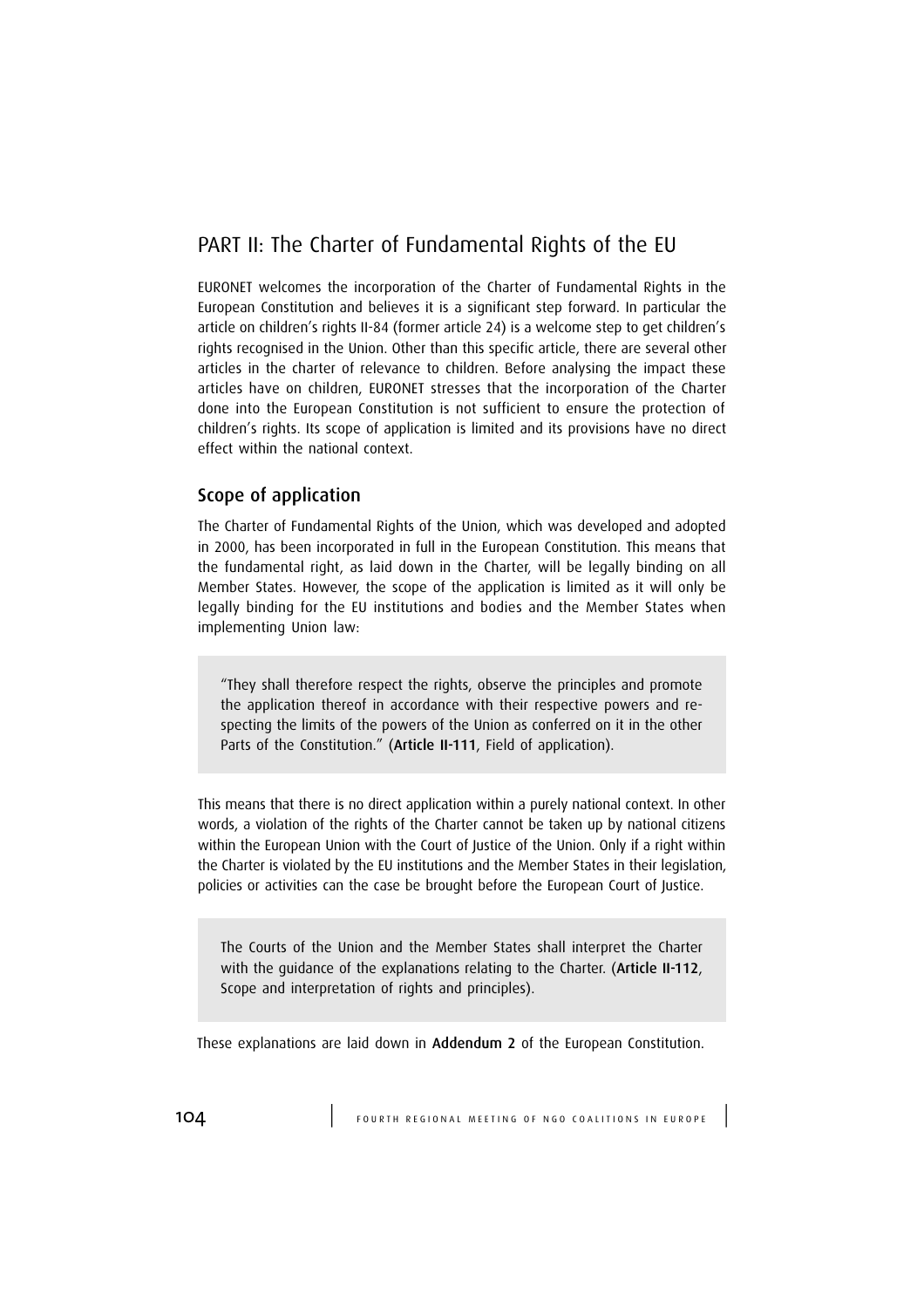## General remark on the rights included in the Charter of Fundamental Rights

EURONET believes that not only Article II-84 (former Article 24) on the rights of the child is relevant but also other human rights articles in the Charter are applicable to children. The more general articles such as the right to life (II-62), human dignity (II-61), prohibition of slavery and forced labour (II-65), freedom of expression and information (II-71), are also relevant to children.

The Preamble of the Charter of Fundamental Rights states:

"Enjoyment of these rights entails responsibilities and duties with regard to other persons, to the human community and to future generations."

In this paper the analysis of the Charter of Fundamental Rights and its implications for children will focus on the articles specifically referring to or covering children's rights. The analysis includes the references to the explanatory comments in Addendum 2.

# Specific articles for children in the Charter of Fundamental Rights

## Article II-65 – Prohibition of slavery and forced labour

"3. Trafficking in human beings is prohibited."

### EURONET comment

The explanatory comments refer to the definition of trafficking for sexual purposes and for profit included in the annex to the Europol Convention which states "(…) and assault of minors or trade in abandoned children." The explanatory note also refers to the Convention implementing the Schengen Agreement and the framework decision adopted by the Council on 19 July 2002 on combating trafficking in human beings.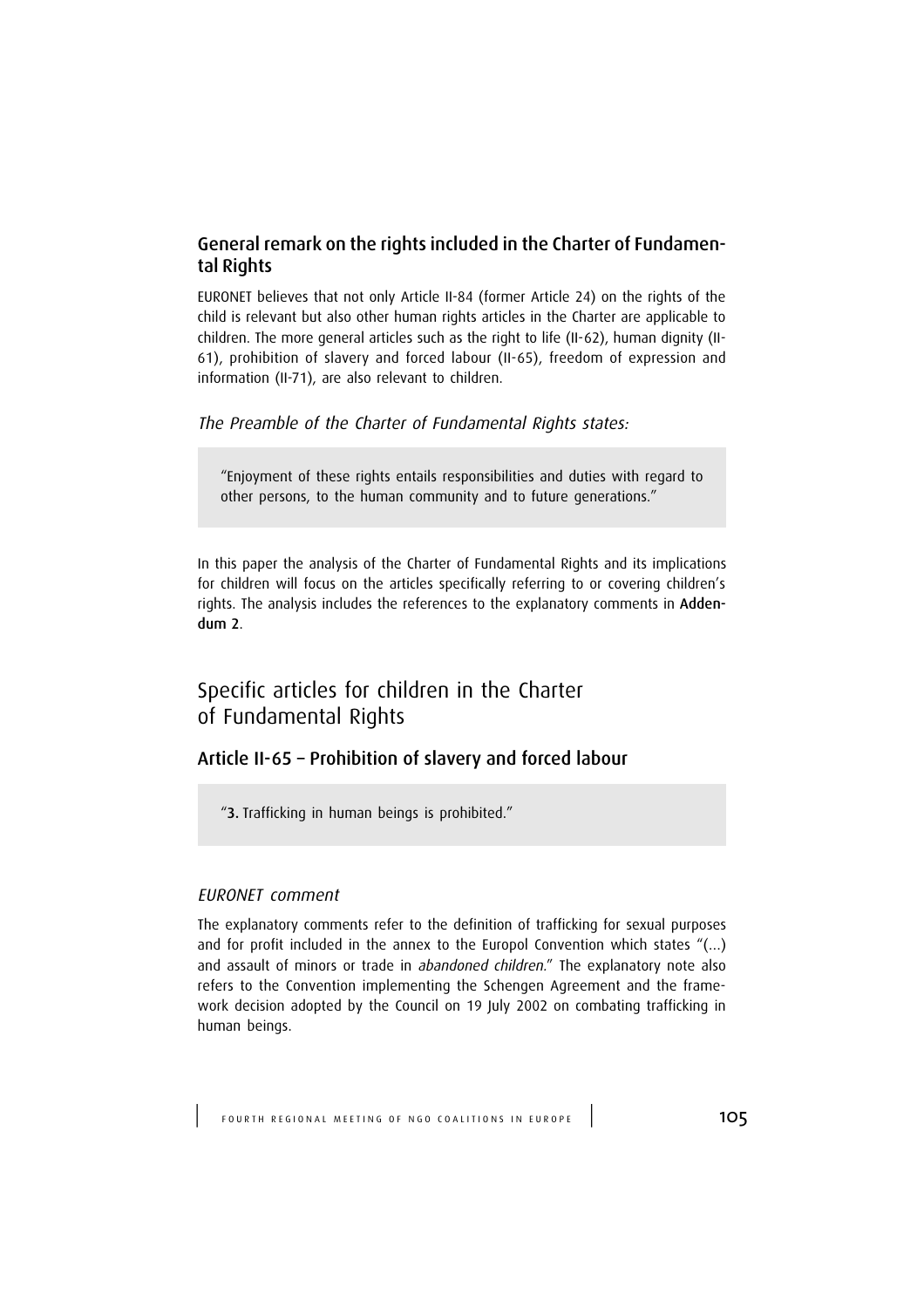EURONET believes that this article can contribute to the combating of trafficking in children as a breach of their fundamental rights, although the definition of trafficking is limited and not consistent with the internationally agreed definition in the Palermo protocol<sup>8</sup> . Article III-172 brings this into the criminal justice area. (See further comments on Article III-172)

## Article II-66 – Right to liberty and security

"Everyone has the right to liberty and security of person."

### EURONET comment

The explanatory note refers to Article 5 of the ECHR and indicates that this article has the same meaning and scope. Article 5 of the ECHR directly refers to children and states in Paragraph 1:

"Everyone has the right to liberty and security of the person. No one shall be deprived of his liberty save in the following cases and in accordance with a procedure prescribed by law: (d) the detention of a minor by lawful order for the purpose of educational supervision or his lawful detention for the purpose of bringing him before the competent legal authority."

In this way children's rights to liberty and security of the person are specifically protected except in certain cases, for example for educational supervision or lawful detention when brought before legal authorities. However EURONET notes that, despite guarantees in the ECHR, the Charter of Fundamental Rights and article 37 of the UNCRC, children continue to be detained, particularly migrant and asylum seeking children, in some Member States.

<sup>8</sup> Article 3 of the Palermo Protocol stipulates that "Trafficking in persons shall mean the recruitment, transportation, transfer, harboring or receipt of persons, by means of the threat or use of force or other forms of coercion, of abduction, of fraud, of deception, of the abuse of power or of a position of vulnerability or of the giving or receiving of payments or benefits to achieve the consent of a person having control over another person, for the purpose of exploitation. Exploitation shall include, at a minimum, the exploitation of the prostitution of others or other forms of sexual exploitations, forced labour or services, slavery or practices similar to slavery, servitude or the removal of organs".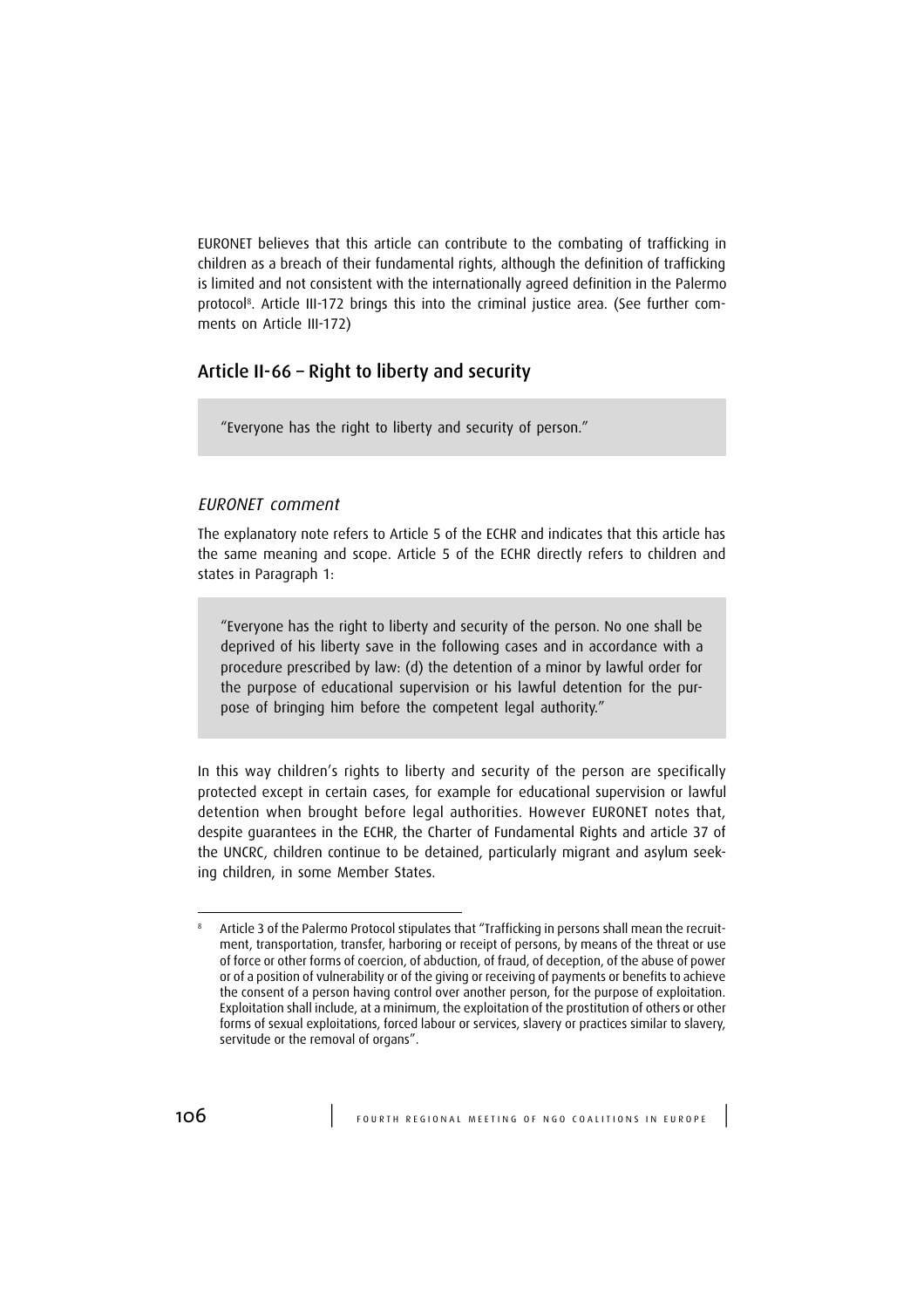## Article II-67 – Respect for private and family life

"Everyone has the right to respect for his or her private and family life, home and communications."

#### EURONET comment

EURONET welcomes the inclusion of this right and believes that this right guarantees the respect for children's rights within the family and recognises the importance of families for the growth and well-being of children, as stated in the preamble of the UNCRC. This article also guarantees respect for a child's privacy. The explanatory note states that this article corresponds to the rights guaranteed by article 8 of the ECHR, which has been interpreted positively for children's rights by the Court of Human Rights (see comments under Article (I-9).

# Article II-69 – Right to marry and right to found a family

"The right to marry and the right to found a family shall be guaranteed in accordance with the national laws governing the exercise of these rights."

## EURONET comment

The explanatory note states that this Article is based on Article 12 of the ECHR, allowing men and women of marriageable age to marry and found a family, with a modernisation of words to cover cases in which national legislation recognises arrangements other than marriage for founding a family. EURONET believes that family life is important for the growth and well-being of children (UN CRC Preamble)

## Article II-74 – Right to education

- "1. Everyone has the right to education and to have access to vocational and continuing training.
- 2. This right includes the possibility to receive free compulsory education.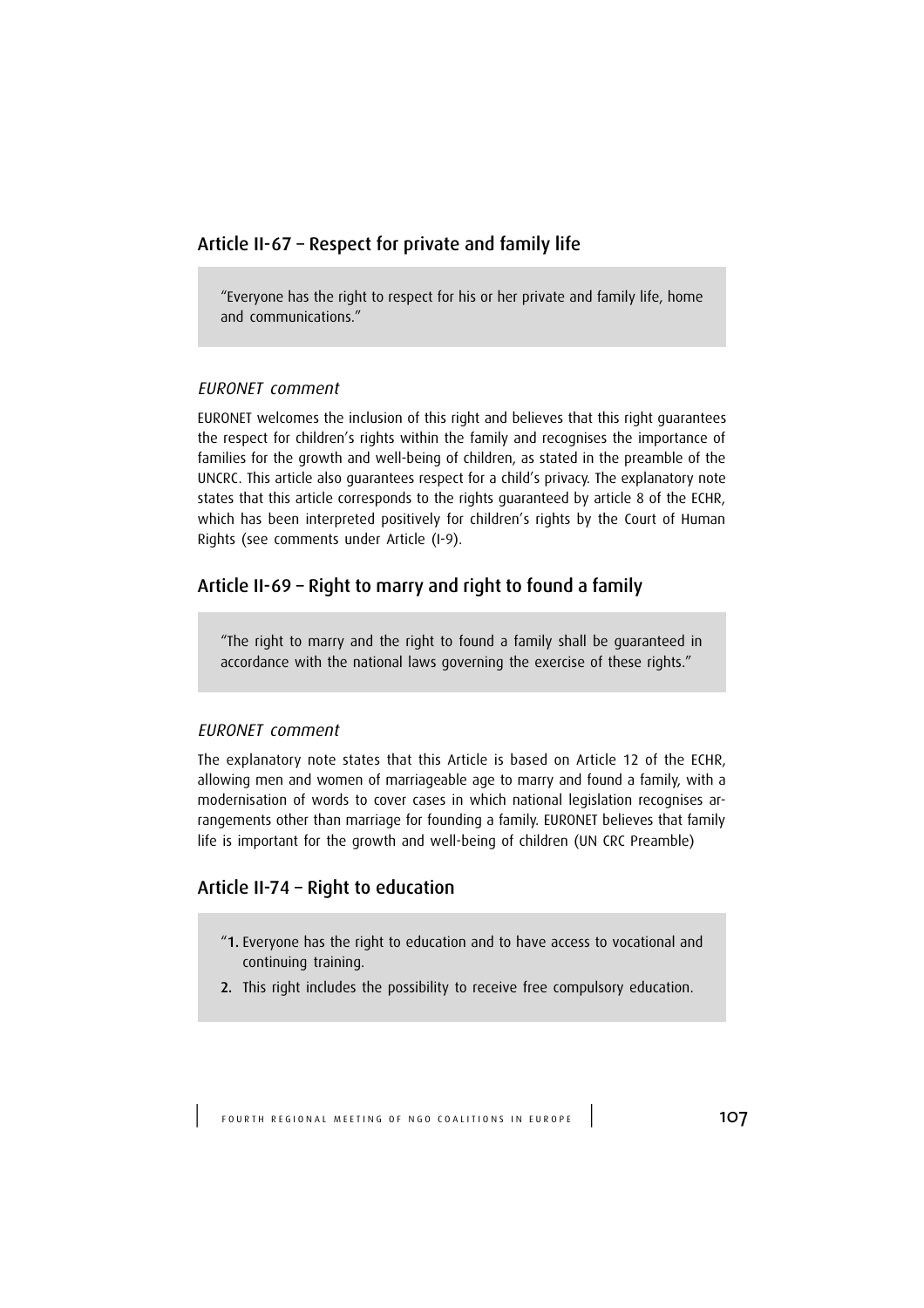3. The freedom to found educational establishments with due respect for democratic principles and the right of parents to ensure the education and teaching of their children in conformity with their religious, philosophical and pedagogical convictions shall be respected, in accordance with the national laws governing the exercise of such freedom and right."

## EURONET comment

"I cannot go to high school because I will have to work as soon as I finish primary school. I would have liked to learn more." Roma boy, 9 years old, Greece<sup>9</sup>.

EURONET regrets that this article lacks the full text of Article 28 of the UNCRC (the right to education). EURONET welcomes paragraph 1, the inclusion of free compulsory education for children which is in line with Article 28 of the UN CRC.

The explanatory note states that paragraph 2 implies that: "each child has the possibility of attending an establishment which offers free education". The Article has a positive wording as "everyone has the right to education" whereas Article 1 of Protocol I of the ECHR is worded in a negative way "no person shall be denied the right to education". For the Union this article means that in its training policies, the Union must respect free compulsory education, but this does not create new powers for the Union.

Regarding the rights of parents in paragraph 3, "it must be interpreted in conjunction with the provisions of Article II-84" is stated in the explanatory notes. EURONET believes that in relation to this paragraph (Article 28 and 29 of the UNCRC should have been taken into account). Paragraph 3 stresses that it is more of a parent's right to decide education upon their religious base, etc. Article 28 (UN CRC), on the other hand, states that the child has a right to education and Article 29 provides that education should develop respect for the child's own cultural and national values and those of others.

<sup>9</sup> "Denied a Future? The right to education of Roma/Gypsy & Traveller Children in Europe", Save the Children, 2001.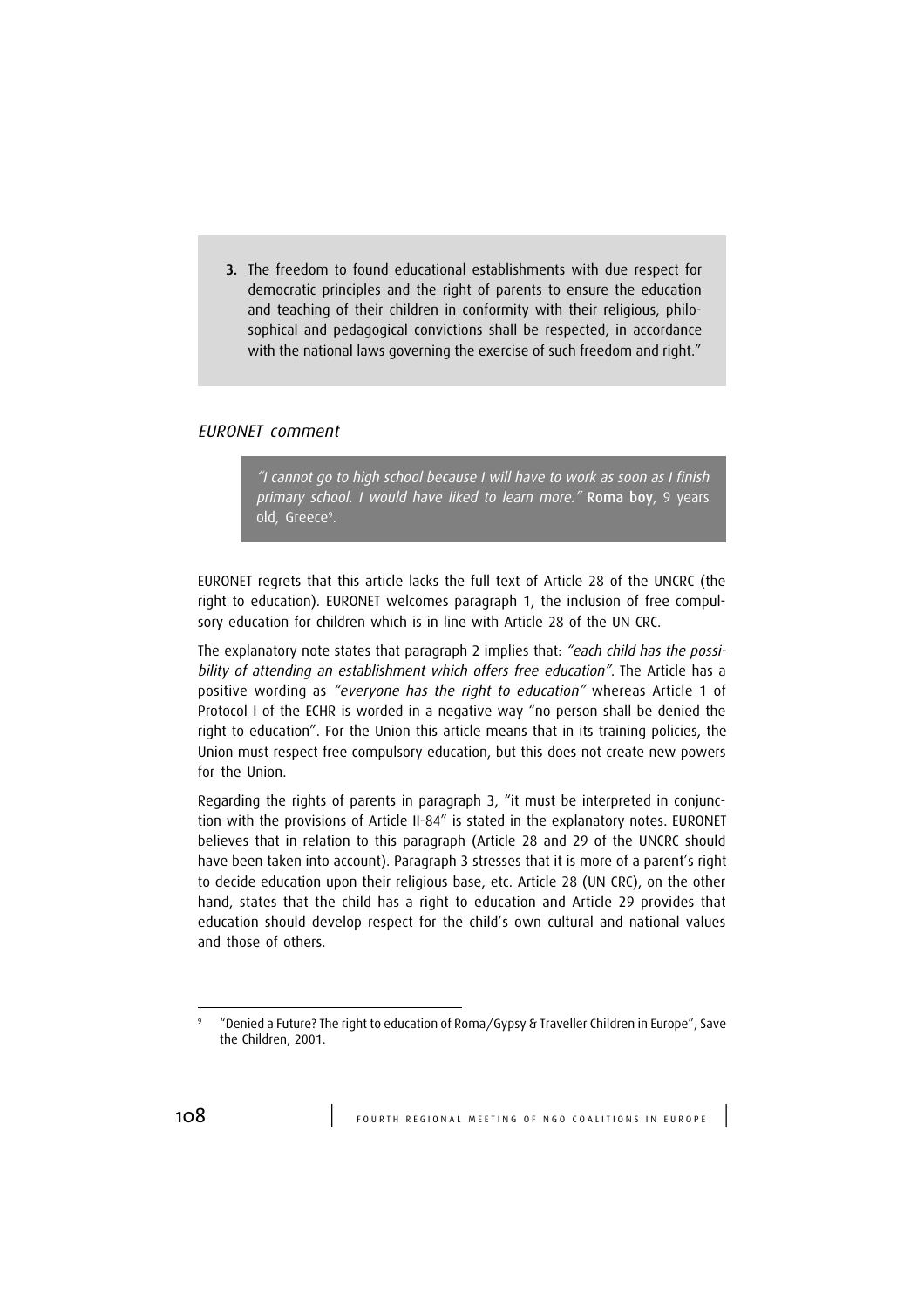## Article II-81 – Non-discrimination

- "1. Any discrimination based on any ground such as sex, race, colour, ethnic or social origin, genetic features, language, religion or belief, political or any other opinion, membership of a national minority, property, birth, disability, age or sexual orientation shall be prohibited.
- 2. Within the scope of application of the Constitution and without prejudice to any of its specific provisions, any discrimination on grounds of nationality shall be prohibited."

## EURONET comment

EURONET welcomes this article because it strengthens the right of the child not to be discriminated against, on grounds such as sex, race, colour, ethnic or social origins, religion, disability, age, sexual orientation, etc, by the Union's institutions when they exercise their powers and adopt laws and policies.

EURONET believes, supported by legal advice and a EURONET report on non-discrimination published by EURONET, that discrimination on the grounds of age includes children.<sup>10</sup> The other positive achievement for children is that the article includes discrimination on grounds of disability, which is not included as an explicit ground for discrimination in Article 14 ECHR.

However, the explanatory note refers to article III-124 of the Constitution on nondiscrimination and explains that this article has a different scope and purpose: "Article III-124 confers power on the Union to adopt laws, including harmonisation of the Member States' laws and regulations, to combat certain forms of discrimination." (See EURONET's comments on Article III-124). Article II-81 "only addresses discrimination by the institutions and bodies of the Union themselves (…) when they are implementing Union law."

<sup>&</sup>lt;sup>10</sup> "Challenging discrimination against children in the EU: A policy proposal by Euronet", Gerison Lansdown, November 2000.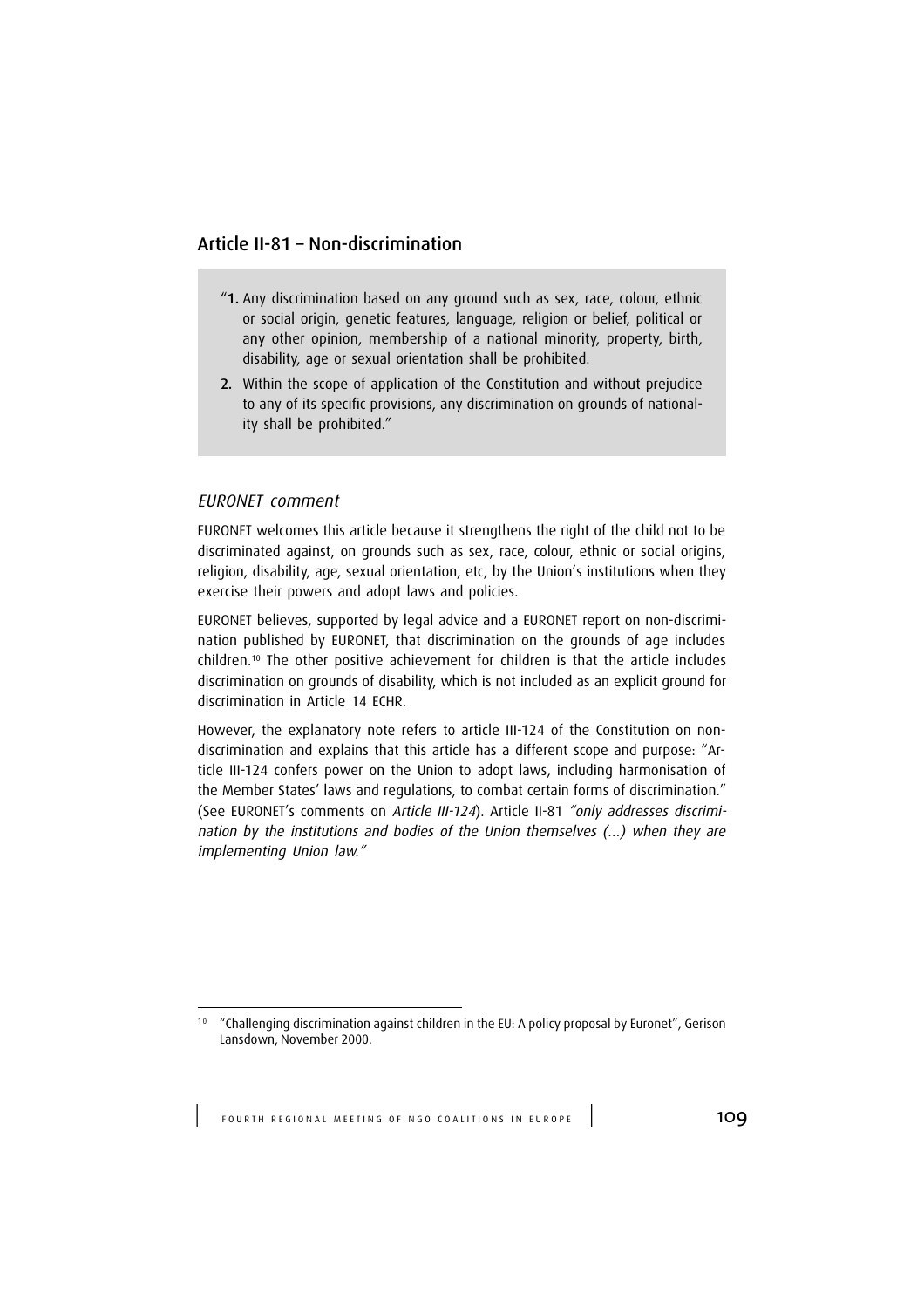## Article II-84 – The rights of the child

- "1. Children shall have the right to such protection and care as is necessary for their well-being. They may express their views freely. Such views shall be taken into consideration on matters which concern them in accordance with their age and maturity.
- 2. In all actions relating to children, whether taken by public authorities or private institutions, the child's best interests must be a primary consideration.
- 3. Every child shall have the right to maintain on a regular basis a personal relationship and direct contact with both his or her parents, unless that is contrary to his or her interests."

#### EURONET comment

While EURONET welcomes a specific article on children's rights in the Charter, we believe that these are not the only children's rights that need to be guaranteed by the Union. We believe there needs to be a reference to the UNCRC in this article, which is not the case, although the explanatory note to Article 24 does refer to the UN Convention on the Rights of the Child (1989). For interpretation purposes this reference is crucial. Moreover, not all key principles of the UN CRC have been incorporated in Article 24 of the Charter of Fundamental Rights or are lower than those in the CRC. The principle of the 'evolving capacity of the child' is not included as well as the principle of non-discrimination, which is one of the key principles of the UN CRC. The guiding principles and norms of the UN CRC must be reflected in EU legislation to avoid lowering the already adopted international human right standard on children's rights. The principles are:

- u The best interests of the child shall be a primary consideration (Art. 3 UN CRC)
- u The rights of the child shall be respected and ensured without discrimination of any kind (Art. 2 UN CRC)
- u The right to life, and the State's obligation to ensure the child's survival and development. (Art. 6 UN CRC)
- u The child has the right to express his or her opinion freely and to have that opinion taken into account in any matter or procedure affecting the child (Art. 12 UN CRC)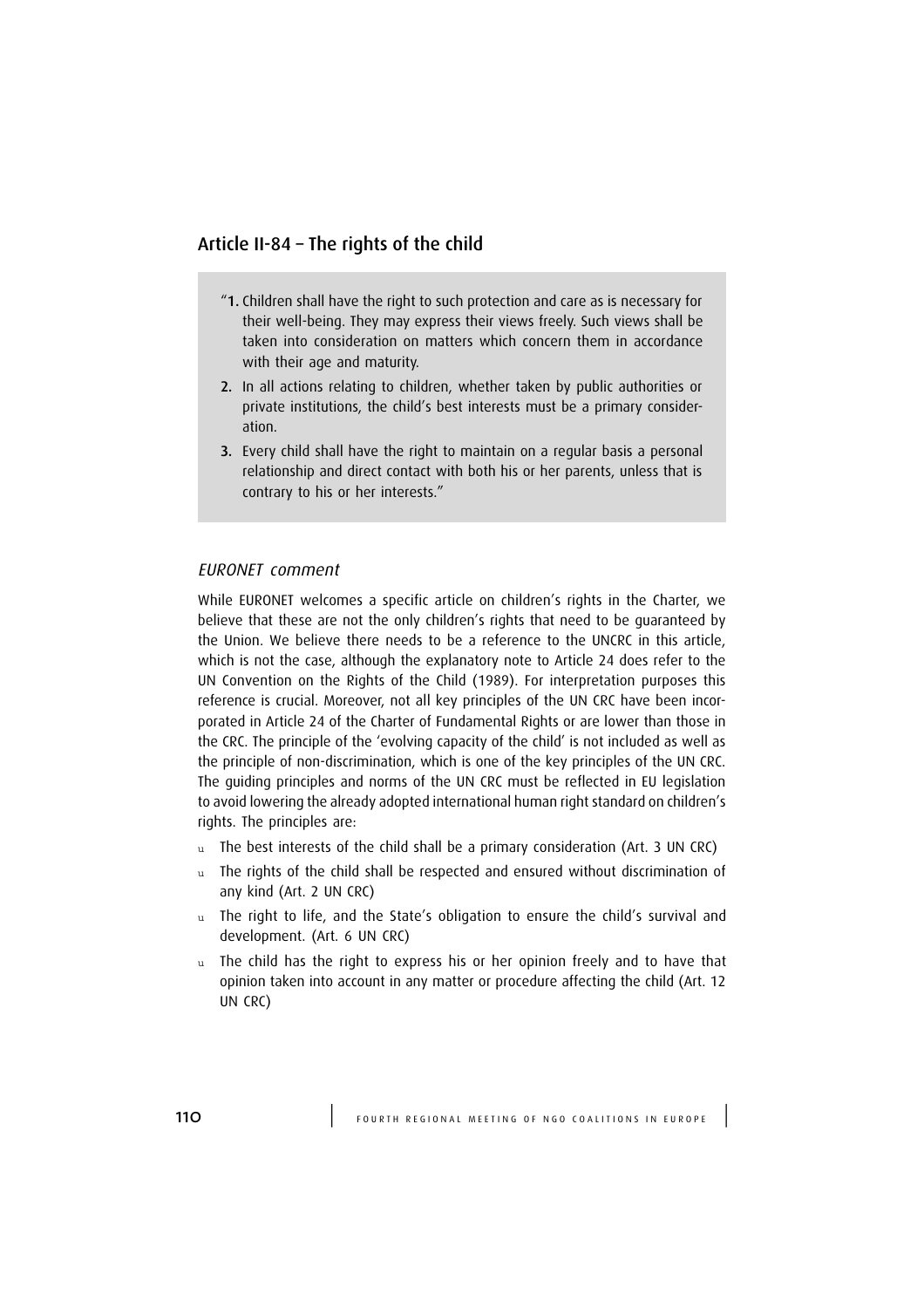"A Child is free to express his opinion and fulfil his dreams. Unfortunately, their fulfilment is not up to him. Adults decide for us. What a pity! We know what is good and bad. We wish to be listened to and we promise you a better world!" 13-year old Romanian boy, taking part in EURONET Consultation on Future of Europe, 2003.

With regard to paragraph 1, which refers to children's participation, children "may express their views freely", is not replicating the wording of Article 12 of the UNCRC, which states

"States Parties shall assure to the child who is capable of forming his or her views, the right to express those views freely in all matters affecting the child and be given due weight."

The 'right to' express their views, is far stronger than 'may' express their views. Finally the text of Article 84 does not contain the principle of taking the child as an individual with its own human rights as expressed in the UN CRC.

The impact of this article on children is that the Union, in its legislation and policies, must take children's rights into account, as described in this article. EURONET believes that a legal base for children's rights is a simpler and more effective way of incorporating children's rights into the EU Treaty.

Article 84 only refers to a limited set of children's rights, as explained above. A legal base would be simpler, since there would be a reference to children's rights which would ensure that all EU legislation and policies having an impact on children would have to comply with the rights of the child.

Next to the Union's institutions, the Member States also have to adhere to the rights in this article when implementing Union legislation. This article compliments article I-3.3 and I-3.4 (objectives of the Union), but because of its limited scope could never replace it!

In paragraph 3 of article II-84, the explanatory note states that this takes account of the fact that Union legislation on civil matters can have cross-border implications, for which Article III-269 confers power. This may include, notably, visiting rights ensuring that children can maintain regular personal and direct contact, with both his or her parents, unless this is contrary to his/her interests. EURONET values the inclusion of this paragraph.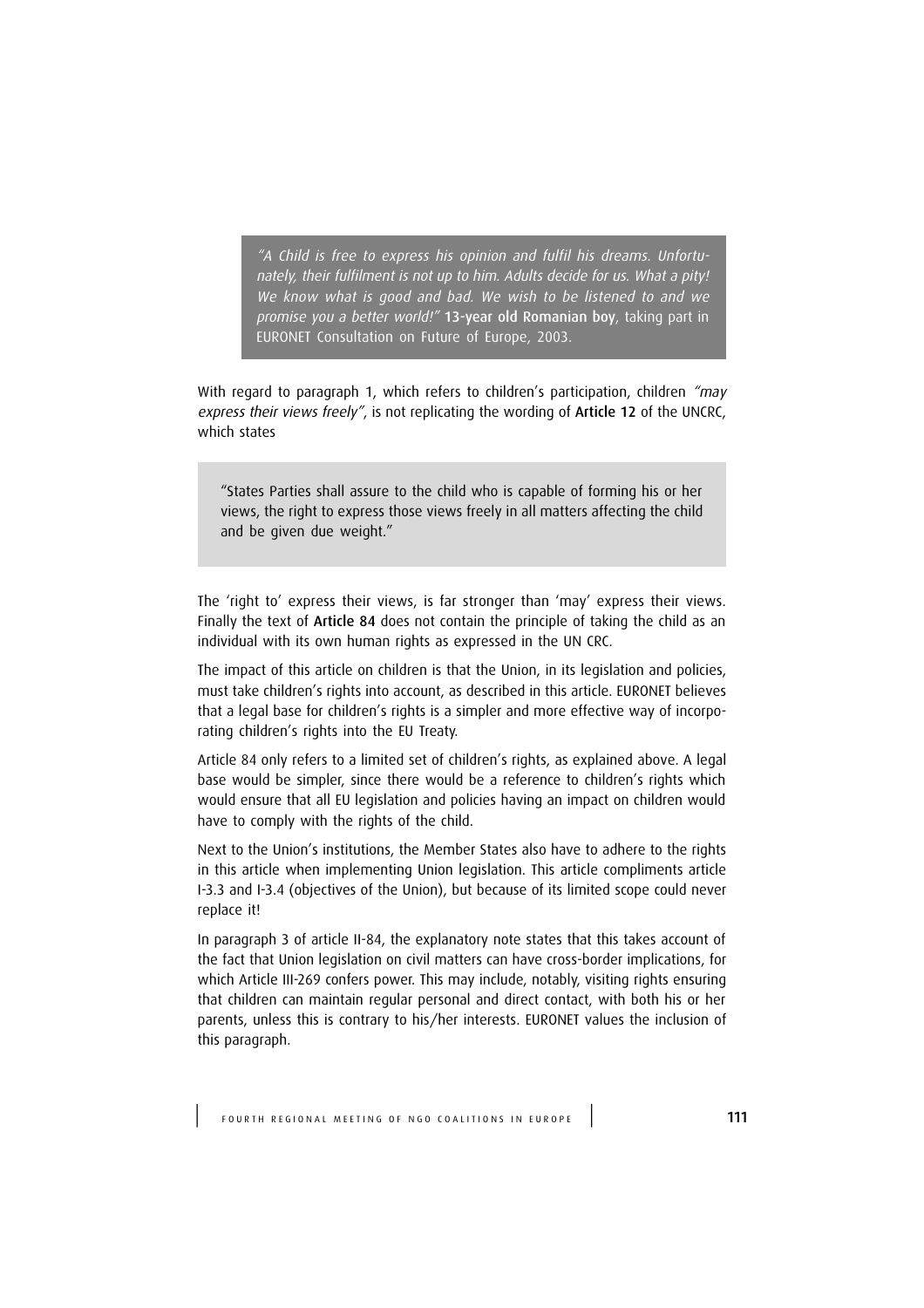## Article II-92 – Prohibition of child labour and protection of young people at work

"The employment of children is prohibited. The minimum age of admission to employment may not be lower than the minimum school-leaving age, without prejudice to such rules as may be more favourable to young people and except for limited derogations.

Young people admitted to work must have working conditions appropriate to their age and be protected against economic exploitation and any work likely to harm their safety, health or physical, mental, moral or social development or to interfere with their education."

### EURONET comment

EURONET welcomes the alignment of the minimum age of admission to employment with the minimum school leaving age. EURONET believes that the protection of young people at work should be in line with article 32 of the UNCRC. EURONET believes that the Union should use its powers to ensure that this article is implemented in the laws and policies it adopts and ensure full and proper implementation by Member States.

As the explanatory note states, this article is based on Directive 94/33/EC on the protection of young people, Article 7 of the European Social Charter and points 20- 23 of the Community Charter of the Fundamental Social Rights of Workers. Under directive 94/33/EC on the protection of young workers, Governments are required to protect the health and safety of persons under 18s, and specific requirements have been introduced covering certain types of work, working hours, rest breaks and night work. The directive is in line with article 32 of the UNCRC, which requires States to protect children "from economic exploitation and from performing any work that is likely to be hazardous or to interfere with the child's education, or to be harmful to the child's health or physical, mental, spiritual, moral or social development."

## Article II-93 – Family and professional life

- "1. The family shall enjoy legal, economic and social protection.
- 2. To reconcile family and professional life, everyone shall have the right to protection from dismissal for a reason connected with maternity and the right to paid maternity leave and to parental leave following the birth or adoption of a child."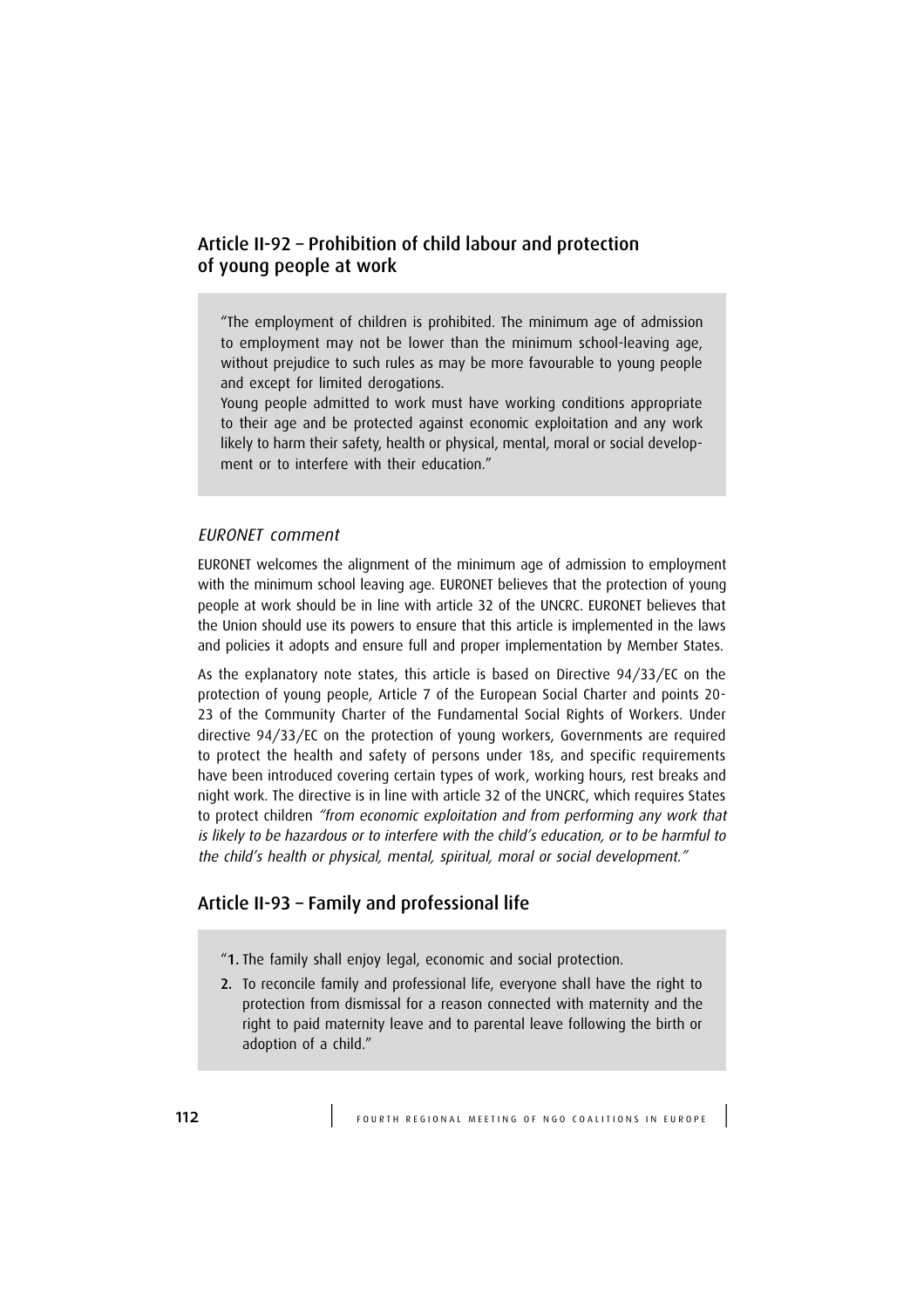## EURONET comment

EURONET welcomes paragraph 1, which ensures that children living in families shall enjoy legal, economic and social protection.

Paragraph 2 focuses on workers and their rights to combine family and professional life and not on the rights of children, which is an omission in this article.

## Article II-94 – Social security and social assistance

"3. In order to combat social exclusion and poverty, the Union recognises and respects the right to social and housing assistance so as to ensure a decent existence for all those who lack sufficient resources, in accordance with the rules laid down by Union law and national laws and practices."

### EURONET comment

The first two paragraphs of this article focus exclusively on workers and their rights. Paragraph 3 has to be read in conjunction with Article III-210 (social exclusion) and should be read with the objective of ensuring that children have a decent existence. The implementation of this Article can only be done by the Member States and by the Union based on Article III-210. (See EURONET comments on Article III-210)

# PART III: The Union policies and its functioning

Section I: Equality and Non-Discrimination

## Article III-108 (ex Article 141 TEC) – Equal Pay for equal work

- "1. Each Member State shall ensure that the principle of equal pay for male and female workers for equal work or work of equal value is applied.
- 2. For the purpose of this Article, "pay" means the ordinary basic or minimum wage or salary and any other consideration, whether in cash or in kind, which the worker receives directly or indirectly, in respect of his employment, from his employer.(…)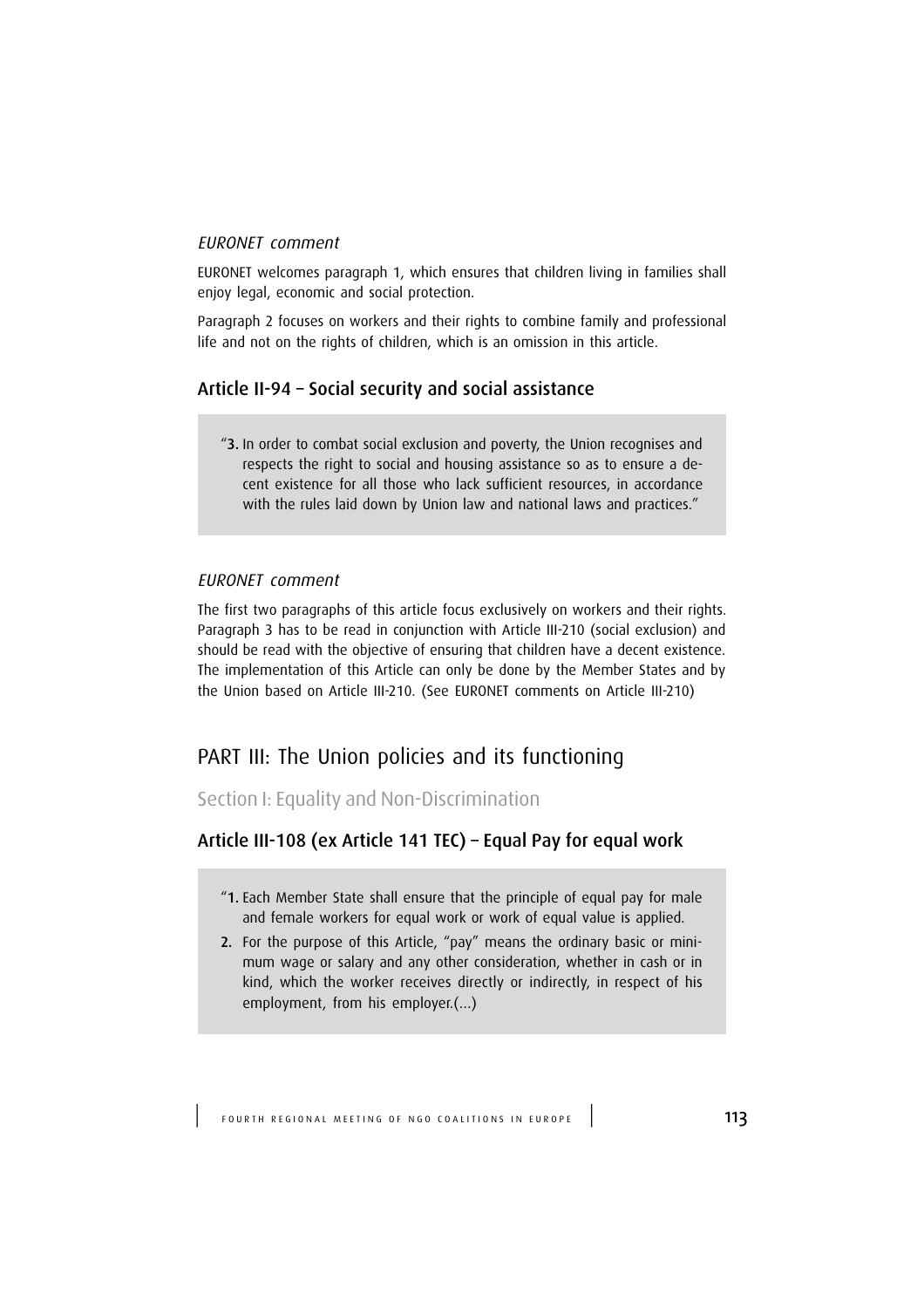3. European laws or framework laws shall establish measures to ensure the application of the principle of equal opportunities and equal treatment of men and women in matters of employment and occupation, including the principle of equal pay for equal work or work of equal value. They shall be adopted after consultation of the Economic and Social Committee."

### EURONET comment

Whilst not directly relevant to children's rights, this Article could bring benefits, as it refers to equal treatment for men and women in matters of employment and occupation. This could, for example, have a bearing on issues such as parental leave and child care.

## Declaration on Article III-116 – Domestic Violence

The Conference agrees that, in its general efforts to eliminate inequalities between women and men, the Union will aim in its different policies to combat all kinds of domestic violence. The Member States should take all necessary measures to prevent and punish these criminal acts and to support and protect the victims.

### EURONET comment

EURONET welcomes this Declaration as children are often victims of domestic violence. As a Declaration to the Constitutional Treaty, this clause does not place legally binding obligations on Member States to combat domestic violence. However, within the context of eliminating inequalities between women and men, this is a welcome addition.

## Article III-117

In defining and implementing the policies and actions referred to in this Part, the Union shall take into account requirements linked to the promotion of a high level of employment, the guarantee of adequate social protection, the fight against social exclusion, and a high level of education, training and protection of human health.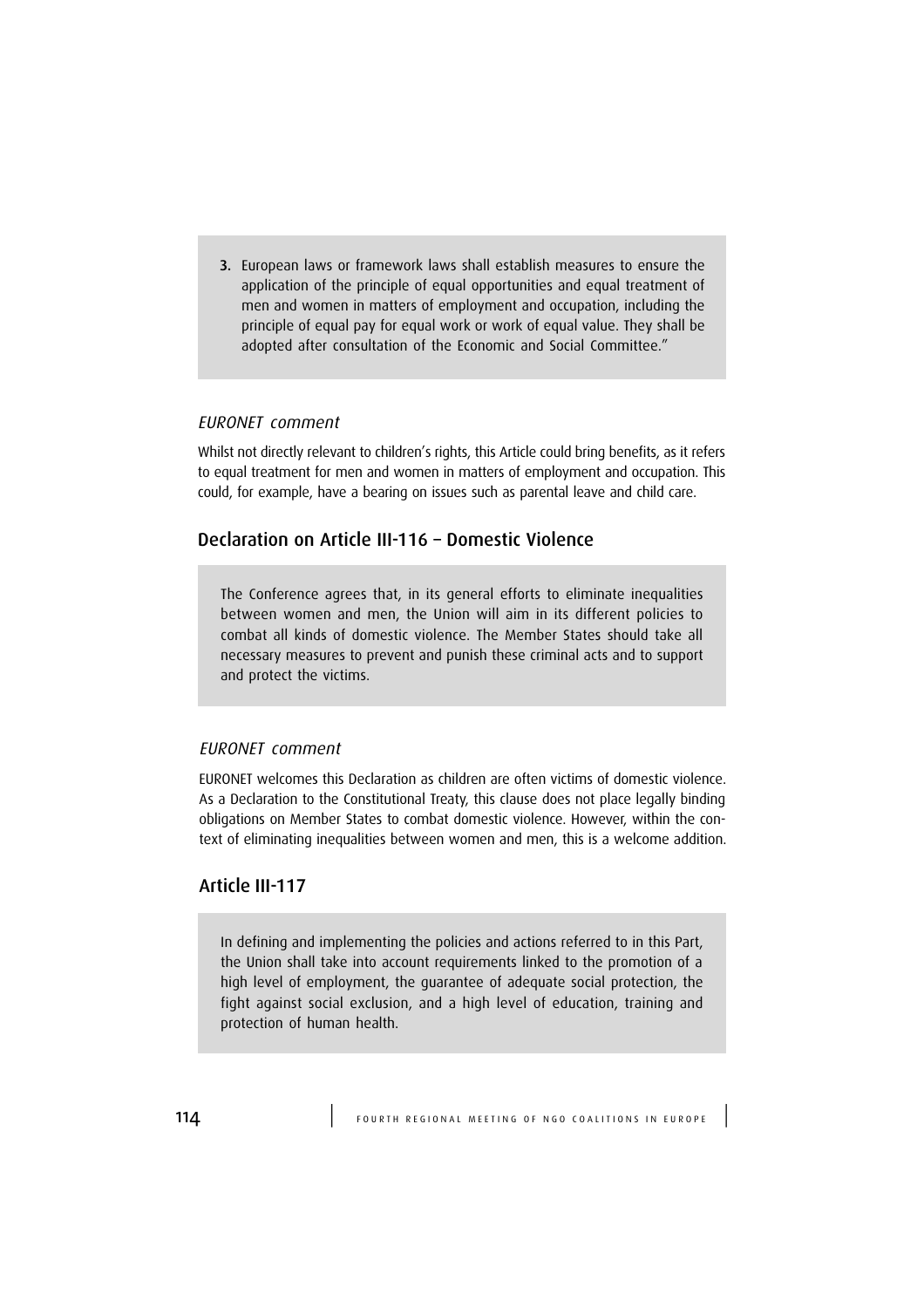### EURONET comment

This is a new article and it aims to ensure mainstreaming the fight against social exclusion within the policy part of Part III of the Constitution. Including child poverty here means that in all measures taken by the EU based on the articles in Part III, the fight against social exclusion needs to be included. This article should be read in combination with comments to Articles III-124 (non-discrimination) and III-210 (social exclusion).

# Article III-124 – Non-discrimination (ex Article III-8 & ex Article 13 TEC))

- "1. Without prejudice to the other provisions of the Constitution and within the limits of the powers assigned by it to the Union, a European law or framework law of the Council may establish the measures needed to combat discrimination based on sex, racial or ethnic origin, religion or belief, disability, age or sexual orientation. The Council shall act unanimously after obtaining the consent of the European Parliament.
- 2. By way of derogation from paragraph 1, European laws or framework laws may establish basic principles for Union incentive measures and define such measures, to support action taken by Member States in order to contribute to the achievement of the objectives referred to in paragraph 1, excluding any harmonisation of their laws and regulations."

## EURONET comment

This article confers powers on the Union to adopt legislative acts, including harmonisation of Member States' laws and regulations, to combat certain forms of discrimination. The specific reference to children in the new Constitutional Treaty will give a much stronger legal basis for Community action to combat discrimination on the different grounds included in this article. EURONET welcomes the inclusion of a non-discrimination clause on the grounds of age in the EU Treaty.

> "Everyone has the right to be treated equally." British children in EURONET Consultation on the Future of Europe, 2003.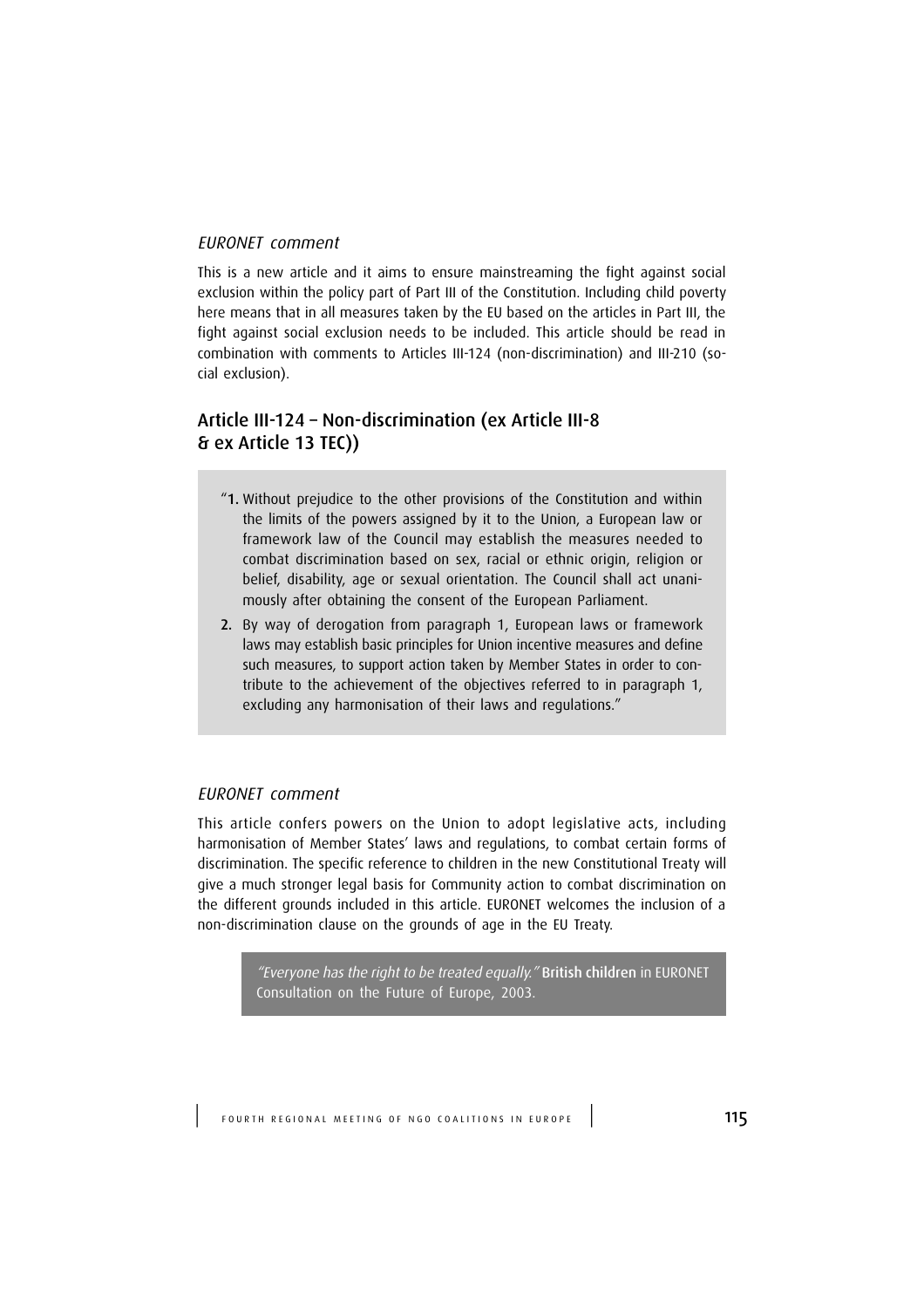Children are amongst some of the most vulnerable groups in society to experience discrimination. This includes Roma and Traveller children, refugee and asylum seeking children, children with disabilities, children in the youth justice system, and children living in severe poverty. These latter two groups do not fall within the EU's definition of grounds for discrimination as poverty per se is not a ground for discrimination. Many of these groups are excluded from mainstream education and other vital services. EURONET is concerned that this article has severe limitations:

#### 1. Unanimity Required

All measures proposed under Art. III–124 require unanimous agreement of all EU Member States. Therefore one state can block proposals. Given there is now a Union of 25 Member States, unanimity could make action within this area very limited.

### 2. No Direct Effect

This clause does not have 'direct effect' which means that it cannot be used by an individual in a court of law and cannot be used in the European Court of Justice. Therefore a child, experiencing discrimination, cannot rely on this article in either a European or national court of law. It can only be activated by all Member State Government's agreeing on specific measures, and it therefore only has a Community dimension (see also comments Art. II-81)

## Section II: Free movement of persons and services

## Article III-135 – Exchange of youth workers

Member States shall, within the framework of a joint programme, encourage the exchange of young workers.

## EURONET comment

EURONET welcomes this new article, which is aimed at encouraging the exchange of young workers. Programmes of this kind can provide valuable opportunities for young people and contribute to combating youth unemployment. This article is also linked to other guarantees for workers which can have implications for young workers, including the Young Workers Directive (1994) which requires Member States to protect the health and safety of workers under 18. (see comments to article II-92)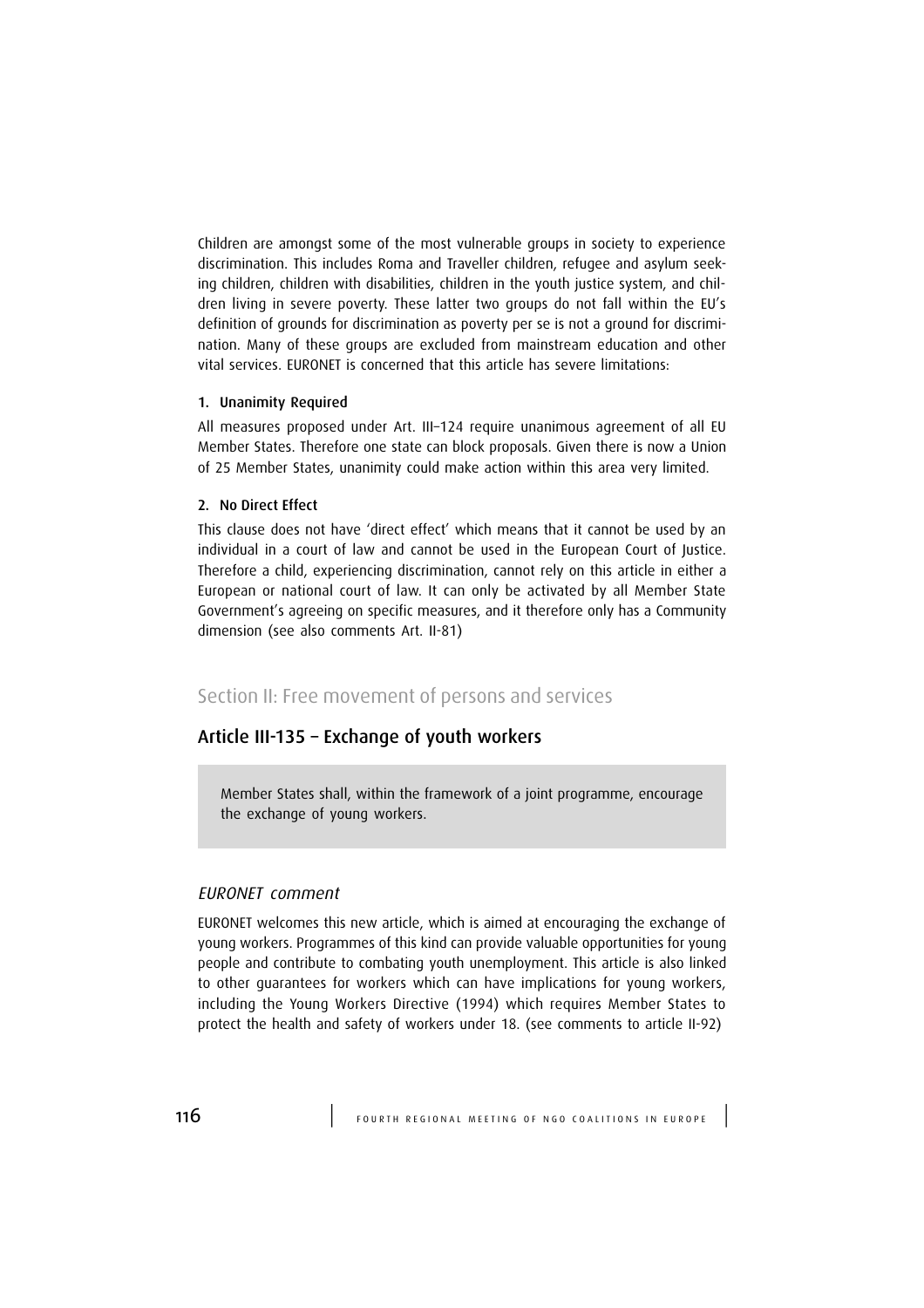Section II: Social policy

# Article III-209 (ex Article 136 TEC)

The Union and the Member States, having in mind fundamental social rights such as those set out in the European Social Charter signed at Turin on 18 October 1961 and in the 1989 Community Charter of the Fundamental Social Rights of Workers, shall have as their objectives the promotion of employment, improved living and working conditions, so as to make possible their harmonisation while the improvement is being maintained, proper social protection, dialogue between the social partners, the development of human resources with a view to lasting high employment and the combating of exclusion. (…)

## Article III-210 (ex Article 137 TEC)

- "1. With a view to achieving the objectives of Article III-209, the Union shall support and complement the activities of the Member States in the following fields: (…)
	- (i) equality between men and women with regard to labour market opportunities and treatment at work;
	- (j) the combating of social exclusion;
	- (k) the modernisation of social protection systems without prejudice to point (c).
- 2. To this end:
	- (a) European laws or framework laws may establish measures designed to encourage cooperation between Member States through initiatives aimed at improving knowledge, developing exchanges of information and best practices, promoting innovative approaches and evaluating experiences, excluding any harmonisation of the laws and regulations of the Member States; (…)"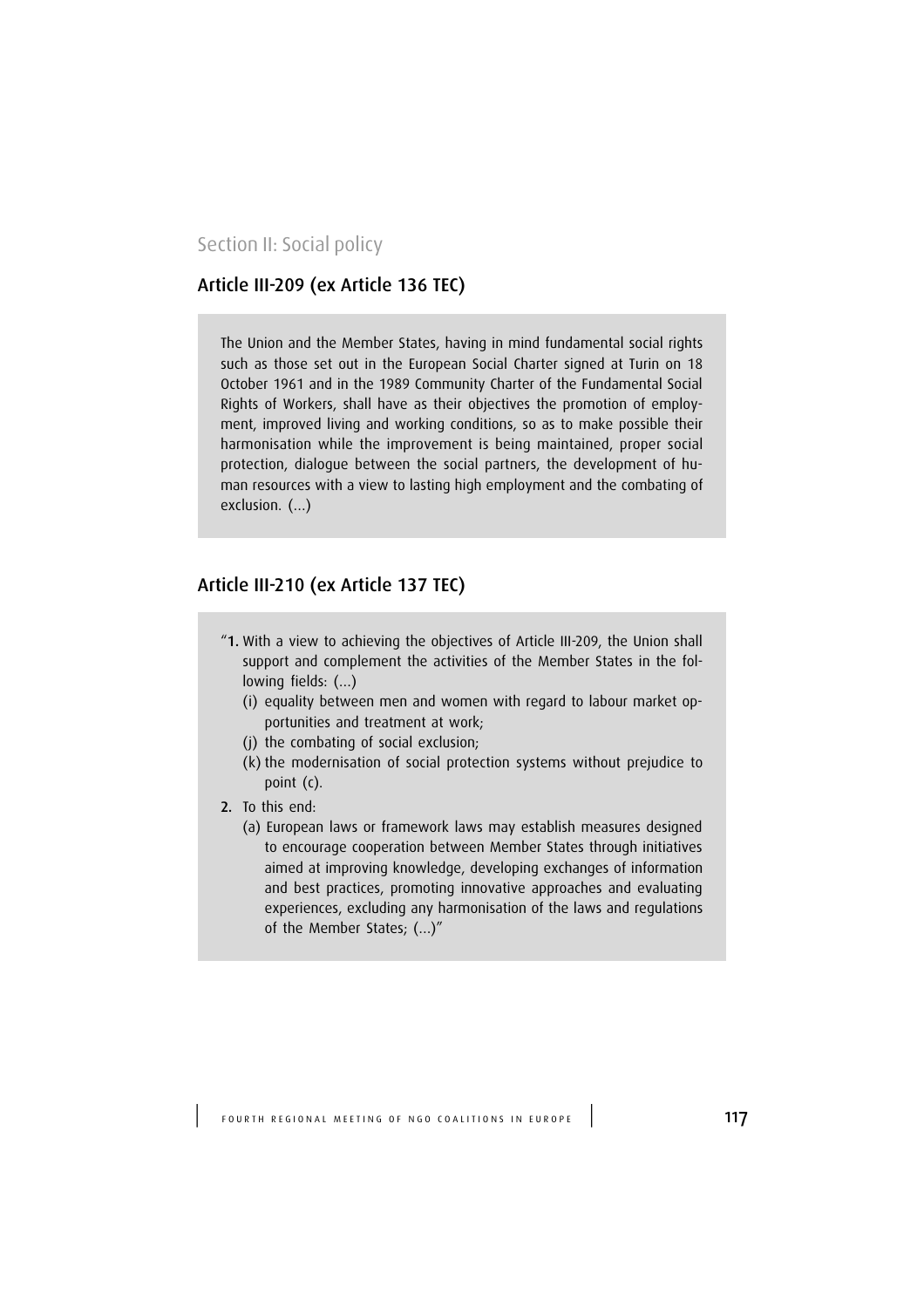#### EURONET comment

The principle legal significance of this article is that it creates a legal basis for actions to combat social exclusion. Children are one of the most at risk groups from social exclusion (or poverty), and in most countries child poverty rates are higher than those of the population as a whole.<sup>11</sup> This is not a new article and as such can provide a legal basis for the continuation of the EU's work in this area which has included research on child poverty, projects funded on child poverty and an action plan on key political priorities which include eliminating child poverty. Included in this article is also a provision to modernise social protection systems and to integrate those excluded from the labour market.

It is however important to note that this article explicitly excludes the harmonisation of legislation and is designed to ensure sharing of best practice and exchange of experience and achievement of political but not legislative goals between the member states.

> "Poverty cannot be a reason for children to end up in institutions  $(...)$ the children of Europe won't take it anymore!" 16-year old Irish girl, taking part in EURONET Consultation on the Future of Europe, 2003.

## Section II: Demographic reports

## Article III-216 (ex Article 143 TEC)

The Commission shall draw up a report each year on progress in achieving the objectives of Art.III-209, including the demographic situation in the Union. It shall forward the report to the European Parliament, the Council and the Economic and Social Committee.

## EURONET comment

This article, which is not a new Article, is relevant for children in that a children's perspective should be included in reports on the demographic situation. In particular

<sup>&</sup>lt;sup>11</sup> A thematic Study Using Transnational Comparisons to analyse and identify what combination of policy responses are most successful in preventing and reducing high levels of child poverty, Final report March 2004 Submitted to European Commission – DG Employment and Social Affairs by Petra Hoelscher, University of Dortmund.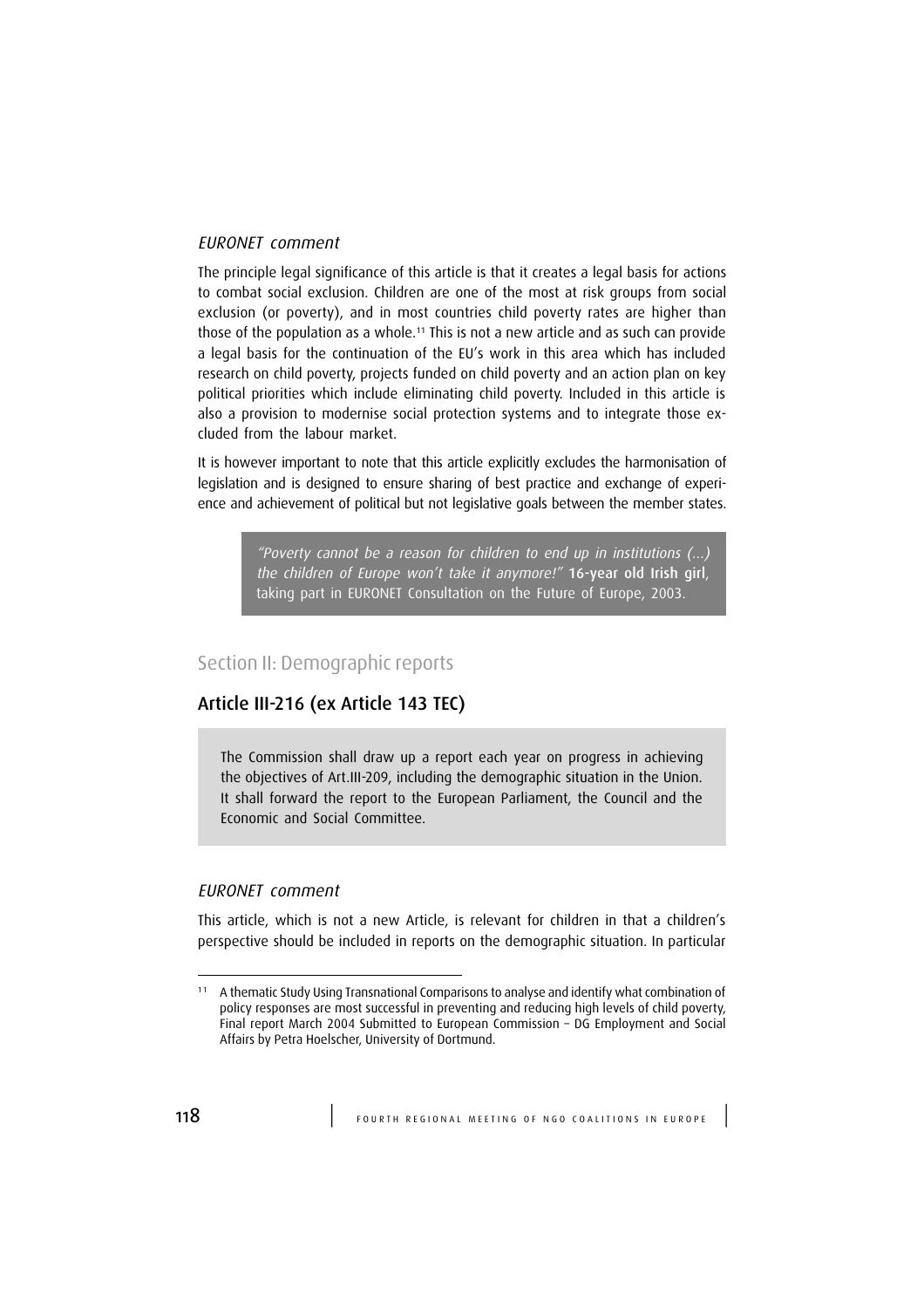more work is needed on age disaggregated data including at the lower end of the age range. There are several issues in the demographic debate which are relevant for children, in particular the issue of the declining birth rate and ageing population in Europe.

# Section VI: Consumer protection

# Article III-235 (ex Article 153 TEC)

"1. In order to promote the interests of consumers and to ensure a high level of consumer protection, the Union shall contribute to protecting the health, safety and economic interests of consumers, as well as to promoting their right to information, education and to organise themselves in order to safeguard their interests.(…)"

### EURONET comment

Children are consumers and their interests and needs should be taken into account in Union legislation in this area. Much EU consumer policy directly impacts on children and young people, e.g: tobacco advertising, toy safety and television advertising directed at children. There is no specific reference to children in this article which would guarantee that this would happen, however the overall reference to children's rights in the objectives of the Union, combined with this Article could be used to ensure that much greater attention is given to the issue of children as consumers. This could include product harmonisation, responsible advertising to children and the effects of new media on children.

# Chapter IV: Area of Freedom Security and Justice

## Article III-266 (points 3 and 4 of ex Article 63 TEC)

"1. The Union shall develop a common immigration policy aimed at ensuring, at all stages, the efficient management of migration flows, fair treatment of third-country nationals residing legally in Member States, and the pre-

FOURTH REGIONAL MEETING OF NGO COALITIONS IN EUROPE<sup>1</sup>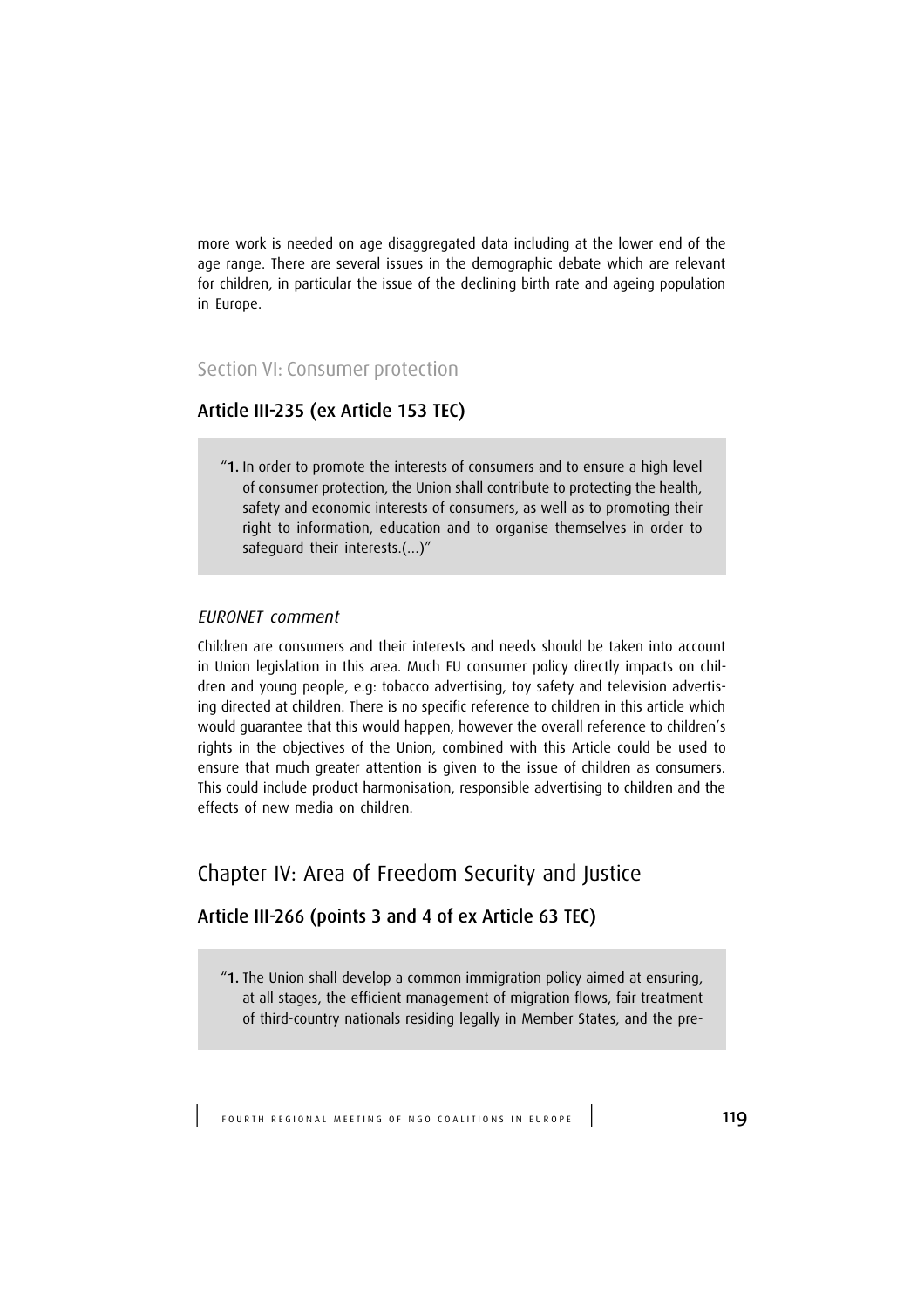vention of, and enhanced measures to combat, illegal immigration and trafficking in human beings.

- 2. To this end, European laws or framework laws shall establish measures in the following areas:
	- (a) the conditions of entry and residence, and standards on the issue by Member States of long-term visas and residence permits, including those for the purpose of family reunion;
	- (b) the definition of the rights of third-country nationals residing legally in a Member State, including the conditions governing freedom of movement and of residence in other Member States;
	- (c) illegal immigration and unauthorised residence, including removal and repatriation of persons residing without authorisation;
	- (d) combating trafficking in persons, in particular women and children.
- 3. The Union may conclude agreements with third countries for the readmission to their countries of origin or provenance of third-country nationals who do not or who no longer fulfil the conditions for entry, presence or residence in the territory of one of the Member States.
- 4. European laws or framework laws may establish measures to provide incentives and support for the action of Member States with a view to promoting the integration of third-country nationals residing legally in their territories, excluding any harmonisation of the laws and regulations of the Member States.
- 5. This Article shall not affect the right of Member States to determine volumes of admission of third-country nationals coming from third countries to their territory in order to seek work, whether employed or self-employed."

#### EURONET comment

This article (not new) gives the EU a competence to legislate in the areas listed in the article. Of particular interest and importance to EURONET is the specific reference to combating trafficking in children. Children are particularly vulnerable to the effects of trafficking and need to be offered a protective framework if they arrive into the EU having been trafficked. This article could be used as a basis for a legal instrument to frame protective legislation for children who have been trafficked. However the emphasis in the article is on combating illegal immigration and trafficking which implicitly places the issue of trafficking as one of immigration control rather than placing the rights of victims at the centre.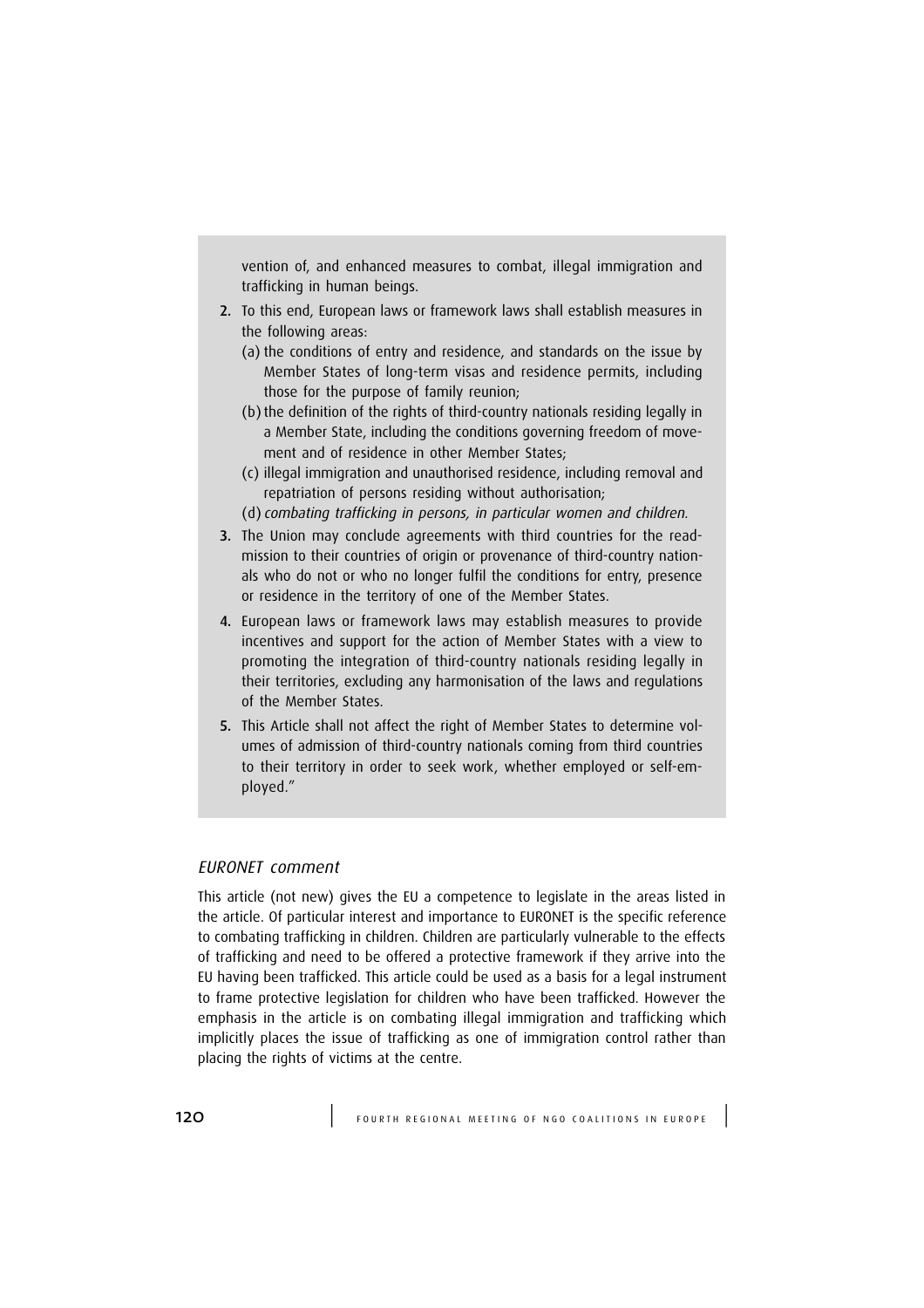This article, in particular Part 2b, will define the rights of third country nationals who are resident in the EU. However, often children who are trafficked will be illegally resident in the EU and what is needed is a protective legal framework for these children.

> "We want people to notice the trafficking situation that exists in our own society." 17-year old Swedish girl, taking part in EURONET Consultation on the Future of Europe, 2003.

# Section III: Judicial cooperation in civil matters

# Article III-269 (ex Article 65 TEC)

- "1. The Union shall develop judicial cooperation in civil matters having crossborder implications, based on the principle of mutual recognition of judgments and decisions in extrajudicial cases. Such cooperation may include the adoption of measures for the approximation of the laws and regulations of the Member States.
- 2. To this end, European laws or framework laws shall lay down measures, particularly when necessary for the proper functioning of the internal market (…);
- 3. Notwithstanding paragraph 2, measures concerning family law with crossborder implications shall be laid down in a European law or framework law of the Council. The Council shall act unanimously after consulting the European Parliament. The Council, on a proposal from the Commission, may adopt a European decision determining those aspects of family law with cross-border implications which may be the subject of acts adopted by the ordinary legislative procedure. The Council shall act unanimously after consulting the European Parliament."

## EURONET comment

This article gives the Union the power to develop cross border harmonisation in civil matters. Part 3 covers family law and in particular can be used to cover cases concerning the custody of children when parents separate and live in different countries in the EU.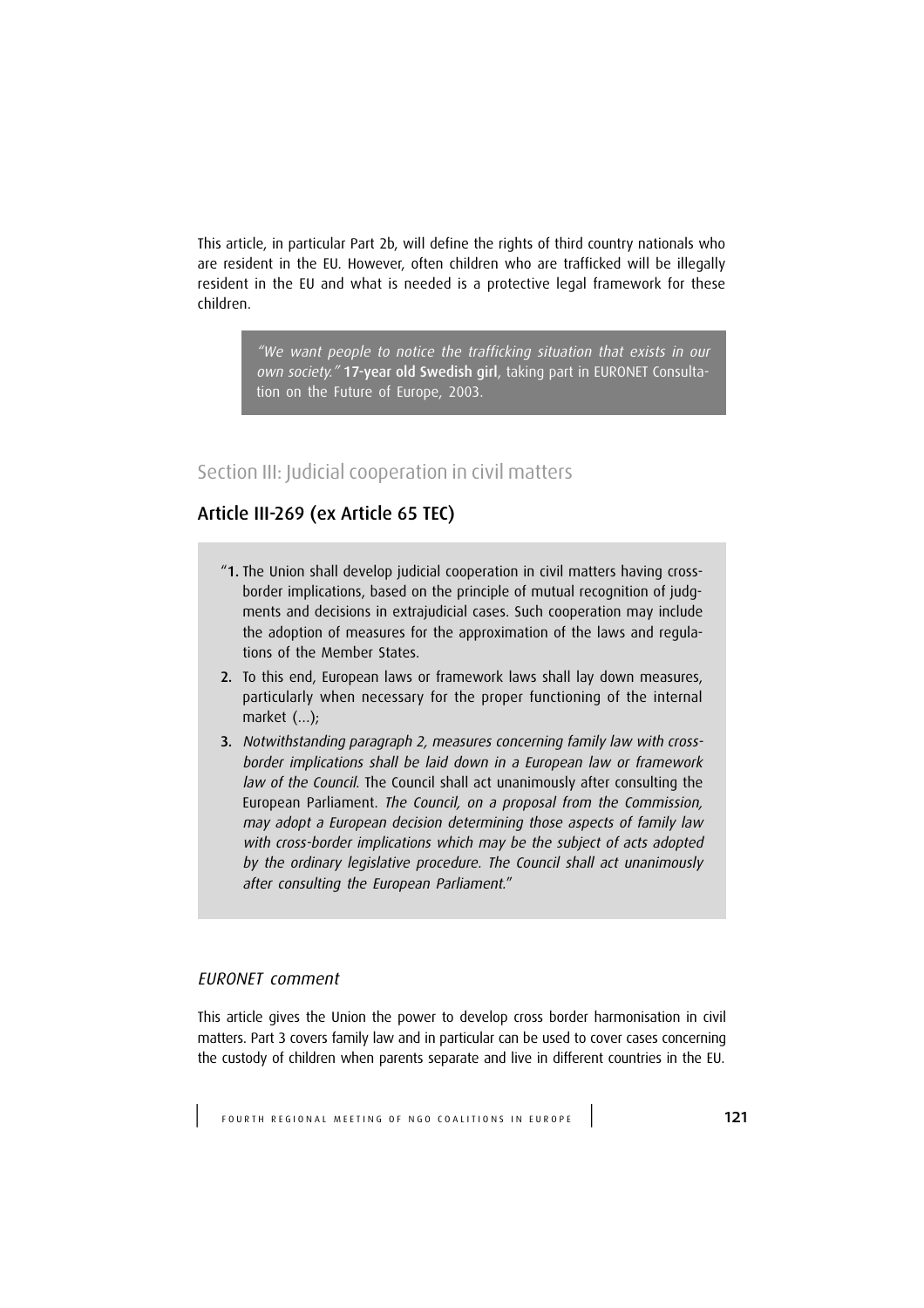## Section IV: Judicial cooperation in criminal matters

# Article III-270 (ex Article 31(1) TEU)

- "1. Judicial cooperation in criminal matters in the Union shall be based on the principle of mutual recognition of judgments and judicial decisions and shall include the approximation of the laws and regulations of the Member States in the areas referred to in paragraph 2 and in Article III-271.(…)
- 2. To the extent necessary to facilitate mutual recognition of judgments and judicial decisions and police and judicial cooperation in criminal matters having a cross-border dimension, European framework laws may establish minimum rules. Such rules shall take into account the differences between the legal traditions and systems of the Member States. They shall concern:
	- (a) mutual admissibility of evidence between Member States;
	- (b) the rights of individuals in criminal procedure;
	- (c) the rights of victims of crime;
	- (d) any other specific aspects of criminal procedure which the Council has identified in advance by a European decision, for the adoption of this decision, the Council shall act unanimously after obtaining the consent of the European Parliament. Adoption of the minimum rules referred to in this paragraph shall not prevent Member States from maintaining or introducing a higher level of protection for individuals."

#### EURONET comment

This article concerns judicial cooperation in criminal matters, including the rights of victims of crime, which includes children.

It is not a new Article and has also been used to harmonise penalties for sexual abuse and exploitation of children (Council Framework Decision 2004/68/JHA 22 December 2003 on combating the sexual exploitation of children and child pornography) as well as several other framework decisions on trafficking. It could also be used in the future for additional harmonization in this area.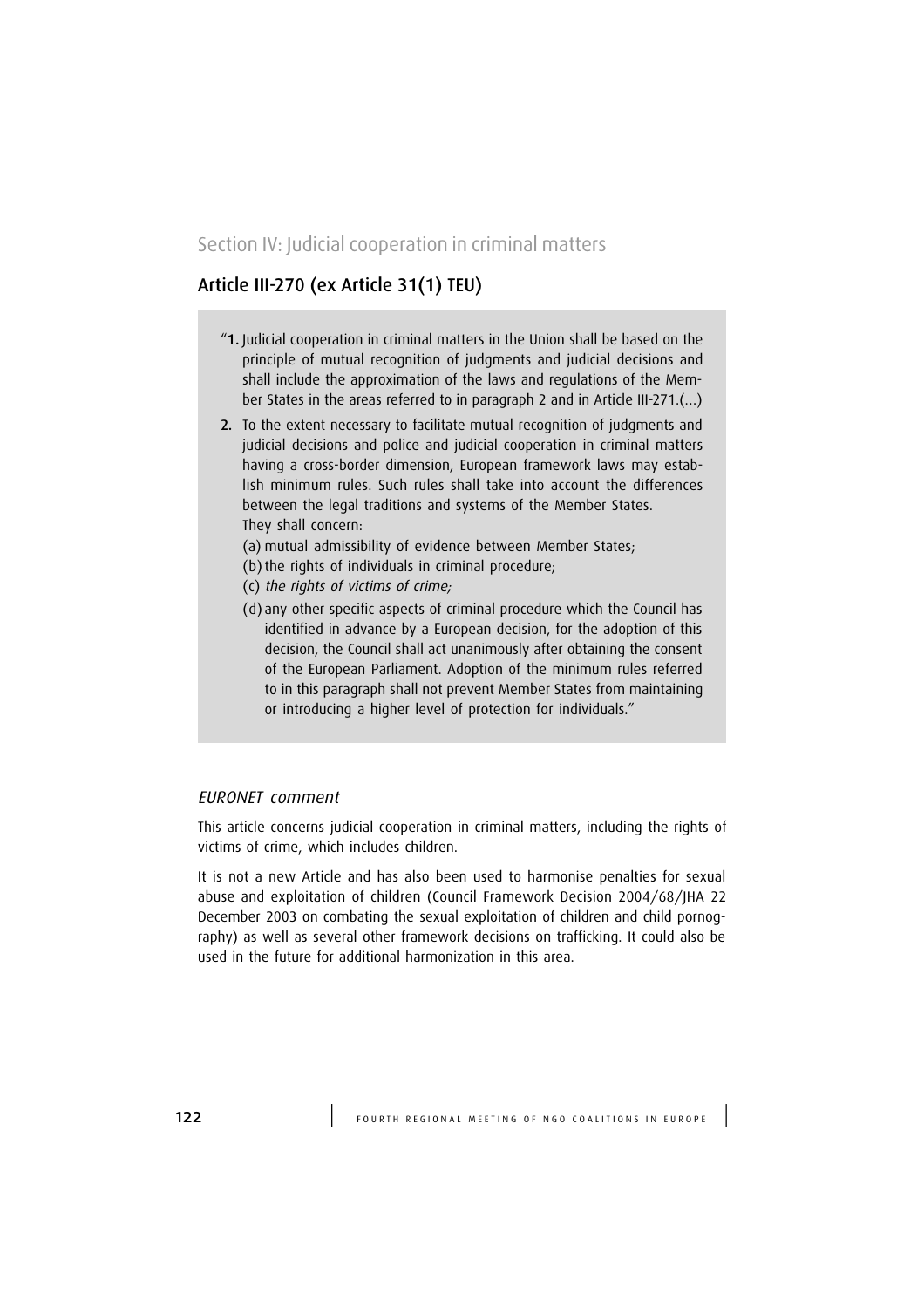# Article III-271 (new)

- "1. European framework laws may establish minimum rules concerning the definition of criminal offences and sanctions in the areas of particularly serious crime with a cross-border dimension resulting from the nature or impact of such offences or from a special need to combat them on a common basis. These areas of crime are the following: terrorism, trafficking in human beings and sexual exploitation of women and children, illicit drug trafficking, illicit arms trafficking, money laundering, corruption, counterfeiting of means of payment, computer crime and organised crime. On the basis of developments in crime, the Council may adopt a European decision identifying other areas of crime that meet the criteria specified in this paragraph. It shall act unanimously after obtaining the consent of the European Parliament.
- 2. If the approximation of criminal legislation proves essential to ensure the effective implementation of a Union policy in an area which has been subject to harmonisation measures, European framework laws may establish minimum rules with regard to the definition of criminal offences and sanctions in the area concerned. Such framework laws shall be adopted by the same procedure as was followed for the adoption of the harmonisation measures in question."

### EURONET comment

This is a new article which confers a power on the Union to develop framework laws on definitions of criminal offences. This article whilst welcome, places the issue of trafficking in children in the arena of criminal penalties rather than victim protection. Therefore it may be useful in dealing with the criminal elements of the trafficking process but may provide only a limited legal framework for EU action on the protective framework legislation that is necessary for children and indeed other victims.

FOURTH REGIONAL MEETING OF NGO COALITIONS IN EUROPE<sup>1</sup>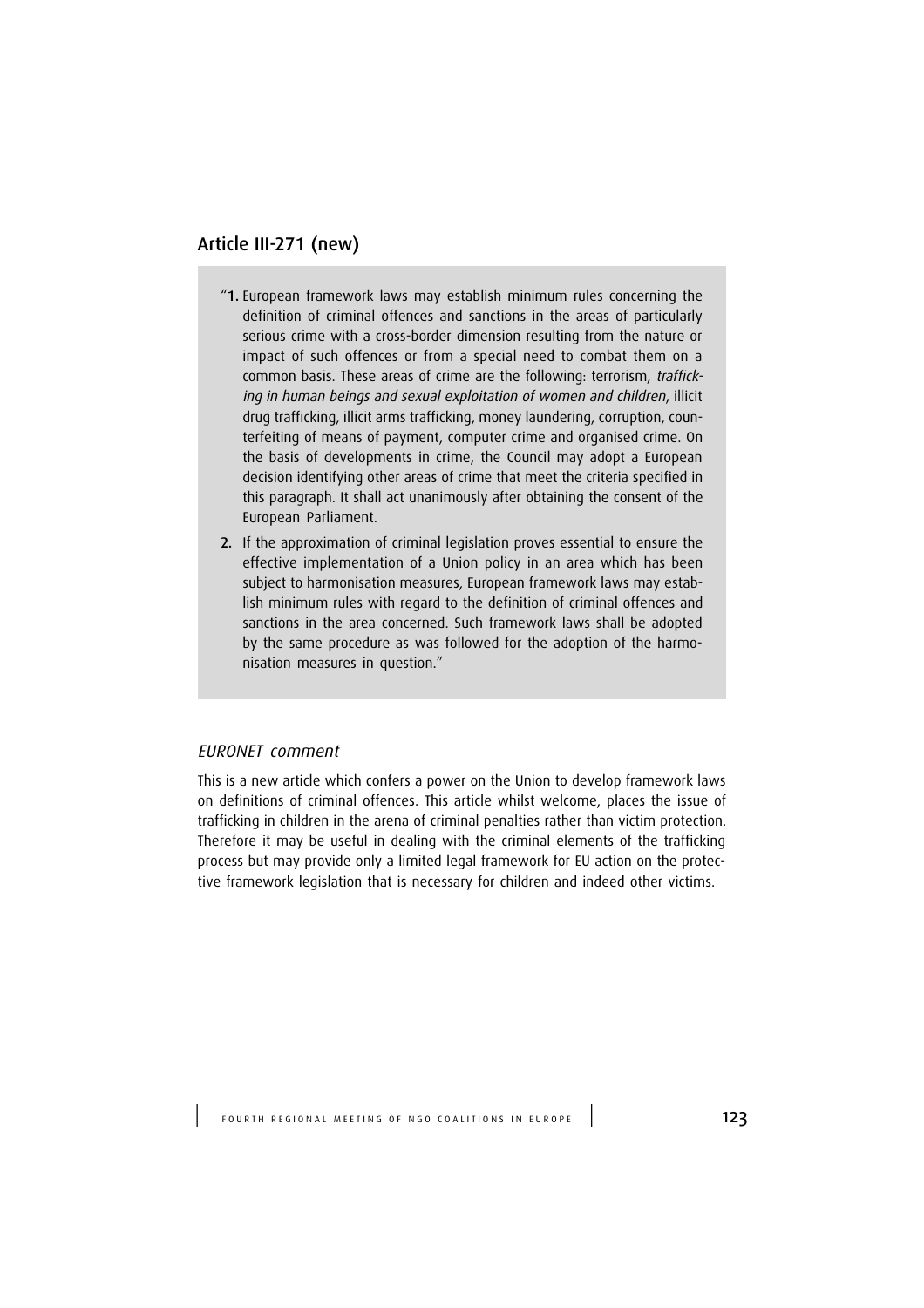# Chapter V

## ARTICLE III-278 – Public Health

- "1. A high level of human health protection shall be ensured in the definition and implementation of all the Union's policies and activities. Action by the Union, which shall complement national policies, shall be directed towards improving public health, preventing human illness and diseases, and obviating sources of danger to physical and mental health.(…)
- 3. The Union and the Member States shall foster cooperation with third countries and the competent international organisations in the sphere of public health. (…)
- 5. European laws or framework laws may also establish incentive measures designed to protect and improve human health and in particular to combat the major cross-border health scourges, as well as measures which have as their direct objective the protection of public health regarding tobacco and the abuse of alcohol, excluding any harmonisation of the laws and regulations of the Member States. They shall be adopted after consultation of the Committee of the Regions and the Economic and Social Committee(…)"

### EURONET comment

This is not a new article. It provides the Union with a supportive and coordinating role in the field of public health, to be performed through the adoption of guidelines or incentive measures, or by facilitating the exchange of information about best practice.

Although there is no specific reference to children in this article, many of the EU's public health policies directly impact on children and young people, including tobacco and alcohol prevention and programmes to combat obesity. Given the reference to children's rights in the Objectives of the Union (Article I-3), public health programmes, measures and actions under this Article will be obliged to take account of the best interests of the child.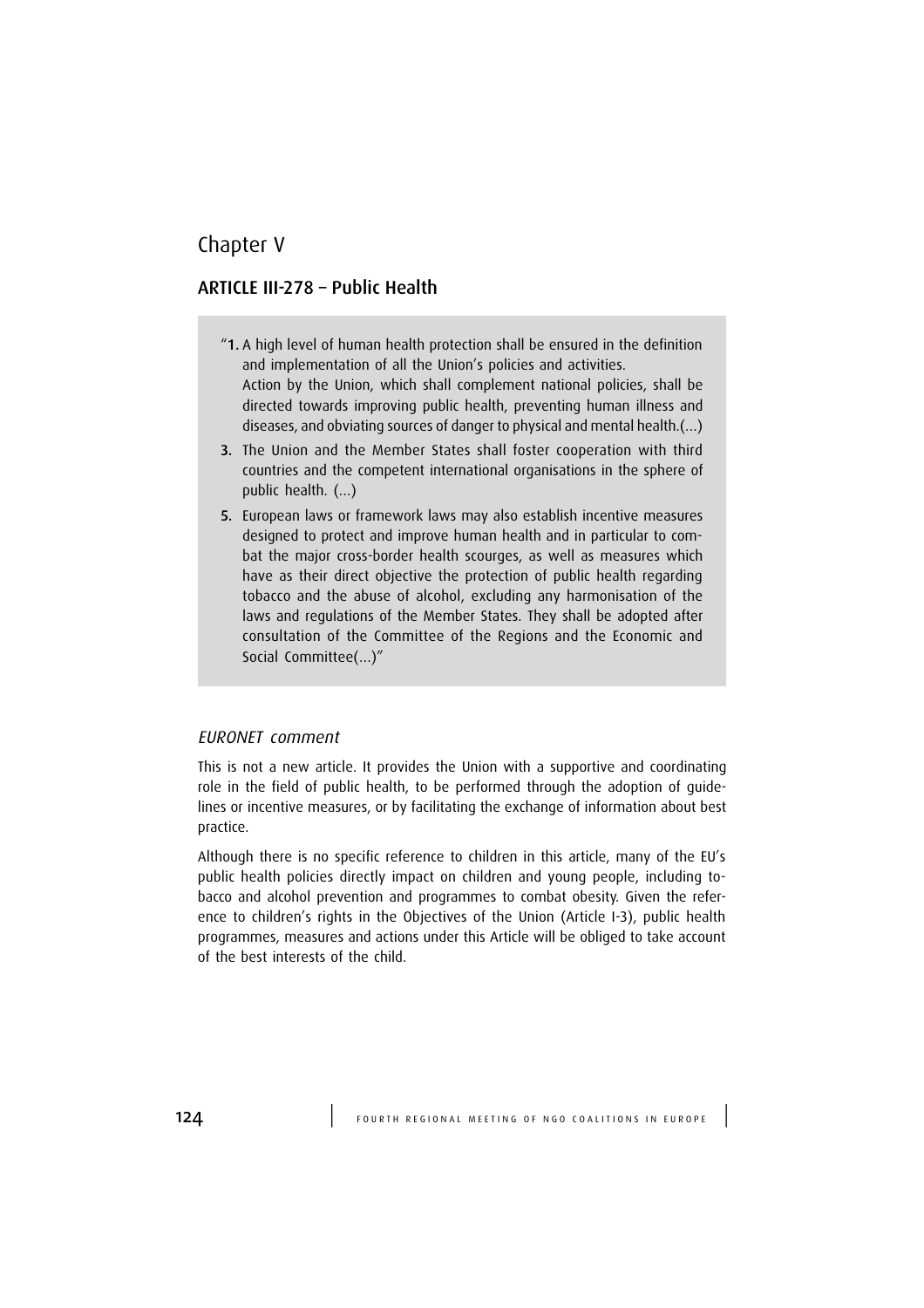## Article III-282 – Education, youth, sport and vocational training

"1. The Union shall contribute to the development of quality education by encouraging cooperation between Member States and, if necessary, by supporting and complementing their action. It shall fully respect the responsibility of the Member States for the content of teaching and the organisation of education systems and their cultural and linguistic diversity.

The Union shall contribute to the promotion of European sporting issues, while taking account of the specific nature of sport, its structures based on voluntary activity and its social and educational function. Union action shall be aimed at:(…)

- (e) encouraging the development of youth exchanges and of exchanges of socio-educational instructors and encouraging the participation of young people in democratic life in Europe;(…);
- (g) developing the European dimension in sport, by promoting fairness and openness in sporting competitions and cooperation between bodies responsible for sports, and by protecting the physical and moral integrity of sportsmen and sportswomen, especially young sportsmen and sportswomen.(…)"

### EURONET comment

Article III-282 has a supporting, coordinating and complementary role while respecting the responsibility of Member States for education systems. EURONET welcomes this article and in particular the emphasis put on children's involvement in democratic life. As EU citizens, children have a right to participate in Europe's democratic life. This article encourages such participation within a broad educational context (see also EURONET comment on Article I-10 – Citizenship of the Union). EURONET believes that young people should be read here as including children from the age of 12 years onwards. The current age for youth programmes is 15-25 years and is based on a Council decision. EURONET believes that this age should be lowered or no age limit should be included at all.

EURONET also welcomes paragraph G, which acknowledges the important role sport plays in the lives of millions of children throughout the Union. Sport can be a positive influence and beneficial to the health and well-being of children. EURONET particularly welcomes the Union's commitment to protect the physical and moral integrity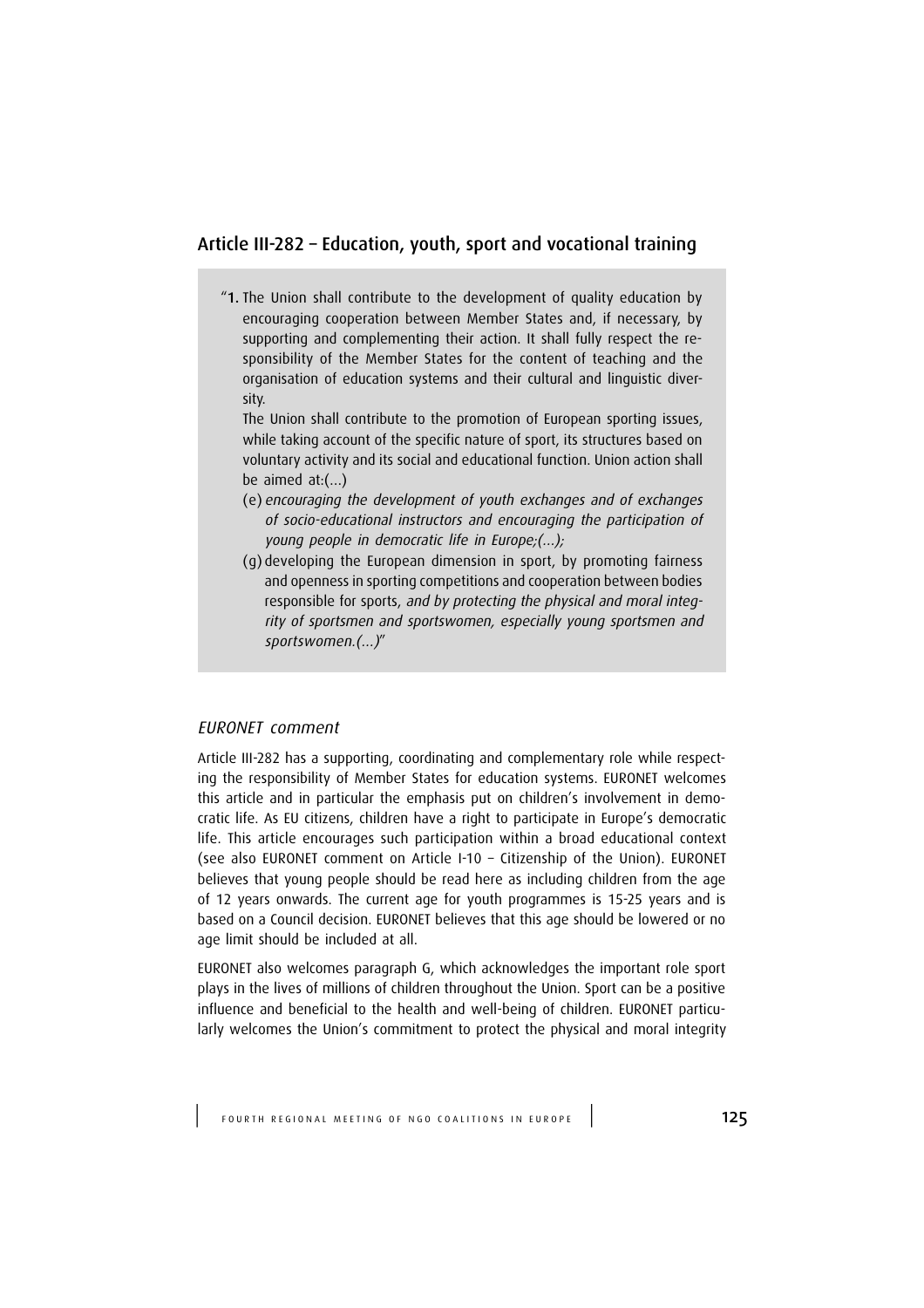(…) especially of young sportsmen and women'. It should be noted that children compete, professionally and as amateurs, at very young ages throughout the Union (e.g. as young as nine in professional football clubs, swimming and gymnastics).

# EURONET member organisations

- u BICE, Bureau International Catholique de l'Enfance (EU Office)
- u International Save the Children Alliance (European Office)
- u EACH, European Association for Children in Hospital
- u ENSCW, European Network on Street Children Worldwide
- u OMEP, World Organisation for early Childhood Education (EU Office)
- u Austrian Coalition of Child Rights NGOs, represented by Die Kinderfreunde (Austria)
- u Kinderrechtencoalitie Vlaanderen vzw (Belgium)
- u Center for the Study of Childhood & Adolescence (Cyprus)
- u Red Barnet (Save the Children Denmark)
- u Pelastakaa Lapset (Save the Children Finland)
- u COFRADE (French coalition of children's NGOs) (France)
- u German National Coalition (Germany)
- u Institute of Child Health (Greece)
- u ISPCC, Irish Society for the Prevention of Cruelty to Children (Ireland)
- u Save the Children Italia (Italy)
- u Save the Children Lithuania (Lithuania)
- u FICE (Luxembourg)
- u DCI, Defence for Children International (Netherlands) (on behalf of Dutch Children's Rights Coalition)
- u Polish Forum for Children's Rights (Poland)
- u Instituto de Apoio à Criança (IAC) (Portugal)
- u Plataforma de Organizaciones de Infancia (Spain)
- u Rädda Barnen (Save the Children Sweden) (on behalf of Swedish Children's Rights Coalition)
- u Save the Children Fund (United Kingdom)
- NSPCC, National Society for the Prevention of Cruelty to Children (United Kingdom)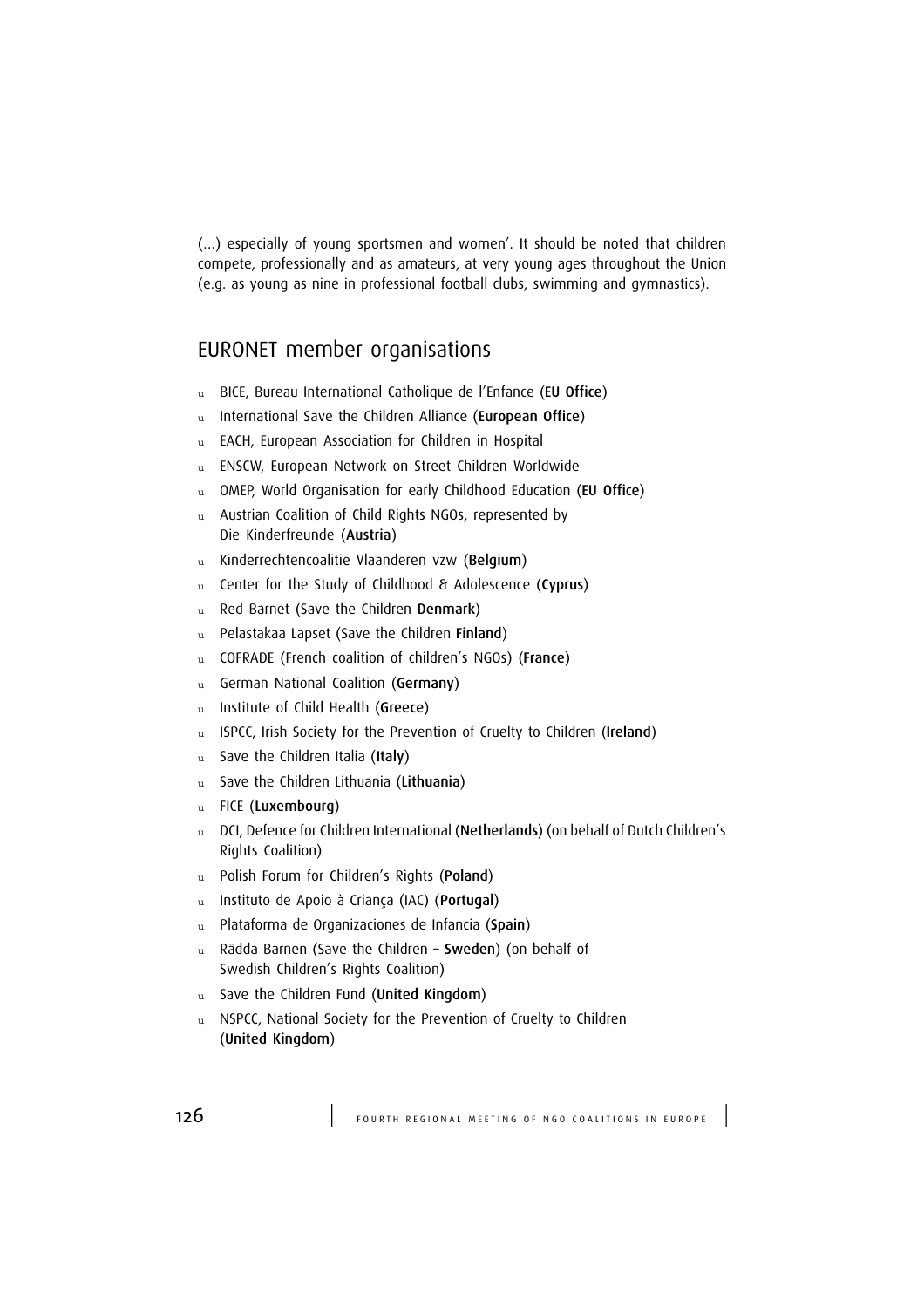# Associated Organisations

- u Friends of Europe (Bulgaria)
- u European Children's Television Centre (Greece)
- u ARSIS (Greece)
- u Salvati Copii (Romania)

EURONET the European Children's Network Rue Montoyer 39 – 1000 Brussels Phone:+32(0)2 512 4500 – Fax: +32(0)2 513 49 03 E-mail mieke.schuurman@tiscali.nl Website: www.europeanchildrensnetwork.org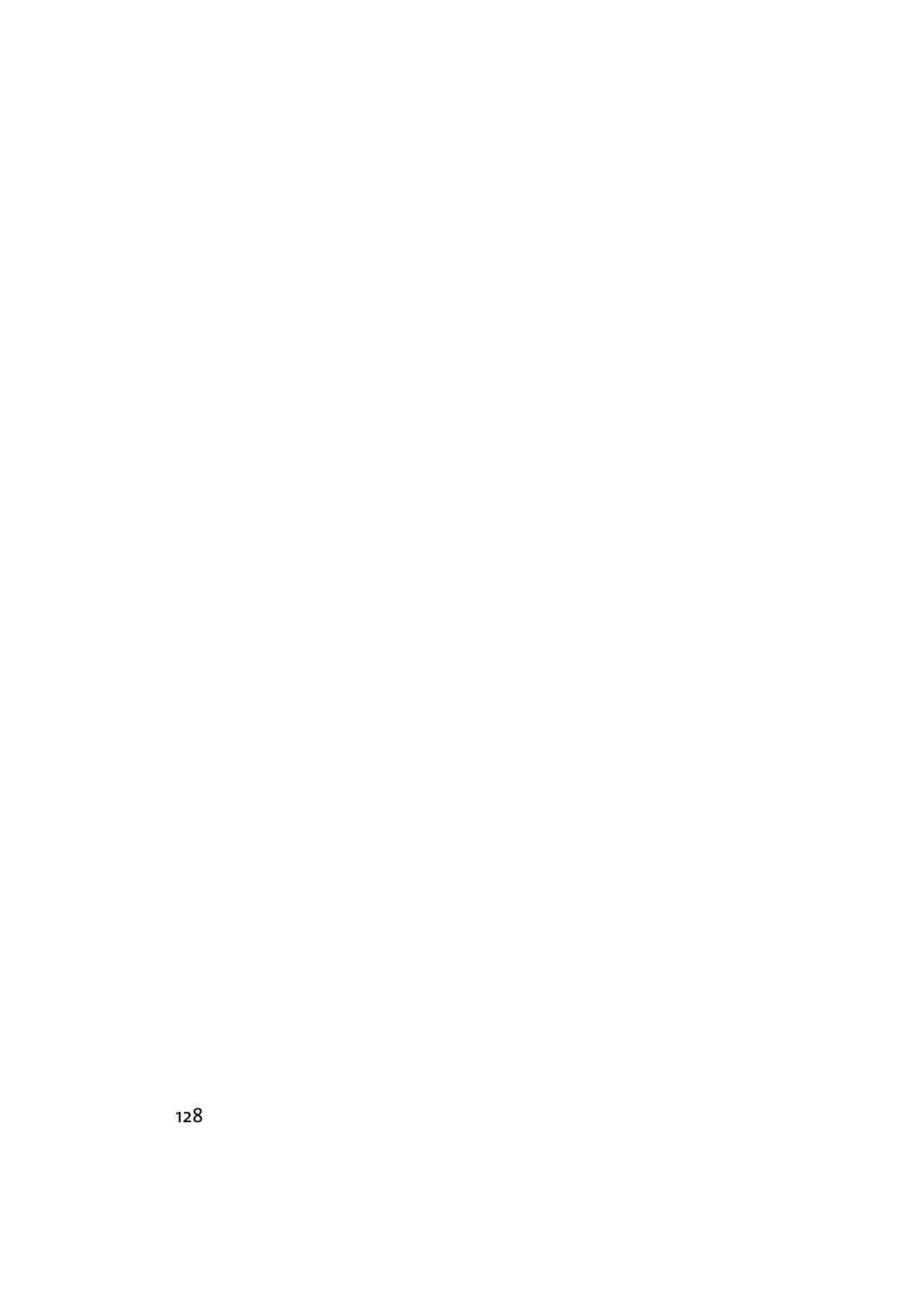

A world Fit For Children: developing and monitoring National Plans of Action for Children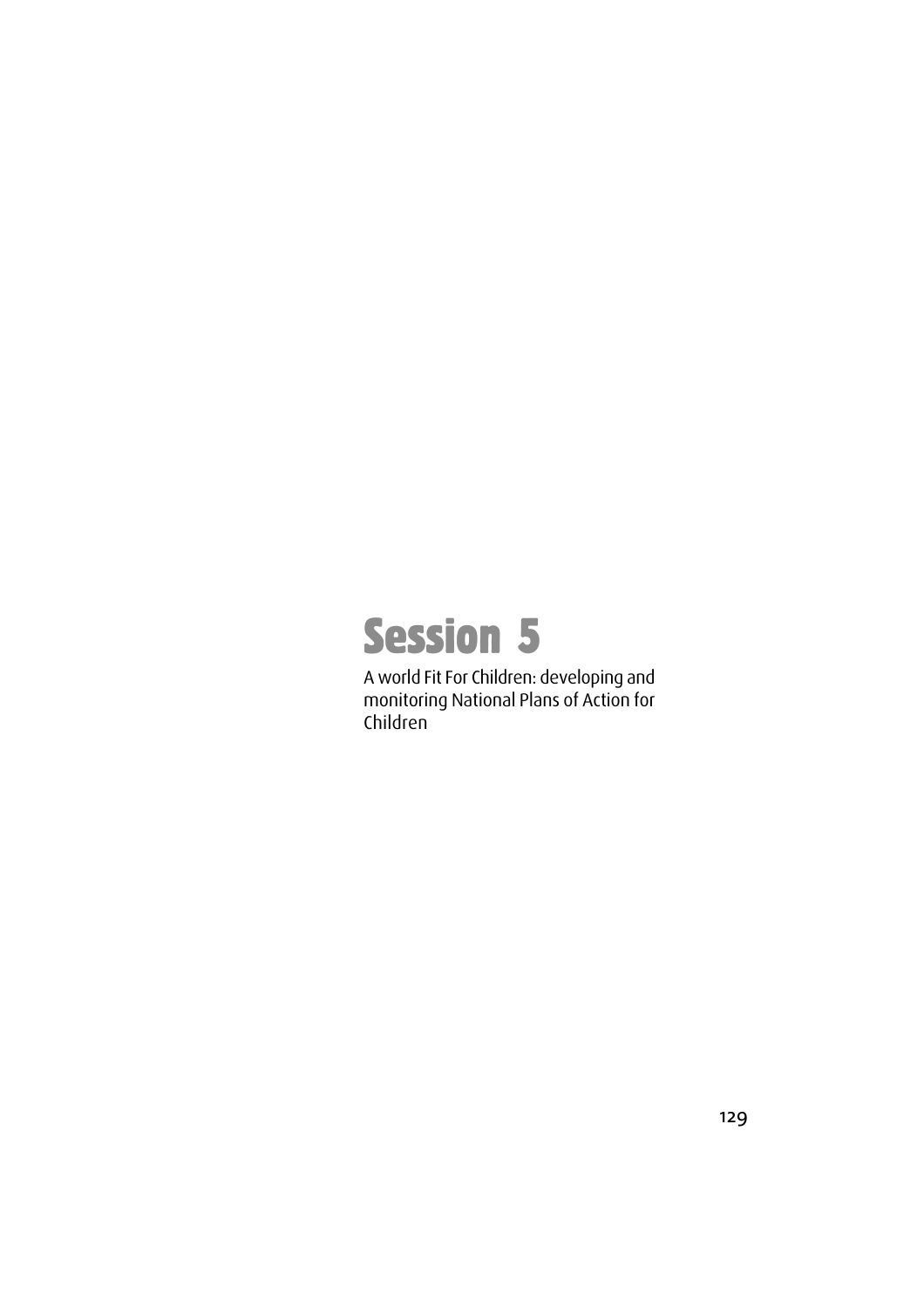A World Fit for Children: developing and Monitoring National Plans of Action for Children

#### Lesley Miller, UNICEF, Regional Office for Europe

I am pleased to be here today on behalf of UNICEF, and welcome the opportunity to exchange ideas with you. As you probably know, UNICEF places great importance on the work of NGOs and sees collaboration with NGO coalitions as key to advancing our common efforts for children's rights.

Because you are all the experts on the NPA processes taking place in your own countries, I will not even attempt to highlight specific country action across the region. I hope that during the working groups you will have time to share your specific experiences and lessons learned with each other. In the meantime, I will make a brief, general introduction, highlighting overall trends, and trying to flag some areas which you might pursue further in your discussions.

The UN General Assembly's Special Session on Children resulted in an outcome document containing a long menu of non-binding commitments by governments to do more and do better for children. These include many, but certainly not all, of the rights guaranteed to children under the Convention on the Rights of the Child, to which all of your States are legally bound. However, despite the obligation to implement the Convention, many gaps remain and the Special Session was an attempt to mobilize additional energy to address them.

To ensure follow-up to these commitments, States have promised to develop or strengthen national action plans with specific, time-bound, measurable goals and targets.

As we just saw, a majority of countries have adopted or are developing national plans of action. How these plans were developed varies from country to country. On the whole, most NPAs have been developed through a broad consultative process involving civil society. NGOs and NGO coalitions have been part of national consultations, working groups and drafting committees throughout the region, in some cases,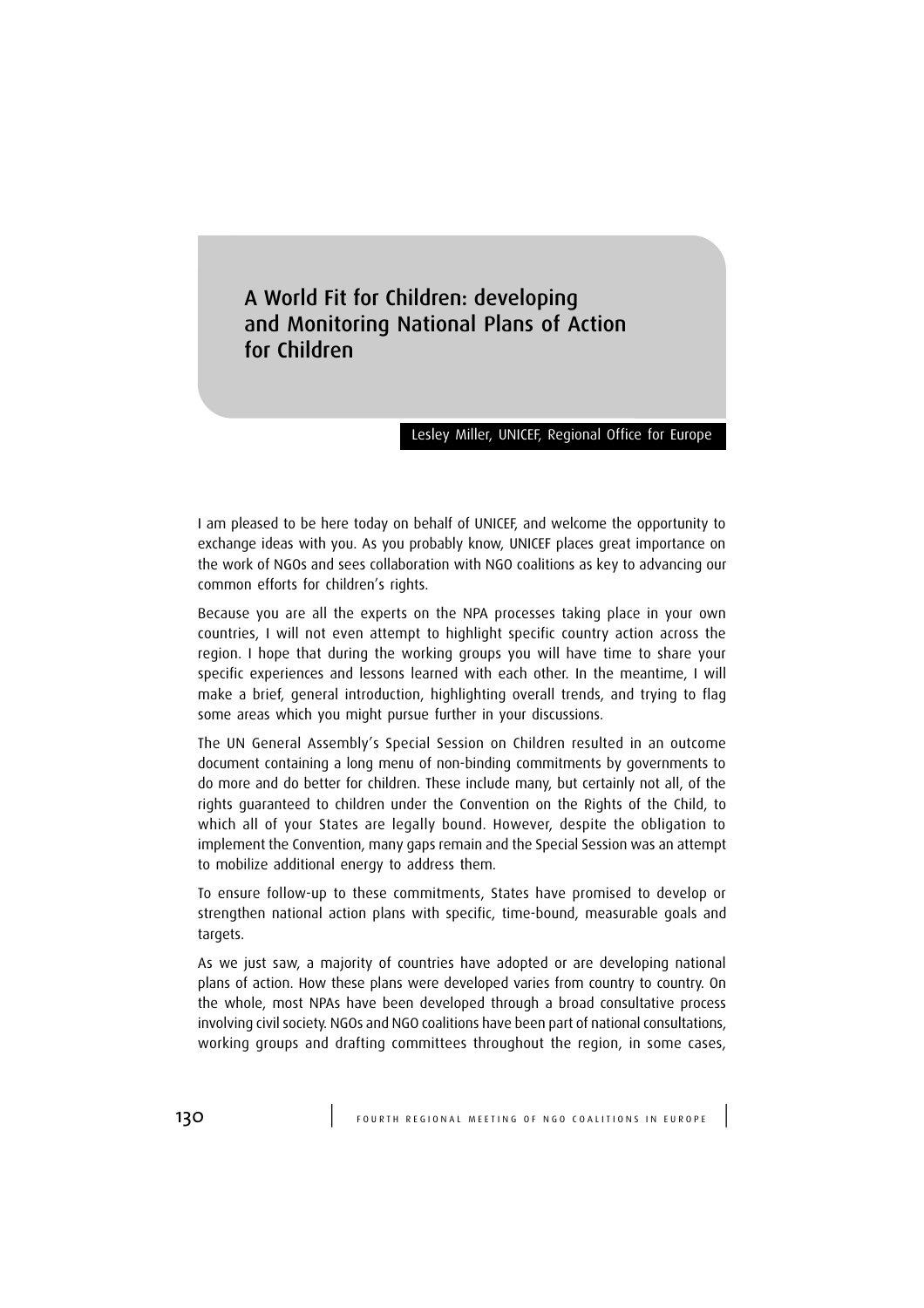even taking a leading role in coordinating certain aspects of the NPA development process. In a number of countries participation has gone beyond "organized civil society" to include hearings and roundtables to inform and solicit inputs from the general public. In others, the internet was used to provide the public with the opportunity to share their views.

Although the degree to which NGO inputs were faithfully incorporated into the final products may vary, there seems to be wide consensus that national policy development and planning processes on children's rights cannot take place without the broad support and involvement of civil society.

Happily, civil society involvement has not been limited to adults only. The involvement of children themselves in the development of plans and policies has become increasingly accepted and welcomed by governments. Here too, a range of processes have been developed to facilitate children's direct and indirect participation in NPA planning. Special consultations with children and ensuring child membership on working groups and coordination committees have been combined with participatory research and opinion polls as channels to ensure that children's voices are heard. In some countries children presented

their views and recommendations to the head of state, a lead ministry or parliament for discussion.

Was this participation "meaningful" and seriously taken into account by governments, we don't know for certain. There are some indicators that might raise questions in our minds. For example, because NPA development happened primarily at the national level, often the children's participation followed-suit, resulting in processes that were removed from the local and more immediate reality of children's lives. In addition, such national processes have a greater risk of excluding groups of more vulnerable and marginalized children, as the number of children participating is limited and the selection processes not necessarily conducive to their involvement.

It might be interesting for NGO coalitions to look more closely at the impact children's participation has on government decision-making processes. Identifying the "key ingredients" for successfully influencing government policies and decisions would help to ensure more meaningful and effective children's participation in many settings. The more we can demonstrate that children's participation makes an important contribution to advancing the children's rights agenda, the more likely governments may be to take children's views seriously.

Moving on to the "bottom line" of the NPAs, we find that budgeting continues to be a challenge. While governments may be willing to articulate their commitments and plans in an NPA, they are not always so ready to "put their money where their mouth is", so to speak. Without a clear decision to allocate resources to an NPA, its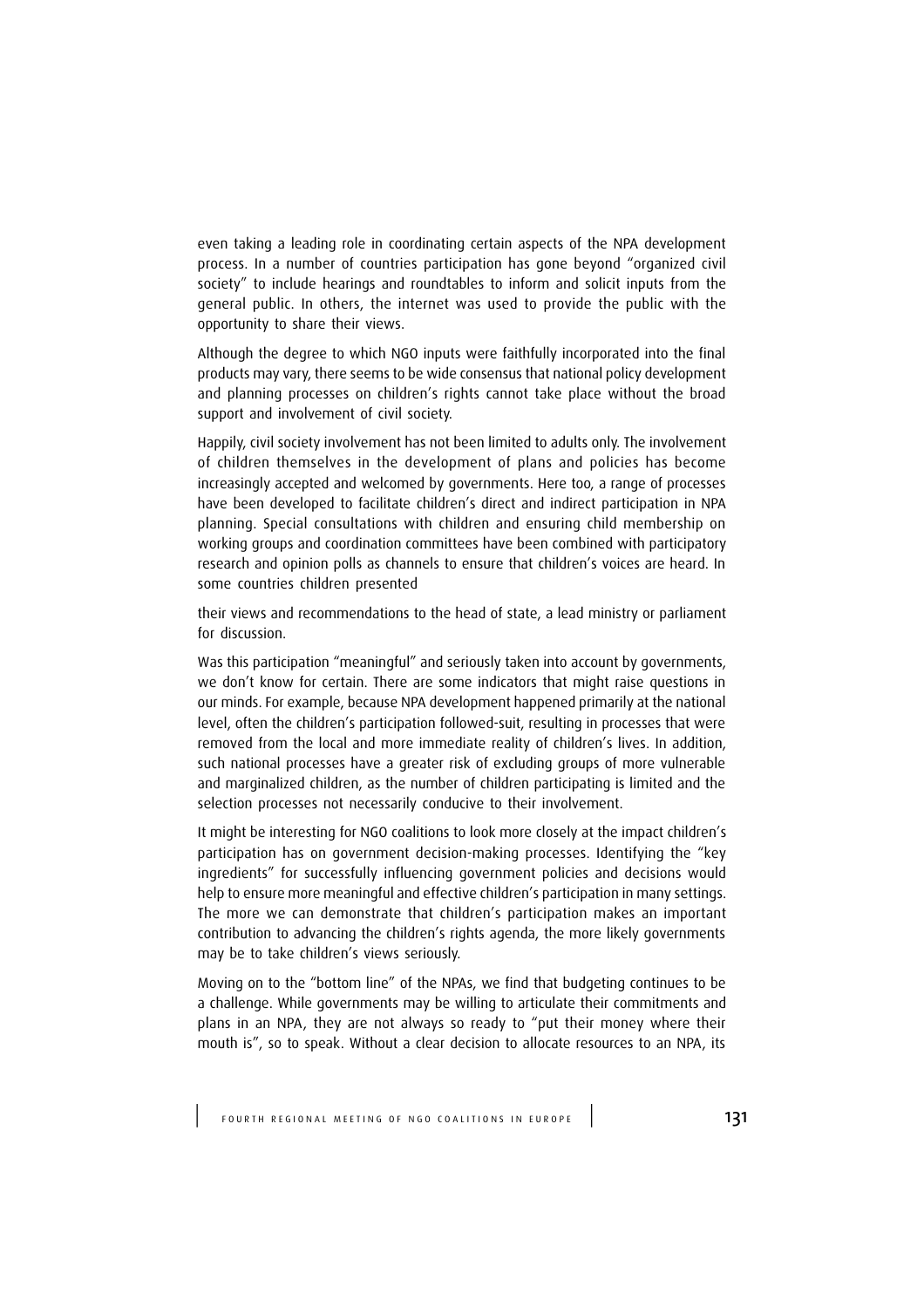chances of being fully implemented are limited. This constraint can, in part, be attributed to the lack of influence and power that ministries of children or social welfare have in most countries. Another might be lack of resources more generally, particularly in the new EU member and accession countries.

A third challenge is that of decentralization. We see in many European countries that government structures are either federal or highly decentralized down to the local or municipal levels. I won't even attempt to use our host country as an example, but you will certainly understand what I mean! In such circumstances, it is often all too easy for the central government to "delegate" responsibility to the sub-national level, without providing any additional resources. In addition, disparities among states or municipalities can quickly result in unequal implementation of a plan, and defacto discrimination.

NGOs can play a key role in advocating both for specific budget allocations for the implementation of NPAs, but also for child-friendly budgeting more generally. I know this is an area that Save the Children has done quite a lot of work on, and it would be useful to share experiences and lessons-learned in this regard.

As far as monitoring is concerned, let's begin with a quick overview of the agreements contained in A World Fit for Children. Governments have committed themselves to conduct periodic reviews at national and sub-national levels of progress achieved and remaining obstacles. In addition, states parties to the CRC have been encouraged to integrate information on measures taken in follow-up to the Special Session into their CRC reports. UNICEF has been assigned special responsibility for collecting and disseminating progress reports in implementing the WFFC commitments. And the UN Secretary General has been requested to report regularly to the General Assembly on progress made.

Not all NPAs have incorporated a monitoring plan or strategy and this is one of our major challenges as we move forward from NPA development to implementation. In some countries monitoring is the responsibility of the particular ministry which coordinated the NPA, in others it is an inter-ministerial committee or commission. Civil society participation in the monitoring

process may or may not be for-seen. In almost all cases, monitoring is envisaged at the national level, which brings us back to the difficulties of working in a decentralized context.

Of course an important aspect of monitoring is the regular collection and analysis of data. While this may not immediately strike us as a major problem in European countries, there are some aspects which continue to prove challenging. In particular, we are often missing comprehensive data on some of the child protection issues. Most striking, perhaps, is the question of violence against children, which we know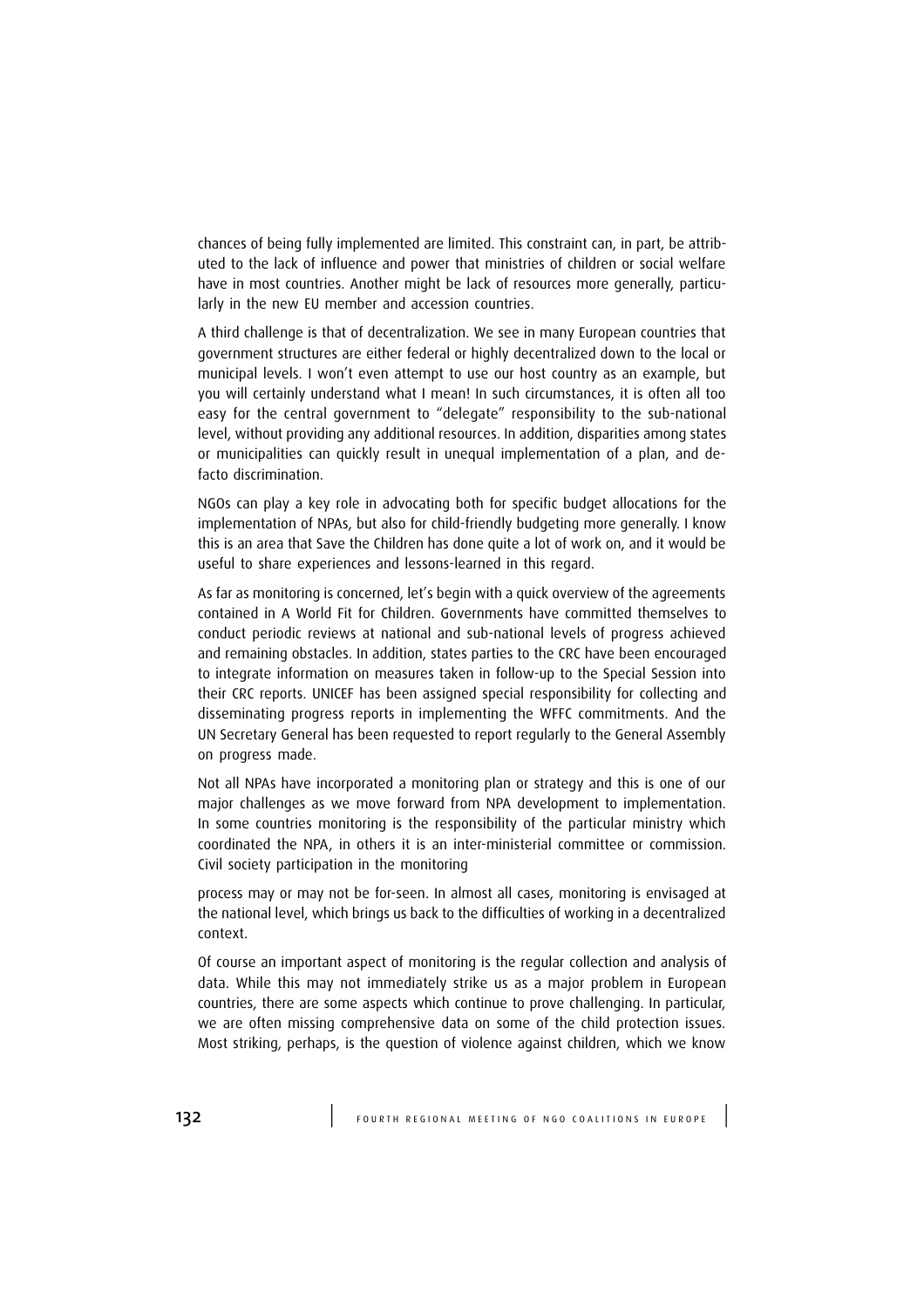is not always captured accurately in statistics of reported cases of child abuse. The strengthening of monitoring and reporting systems on all forms of violence against children could be an important step forward both in terms of follow-up to the Special Session on Children, but also linked to the UN Study on Violence Against Children. Other child protection issues suffer as well, including sexual exploitation and trafficking, resulting in their remaining largely invisible in real terms.

Another problem in many European countries is the way data are disaggregated. In some instances laws actually prevent national statistics from being disaggregated by ethnicity, again resulting in significant disparities remaining invisible behind the averages. This is a specific problem for Roma children, as well as the children of some immigrant groups who remain socially disadvantaged and marginalized.

Some countries in Europe have established National Observatories on Children's Rights, and these institutions may be an important partner in making progress toward addressing these gaps.

Of course we are not starting from scratch when it comes to monitoring children's rights. The reporting process on the Convention on the Rights of the Child is definitely our most powerful and effective mechanism. For both governments and NGOs alike, the CRC reporting process has become a key vehicle for focusing attention on how children's rights are (or are not) being respected in a given country. How to use this process to motivate the more detailed monitoring which may be required for the NPAs is our challenge.

The Committee on the Rights of the Child is open and willing to contribute. As you are probably aware, they are currently revising their reporting guidelines. In the current draft, as it stands, they explicitly ask for information on the follow-up given to the International Plan of Action of "A World Fit for Children". The specific questions include:

- u Is there are National Plan of Action?
- u If so, what is the state of its implementation, involvement of children, NGOs/civil society, budgetary allocations?
- u Progress made, problems encountered?

 Beyond these process-oriented questions, the guidelines also cover the substantive issues of A World Fit for Children, including health, education, HIV/AIDS and child protection.

So, while the CRC reporting process would seem to be the logical vehicle for NPA reporting as well, there is some concern about harmonizing the timing and periodicity of the reporting, as well as the level of practical detail. The CRC reports provide an excellent framework for understanding how children's rights are being imple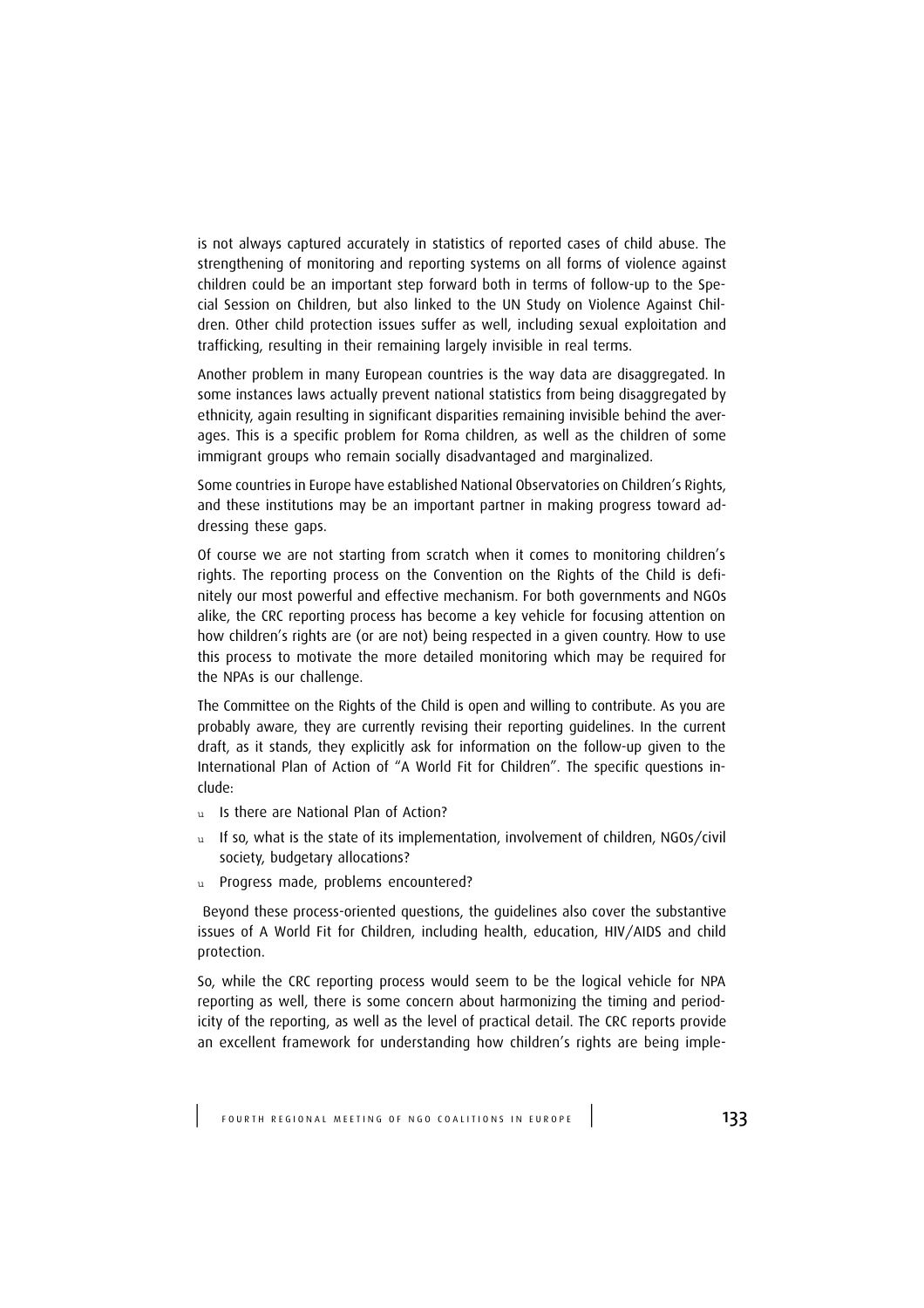mented in a country – particularly the legal framework, but they do not always provide the analytical detail on what works and what doesn't, or on what is happening at the sub-national level. In addition, the Committee has noted that often reports are particularly weak on statistical data, which would be essential to ensuring robust monitoring of the implementation of an NPA.

We know that governments tend to be reluctant to engage in several monitoring and reporting processes which they perceive to be overlapping. Therefore, another of our challenges will be to find a way to combine a permanent process to continuously monitor progress at national

and sub-national levels with the CRC reporting obligations. Decentralising the monitoring to the local or municipal level may be one way to ensure a more regular collection of information. This, of course, then raises the questions of NGO capacity to advocate for and participate in monitoring at that level, as well as how children can be involved.

A few words about follow-up and monitoring at the global level. Those of you who have carefully reviewed paragraph 59 of A World Fit for Children, will have noticed that it doesn't only call for specific national plans of action to be developed, but alternatively for the integration of the WFFC goals into national policies, development programmes, poverty eradication strategies, and sectoral plans.

If this sounds complex, then you're right…it is! As you are aware, in 2000, the UN General Assembly adopted the Millennium Development Goals and Millennium Declaration, which lay out an ambitious plan for improving the lives of all people, particularly children by 2015. Progress towards these goals will be discussed at a follow-up meeting in New York in September this year.

The goals of a World Fit for Children are seen by the UN as a major contribution to achieving the Millennium Development Goals, seven of which directly address the rights of children. That being said, we believe the World Fit for Children goals are much more detailed and specific in the areas of child health, education, HIV/AIDS, and of course child protection, on which the MDGs are silent.

Despite their shortcomings, because the MDGs benefit from widespread support from the UN agencies and international financial institutions whose mandate is not specifically for children, they are seen as an important vehicle for placing children high on the agenda of the international development community. At the same time, in many countries, they have overshadowed and sometimes even "swallowed" the World Fit for Children goals.

In addition, the MDGs have been widely adopted as the guiding force for global poverty alleviation. The result is that governments as a whole – including the powerful ministries of finance and planning – have been mobilized to a greater extent behind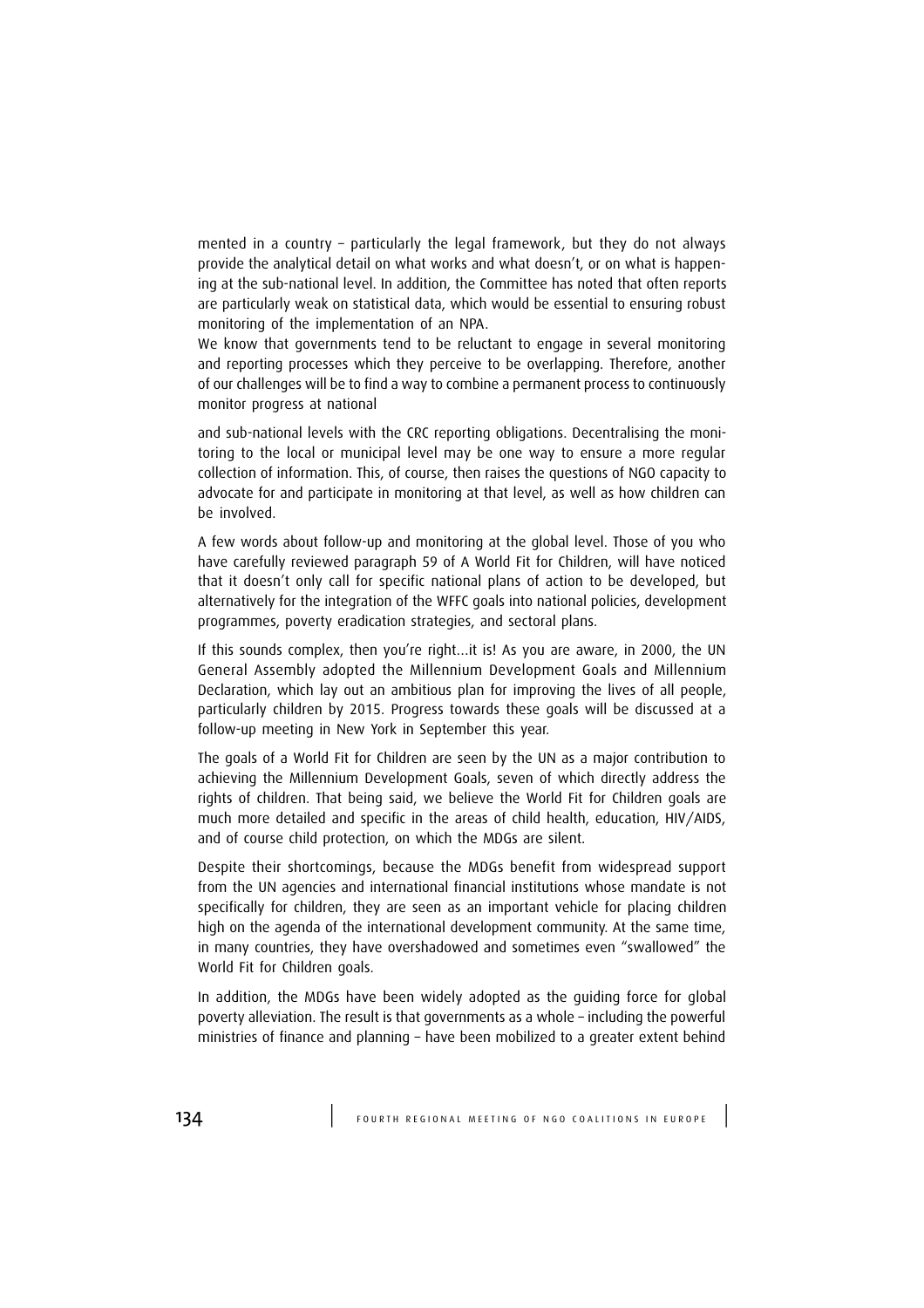the MDGs. Linked to this is the imperative on the poorest countries to develop Poverty Reduction Strategy Papers (PRSPs) which are themselves becoming a central strategy for achieving the MDGs and have been used in many countries as a vehicle to integrate WFFC goals and targets.

All this to say that we have a challenge before us to keep the specific content of A World Fit for Children high on the global agenda.

The decisions on exactly how governments will report on A World Fit for Children will partly depend on the UN General Assembly. UNICEF will propose that countries prepare a "Special Session plus-five" progress report by the end of 2006, in advance of the 2007 Commemorative Event scheduled by the General Assembly. NGOs may wish to reinforce this position in their advocacy with their own governments and at international level. The final decision should be taken later this year, and we will certainly keep you posted on developments.

As you can see, I do not have all the answers (in fact I have very few!!). But by working together, sharing experiences and lessons learned, we will surely be able to find a way forward. The establishment of permanent structures to monitor progress towards the full realization of children's rights, looking at both process and impact will be essential. Our discussions at this meeting may take us some steps forward in this quest, and I am eager to learn about any innovative systems in place in your countries which might serve as a model for others.

Thank you.

Lesley Miller UNICEF Regional Office for Europe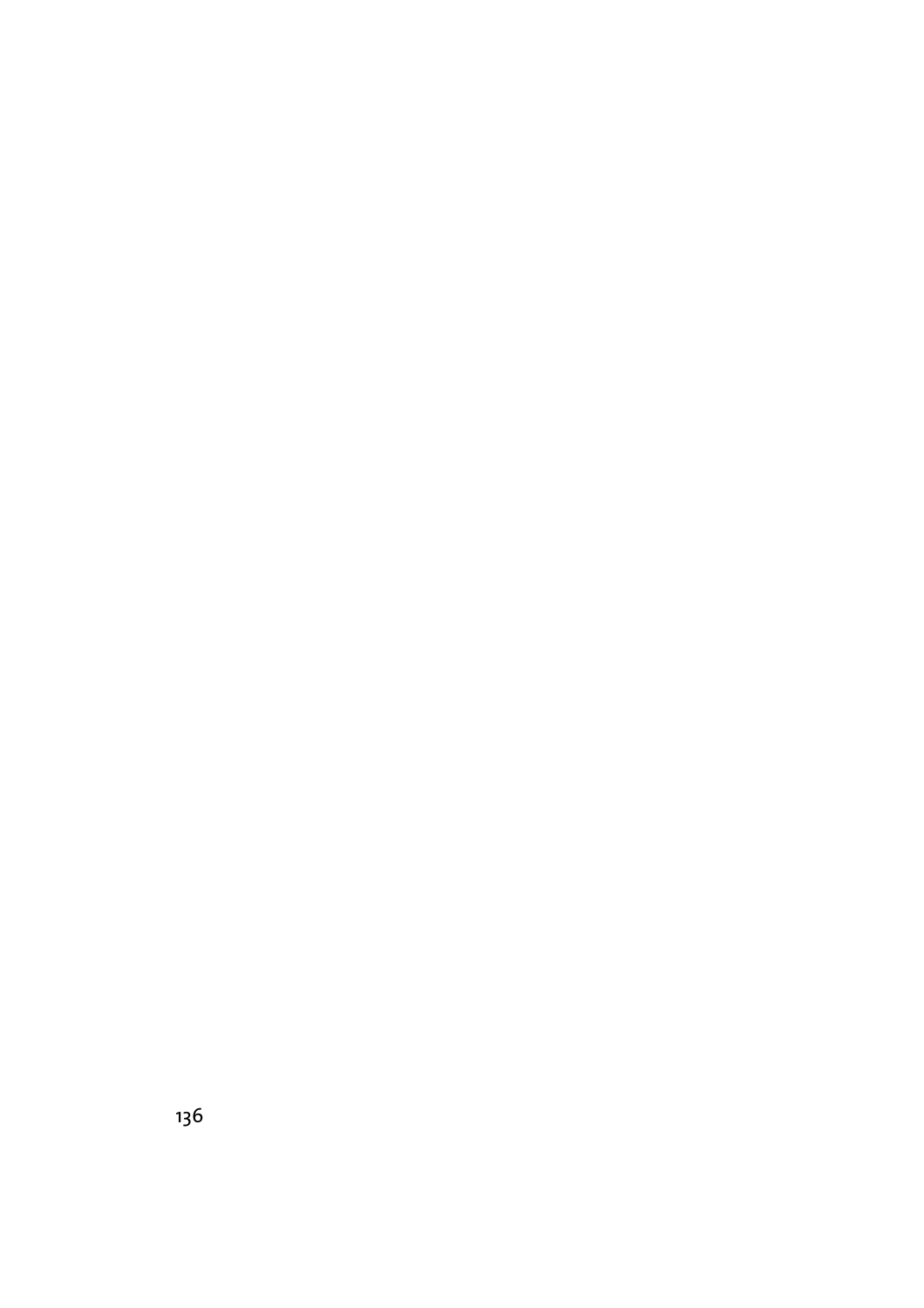

The Relationship between NGOs and Government: balancing between Cooperation and Independence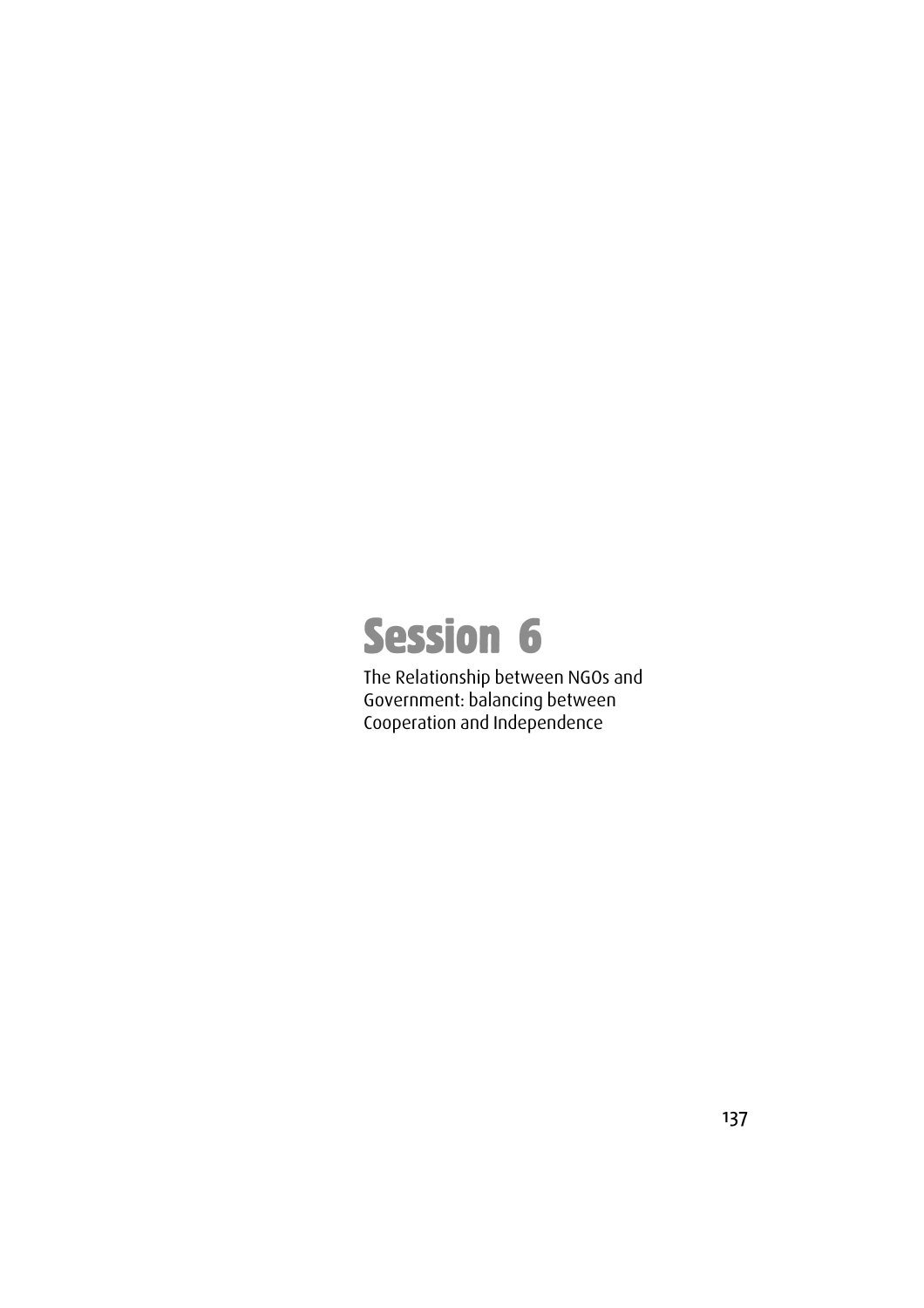Promoting Children's Rights: NGO Authority, Legitimacy and Accountability – Time for some Self-reflection?

#### Niels Hjortdal, Danish Children's Rights Coalition

While the international law sets the legislative framework for the promotion of children's rights, and rests the obligation for the implementation with the State Party, civil society has an increasingly important role to play. While the size and role of the state in many countries is diminishing, NGOs are in turn filling out the new space and grow both in numbers and in strengths. Many different types of private organisations are in existence and emerging, and it is expected that their role in relation to cultivation of human rights in the society will continue to be critical. But while Governments are directly accountable to their citizens, what are the authority, legitimacy and accountability of NGOs? How should we understand NGOs as agent for social change and define them as different from the government, but still with a very important and useful role to play in the society?

# Non-governmental organizations as change agents

While social movements are more loosely organised, Allan Fowler points out the ambiguity inherent in the use of two negatives to characterise NGOs: non-governmental, and non-profit-making. He argues that a more positive description is that they are purposeful, role-bound social units. They are groups of individuals who know the purpose of the organisation and their role within it.

Fowler defines NGOs in positive ways without resorting to the double negatives of non-governmental and non-profit. The definition gives of NGOs is that:

"They are not established for and cannot distribute any surplus they generate as a profit to owners or staff. They are not required nor prevented from existing by law, but result from people's self-chosen voluntary initiative to pursue a shared interest or concern. Formed by private initiative, they are independent, in that they are not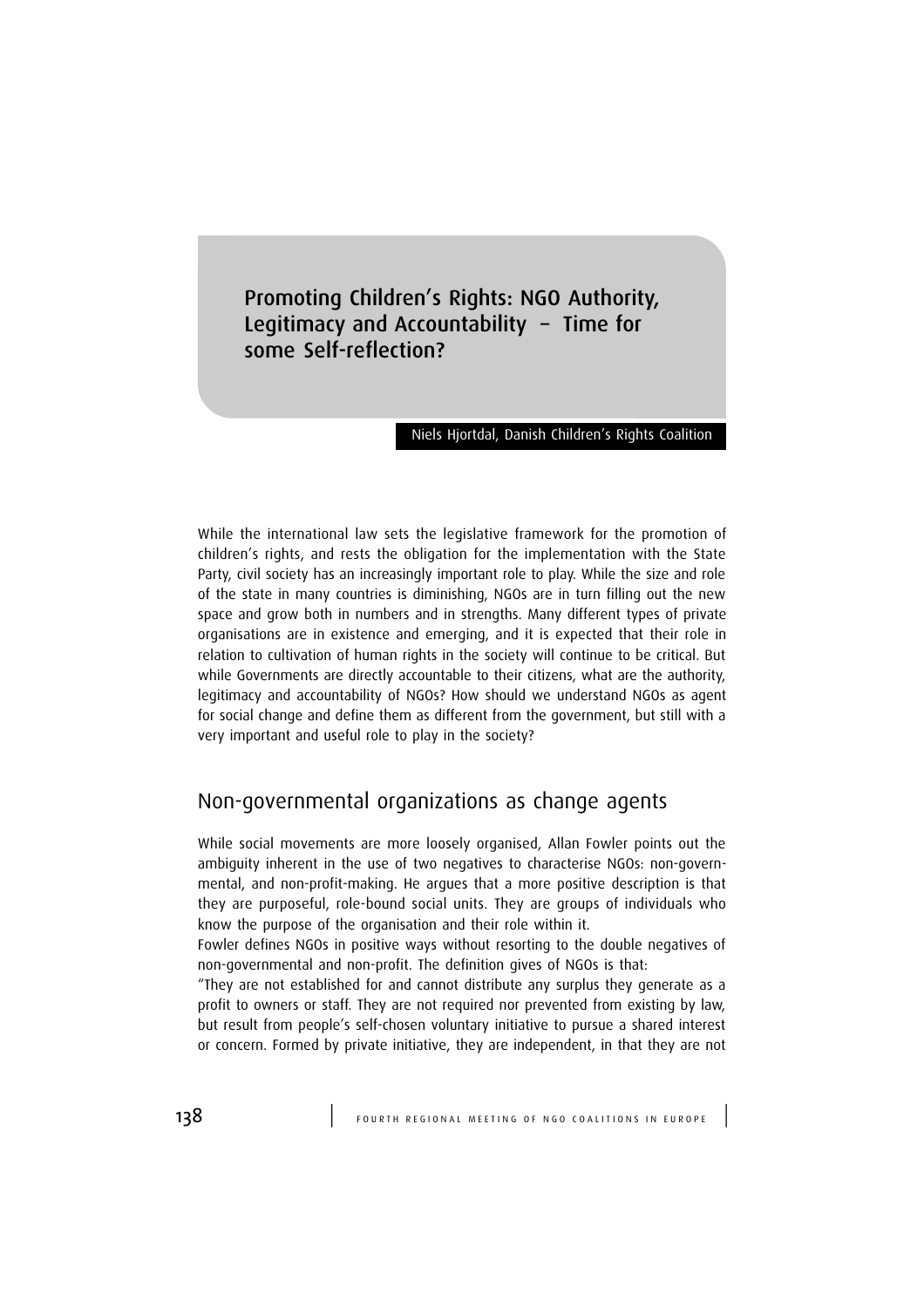part of government nor controlled by a public body. Within the terms of whatever legislation they chose to register themselves, they also govern themselves. Registration means that the founders wish to have social recognition; this calls for some degree of formalisation and acceptance of the principles of social responsibility<sup>1</sup>"

# Human rights and children's rights NGOs and their accountability and legitimacy

This definition of NGOs offers some justification for their participation in work for social change. NGOs may claim to be acting in the interest of the people and see part of their role as holding governments and international institutions to account. But who holds the NGOs to account? NGOs and especially human rights NGOs have a responsibility to critically assess and question their own legitimacy and accountability in this respect.

Where NGOs used to report on what they did: the money raised and spent, the number of people reached, and the administrative costs of raising and spending the money, this accountability has broadened to also cover what they said, as Hugo Slim puts it: "the questions NGOs have asked themselves concentrate on how their voice relates to the people they are primarily concerned about – the poor, people whose rights are violated, and the victims of war [….] Arguments of NGO voice accountability are essentially prepositional and hinge on the nature of their relationship with the poor or the victims of human rights violations<sup>2</sup>".

How NGOs answer these questions determines the nature of their legitimacy. Slim defines legitimacy as "the particular status with which an organisation is imbued and perceived at any given time that enables it to operate with the general consent of peoples, governments, companies and non-state groups around the world"

Though NGOs create their own mandates they gain legitimacy from operating legally under national or international law and by referring to international human rights law, whereby they can be seen as reminding people of human rights duties, and in so doing, meeting their own responsibilities and duties under human rights law. Legitimacy is also generated from the fact that the NGO works on the values of

<sup>1</sup> Fowler, Allan: Striking a balance. A Guide to Enhancing the Effectiveness of Non-Governmental Organisations in International Development, London, 1997

<sup>2</sup> Slim, Hugo: By What Authority? The Legitimacy and Accountability of Non-Governmental Organisations. International Council on Human Rights Policy, Geneva, 2002.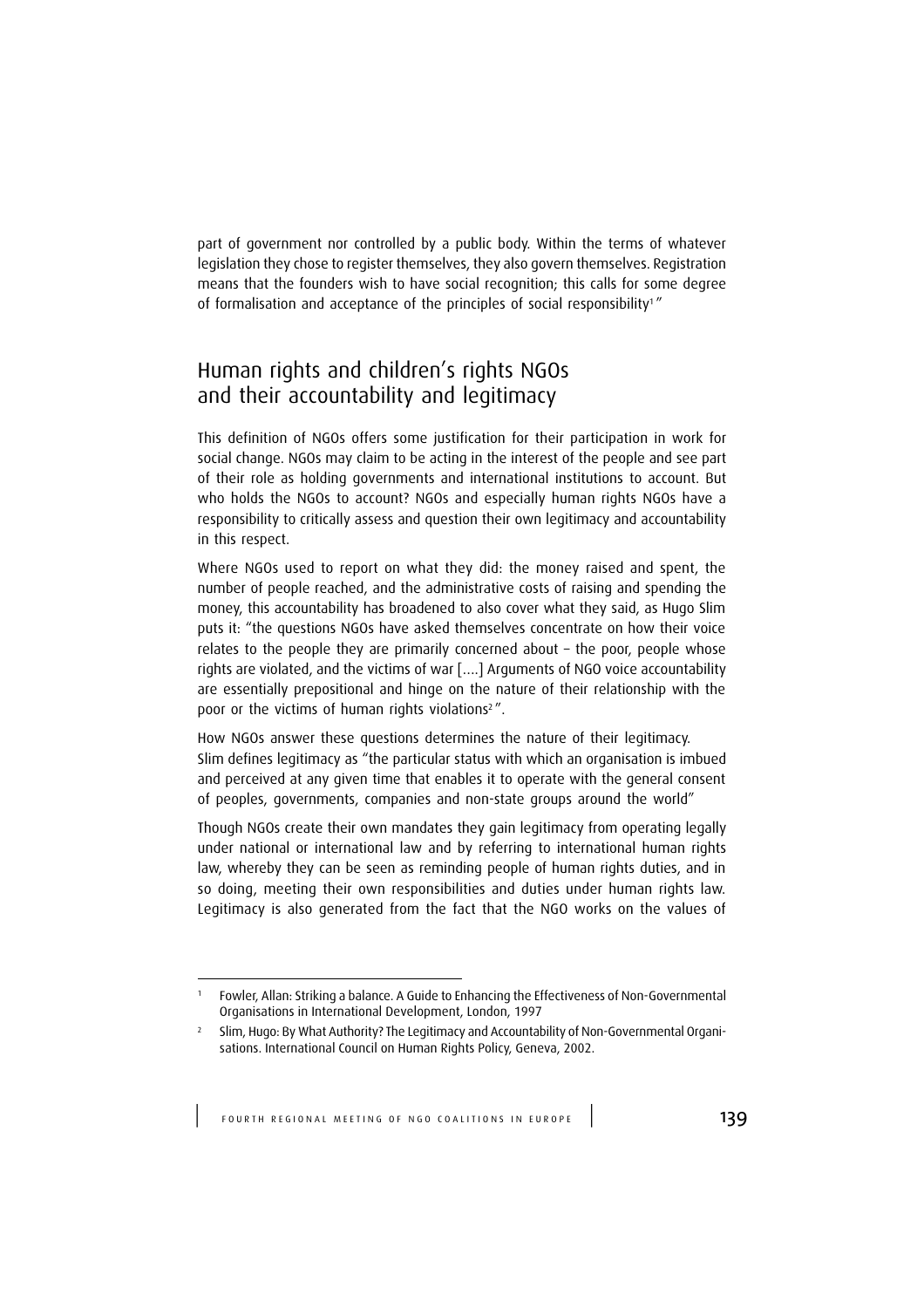human equality, dignity, impartiality, justice, freedom and personal and collective responsibility – a morally derived codex.

NGOs legitimacy is thus manifested through a number of qualities. Through the direct support from the people it seeks to help its members, supporters and admires, its ability to engage meaningfully with them, and to be able to report back on how the organisation performs, learns and what actions are taken in order to improve performance.

Legitimacy can also be generated through NGOs' expertise and knowledge, and its connections and relationships. Good performance and evidence based impact of the work is extremely important, together with the more intangible qualities such as goodwill: credibility, reputation, trust and integrity.

A definition of NGO accountability will then have to include the three aspects of reporting, involving and responding, and Slim summarizes it to: "the process by which an NGO holds itself openly responsible for what it believes, what it does and what it does not do in a way which shows it involving all concerned parties and actively responding to what it learns".

# NGOs and the Committee on the Rights of the Child

These criteria used here for defining NGOs cover a broad range of organisations. The definition of NGOs referred to above is in line with the spirit of what the Committee on the Rights of the Child has articulated in the Guidelines for the Participation of Partners in the Pre-sessional Working Group of the Committee on the Rights of the Child<sup>3</sup>: "The Committee will only invite NGOs [to the pre-sessional working group] whose information is particularly relevant to its consideration of the State Party's report. Priority will be given to partners who have submitted information within the requested time-frame, who are working in the State Party and who can provide firsthand information that is complementary to information already available to the Committee<sup>4</sup>".

Cultivating legitimacy and maintaining a high level of accountability will enhance the position of an NGO wishing to meaningfully participate in the work of the Committee on the Rights of the Child or any other human rights work. It means that NGOs will need to account in a range of ways to different groups of stakeholders, and at the

<sup>&</sup>lt;sup>3</sup> CRC/C/90, Annex VIII, 'Guidelines for the Participation of Partners (NGOs and Individual Experts) in the Pre-sessional Working Group of the Committee on the Rights of the Child

<sup>4</sup> ibid, paragraph 4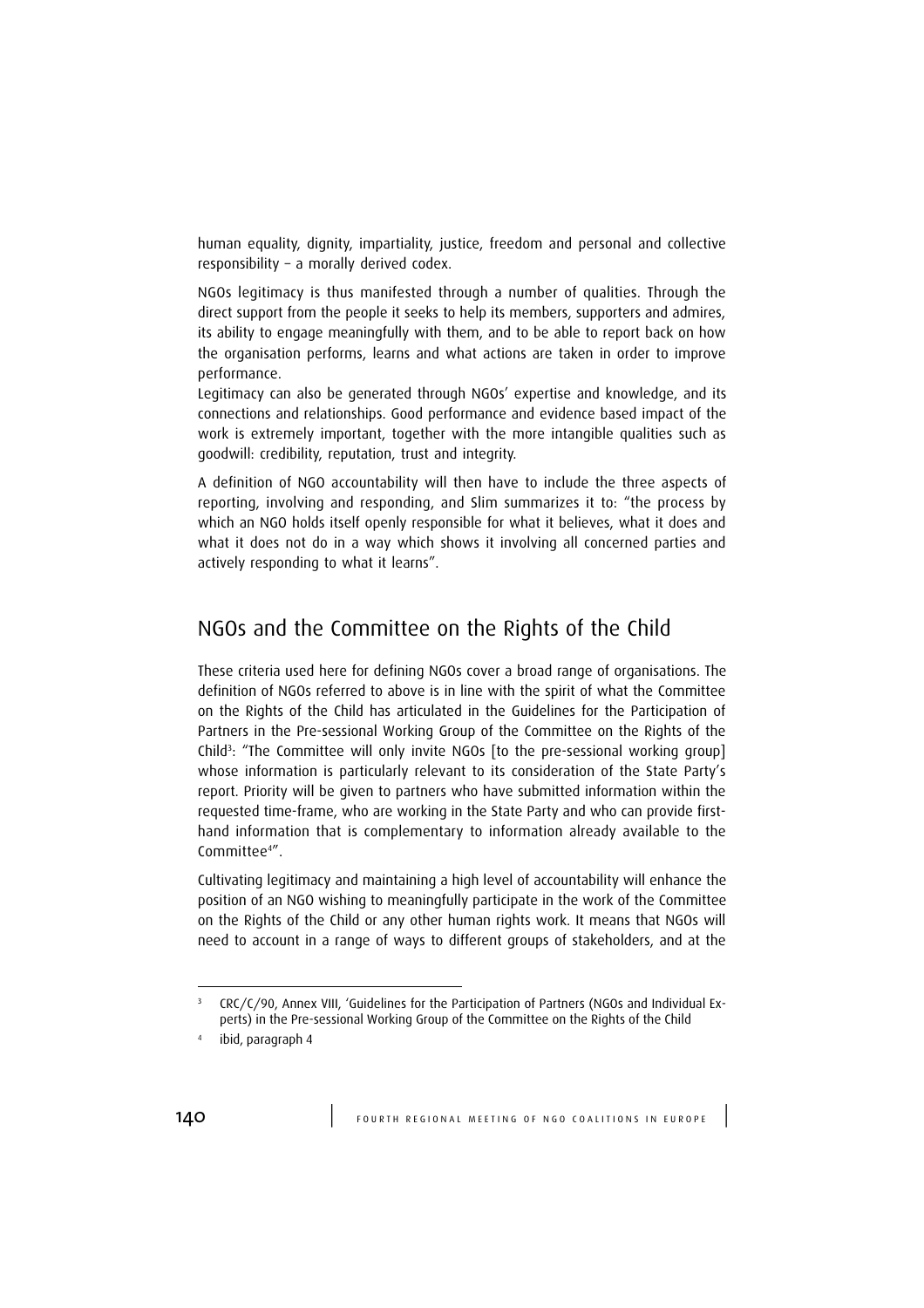same time show how they are responding to what they have learnt and what their stakeholders are telling them. They will need to do this by informing and involving people in the process.

# Summing up and raising questions

Where social movements and NGOs have played a critical role in relation to human rights work, it would be most meaningful to define NGOs in the context of work around children's rights as organization that wants to pursue a common interest or concern, formed by private initiative, and thus independent and not generating profit for members.

In recent years, there have been discussions going on regarding the NGOs role, and their legitimacy has been contested. Where NGOs in the past was seen as being the most effective means to reach the targets efficiently, emerging literature on the subject questions if NGOs are always the best, and who they are accountable to? In relation to NGOs working on children's rights and participating in the work of the Committee, it is assumed that they would be able to show appropriately the required accountability in relation to the three critical aspects of reporting, involving and responding. It is seen as a meaningful precondition for being able to be invited by the Committee to take part and provide information that is particularly relevant to its consideration of the State Party report, as expressed in the guidelines for participation of partners. But it might also be the best instrument to maintain independence, integrity and to build credibility so as to get the public support which is necessary to make an impact which will contribute to promote the respect for children's rights.

Niels Hjortdal Danish Children's Rights Coalition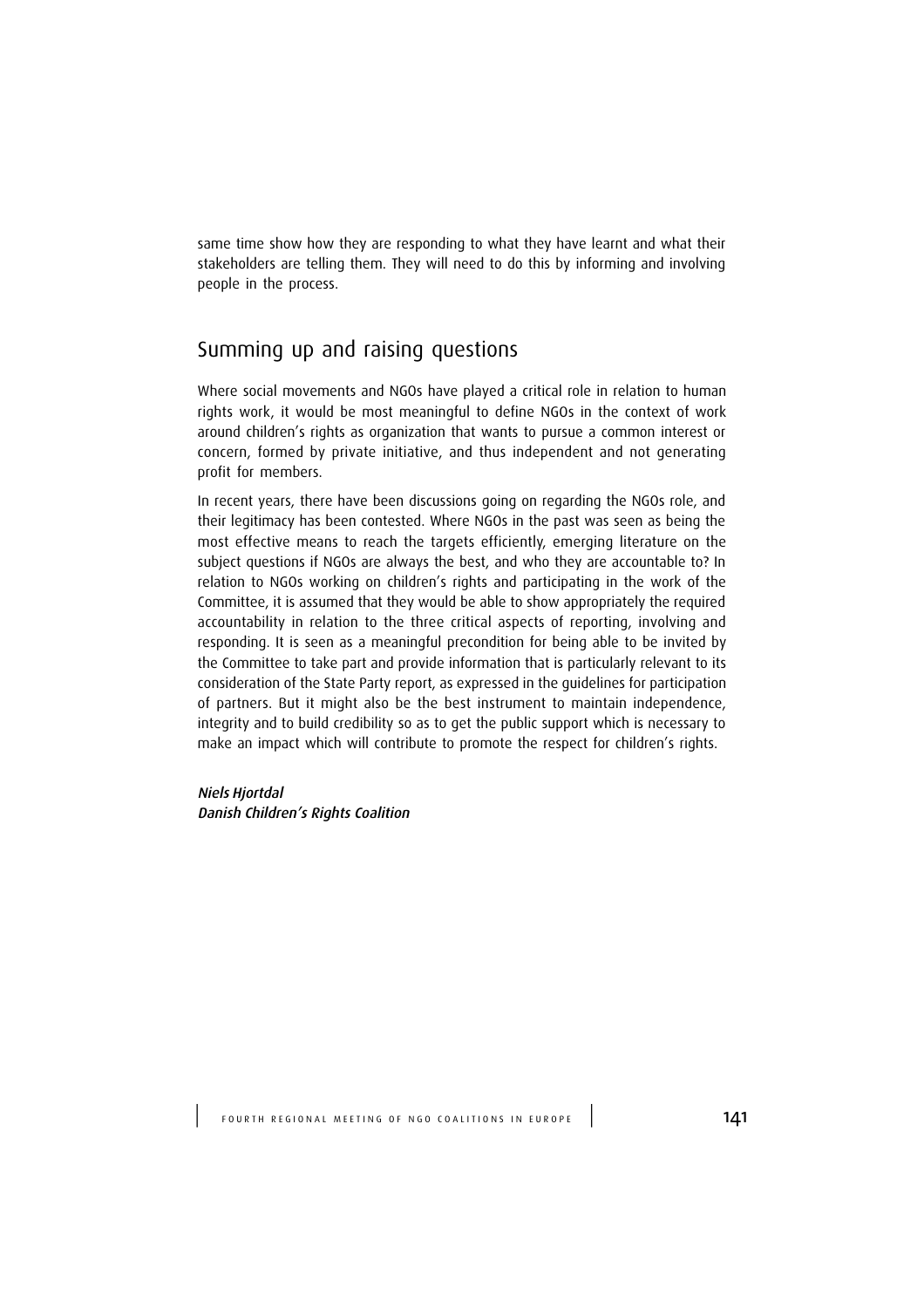The Relationship between NGOs and the Government: balancing between Cooperation and Independence

#### Eddy Boutmans, former Belgian Secretary of State for development cooperation

As I have consecutively been a member of many civil rights, third world solidarity and cultural groups, have been a local party leader (on a voluntary basis), a member of parliament and a member of government, responsible for development cooperation, a sector with a small but varied and active civil society, I can take a view of the relations between non profit non governmental organisations and state bodies from both sides.

I have been asked to reflect on three questions: about the funding of ngos (private sponsoring vs. subsidies) and the influence on their independence; on networking with parliament and 'government administration' and on the role of ngos in reporting to the Children's rights committee. On this last subject you have discussed earlier during this meeting and I have read Niels Hjortdal's text and as I think it is quite complete and I agree with nearly everything in it, I will not go into further detail.

My main concern for ngos is: both you and the politicians should always bear in mind that you are NON governmental, with the strength and limitations that implies. So, do not get to close to power, but do realise that – certainly in advocating children's rights – one of your foremost aims is to influence politics – so distance, but also dialogue and critical engagement would be the position to defend.

About funding. My first advice would be to avoid one single source of financing. Try and get as much financial support from your membership and sympathisers, people who would fund your organisation because they think it is important to have children's rights defended. This will strengthen your position both vis à vis commercial sponsoring and state subsidies and it is the kind of support that is most likely to be unconditional, or to imply only one condition: that your supporters perceive your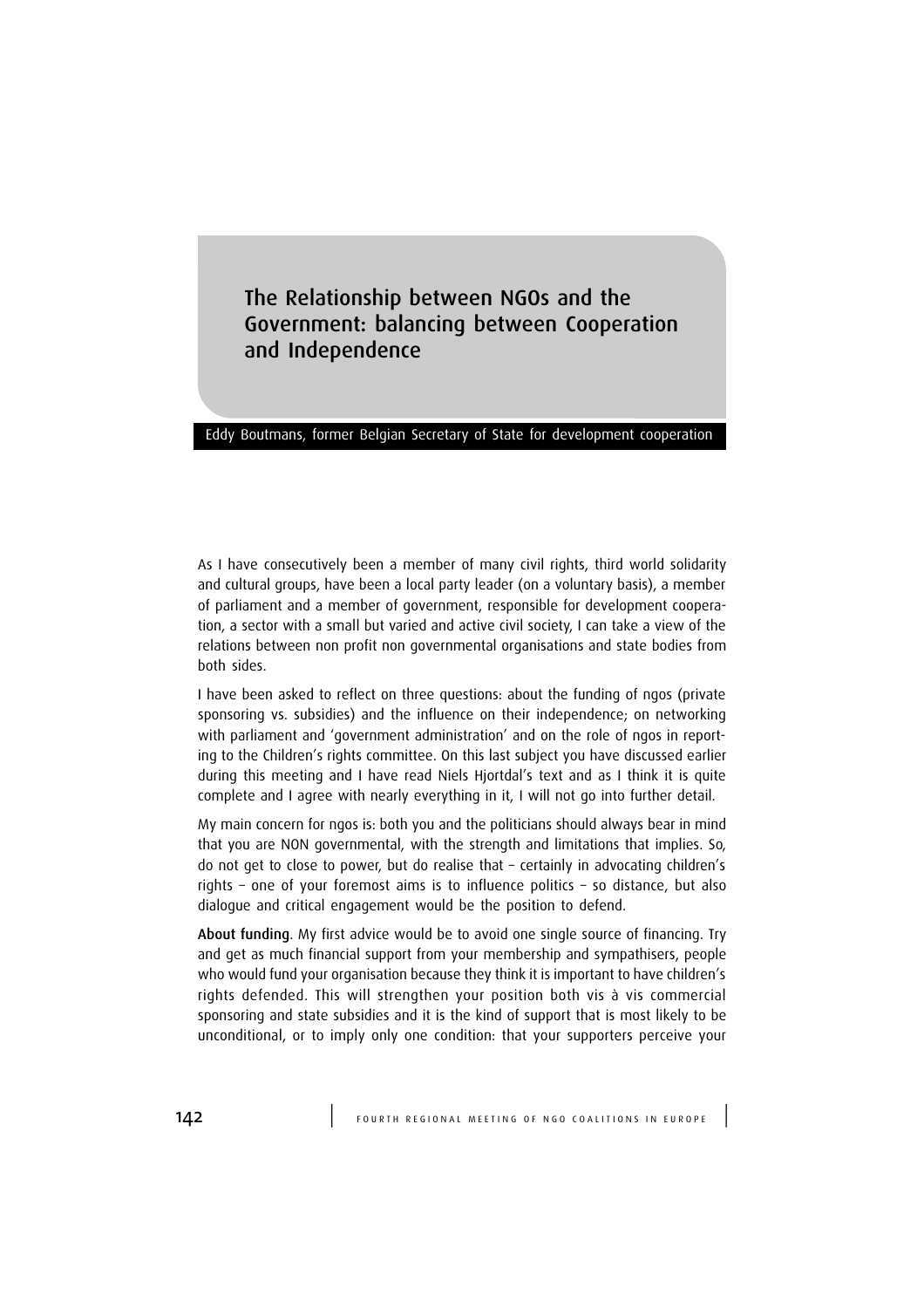actions as useful and efficient. This will require some investment in information, motivation and feedback. In many countries, tax deduction is offered for private donors, and if it is not in your country, it might be a good idea campaigning for.

Can you accept commercial funding or sponsoring. I would say yes, but it depends and you should realise that the sponsor is not acting on your sole interest. Sponsoring should never influence your position or actions, and as it will mostly have to be mentioned on your publications or even correspondence, ask yourself (and your sponsors) the questions that the public might have! There will generally speaking be very little risk if you get some sponsoring from a local business, or from a printers office, or a book publisher and so on. Shoes seem very innocent – but aren't they produced by child labour? Or if they're not, is it a good idea to support the idea that one brand of shoes is 'pro youngsters', implying that others aren't? A bank seems the place par excellence to get money from… but aren't banks trying to sell their services to ever younger children? Is this entirely negative, no. Is it entirely positive, no. Will it influence your position on regulation of bank accounts for children, if you accept their money? I'm not sure, but at least you should be conscientious of the ambiguous relation that might be established. Similar questions might rise with chocolate or sweets, or alcohol. May be, you can draw a code of ethics with a sponsor. An interesting and not in general problematic source of funding might be with private foundations (genre Ford foundation, Bill Gates foundation etc…)

Well known artists or celebrities might be good sponsors of course, either by giving money – some literally burst with money! – or publicity. In general, no ties will be attaches, it is just a variety of non commercial sponsoring. Even so, tying your name to Michael Jackson might have seemed a good idea a few years ago, I'm not sure it would be today… Anyway, he seems to be out of money.

Apart from ethical concerns, their might also be other problems. For instance, if you get sponsoring from one newspaper, are you sure that the other media will still adequately report on your actions?

So, reflect before you sign and prefer not to depend on one sole sponsor. I would prefer five smaller donations to one big sum of money.

## What about public money?

It should be realised that accepting state money ALWAYS implies accepting state control on the use of that money. It is tax payer's money and therefore seeing to the correct spending is not only the governments right, but even their duty. But this control should not be of political content, it should be on spending the money for the purposes it was allowed for.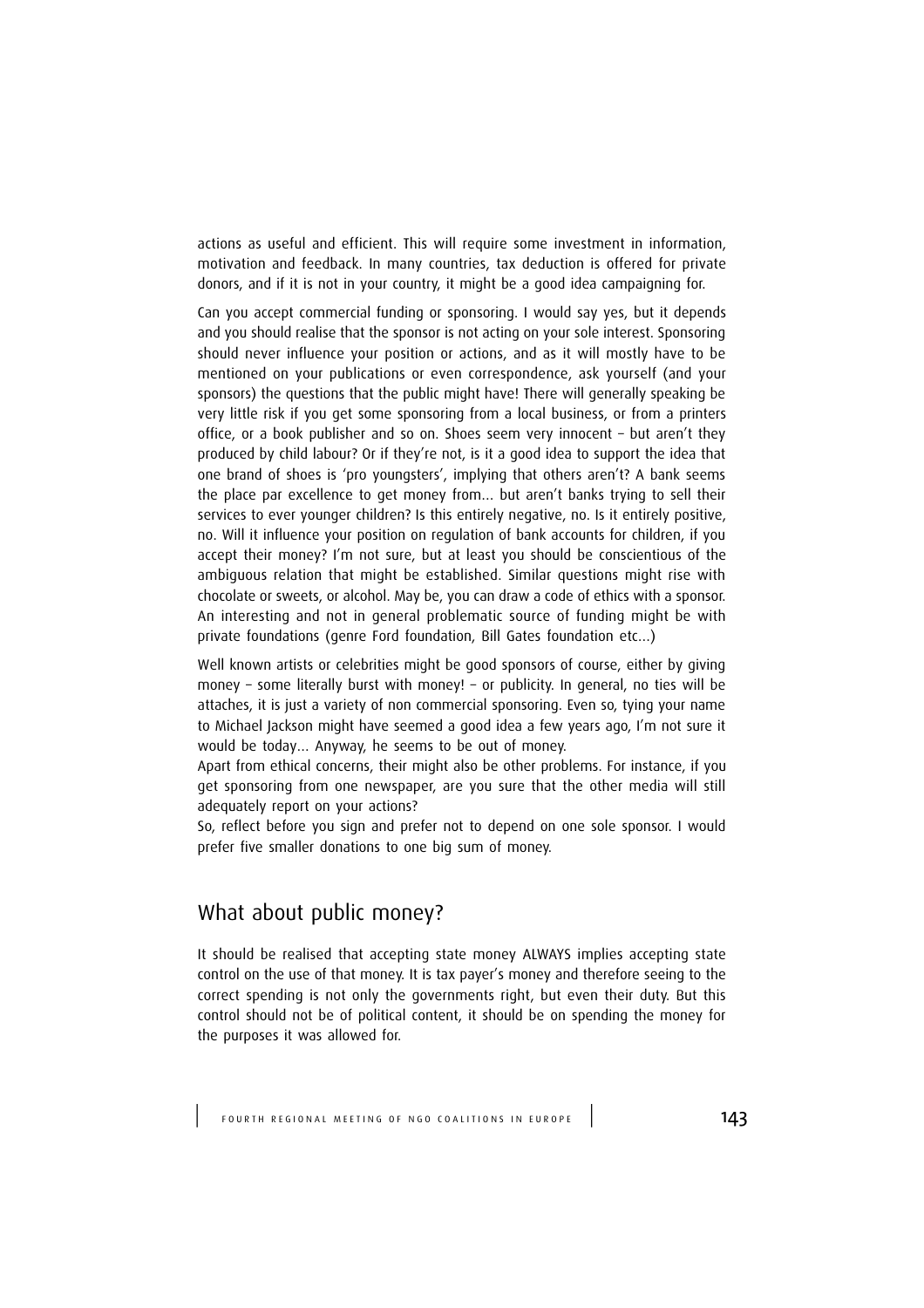My experience with development ngos is that they get tax deduction for private gifts AND state funding since many years, but this has not kept them from criticising the government and the development minister in particular. The main rule seems to be: if the subsidies are allowed following pre-established rules, which guarantees objectivity and equality, than the perils are limited. So the subsidy should not be a favour, but as largely as possible a predictable decision, if possible valid for a few years, based on a substantiated request, a good dossier, examined by unbiased civil servants (that is to say: as unbiased as possible) – and if the final decision and responsibility is a political one, it should be regulation based and the reasons for the decision should be explicit. A positive interaction between state and civil society is part of the *European model* and we should defend that, always realising that it is important to safeguard the respectful distance between both. Having said that, it is not a relation which is guaranteed to be without problems – I would rather suggest the opposite.

In countries where this is the case, the real danger is: taking it for granted. In countries where it does not yet exist, it could be part of the platform's campaign.

By the way, there's not only central government – try also to get money from different public sources – the opportunities might be very different from country to country of course. Federal countries might have subsidy systems at state or provincial level; regional, municipal funds can also be created.

## Non-financial relations with politicians

The government being the government, they are likely to be your first interlocutor, and they can realise progress on some or most of your issues. As I said: talking and working *with* the government should not be the same as working for it. The government is supposed to work for the general interest and defending human rights and particularly children's rights is part of the official policies of any government that signed up tot the Convention. Active, critical and respectful seems to be your best implication with the government and state agencies.

In some countries one minister might have children's rights in his portfolio, at least as a coordinating level, as children's' rights are a horizontal matter. It might or it might not be the right thing to focus only on this specific minister, it really depends on the country specific situation, as does the accessibility of ministers and high level civil servants. I suppose in a small county it should be easier to gain access to the highest level than in a large country. When I was in government, and especially from 2001, when Belgium held the presidency of the European Union, the minister of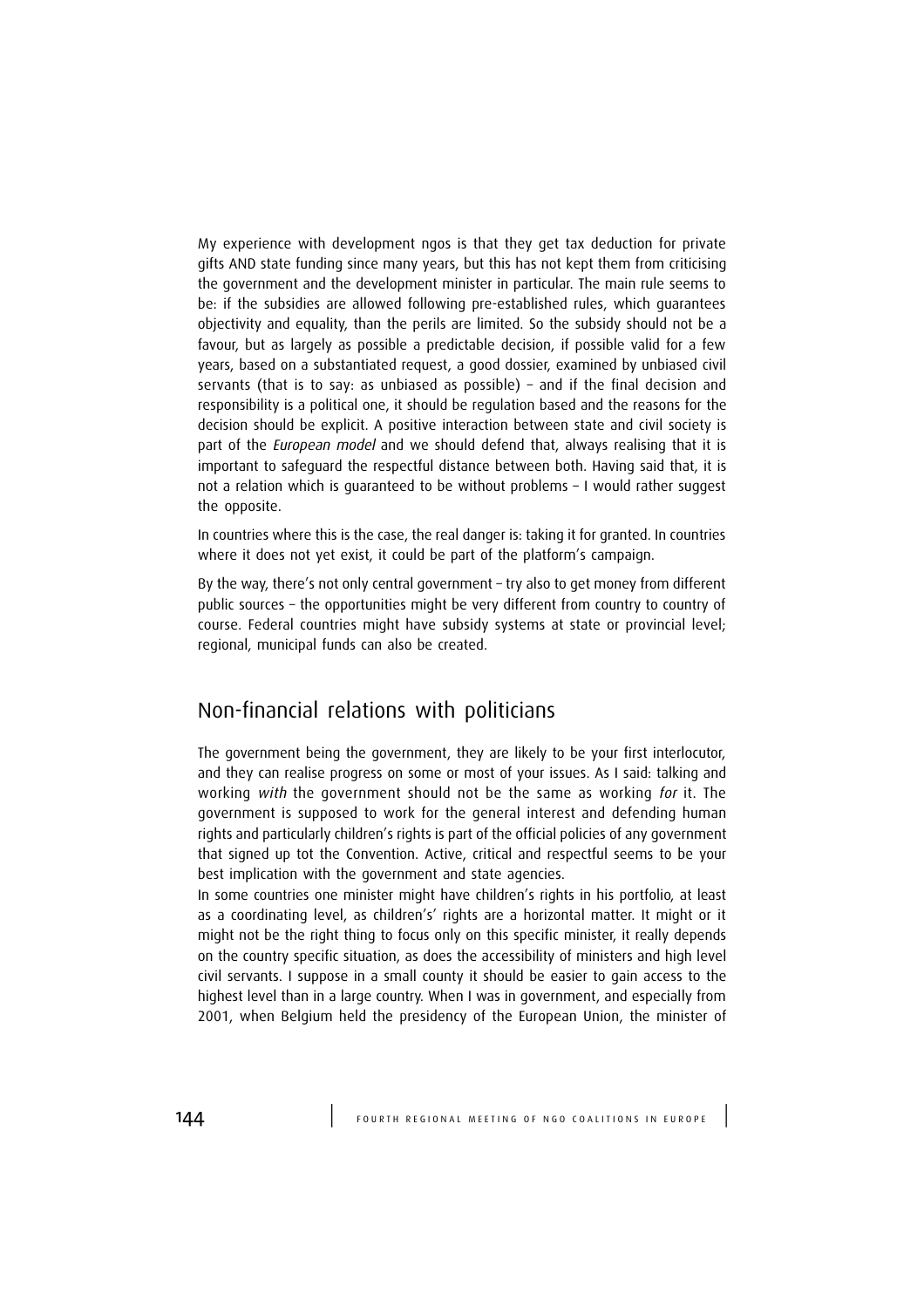foreign affairs and I had more or less regular meetings with NGOs active on international human rights, peace and development policies. They were meant to be regular, but it was not easy to maintain this; anyway, they have been held more than a few times, and in most case both members of government attended the meeting.

Recent and even more or less confidential information (on diplomatic maters e.g. – not really secret information though) was given in answer to questions from the ngos. It certainly contributed to a good relation between us and the ngo world, they were taken seriously and I have never known of any abuse from their side – although we perfectly knew that the given information could not be kept really confidential. Some might call this *repressive complicity* (give them the impression you are open to them, and they will not openly criticise you), but I think this would at least be a one-sided view… As long as both sides keep in mind that they are not identical, that civil society is not part of government , this kind of open dialogue is an enrichment for both, I think.

## Parliament, parties

Most ngos will be non partisan. If they are tied to a particular party, this should by definition give them easy access to this party and it's MP's, but it might be difficult to come close to any one else. If you are tied to a party, be open about it of course.

In most countries, MP's are very accessible to civil society groups – in fact that is part of their job. How to approach them best, is different from country to country.

If you are not, you will find that in most political groups, a particular spokesman or interested MP will be your main contact. This has pros and cons, but by all means be aware that the MP – however genuine his interest in children's rights might be – has his own agenda (he wants his name in the media, because this is his only way of securing the support of his constituency, of his party and of getting re-elected). It may be important to avoid an exclusive relation, as this might give you the idea that you are advancing, while you are just being informed one-sidedly, and your preferred MP might have kept other doors closed.

Try to have meetings with a parliamentary committee as a whole (cross party), or with a cross party group interested in your issues, if there is not a specific committee.

Eddy Boutmans Former Belgian Secretary of State for development cooperation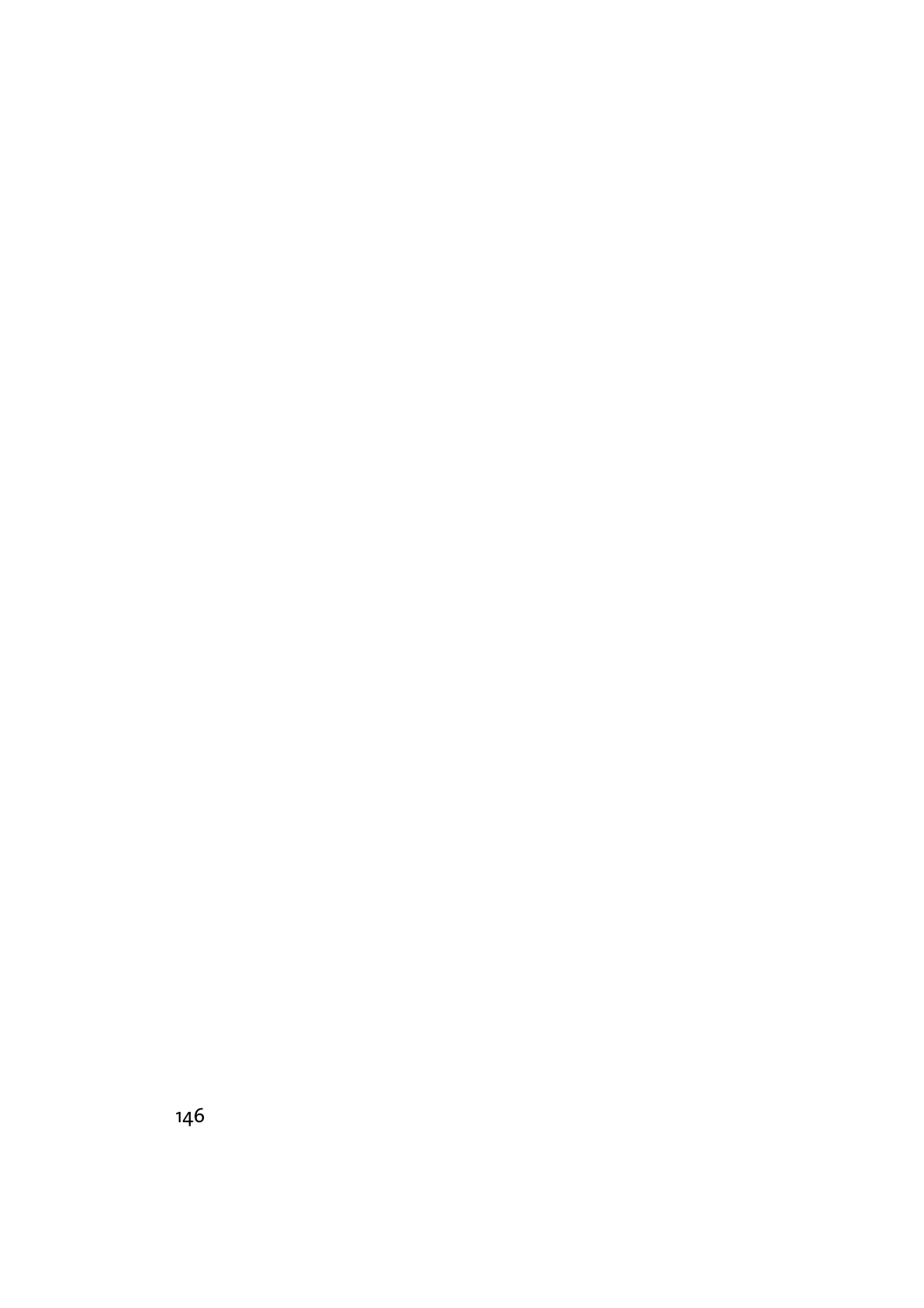CRIN's support for national NGO coalitions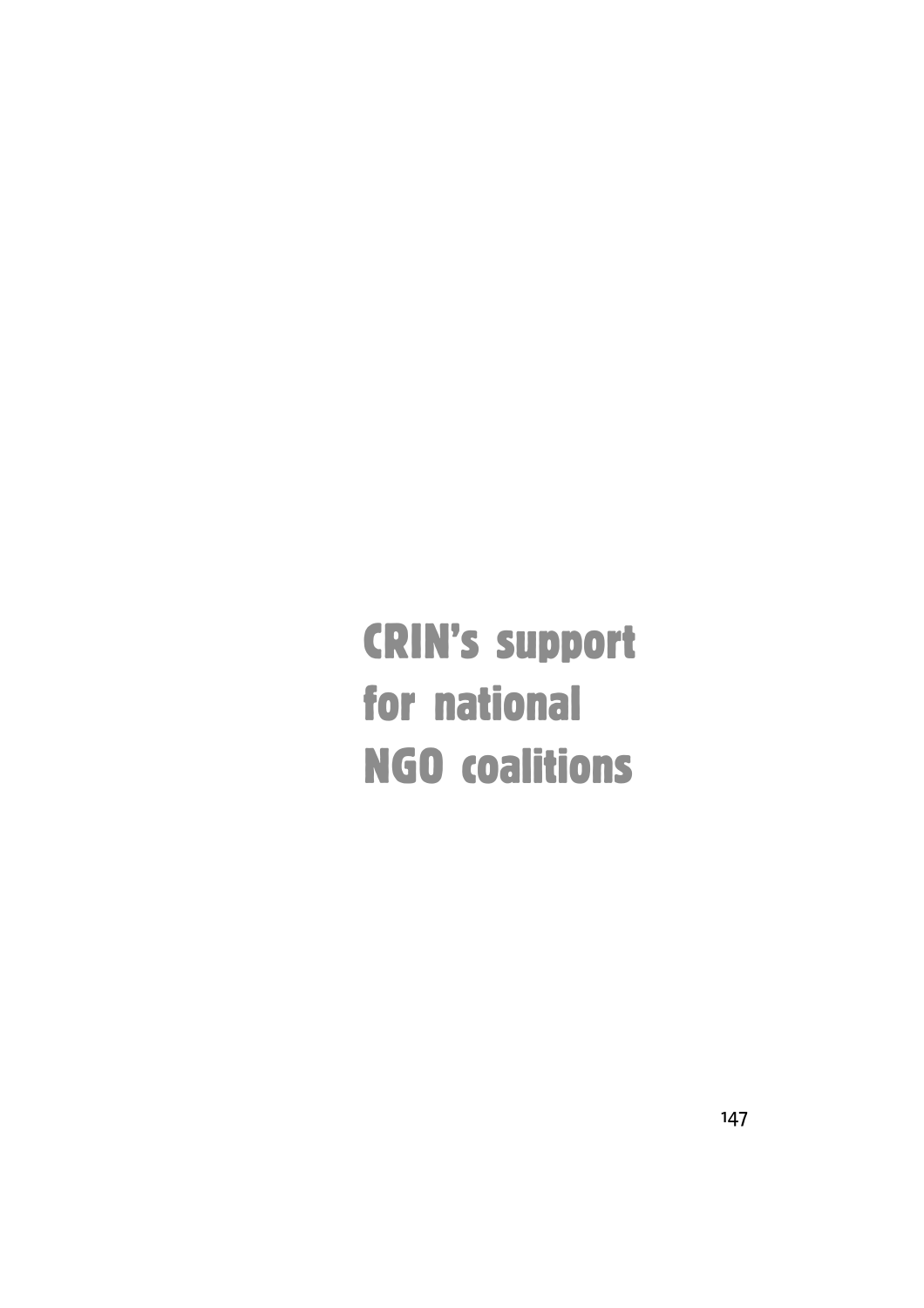# CRIN's support for national NGO coalitions

Tom Hewitt, CRIN

CRIN supports some 1500 child rights member organisations across the world. The majority of these organisations are in Africa, Asia and Latin America, and most of them are NGOs. In the early days (the mid-1990s), the emphasis of CRIN information services was: 1) supporting the CRC committee with relevant NGO-based information; 2) Supporting members in the ratification of the Convention on the Rights of the Child (CRC) in their respective countries; and 3) fostering the exchange of child rights information between members.

A decade later, the ratification of the CRC has been almost universally achieved and the character and availability of information has undergone big changes. Turning the promises of the CRC into a reality for the world's children is the challenge now. CRIN has responded to this by various means: 1) ensuring that flows from the information rich reach out to the information poor; 2) processing and targeting information so that overload is replaced by relevant and useable information; 3) translating information into different languages and interpreting information from the international system into a form that is relevant to small, under-resourced organisations; and 4) segmenting information for specialist purposes whilst responding to the need to make child rights more visible in the development community at large.

The challenge for child rights activists and governments has been in the operationalisation of the articles of the CRC and responding to the changed child rights environment, in particular the outcomes of the Special Session on Children – A World Fit for Children – and the alignment to the Millennium Development Goals. In addition, CRIN tries to respond to specific information needs such as, for example, on children and violence in support of the UN study or to support practitioners of rights based programming.

As our name suggests, the heart of CRIN is its members. Membership has grown steadily since 1995 when there were 65 member organisations. By 1999 this had grown to 806 members and has continued to climb to the present. Membership is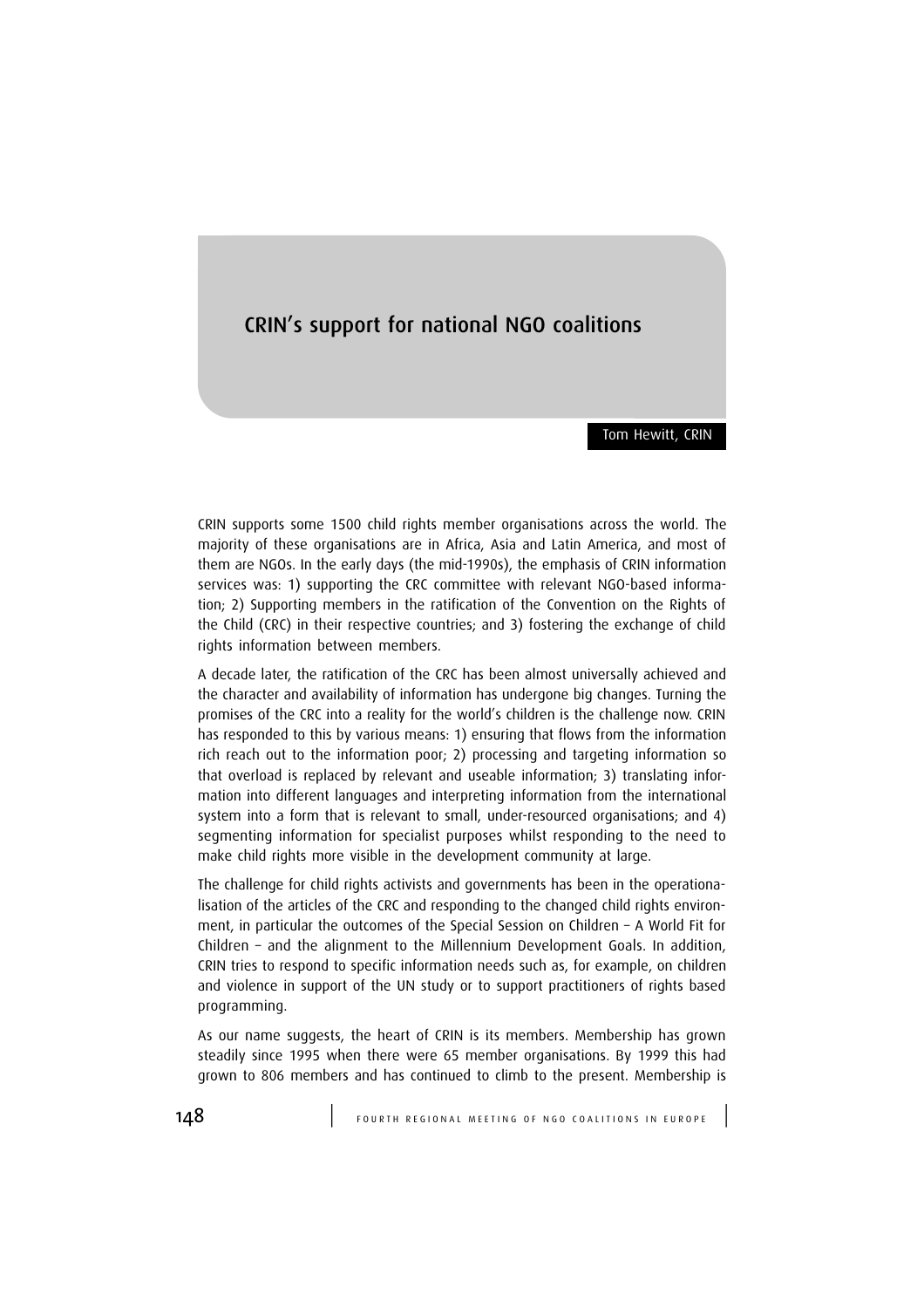now 1,550 organizations based in over 125 countries. Twenty-six per cent are in Africa, 28.5 percent are in Asia, 29 per cent in Europe and seven percent in Latin America and the Caribbean. Members are mostly NGOs (large and small) –  $86%$  – but also include inter-governmental organisations; government agencies, and research and educational institutions.



Services to CRIN members include:

- u A resource-rich website (www.crin.org) also with specialist areas (see www.therightsapproach.org and www.childrenandviolence.org). Key sections also in French and Spanish.
- u Newsletters: Thematic
- u CRINMAIL (English, French, Spanish, Armed Conflict, Rights-based Programming, Child Rights at the Commission on Human Rights, Violence against Children)
- u Directory of Child Rights Organisations: online and hard copy
- u Annual reports and working papers
- $u$  General child rights information support from email, phone and postal enquiries
- u 'Sketches': member's newsletter
- u Member's News: online page dedicated to members' articles

Through such services CRIN plays a part in making the convention on the Rights of the child a meaningful tool for the child rights community. In particular we support civil society organisations with pertinent information in order to bring governments to account. Thus CRIN:

- u Keeps practioners, policy makers and researchers up to date
- u Acts as a depot (storage, retrieval and distribution) for the sharing of experience, the redistribution of intormation
- u Provides information and tools for advocacy ("information for action")
- u Interpretation of information into useful formats (from UN-speak to plain English, French and Spanish; from diverse sources to single point of call; from recognised experts into thematic publications)
- $u$  A library / databank / resource centre for child rights research and information.

#### Tom Hewitt, CRIN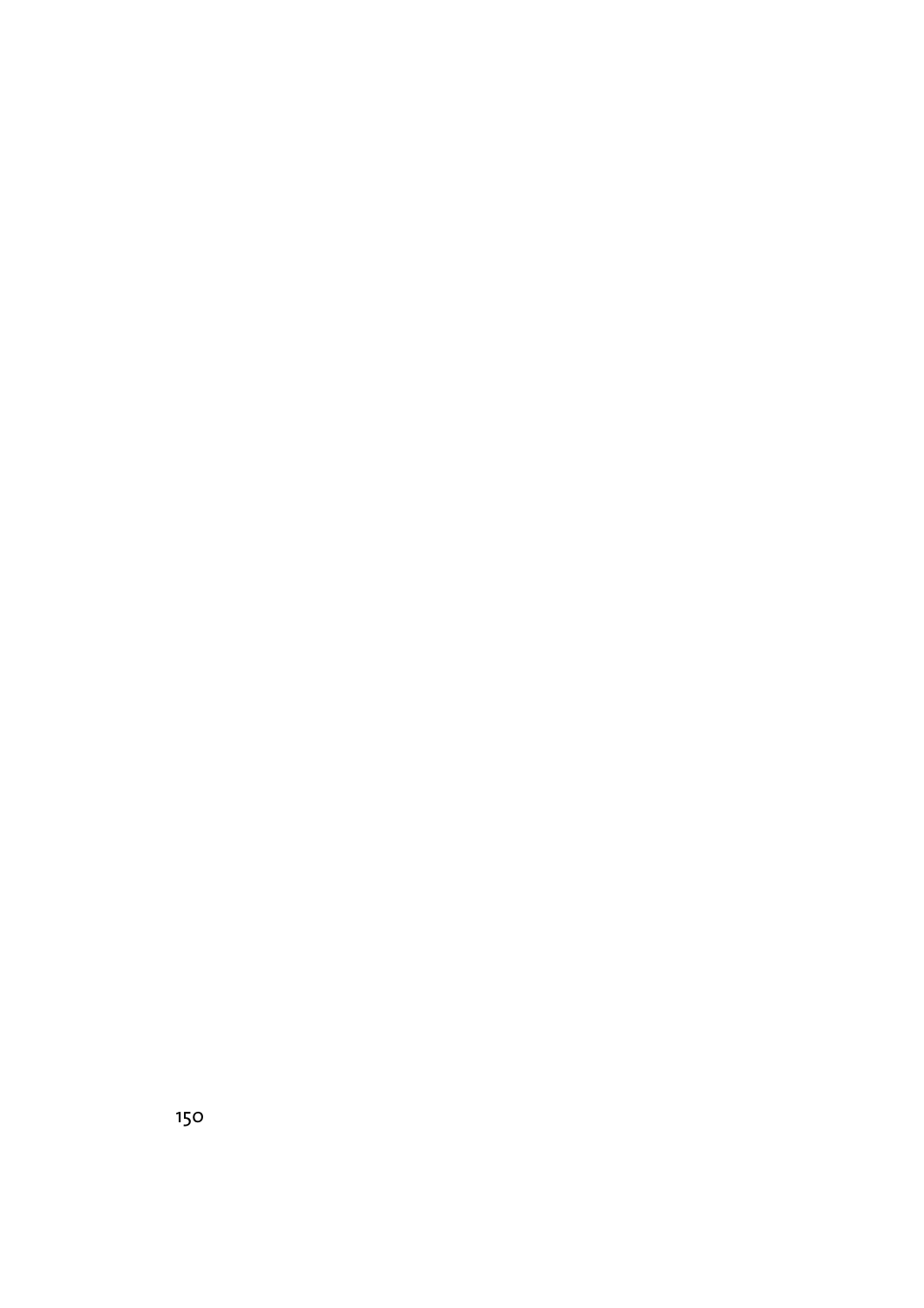# Annexes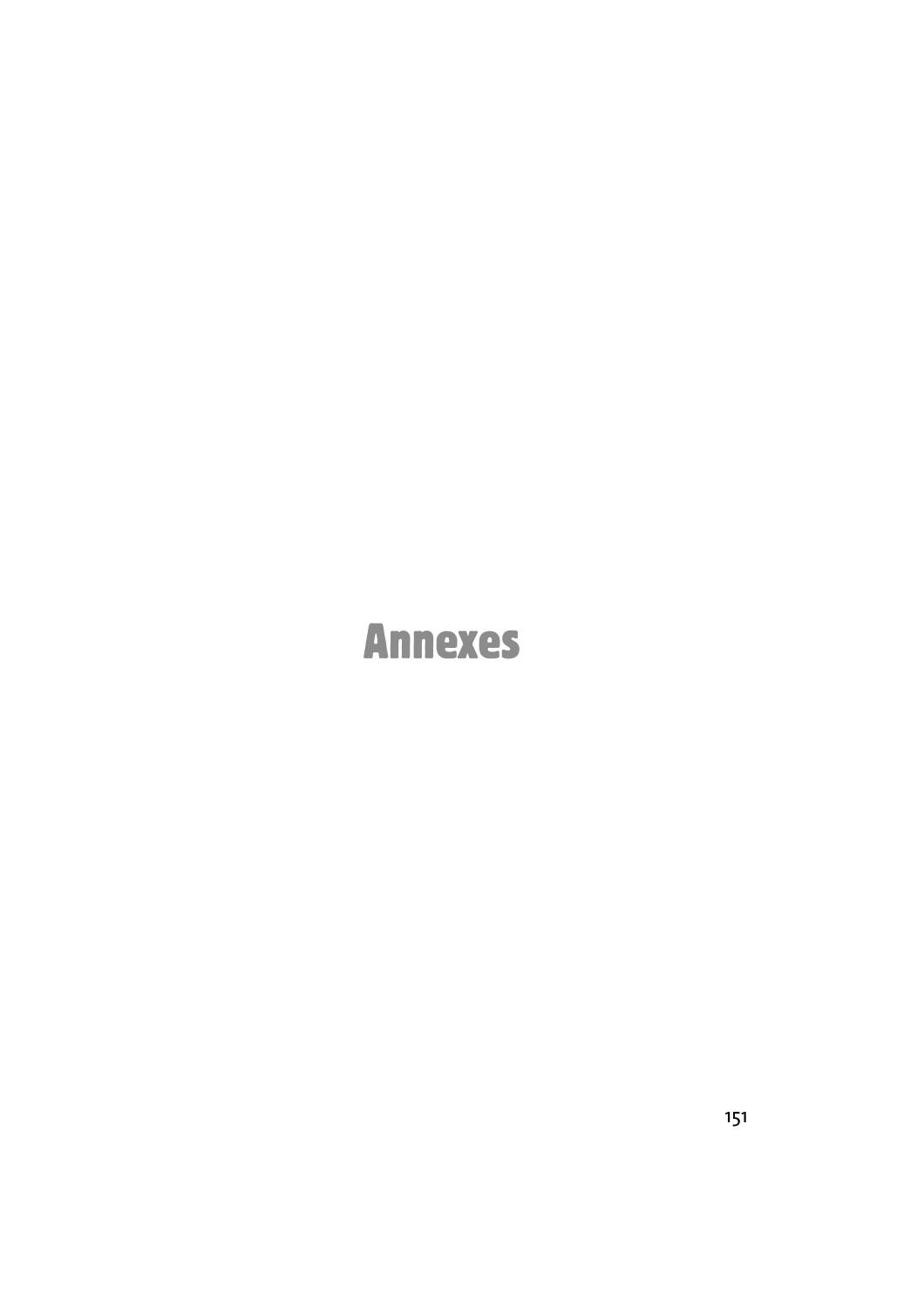## Call for Action from Vilnius, Lithuania

Annex 1

Participants from 15 countries in Europe, all NGOs working in networks to promote implementation of the Convention on the Rights of the Child (CRC) took part in the meeting.

The aim of the Vilnius Regional NGO meeting is to explore how national NGO networks can work more effectively and efficiently, building on the work undertaken in the two previous forums (Berlin, March 1998 and Stockholm, May 1999). The meeting provided an opportunity to share NGO experiences across Europe and strengthen capacity and practice in promoting the rights of the child. The NGO community is aware of many groups of children whose rights are ignored and disrespected. Many experience discrimination, including Roma children, ethnic minority children, refugees and children with disabilities. Other children are living in institutions or on the streets, held in detention, being sexually exploited and trafficked, facing violence, poverty, and exclusion. Governments are not meeting the obligations they undertook in ratifying the Convention for these and many other children. Accordingly, the meeting calls upon political decision-makers at national and European level to commit to making the Convention a reality for children in Europe. We also encourage states parties of the CRC to integrate in their reports to the Committee on the Rights of the Child, any measures taken to develop National Plans of Action following the UN Special Session on Children in May 2002.

The past ten years has witnessed a dynamic growth of networks throughout Europe, committed to promoting and monitoring implementation of the CRC. These networks, comprising a wide membership of organisations throughout society, are accumulating a growing body of evidence of the failure of governments to comply with their obligations under the CRC. They are concerned to see a greater commitment to full implementation of children's rights. In pursuit of this goal, we urge all national NGO networks to undertake the following: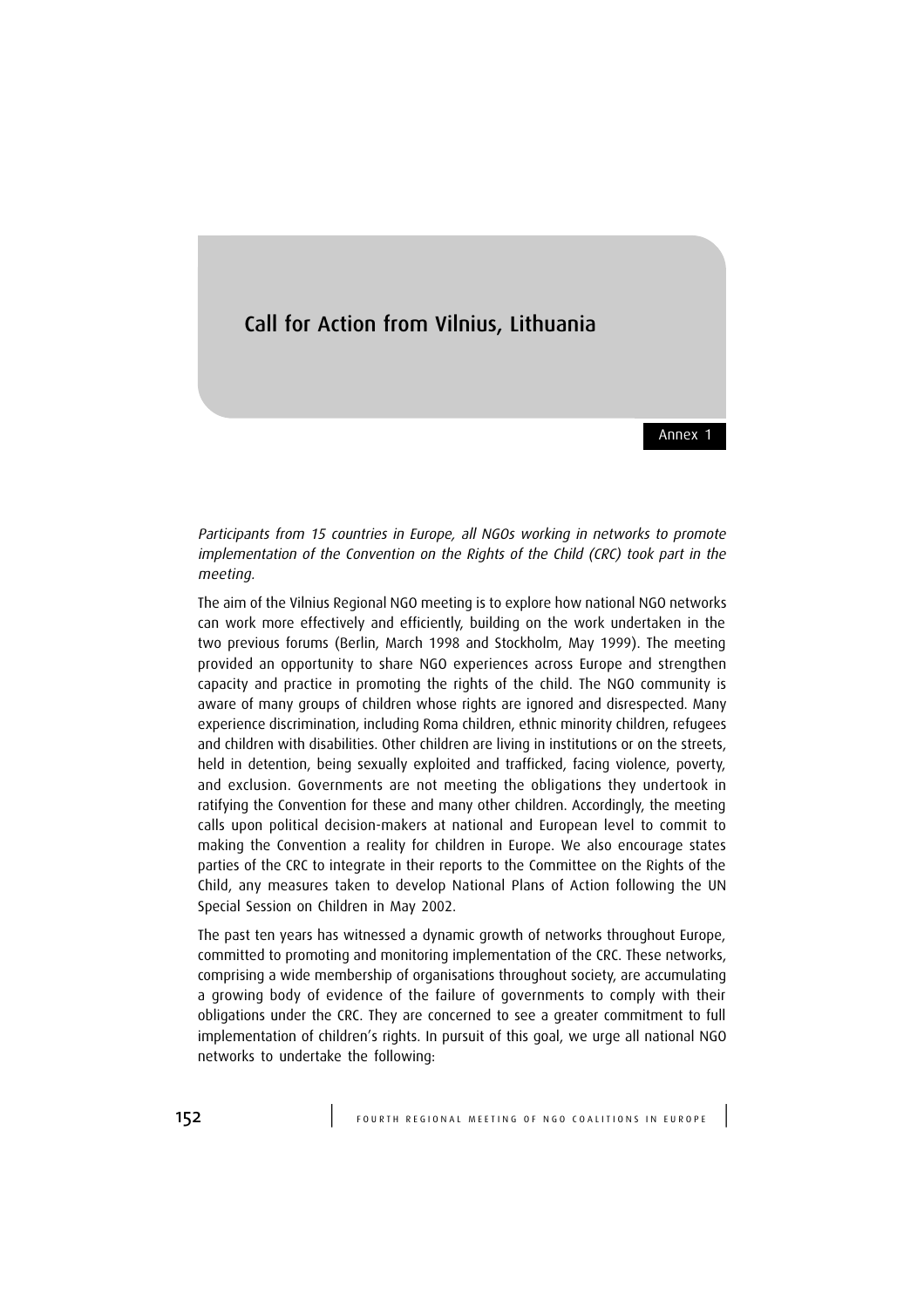# Actions

- u To campaign and lobby national governments and members of the Convention on the Future of Europe, to include the rights of children in the revised EU treaty, currently being drafted;
- u To urge, in the EU enlargement process, that children's rights are included as indicators of progress both during and after the accession to the EU, according to the Copenhagen Criteria 1993 on 'human rights, and respect for and protection of minorities';
- u To maintain a commitment to participating in the reporting process to the Committee on the Rights of the Child and to develop follow up mechanisms for promoting implementation of the concluding observations. These follow up mechanisms should include dissemination and media campaigns, including to children, to raise awareness of failings on the part of government to meet its obligations under the CRC;
- u To explore and implement new and creative methods of promoting children's active involvement in decisions which affect their lives from the local, community, national through to European levels;
- u To promote understanding on why children's active participation is essential in the work of NGO networks, and to develop and share strategies for actively engaging children and young people in their work;
- u To stimulate the creation of children's organisations run by and for children themselves, and to recognise and provide support for adults working to facilitate the development of these organisations;
- $u$  To encourage and enable children in making their own reports to the Committee on the Rights of the Child whenever the states party is due to report;
- u To ensure that national action plans and strategies being developed by governments to achieve the goals of the Special Session on Children 2002 are fully compatible with the Convention on the Rights of the Child and reflect the views of NGOs, other sections of civil society and children themselves;
- u To promote the establishment of independent statutory human rights institutions/commissioners/ombudsmen for children, according to the standards set by European Network on Children's Ombudsmen (ENOC);
- To encourage the creation of all party groups of parliamentarians to focus on the implementation of the Convention on the Rights of the Child, and to encourage similar structures within the European Parliament.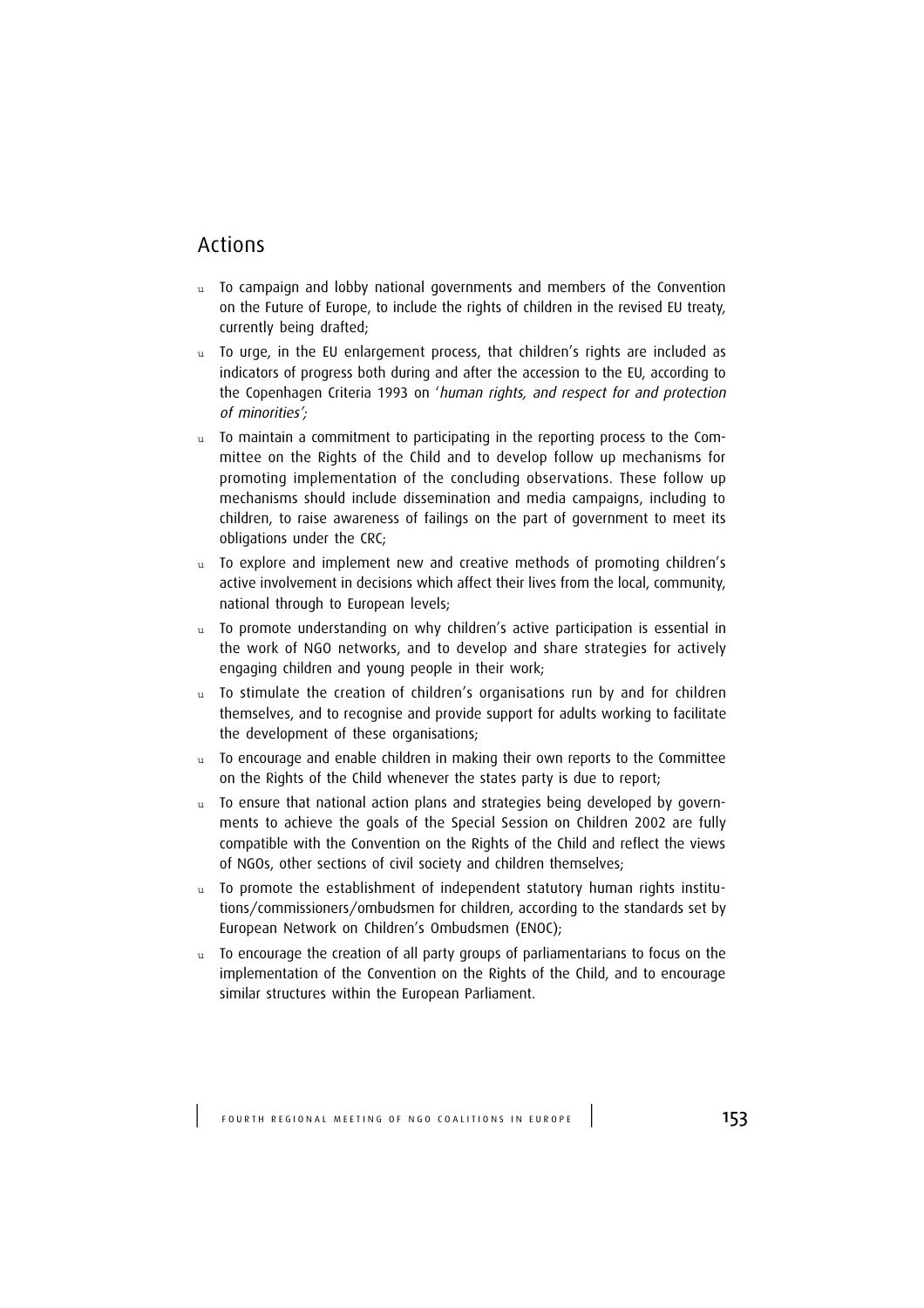# Strategies

In order to strengthen national NGO networks in undertaking these tasks, the following strategies are recommended:

- u To make greater use of existing services, such as CRIN (Children's Rights Information Network) to develop an email network, for sharing information;
- u To work towards strengthening NGO networks on the rights of the child through co-operation with other national networks such as those working in the fields of human rights, disability and environmental issues etc, both at country level and within the European region;
- u To commit to mentoring and information exchange and collaboration between older and newer networks, in order to strengthen capacity and effectiveness;
- u To hold forums every two years in Europe to exchange and share progress and to give consideration to mechanisms for including children in this process.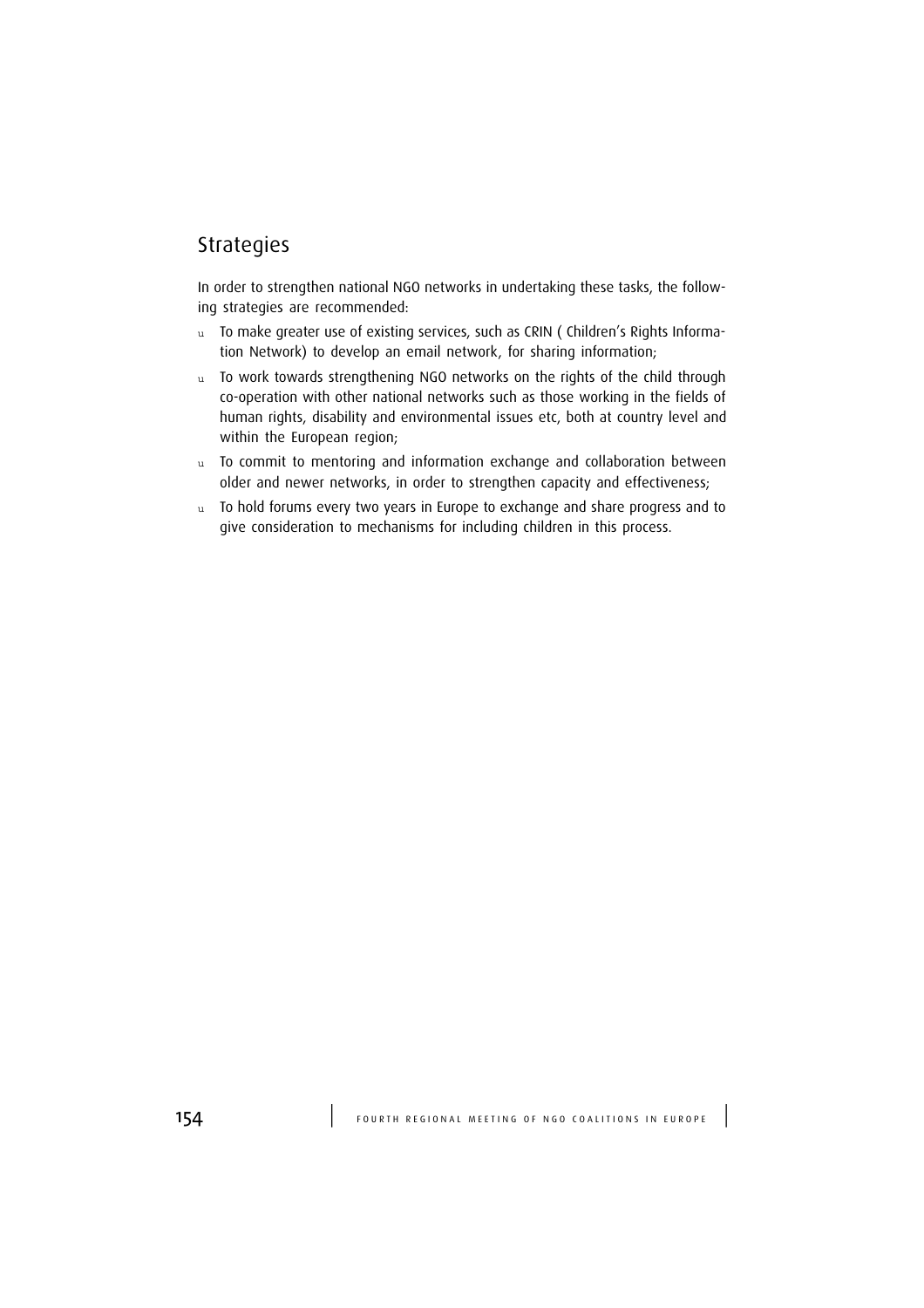# Fourth Regional Meeting of NGO Coalitions in Europe – Program

Annex 2

# >> Tuesday, March 8th

Building of the Flemish government (Markiesgebouw) Rue du Marquis 1, 1000 Brussels

| 09.00-10.00:    | Registration and coffee                                                                                                      |
|-----------------|------------------------------------------------------------------------------------------------------------------------------|
|                 | Presidency of the day by Benoît Van Keirsbilck, chairperson of the<br>French-speeking NGO-coalition                          |
| $10.00 - 10.10$ | Welcome Address by Karin Maes and Benoît Van Keirsbilck, chair-<br>persons of the Flemish and French-speaking NGO-coalitions |
| $10.10 - 10.20$ | Welcome Address by Loreta Trakinskiene, Member of the Steering<br>Committee, Save the Children Lithuania                     |
| $10.20 - 10.30$ | Welcome Address by Bert Anciaux, Flemish Minister of Youth and<br>coordinating Minister of Children's Rights                 |
|                 | Session 1: The U.N.-Committee on the Rights of the Child<br>and its interest for NGO-Coalitions for children's Rights        |
| 10.30-11.00:    | Introduction by Lothar Krappmann<br>Member of the U.N. Committee on the Rights of the Child                                  |
| 11.00-12.00:    | Plenary Discussion                                                                                                           |

12.00-13.30: Lunch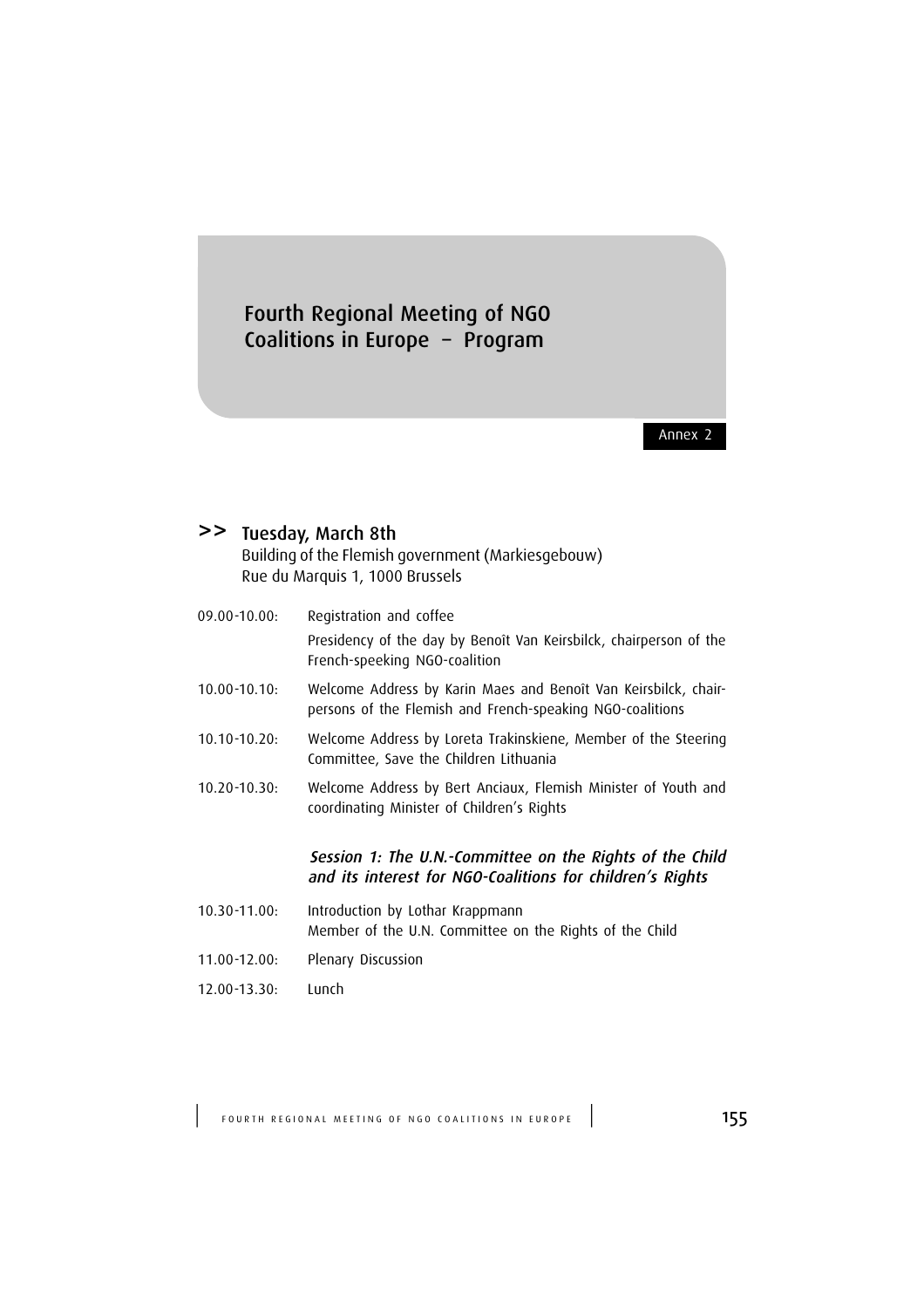#### Session 2: Children as partners in the CRC monitoring and advocacy process

- 13.30-14.00: Introduction by Charlotte Van den Abeele, Child Rights Officer, Unicef Belgium
- 14.00-15.30: Working groups:
	- 1 What Do You Think? project Belgium Charlotte Van den Abeele and Maud Dominicy UNICEF Belgium
	- 2 'Securing children's participation rights in the work of the Children's Rights Alliance for England' Carolyne Willow Children's Rights Alliance for England
	- 3 Dutch participation project Majorie Kaandorp, Kinderrechtencollectief Nederland Caroline Vinck, NIZW International Centre Netherlands
- 15.30-16.00: Presentation of the conclusions of the working groups in plenum
- 16.00-16.30: Coffee break

#### Session 3: Balancing between action and study

- 16.30-17.00: Introduction by Denise Allen Liaison Officer, NGO-group for the Convention on the rights of the Child 17.00-18.00: Plenary Discussion
- 18.00-19.00: Welcoming Reception
- 19.00-20.00: Free time
- 20.00 : Dinner in Restaurant 'La Manufacture' Rue Notre Dame du Sommeil 12-20, Brussels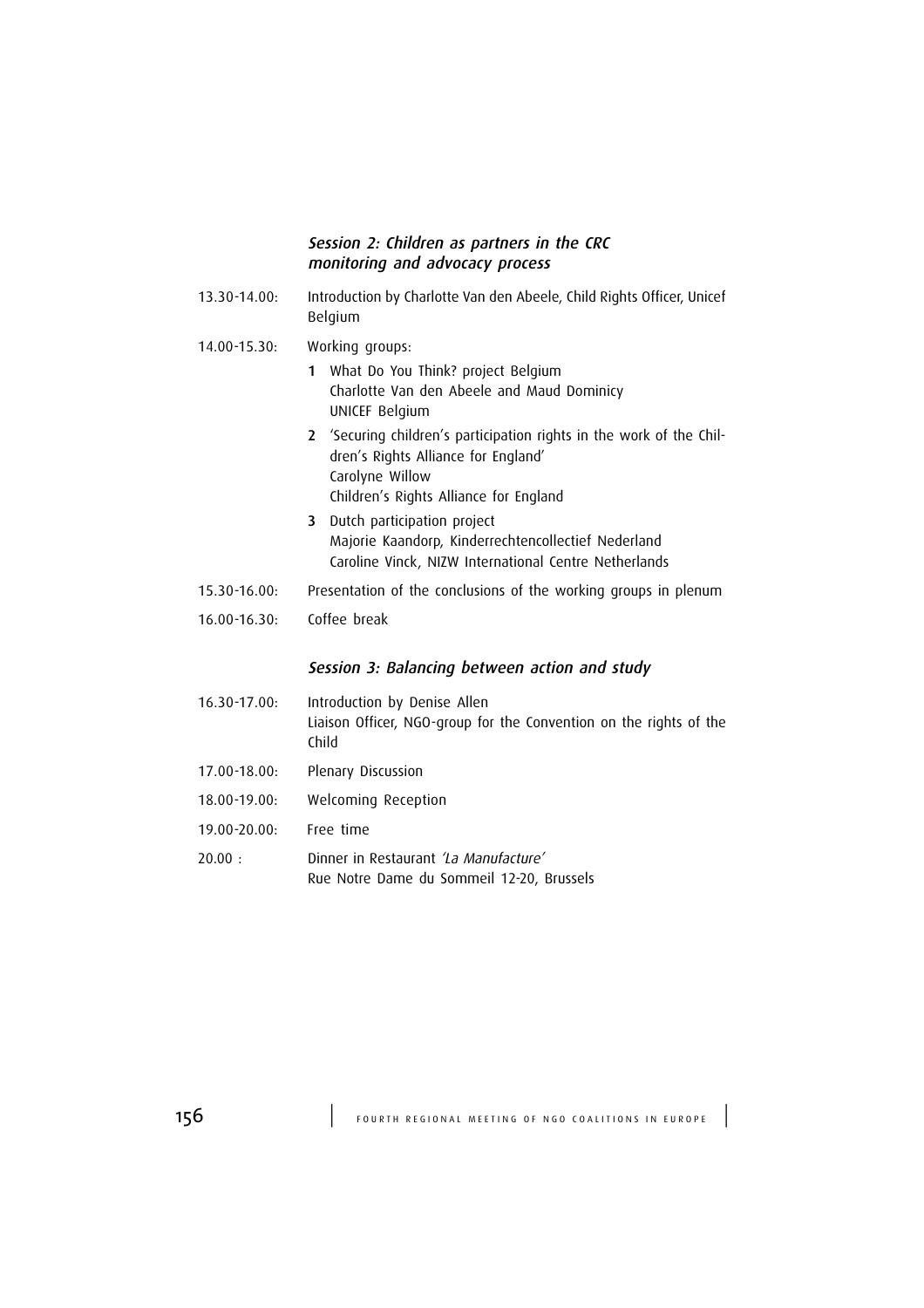#### >> Wednesday, March 9th

Building of the Flemish government (Markiesgebouw) Rue du Marquis 1, 1000 Brussels

09.00-09.30: Welcome and coffee Presidency of the day by Jef Geboers, coordinator Flemish Children's Rights Coalition

#### Session 4: Role of the European Union in promoting Children's Rights

- 09.30-09.50: Introduction by Diana Sutton European Officer, Save the Children
- 09.50-10.10: Intervention by Mieke Schuurman Secretary-General, EURONET (European Children's Network)
- 10.10-10.30: Intervention by Prof. Olivier De Schutter Professor at the Faculty of Law of the Catholic University of Louvain, coordinator of the European Union network of independent experts on fundamental rights
- 10.30-10.45: Coffee Break
- 10.45-12.00: Plenary Discussion
- 12.00-13.30: Lunch

#### Session 5: A World Fit For Children: developing and monitoring National Plans of Action for Children

- 13.30-14.00: Introduction by Lesley Miller Project Officer Child Protection, UNICEF Regional Office for Europe
- 14.00-15.30: Working groups:
	- 1 Benoît Van Keirsbilck Chairperson of the French-speaking NGO-coalition
	- 2 Kurt De Backer Ondersteuningstructuur Bijzondere Jeugdzorg (OSBJ)
	- 3 Didier Reynaert Flemish Children's Rights Coalition
- 15.30-16.00: Presentation of the conclusions of the working groups in plenum
- 16.00-16.30: Coffee break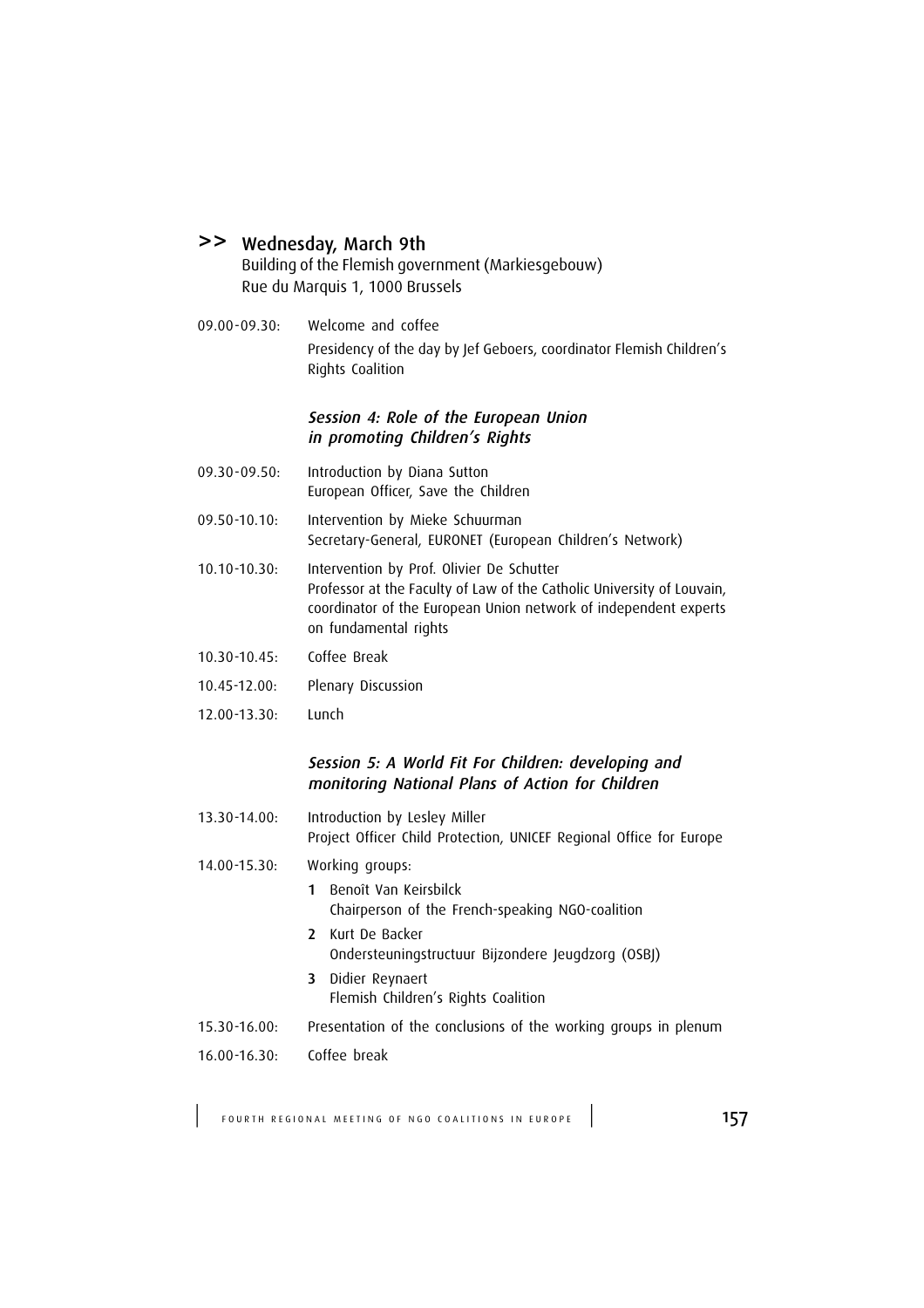#### Session 6: The relationship between NGOs and the government: balancing between cooperation and independence

| $16.30 - 17.00:$ | Introduction by Eddy Boutmans<br>Former Belgian Secretary of State for development cooperation |
|------------------|------------------------------------------------------------------------------------------------|
| $17.00 - 18.00:$ | Plenary Discussion led by Niels Hjortdal, Danish Children's Rights<br>Coalition                |

Free time

# >> Thursday, March 10th

City Hall of Brussels

| 09.30-10.00: | Welcome                                                                                                                                        |
|--------------|------------------------------------------------------------------------------------------------------------------------------------------------|
| 10.00-10.10: | Welcome by Faouzia Hariche, Counselor of Youth, City of Brussels                                                                               |
| 10.10-10.40  | The role of CRIN in supporting NGO-coalitions<br>Tom Hewitt, coordinator Child Rights Information Network                                      |
| 10.40-11.30: | Vilnius call for Action: progress and way forward<br>Denise Allen, Liaison Officer, NGO-group for the Convention on the<br>rights of the Child |
| 11.30-11.45: | Coffee break                                                                                                                                   |
| 11.45-12.15: | Final Declaration<br>Frédérique Van Houcke and Jef Geboers, coordinators French-speaking<br>and Flemish Children's Rights Coalition            |
| 12.15-12.30: | Closing Session<br>Karin Maes and Benoît Van Keirsbilck, chairpersons of the Flemish<br>and French-speaking NGO-coalitions                     |
| 12.30-13.30: | Reception                                                                                                                                      |
| 13.30-14.30: | Press conference                                                                                                                               |
| 16.00-17.30: | Guided visit to the European Parliament                                                                                                        |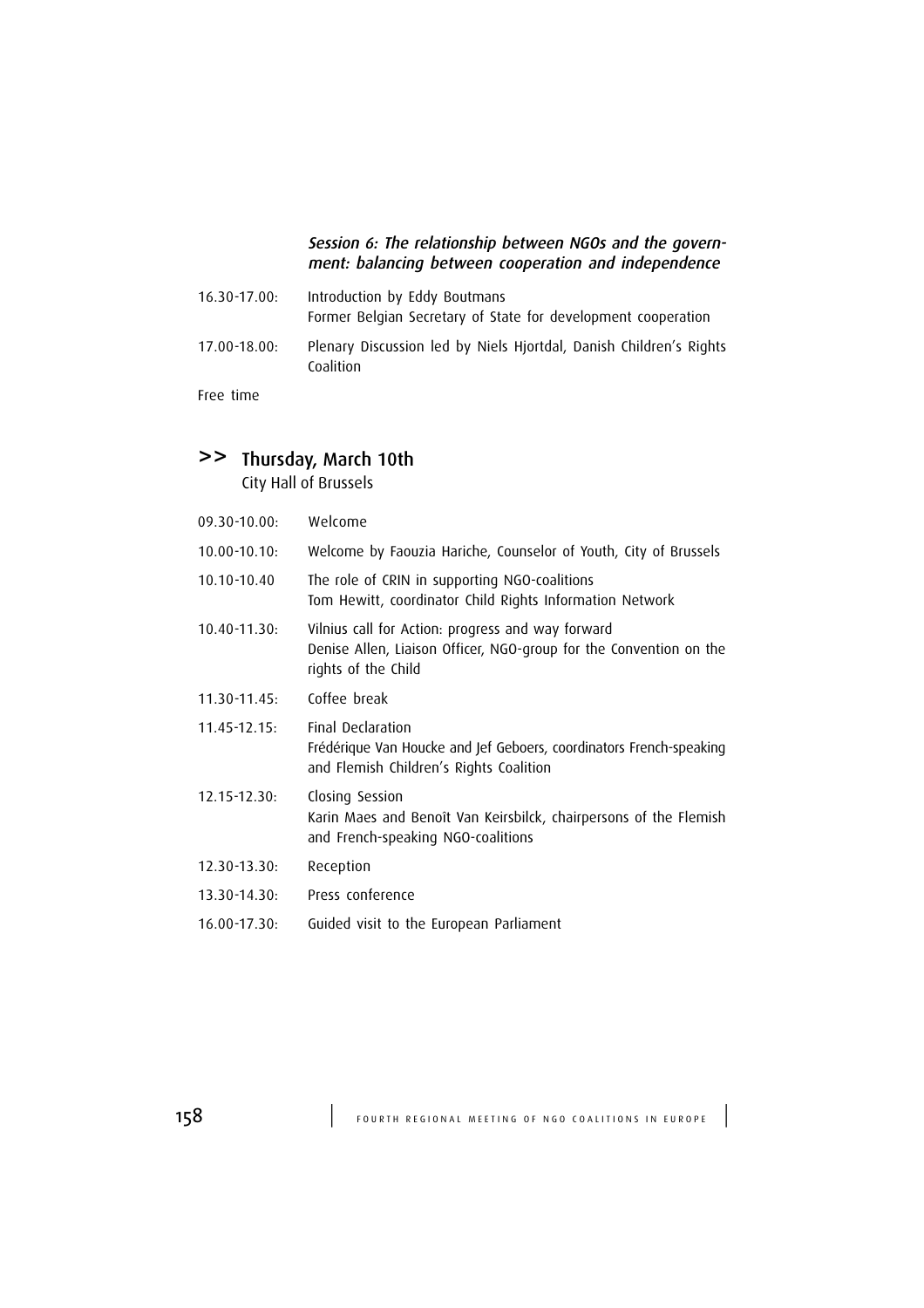# Fourth Regional Meeting of NGO Coalitions in Europe – List of participants

Annex 3

#### Albania

Child rights network Altin Hazizaij crca@adanet.com.al

All together against Child Traficking Holta Kotherja bktf@albmail.com

#### Austria

Austrian National Coalition Helmut Sax Helmut.sax@univie.ac.at

Kindes Jugendanwaltschaft Christian Theiss Christian.theiss@stmk.gv.at

## Azerbaijan

Azerbaijan NGO Alliance for Child Rights Nabil Seyidov relfuture@azdata.net nzseidov@yahoo.com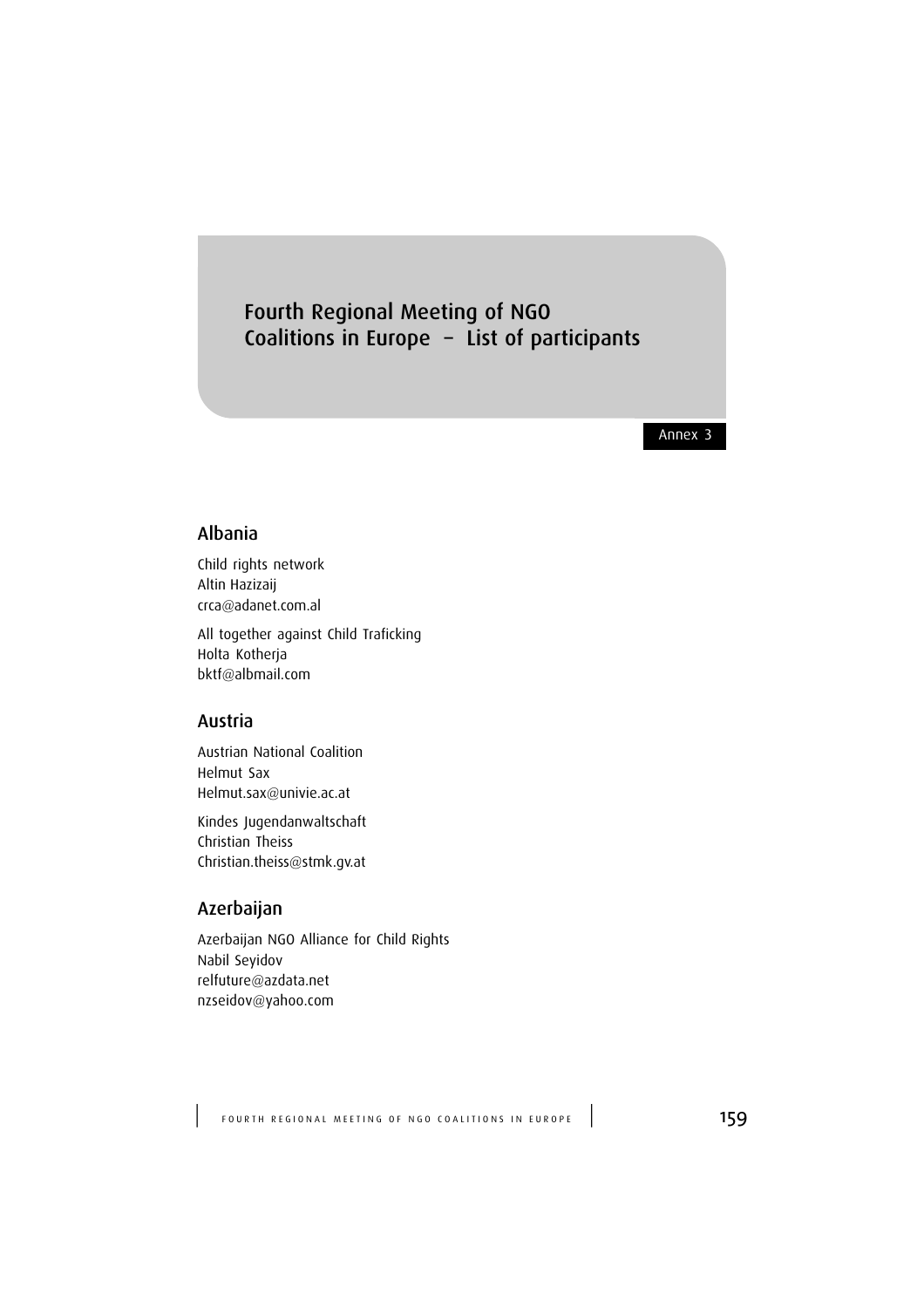#### Belgium

Flemish Children's Rights Coalition Jef Geboers jef.geboers@kinderrechtencoalitie.be

Didier Reynaert didier.reynaert@kinderrechtencoalitie.be

Karin Maes KRW.koepel@kinderrechtswinkel.be

Coordination des ONG pour les Droits de l'Enfant (CODE) Frédérique Van Houcke frederiquevanhoucke@lacode.be

Veerle De Roover veerlederoover@lacode.be

Tanja Trawinski tanjatrawinsky@lacode.be

Benoît Van Keirsbilck bvk@sdj.be

## Czech-Republic

DCI-Czech section Miroslav Prokes Marketa Rattayova dci.praha@seznam.cz

#### Denmark

Danish Children's Rights Coalition Niels Hjortdal NH@redbarnet.dk

#### England

Children's Rights Alliance for England Carolyne Willow cwillow@crae.org.uk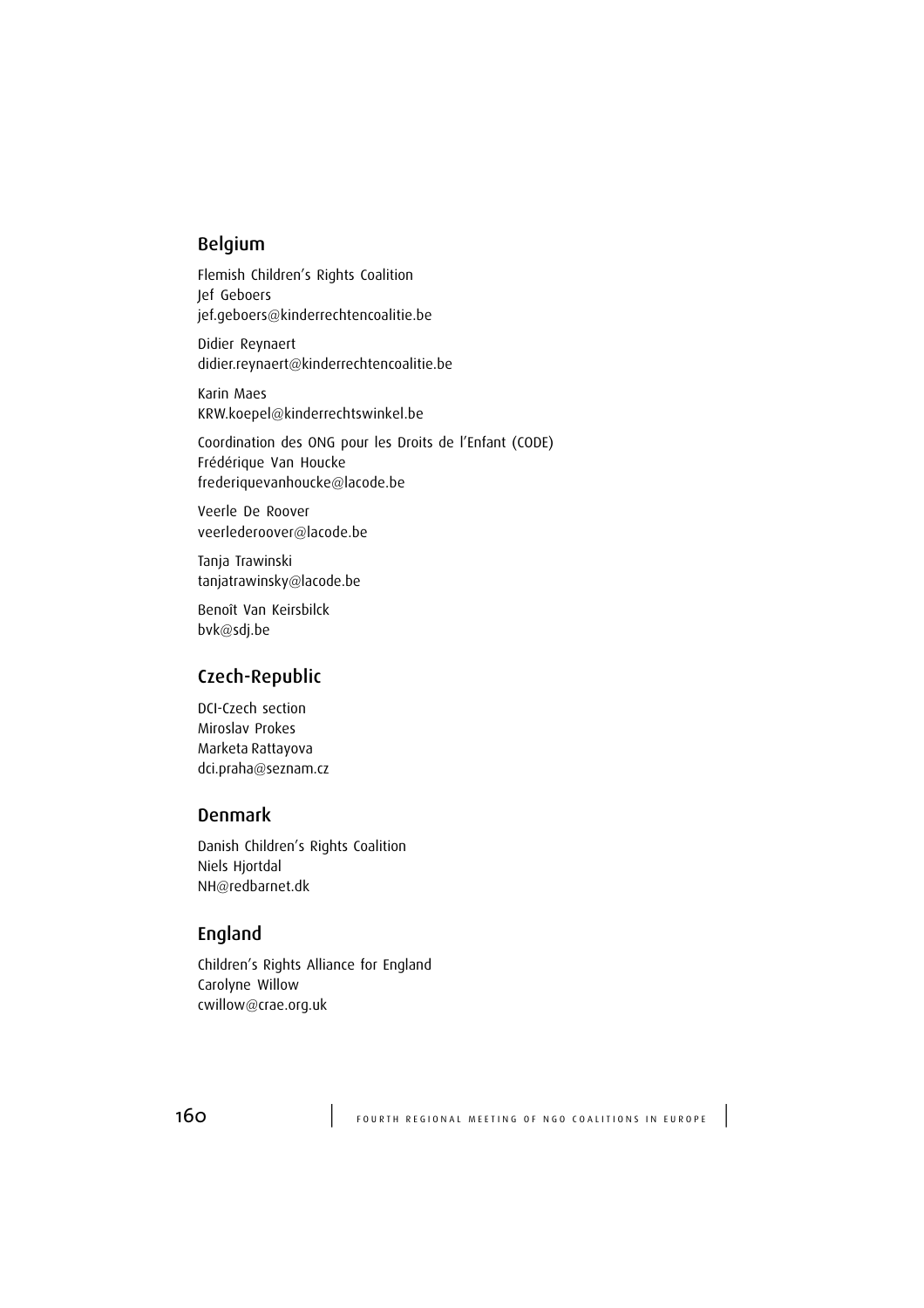#### Estonia

Estonian Union for Child Welfare Malle Hallimäe malle@lastekaitseliit.ee

#### Finland

Central Union for Child Welfare Maarit Kuikka maarit.kuikka@lskl.fi

#### France

COFRADE Henry Delaunay-Belleville Henry.delaunay-belleville@wanadoo.fr

#### Germany

National Coalition for the implementation of the CRC in Germany Jörg Maywald post@liga-kind.de

Claudia Kittel claudia.kittel@agj.de

#### Greece

Network for the protection of Children's Rights Myrsini Zorba diktuo@hol.gr

#### Hungary

Family Child Youth Association Maria Herczog Viktoria Szotyori-Nagy Csagyi@mail.datanet.hu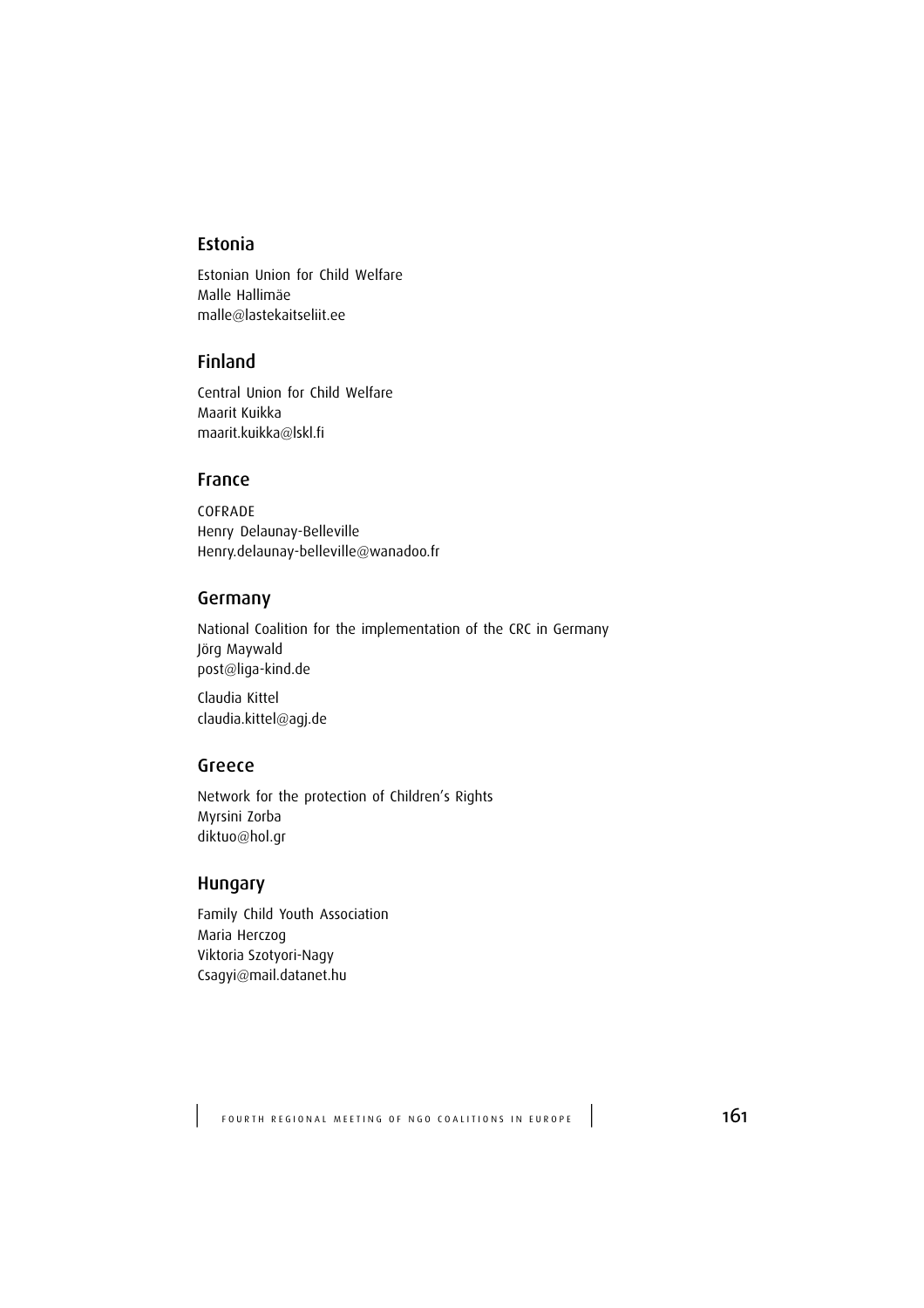#### Italy

IBFAN Laura Arcara lauraarcara@libero.it

Consiglio Nazionale Disabilita Luisa Bosisio Fazzi lbfazzi@tiscali.it

Coordination on the rights of childhood and adolescence Chiara Curto c.curto@unicef.it Lara Paoletti pidida@unicef.it

Arciragazzi Yuri Pertichini yuri.pertichini@fastweb.com

Save the Children Arianna Saulini arianna@savethechildren.it

Amnesty International Sezione Italiana Maria Teresa Vedana mderiz@amnesty.it

#### Luxembourg

Coalition nationale pour les droits de l'enfant Robert Soisson Soisson.rob@vo.lu

## **Netherlands**

Kinderrechtencollectie Majorie Kaandorp m.kaandorp@defenceforchildren.nl

Unicef Nederland Maud Drooglever Fortuyn Mdfortuyn@unicef.nl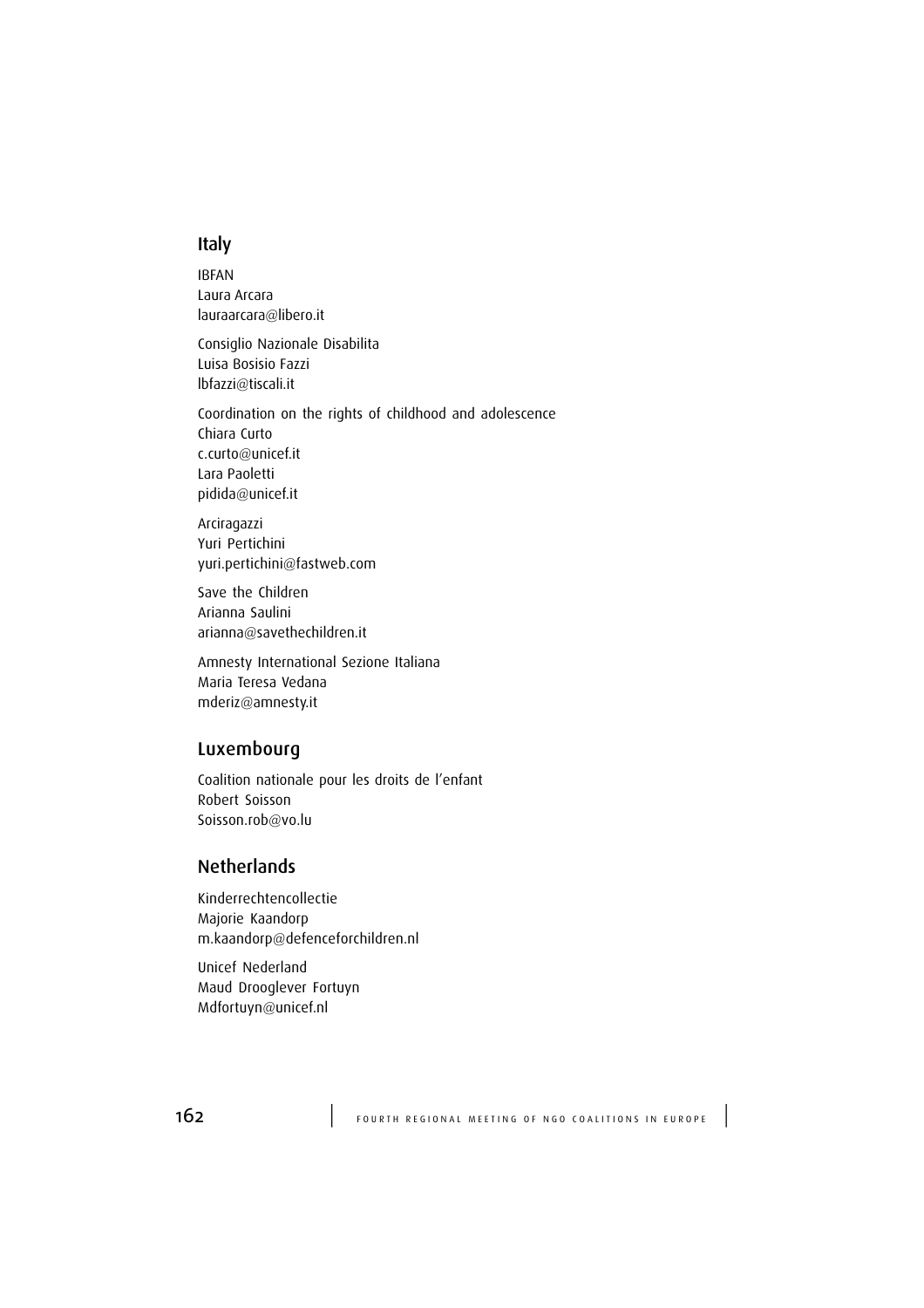NIZW International Centre Caroline Vink c.vink@nizw.nl

#### Norway

Norwegian Forum for the CRC Heidi Brunyldsen Grande heidi@press.no

#### Poland

Network for the Children's Rights Jerzy Sliwa fpd@free.ngo.pl

Polish Forum For Children's Rights Anna Lechowska alechowska@wros.ngo.pl

## **Switzerland**

Netzwerk Kinderrechte Christina Weber c.weber@pestalozzi.ch

## Scotland

SACR Fiona Robertson Fiona.robertson@sacr.org.uk

## Slovac Republic

Children's Fund of the Slovak Republic Alena Synkova Dfsr@dfsr.sk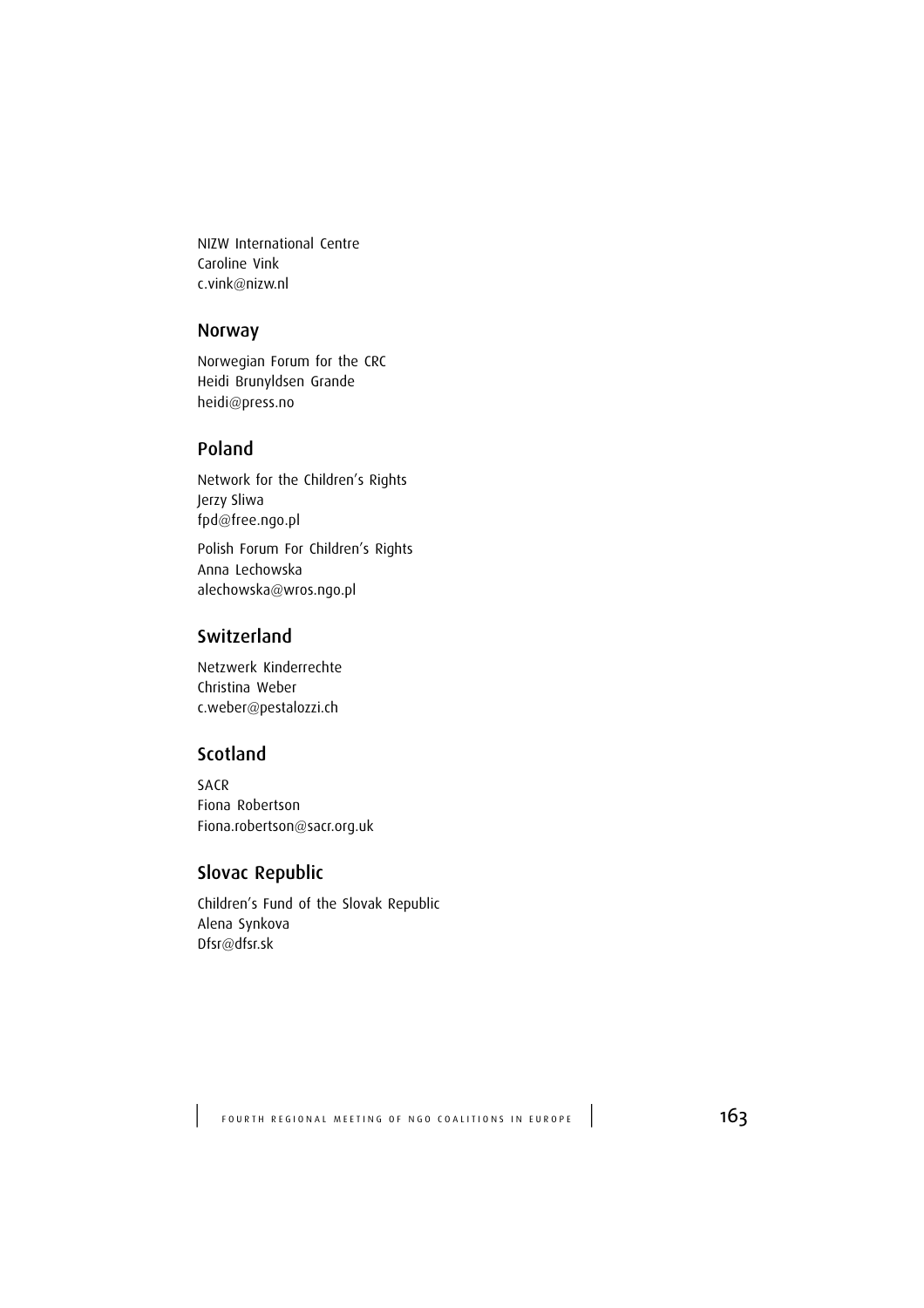#### Spain

Plataforma de organizaciones de infancia Concepcion Ballesteros cballesteros@plataformadeinfancia.org Juan Merin jmerin@unicef.es

#### Sweden

Network for the rights of the Child Ia Aspelund Aspelund\_ia@hotmail.com

#### **Turkey**

Children's Rights Coalition Serdar Degirmencioglu serdard@bilgi.edu.tr

Kids have rights Coalitions Tanzer Gezer koordinator@0-18.org

Network of Child Rights Oxuz. Polat ouzpol@yahoo.com

#### Wales

Save the Children Wales Programme Rhian Croke r.croke@savethechildren.org.uk Richard Powell r.powell@savethechildren.org.uk

# Belgian Participants

Séverine Acerbis BADJE severine.acerbis@badje.be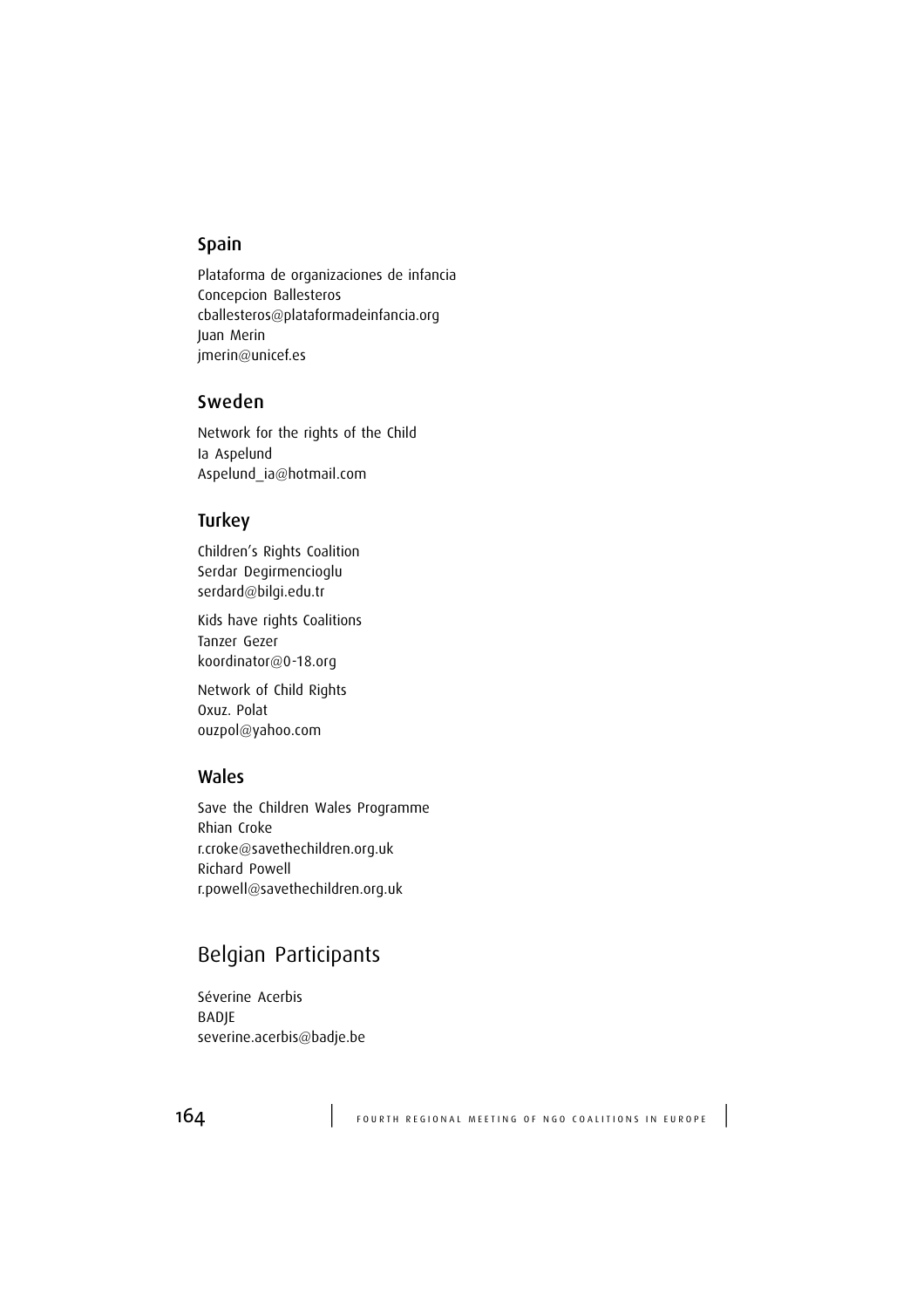Marie-Christine Ashby Bureau Int. Catholique de l'Enfance Marie-christine.ashby@bice.org

Alain Aussems Bureau Int. Catholique de l'Enfance alain.aussems@bice.org

Ilse Carlier Kinder- en Jongerentelefoon Vlaanderen ilse.carlier@kindengezin.be

Hilde Cnudde Kinderrechtencommissariaat Vlaanderen hilde.cnudde@vlaamsparlement.be

Liliane Cocozza Organisation mondiale pour l'éducation préscolaire (OMEP) esan.belgium@belgacom.be

Kurt De Backer Ondersteunings-structuur Bijzondere Jeugdzorg (OSBJ) kurt.debacker@osbj.be

Mathieu De Backer **BADIE** mathieu.debacker@badje.be

Simona de Lisi Euronet europeanchildrenetwork@skynet.be

Heidi De Pauw Eurochild secretarygeneral@eurochild.org

Maud Dominicy UNICEF Maud.Dominicy@unicef.be

Anas Korakas BADJE anas.korakas@badje.be

Manuel Lambert Ligue des droits de l'homme mlambert@liguedh.be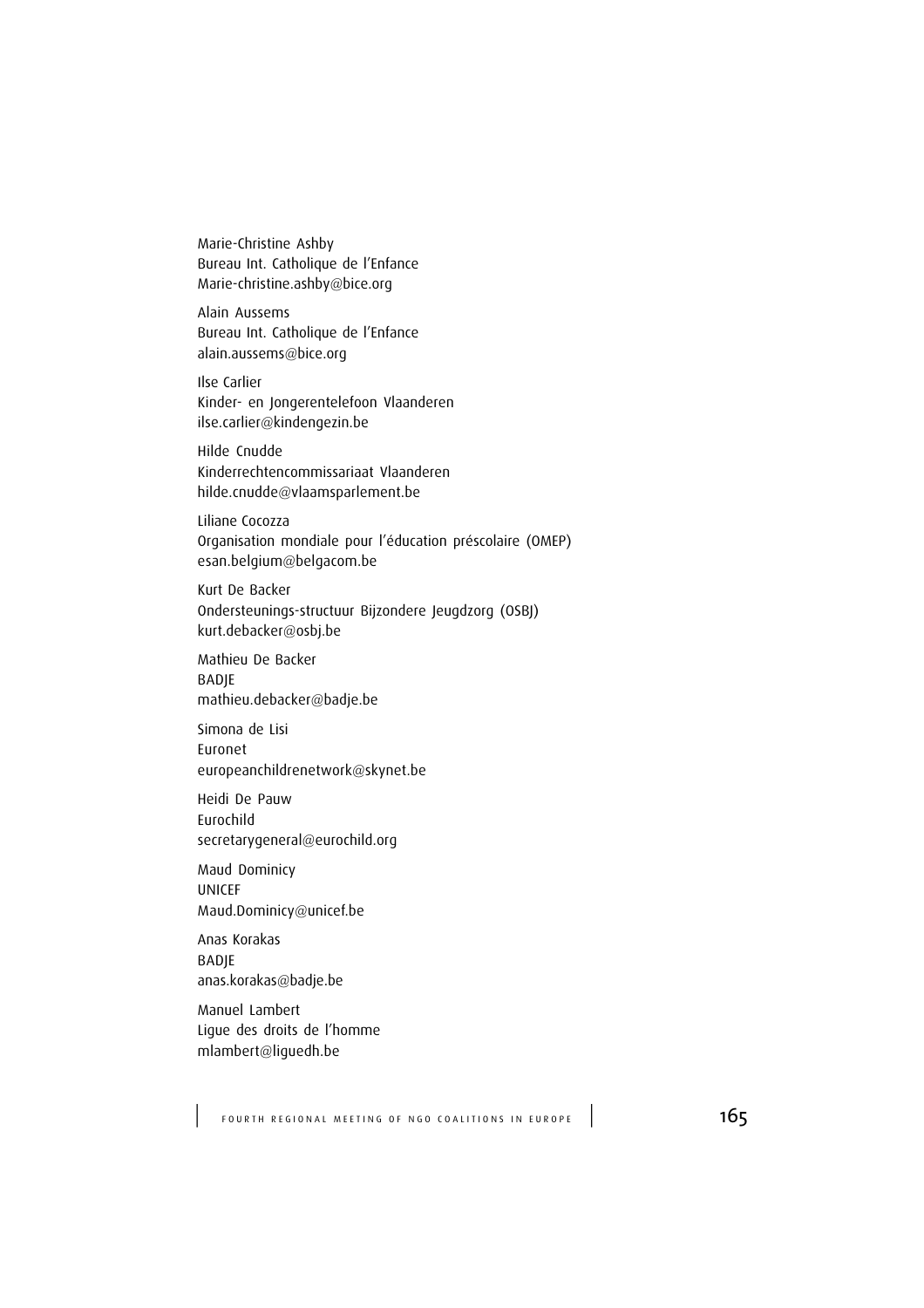Nicole Lenders Amnesty International nlenders@aibf.be

Christine Melkebeek DCI-Vlaanderen christinemelkebeek@hotmail.com

Floriana Olivares Artsen zonder grenzen Floriana.OLIVARES@brussels.msf.org

Dorothea Opitz Stagiaire ECPAT dorotheaopitz@gmail.com

Salvatore Parata Terre des Hommes brussels@iftdh.org

Benoît Parmentier Observatoire de l'Enfance, de la Jeunesse et de l'Aide à la Jeunesse benoit.parmentier@cfwb.be

Claire Rouffineau Terre des Hommes tdh-europe@iftdh.org

Michel Torrekens Ligue des familles m.torrekens@liguedesfamilles.be

Patrick Trousson European Commission DG Justice, Freedom and Security Patrick.Trousson@cec.eu.int

Kristien Van Buyten Children's Rights Centre Kristien.VanBuyten@UGent.be

Ankie Van de Kerckhove Kinderrechtencommissaris Vlaanderen ankie.vandekerckhove@vlaamsparlement.be

Charlotte Van den Abeele Unicef België CVDA@unicef.be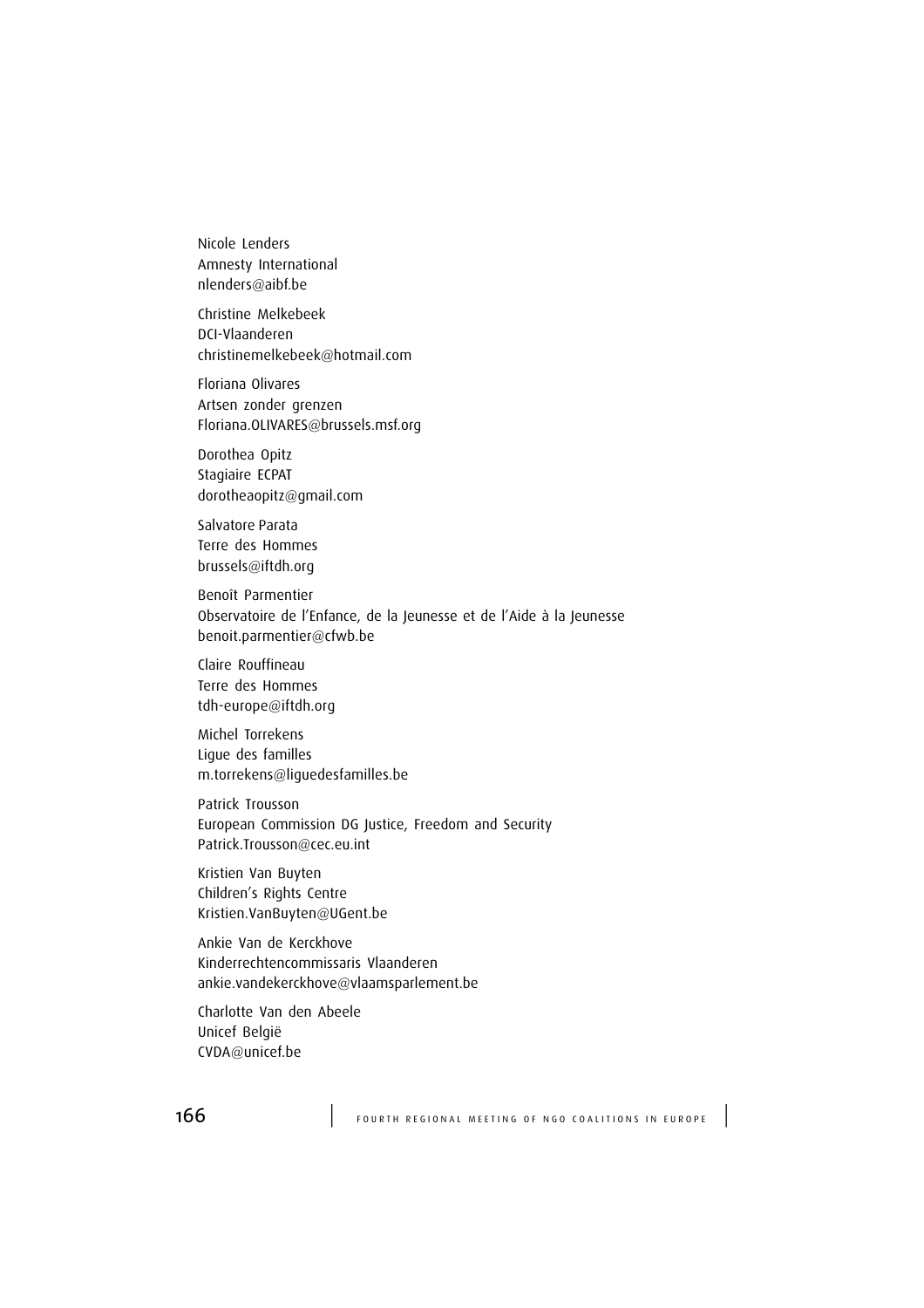Joost Van Haelst Administratie Gezin en Maatschappelijk Welzijn Joost.vanhaelst@wvc.vlaanderen.be

Danielle Van Kerckhoven ECPAT danielle.vankerckhoven@broederlijkdelen.be

Nele Willems Gezinsbond nele.willems@gezinsbond.be

# Experts

Bert Anciaux Minister of Youth

Eddy Boutmans Former Belgian secretary of State eddy.boutmans@pandora.be

Olivier De Schutter Catholic University of Louvain olivier.deschutter@cpdr.ucl.ac.be

Lothar Krappmann Member of the UN Committee krappmann@mpib-berlin.mpg.de

Faouzia Hariche Councelor of Youth of Brussels Cabinet.F.Hariche@brucity.be

Tom Hewitt CRIN thewitt@crin.org

Diana Sutton European Officer Save the Children diana-savechildbru@skynet.be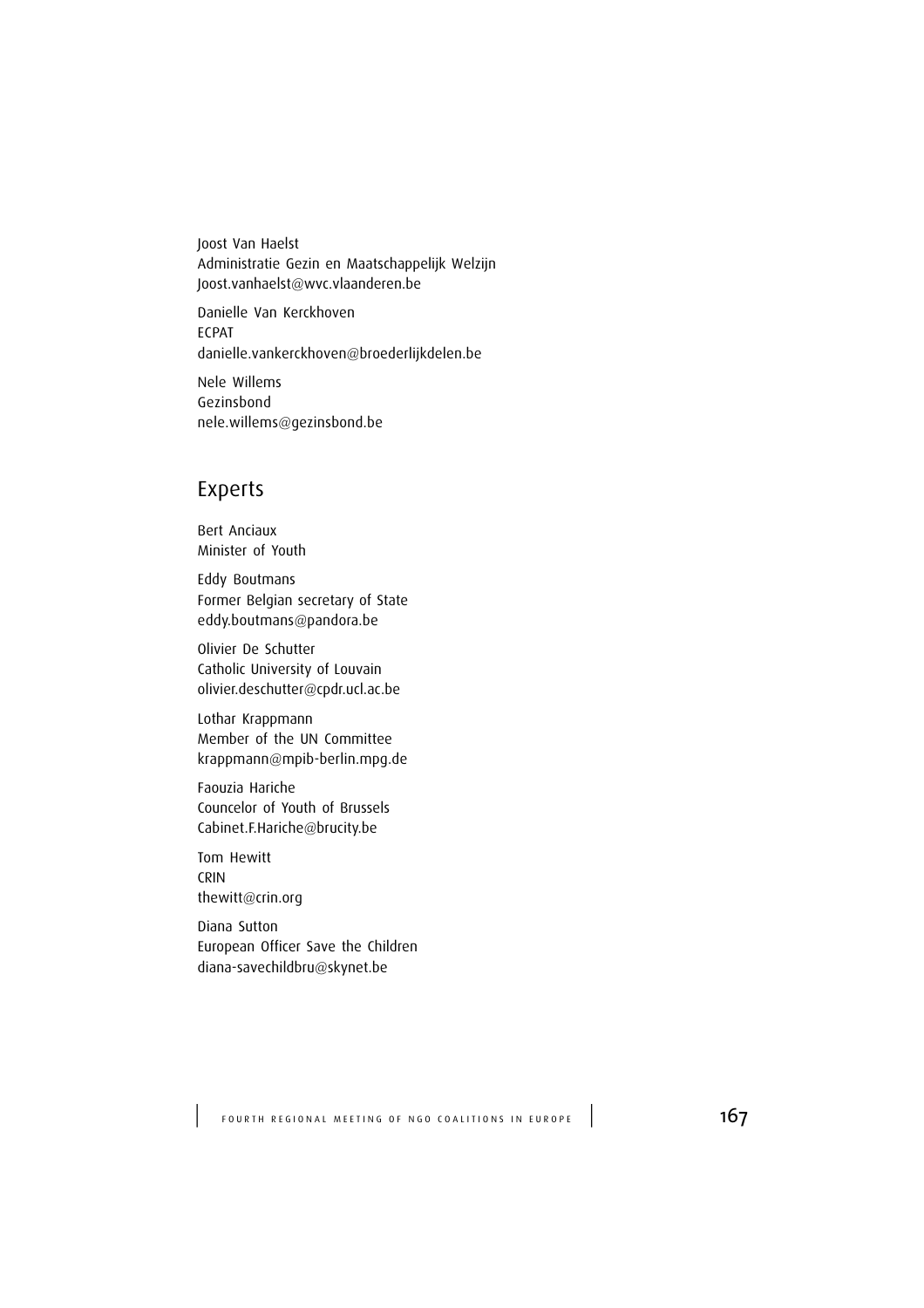# Steering Committee

Denise Allen NGO Group for convention on Rights of Child Switzerland dallen@tiscalinet.ch

Claudia Kittel National Coalition for the Implementation of the CRC in Germany claudia.kittel@agj.de

Lesley Miller UNICEF Regional Office for Europe lmiller@unicef.org

Mieke Schuurman Euronet Belgium mieke.schuurman@tiscali.nl

Loreta Trakinskiene Save the children Lithuania gelbvaik@post.omnitel.net

# Apologies

Simone Ek Save the Children Sweden simone.ek@rb.se

Gerison Landsdown Consultant UK gerison@blueyonder.co.uk

Claude Lelievre French-speaking Children's Rights Director

Jaap E. Doek UN Committee on the Rights of the Child jaapEDoek@cs.com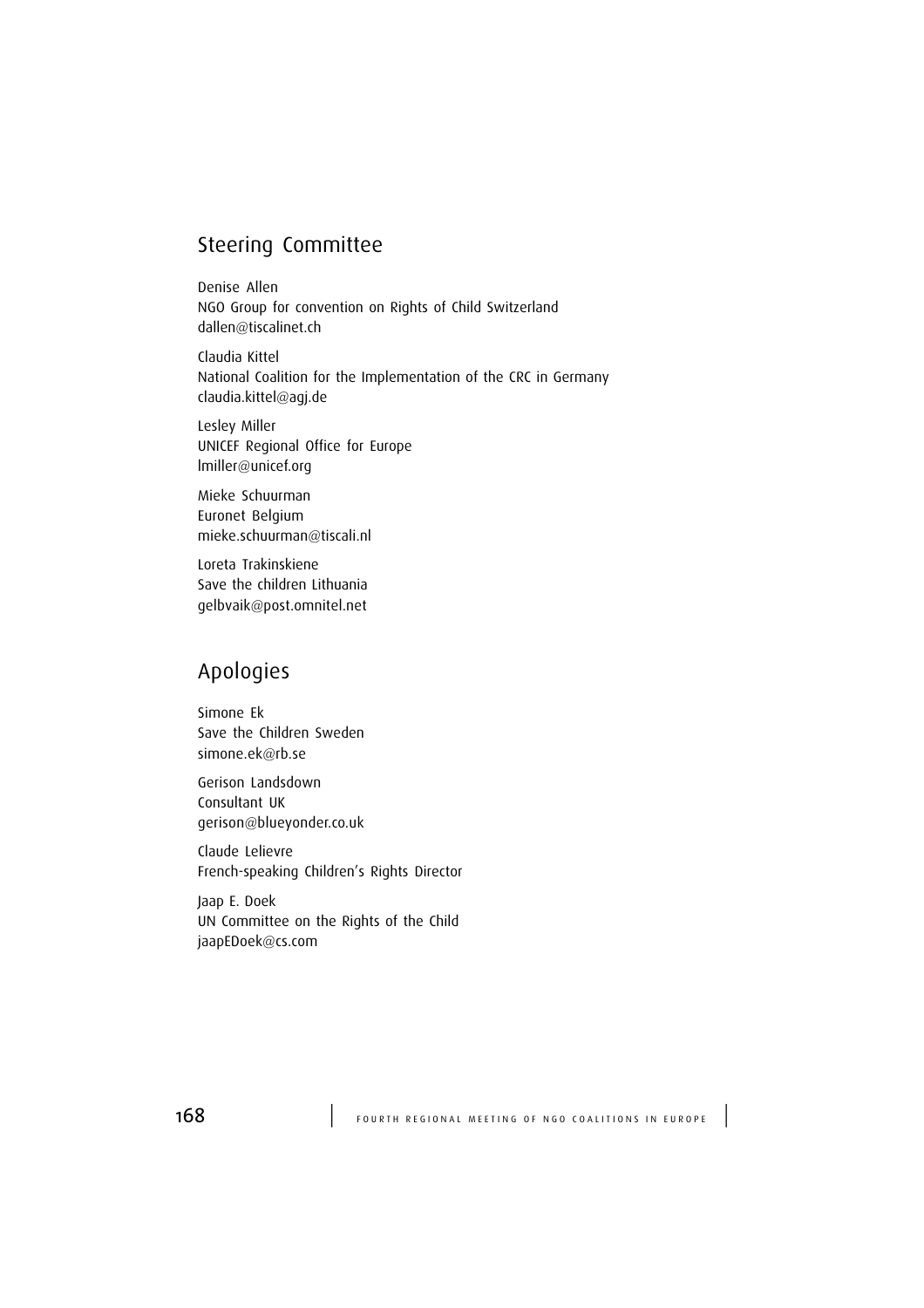# Fourth Regional Meeting of NGO Coalitions in Europe – List of contributors

Annex 4

## Denise Allen

Liaison Officer of the NGO-Group for the Convention on the rights of the Child, Geneva, Switzerland

Member of the Steering Committee of the European Forums of NGO Coalitions Prior to working with the NGO-Group, she worked for Save The Children UK Caribbean Program

#### Eddy Boutmans

Former Belgian Secretary of State for development cooperation, Belgium Lawyer, Consultant

#### Professor Olivier De Schutter

Professor at the Faculty of Law of the Catholic University of Louvain, Belgium Coordinator of the European Union Network of Independent Experts on Fundamental Rights

Member of the Global Law Faculty of New York University

Director of the CIEDHU at the International Institute of Human Rights (Strasbourg)

#### Tom Hewitt

Coordinator Child Rights Information Network, United Kingdom

He has worked in international development for the last 20 years. From 1989 to 2002, he was a member of academic staff at the Open University specialising in the teaching of development management and researching technology and development (particularly in Brazil and East Africa).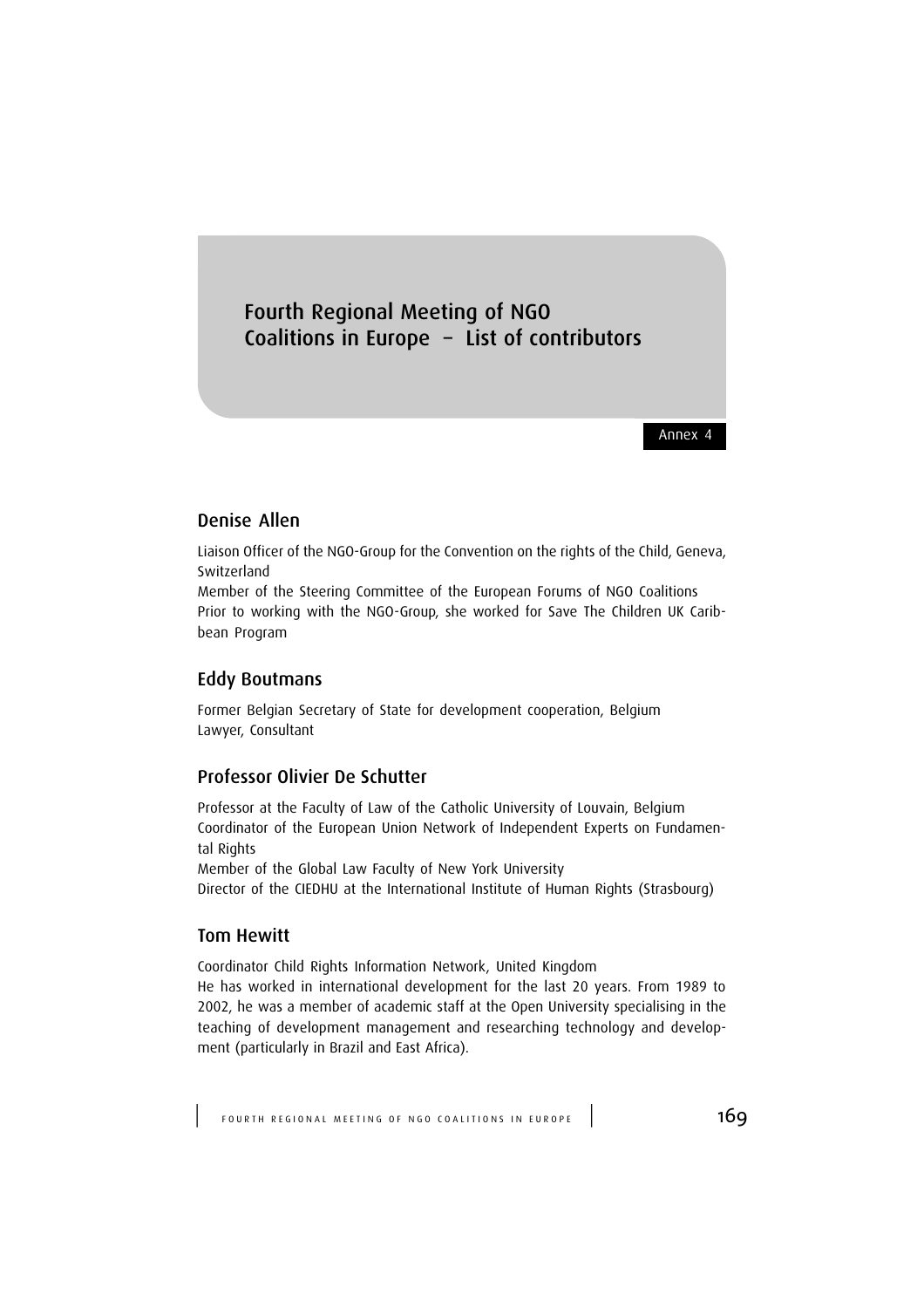## Niels Hjortdal

Head of office Save The Children Denmark

## Lothar Krappmann

Member of the U.N. Committee on the Rights of the Child, Geneva, Switzerland Chairman of the expert commission that prepared the 10th German Report on Children and Youth (published 1998).

Guest lecturer at universities in India, Japan, Switzerland and the United States of America.

Visiting research scientist at the Max Planck Institute for Human Development and Education.

#### Karin Maes

Coordinator of Kinderrechtswinkels, Ghent, Belgium Chairperson of the Kinderrechtencoalitie Vlaanderen, Flemish NGO-coalition, Belgium

#### Lesley Miller

Project Officer Child Protection, UNICEF Regional Office for Europe, Geneva, Switzerland

#### Mieke Schuurman

Secretary-general, EURONET, Brussels, Belgium Member of the Steering Committee of the European Forums of NGO Coalitions

#### Diana Sutton

European Officer, Save the Children Europe, Brussels, Belgium

#### Loreta Trakinskiene

Executive director Save the Children Lithuania Organisator of the Third regional Meeting of NGO Coalitions in Europe, Vilnius (Lithuania), 2002 Member of the Steering Committee of the Fourth Forum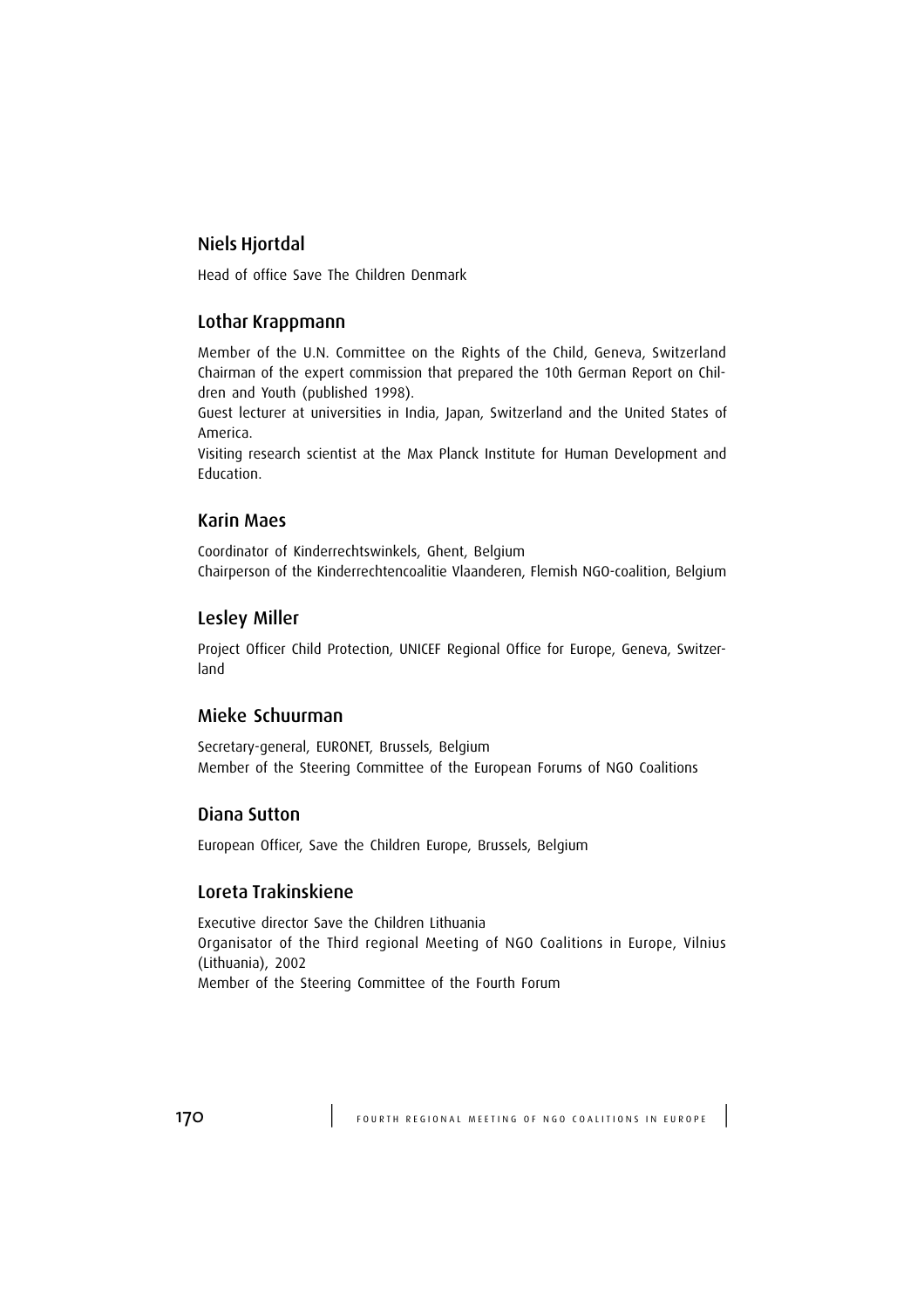## Charlotte Van den Abeele

Child Rights Officer UNICEF Belgium Coordinator What do you think?, participation project Responsible for advocacy work on child rights in Belgium. She is following the reporting process to the Committee of the Rights of the Child

#### Benoît Van Keirsbilck

Chairperson of DCI Belgium French-speaking section, Brussels, Belgium Chairperson of the Coordination des ONG pour les droits de l'enfant (CODE), Frenchspeaking NGO-coalition, Belgium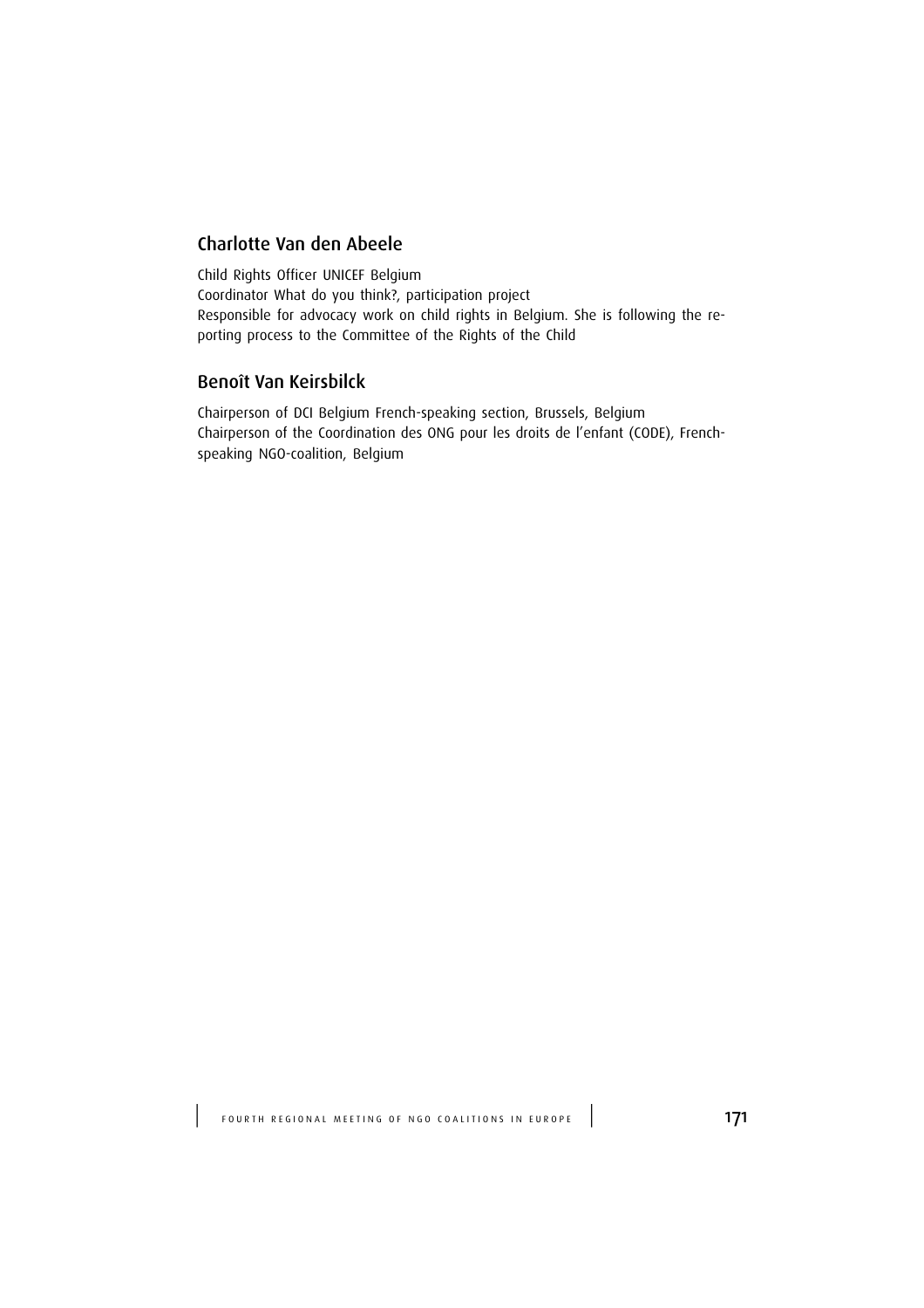Proceedings of the fourth regional meeting of NGO Coalitions in Europe, Brussels (Belgium), 2005 Belgian Children's Rights NGO Coalitions March 2006

#### Editing

Veerle De Roover Jef Geboers Didier Reynaert Frédérique Van Houcke

French-speaking Children's Rights Coalition Coordination des ONG pour des Droits de l'Enfant (CODE) Rue Marché aux Poulets 30, 1000 Bruxelles – Belgium

Flemish Children's Rights Coalition Kinderrechtencoalitie Vlaanderen Eekhout 4, 9000 Ghent – Belgium

Design dotplus www.dotplus.be

ISBN 90-81002-414 Any part of this report may be freely reproduced if the source is indicated.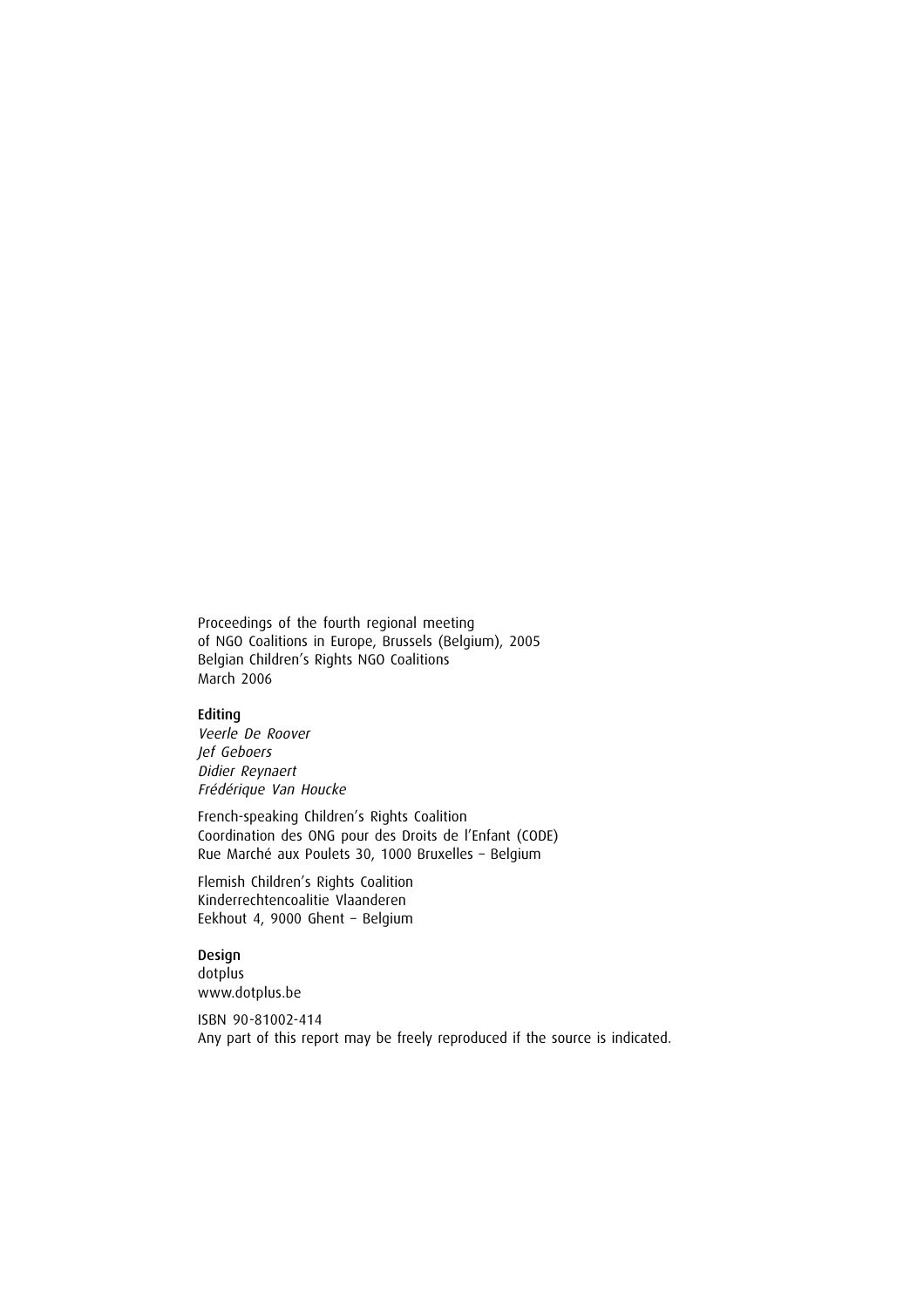The Fourth Regional Meeting of NGO Coalitions in Europe was made possible thanks to the support of:



With the support of the Flemish authorities

Madame Faouzia Hariche Echevine de l'Instruction publique et de la Jeunesse de la Ville de Bruxelles



The NGO Group for the Convention on the Rights of the Child Grupo de las ONGs por la Convención sobre los Derechos del Niño Groupe des ONG pour la Convention relative aux droits de l'enfant



The Ministry of Foreign Affairs





Office of the United Nations High Commissioner for Human Rights, Committee of the Rights of the Child



Commissariat Général aux Relations Internationales de la Communauté française de Belgique



UNICEF Office for Europe



Ministère de la Communauté française

**Rädda Barnen** Save the Children Sweden

KINDER **RECHTENCOALITIE** NDEREN

Ministre de l'enfance de la Communauté française